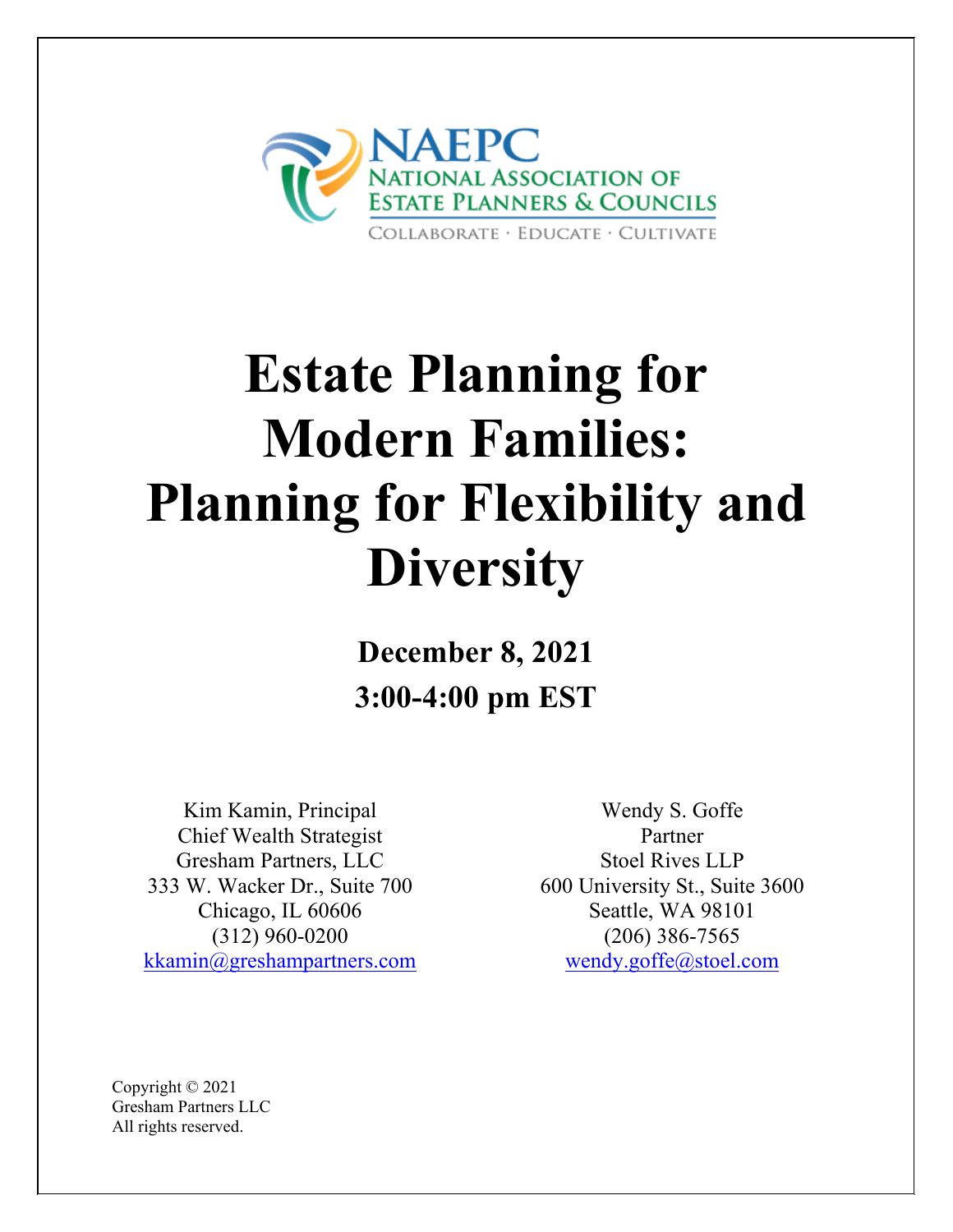

**Wendy S. Goffe** is a partner with the law firm of Stoel Rives LLP, in Seattle, Washington. She has more than 25 years of experience counseling clients on estate planning issues. She is a Fellow of the American College of Trust and Estate Counsel (ACTEC) and a member of ACTEC's Digital Property Committee. Her experience includes advising clients on matters including probate and trust administration, estate and gift taxation, charitable giving and nonprofit trusts and corporations, family-owned business succession, and issues concerning unmarried couples.

She is the co-executive editor and co-author of The Tools & Techniques of Estate Planning for Modern Families (Leimberg Library, 3d ed. 2019). She has also been interviewed by and written for many national publications and was previously a contributor to Forbes.com. She is a current member of the Seattle Foundation Professional Advisory Council, the Seattle Public Library Professional Advisory Committee, and the Children's Legacy Council of the Children's Hospital Foundation.

She is also a former adjunct instructor at Seattle University Law School, as well as a former member of the ABA Taxation Section Community Property Comment Project, the Executive Committee of the Estate Planning Council of Seattle, the Acquisition Committee of the Tacoma Art Museum, the Executive Committee of the WSBA Real Property, Probate and Trust Section, the YWCA Planned Giving Advisory Committee, The Nature Conservancy Planned Giving Committee, the Ethics Committee of Valley Medical Center, and the Board of Directors and Grants Committee of The Women's Endowment Foundation, a supporting organization of the Jewish Community Endowment Fund, Seattle, Washington.



**Kim Kamin** is a principal at Gresham Partners, LLC, an independent wealth management firm currently serving about 110 ultra-high net worth families nationally. At Gresham, she is the Chief Wealth Strategist, leading Gresham's development and implementation of estate, wealth transfer, philanthropic, educational and fiduciary planning activities. Previously, she was a partner at a large Chicago law firm where she practiced in trusts and estates for many years.

She is an adjunct professor at the Northwestern University Pritzker School of Law where she was awarded the William M. Trumbull Lectureship. She is also on faculty for the Certified Private Wealth Advisor® (CPWA®) program through the University of Chicago Booth School of Business Executive Education. She is

on the Editorial Advisory Board of Trusts & Estates Magazine and has published on a wide variety of topics and is also a frequent lecturer in a variety of venues across the country. She also serves on advisory boards for multiple local philanthropic organizations.

She is a Regent for ACTEC, Immediate-Past President of the Chicago Estate Planning Council, and on the Estate Planning Domain Chair for the UHNW Institute. She is co-executive editor and co-author of The Tools & Techniques of Estate Planning for Modern Families (Leimberg Library, 3d ed., 2019).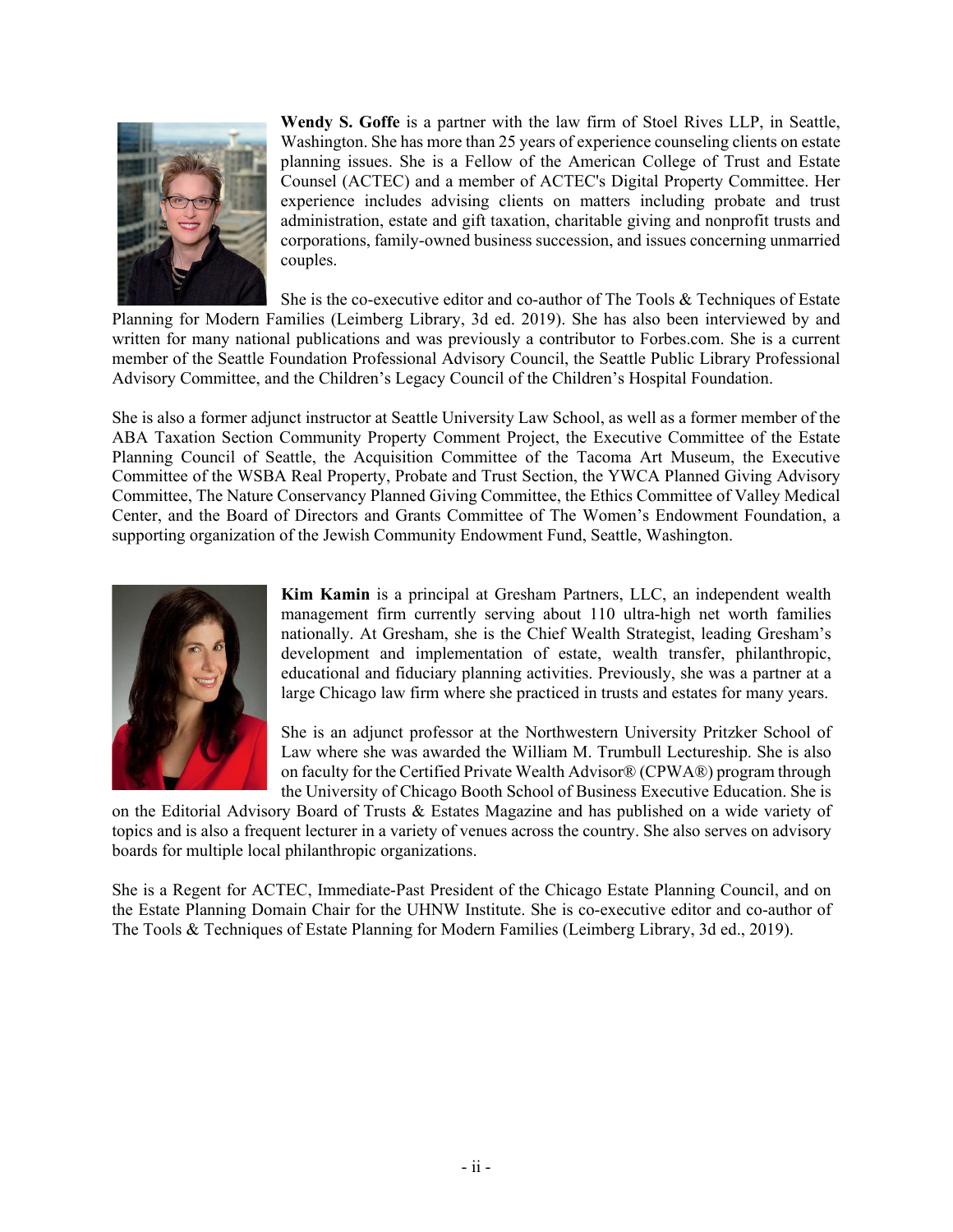These materials are intended to provide attendees with general guidance. The materials do not constitute, and should not be treated as, legal or tax advice regarding the use of any particular estate planning technique or the tax consequences associated with any such technique. Gresham Partners LLC does not provide legal or tax advice and does not assume responsibility for any individual's reliance on the written information disseminated during the seminar. Each participant should independently verify all statements made in the materials before applying them to a particular fact situation and should independently determine both the tax and nontax consequences of using any particular estate planning technique before recommending that technique to a client or implementing it on a client's or your own behalf. The author welcomes your questions or comments about these seminar materials. In addition, kindly inform the author if you become aware of any errors or omissions within these materials.

Gresham Partners is an independent investment and wealth management firm that serves clients as a multifamily office and an outsourced chief investment officer. Gresham has been serving select families, family offices, foundations and endowments since the firm was established in 1997. Today, we manage or advise on over \$7 billion for about 110 families located nationally. We are committed to providing superior investment performance by utilizing select, difficult-to-access managers that are located globally in a full range of asset classes and are not affiliated with Gresham. We make these managers available to our clients in a flexible format well suited to achieving a broad spectrum of investor goals. As a multi-family office, we integrate this investment approach with comprehensive wealth planning and management services to address the full range of each client's financial needs, often avoiding the need for them to maintain a family office. Gresham is wholly owned by its senior professionals; client fees are its sole source of compensation; it avoids conflicts of interest that affect many other firms and serves its clients as a fiduciary, dedicated to serving their best interests.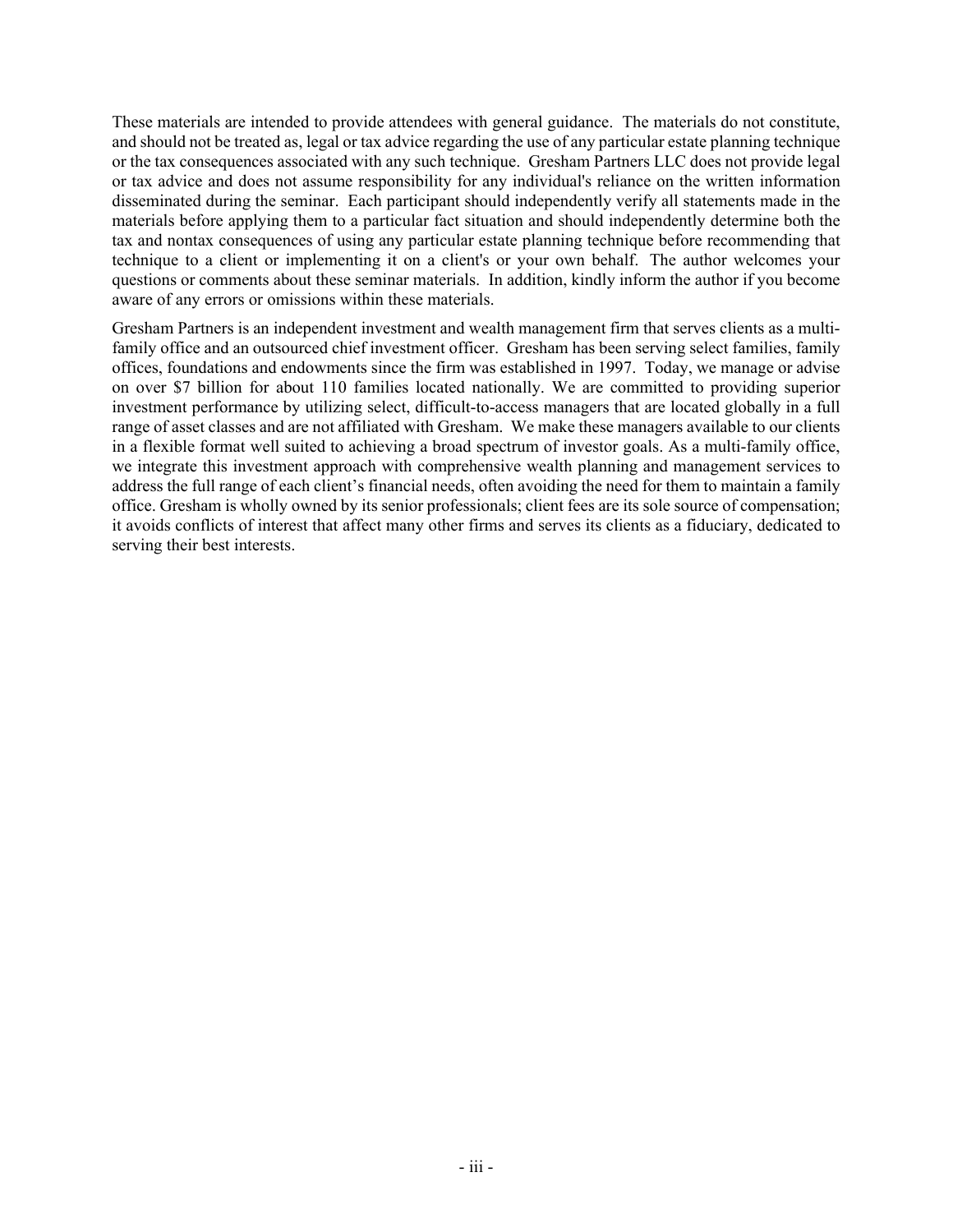| I.   |           |  |  |
|------|-----------|--|--|
| Π.   |           |  |  |
|      | A.        |  |  |
|      | <b>B.</b> |  |  |
|      | C.        |  |  |
|      | D.        |  |  |
|      | E.        |  |  |
|      | F.        |  |  |
|      | G.        |  |  |
|      | H.        |  |  |
|      | I.        |  |  |
|      | J.        |  |  |
|      | K.        |  |  |
|      | L.        |  |  |
|      | M.        |  |  |
|      | N.        |  |  |
|      | O.        |  |  |
|      | P.        |  |  |
|      | Q.        |  |  |
|      | R.        |  |  |
|      | S.        |  |  |
|      | T.        |  |  |
|      | U.        |  |  |
| III. |           |  |  |
|      | A.        |  |  |
|      | <b>B.</b> |  |  |
|      | C.        |  |  |
|      | D.        |  |  |
|      | E.        |  |  |
|      | F.        |  |  |
|      | G.        |  |  |
|      | H.        |  |  |
|      | I.        |  |  |
|      | J.        |  |  |
| IV.  |           |  |  |
| V.   |           |  |  |

# Table of Contents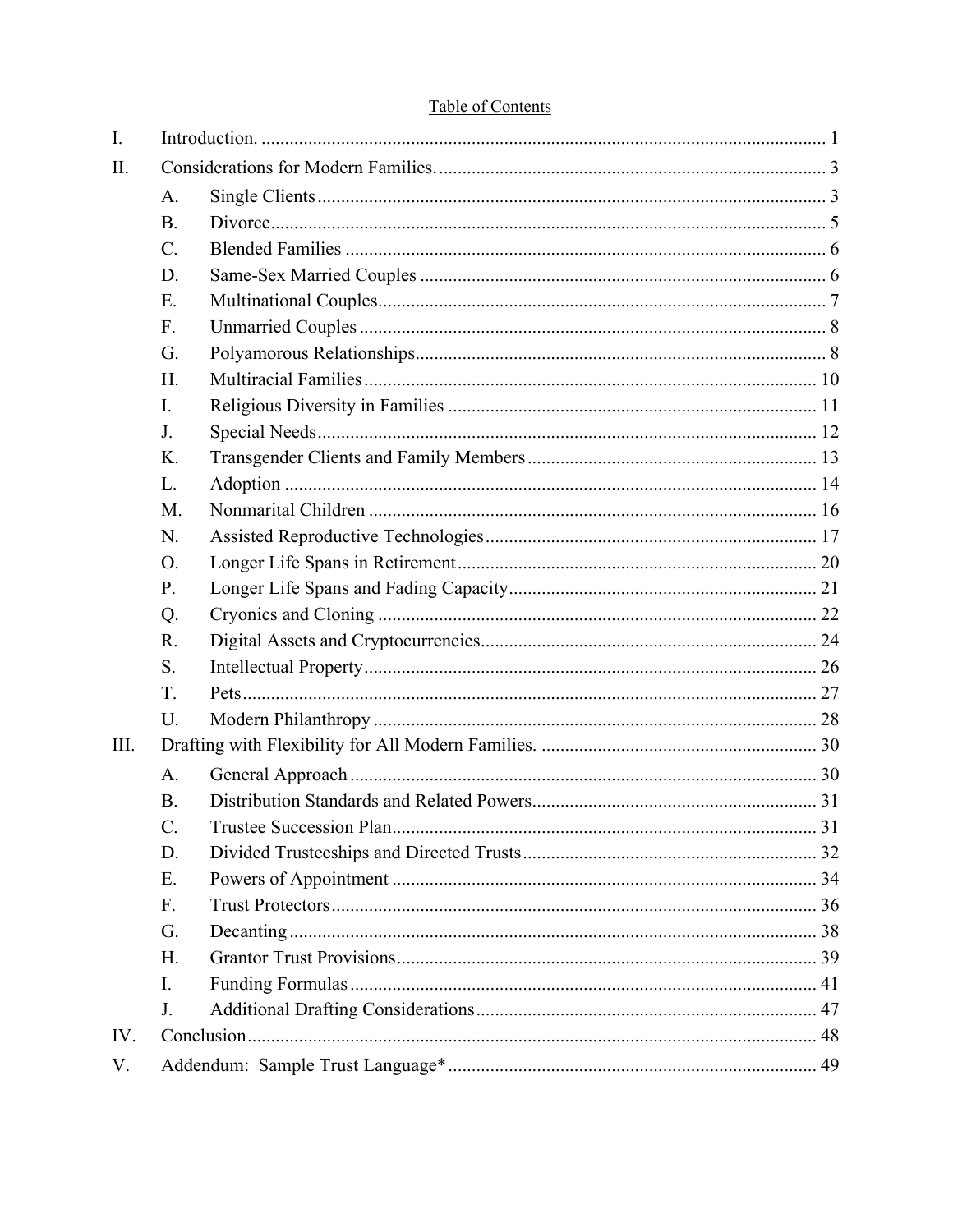# **Estate Planning for Modern Families: Planning for Diversity and Flexibility[\\*](#page-4-0)**

# **I. Introduction.**

- A. Modern families take many forms, and estate planning professionals must advise them all. This outline describes some of the distinct issues faced by a modern family. Given the wide range of configurations of the modern family, there may be more considerations than one may realize.
- B. Under the Tax Cuts and Jobs Act ("TCJA"), federal gift, estate and generation-skipping transfer tax exemptions were substantially increased temporarily. With inflation adjustments the exemption is 2021 \$11.7 million per person. This so-called "bonus exemption" (along with other provisions in the TCJA) is scheduled to sunset at the end of 2025, so the current rules are designed to be temporary by default. In the past couple of years fewer than 0.04-0.09% of estates were in a position to be concerned about federal transfer taxes.<sup>[1](#page-4-1)</sup>
- C. After Joe Biden became president and the democrats secured narrow control of the House and the Senate, there was concern that the exemptions and other applicable estate planning techniques might see dramatic changes. However, the President's framework and revised bill released by the House Rules Committee on October 28, 2021, have provided some assurances that estate planning should largely remain as it has been for the near foreseeable future.
- D. Regardless of any potential changes to the transfer tax laws, much estate planning will not be impacted. There will always be significant non-tax reasons why estate planning is necessary such as:
	- 1. *Loss of Capacity*. Without a plan*,* if a client becomes incapacitated and unable to manage their affairs, a court will select the person to manage the client's finances and medical decisions. With a plan, the party who fills that role has already been identified and authorized so that court involvement can be avoided.
	- 2. *End of Life Decisions*. Without a plan, there may be no documentation regarding a client's wishes regarding life-sustaining treatment and comfort care. With a plan, clients have an opportunity to express their wishes and inform family members of their preferences. In some cases, mandating that health care providers do not resuscitate or refuse to administer

<span id="page-4-0"></span><sup>\*</sup> These materials are based on *The Tools & Techniques of Estate Planning for Modern Families*, Leimberg Library (by Stephan R. Leimberg, Kim Kamin and Wendy S. Goffe, 2019), and more specifically from Ms. Kamin's presentation materials: Purposeful Planning for Diverse Modern Families on July 13, 2021 for the PPI Thought Leader & Industry Innovator series. A version of Sections I and II appeared in Estate Planning for Modern Families, 44 Tax Mgmt. Est. Gifts & Tr. J. 51 (Bloomberg, Jan. 2019). A version of Sections I and II appeared in *Estate Planning for Modern Families*, 44 Tax Mgmt. Est. Gifts & Tr. J. 51 (Bloomberg, Jan. 2019). The author gratefully acknowledges assistance with prior versions of these materials from research interns, Kelly Cannon (Loyola University Chicago School of Law, J.D. 2016) and Richard Shepherd (Loyola University Chicago School of Law, J.D. 2019), as well as her executive assistant, May Howard.

<span id="page-4-1"></span><sup>&</sup>lt;sup>1</sup> See IRS, Statistics of Income Division, Estate Tax Returns Study, available at [https://www.irs.gov/statistics/soi-tax](https://www.irs.gov/statistics/soi-tax-stats-estate-tax-filing-year-tables)[stats-estate-tax-filing-year-tables](https://www.irs.gov/statistics/soi-tax-stats-estate-tax-filing-year-tables) (in 2019, 2,570 taxable estate tax returns were filed, in 2020, 1,275 were filed); Center for Disease Control, Deaths and Mortality (Oct. 19, 2021)<https://www.cdc.gov/nchs/fastats/deaths.htm> (In 2019 there were 2,854,838 deaths). Faridah B. Ahmad, Center for Disease Control, Provisional Mortality Data — United States 2020, Center for Disease Control (April 9, 2021) [https://www.cdc.gov/mmwr/volumes/70/wr/mm7014e1.htm.](https://www.cdc.gov/mmwr/volumes/70/wr/mm7014e1.htm) (In 2020 there were 3,358,814 deaths); See also Howard Gleckman, Only 1,700 Estates Would Owe Estate Tax in 2018 Under the TCJA, Tax Policy Center (Dec. 6, 2017) available at<https://www.taxpolicycenter.org/taxvox/only-1700-estates-would-owe-estate-tax-2018-under-tcja>*.*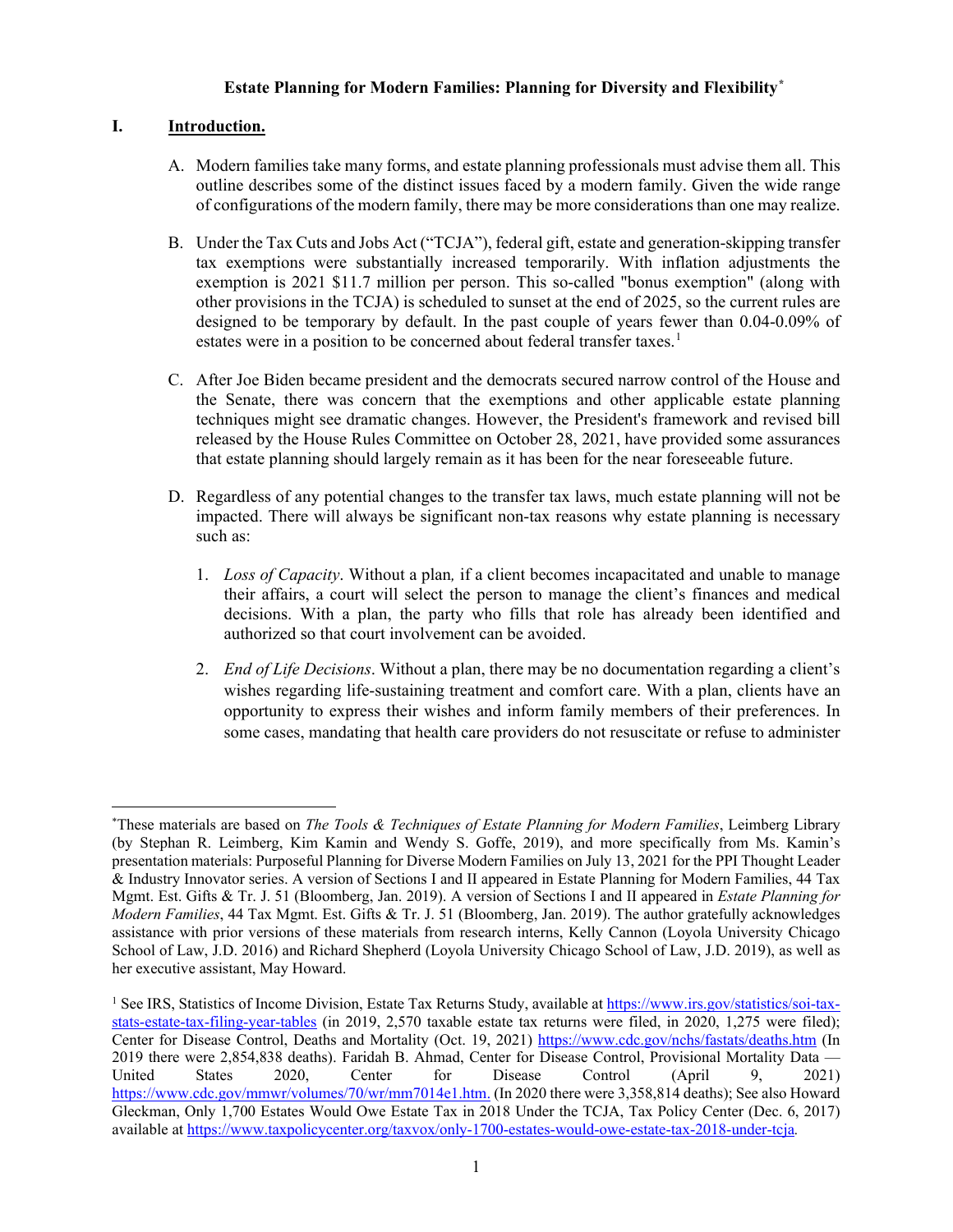life-prolonging treatment may be desired by the client to avoid having family members make decisions or implement the client's wishes in that regard.

- 3. *Minor Children*. Without a plan*,* a court must determine who will raise minor children if neither parent is alive. With a plan, the parent(s) can nominate (and in some states can determine without court intervention) the guardian(s) of their choice to take care of and handle the finances for minor children in the event of both parents' deaths.
- 4. *Avoiding Intestacy*. Without a plan*,* assets of the decedent pass to heirs according to state laws of intestacy. Intestacy rules vary by state and are the default for those who die without a plan. Family members (and perhaps not the ones the client would choose) receive a deceased client's assets outright, without benefit of trust protection. With a plan*,* the client—not the state—makes decisions concerning who inherits which assets, along with how and when the designated recipients receive those assets.
- 5. *Avoiding Probate***.** Without a plan, assets in the decedent's name owned outright go through probate (subject to certain small estate transfer exceptions in some states, usually for amounts typically not exceeding \$100,000). Probate can be an expensive, public and timeconsuming process, and it usually gives creditors an easy forum for filing claims. Waiting for a personal representative to be appointed through probate can delay the timely administration of assets. Although many states boast that probate is not cumbersome in their state, it is still desirable for planners to help clients avoid being forced to go through probate.
- 6. *Privacy*. As referenced above, clients who die without a plan, or with a plan that hasn't made an effort to protect their privacy, may subject their family to undue public scrutiny. With careful planning, including transfer-on-death and/or trust planning, clients' privacy can be protected.
- 7. *Blended Families*. Without a plan, children from multiple relationships may not be treated as intended and the interests of surviving spouses may be in direct conflict with those children. With a plan*,* the creator of the estate plan determines what goes to the current spouse, if any, and what goes to any children from current and prior relationships.
- 8. *Special Needs Planning*. Without a plan, recipients with special needs risk being disqualified from receiving Medicaid or SSI benefits and may have to use an inheritance to pay for care. With a plan, a trust can be created that should enable recipients to remain eligible for government benefits while using the trust assets to pay for non-covered expenses.
- 9. *Keeping Assets in the Family*. Without a plan, upon an adult child's death, that adult child's surviving spouse could receive the child's inherited assets if the child predeceases that spouse. If the child divorces the current spouse, a significant portion of the inherited assets could go to the spouse. With a plan, a trust can be created to help ensure that assets will stay in the family and, for example, pass to grandchildren or more remote descendants instead.
- 10. *Retirement Accounts*. Without a plan, the beneficiary of any IRAs, or other retirement account funds, may not reflect the client's current wishes and may result in burdensome tax consequences for the heirs, particularly if the probate estate is the default beneficiary. With a plan, a designated beneficiary reflecting the client's wishes can be selected.
- 11. *Digital Information and Assets*. Without a plan, the family may not be able to access the decedent's online photo albums, music files, email accounts, financial accounts, social media accounts, websites, blogs, online subscriptions, online memberships and domain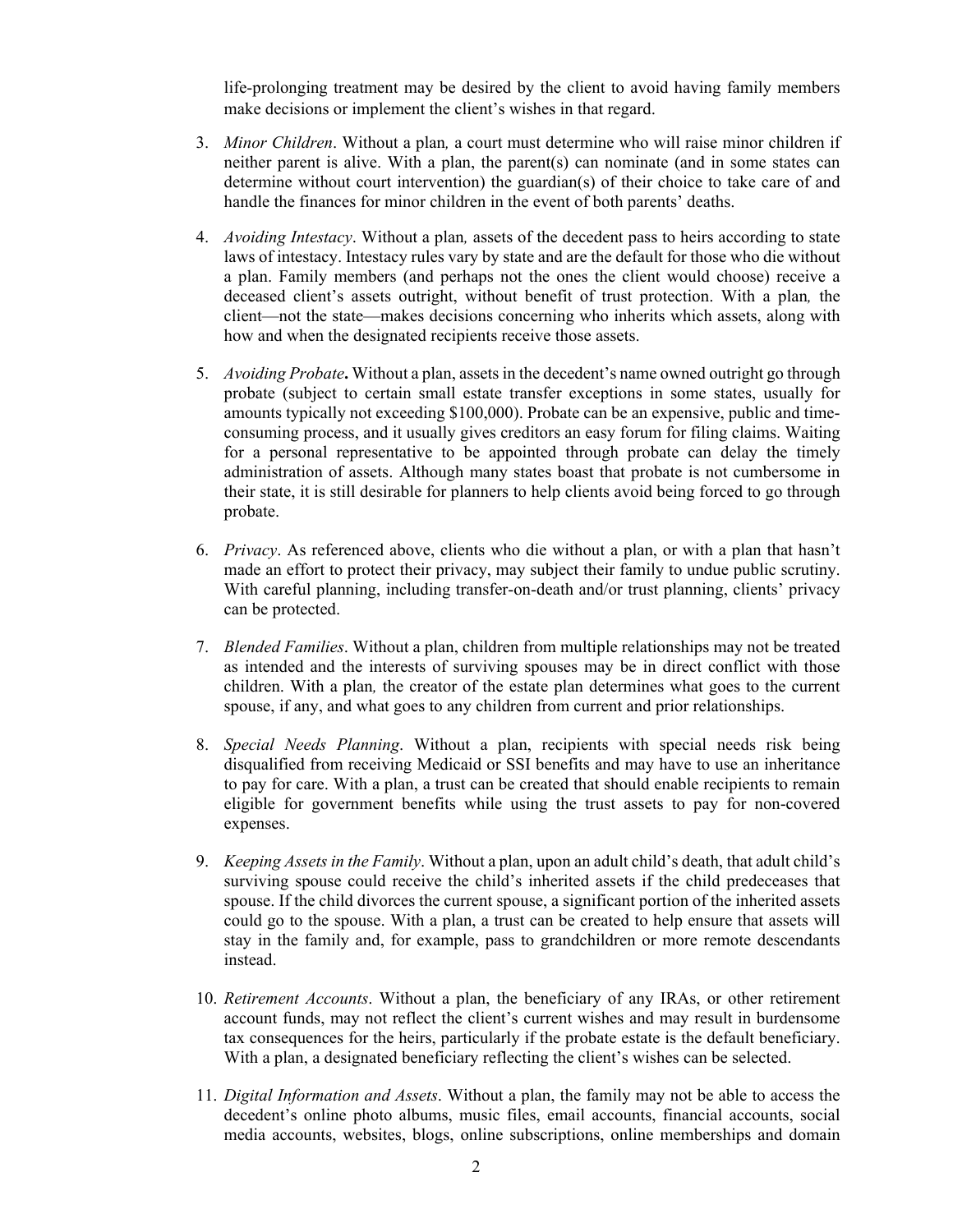names. With a plan, the governing instrument can specify who is to manage or inherit such assets, or alternatively, direct that such assets be deleted, terminated, or closed after death.

- 12. *Business Ownership*. Without a plan, a business owner may not be able to control who runs the business at the owner's death, thus risking both a reduction in value and loss of control of the business for the family. With a plan, the business owner chooses who will own and control the business after the owner dies.
- 13. *Minimizing Family Discord*. Without a plan, there is a greater risk that the client's wishes will not be well documented and that survivors will have conflict over the administration of the estate and remaining assets. With a well-conceived, well-communicated, and wellexecuted plan, a client can manage expectations, reduce legal conflicts, and put in place mechanisms for dispute resolution prior to litigation.
- 14. *Creditor Protection*. Without a plan, assets have no protection from creditors. With a plan, it is possible to engage in asset protection, avoid probate, and take other reasonable steps to prevent creditors (including frivolous claims and/or divorcing spouses) from taking assets that could be retained instead in carefully structured trusts for the original owner or intended beneficiaries.
- 15. *Philanthropy*. State intestacy statutes do not include charitable beneficiaries. With a plan, clients can choose to support the causes they care about at death.<sup>[2](#page-6-0)</sup>
- 16. *Values Legacy*. Without a plan, there may be no written record of the clients' values, wishes and intentions for how descendants should conduct themselves. With a plan, clients can be given the opportunity to document their values and wishes for their family members.
- E. As indicated by the considerations above, planning is still essential regardless of the tax considerations. Moreover, all such planning must account for the changing nature and composition of families in the 21<sup>st</sup> century, and developments in laws, social norms, and science and technology.
- F. At a minimum, the following situational variables and issues should be considered in planning for modern families in particular: (1) single clients; (2) divorce; (3) blended families; (4) samesex married couples; (5) multinational couples; (6) unmarried couples; (7) polyamorous relationships; (8) special needs; (9) transgender clients and family members; (10) adoption; (11) nonmarital children; (12) assisted reproductive technologies; (13) longer life spans in retirement; (14) longer life spans and fading capacity; (15) cryonics and cloning; (16) digital assets and cryptocurrencies; (17) intellectual property; (18) pets; and (19) modern philanthropy.
- G. Each of the above topics will be considered at a high level herein to flag a few of the basic considerations. Then the outline describes how to draft for flexibility in estate planning for all modern families.

# **II. Considerations for Modern Families.**

# A. Single Clients

1. Years of declining marriage rates and changes in family structure have created a new subset within American society—the never married or single by choice. In 1950, 22% of American adults were single, while in 2012 that number was almost 50%.<sup>[3](#page-6-1)</sup> Approximately

<span id="page-6-0"></span><sup>&</sup>lt;sup>2</sup> The above list of nontax considerations is drawn from The Tools & Techniques of Estate Planning for Modern Families (Leimberg Library, 3d ed. 2019) (hereinafter Leimberg, Kamin & Goffe), chapter 1.

<span id="page-6-1"></span><sup>&</sup>lt;sup>3</sup> See Eric Klinenberg, Going Solo: The Extraordinary Rise and Surprising Appeal of Living Alone (Penguin, 2012).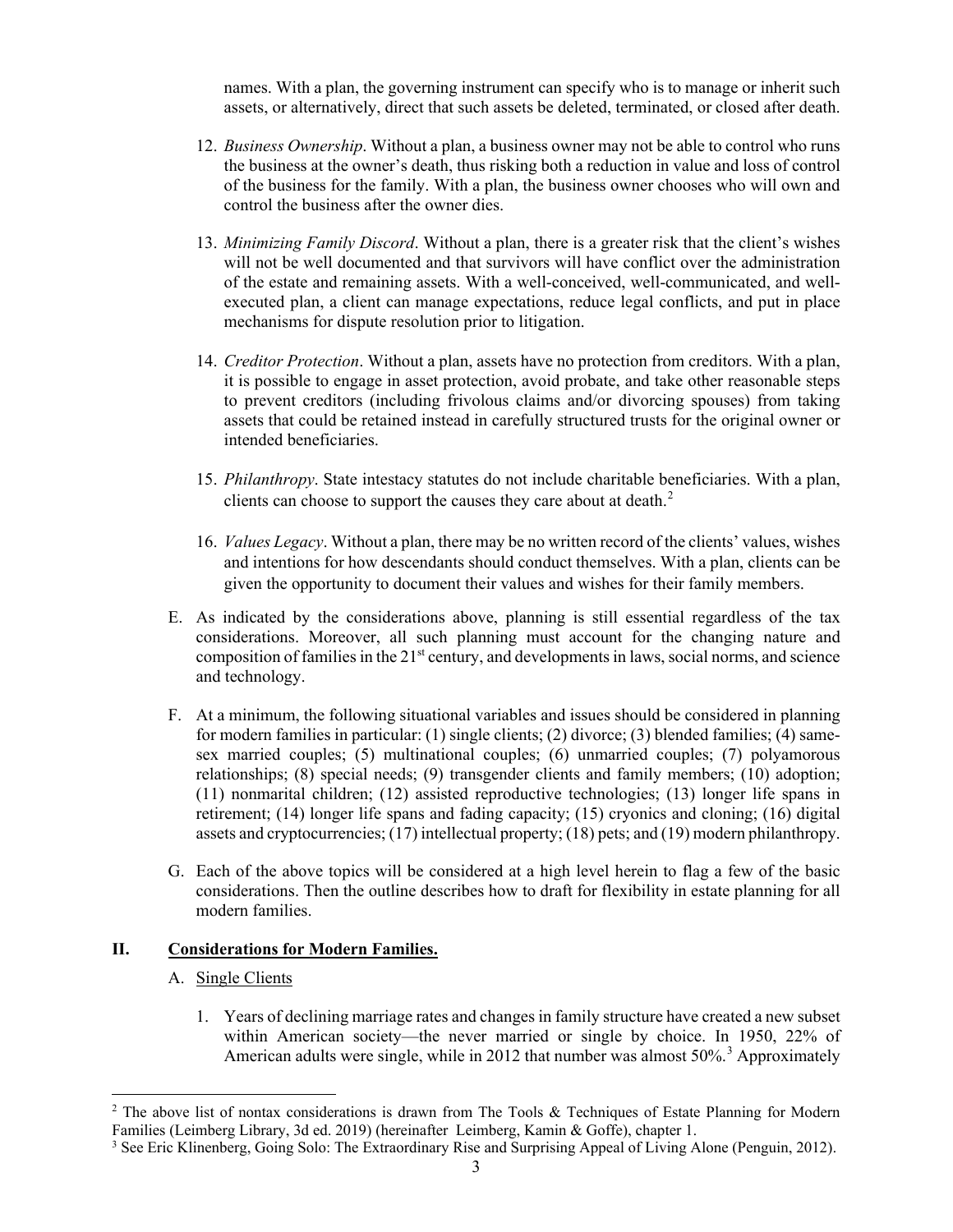one in seven adults lives alone. Single persons may be widowed, divorced, cohabiting, opposed to the institution of marriage, or simply still searching. There are roughly 109 million unmarried adults in America.<sup>[4](#page-7-0)</sup> Traditional nuclear families with two married heterosexual parents have now become the minority in American modern families.<sup>[5](#page-7-1)</sup>

- 2. According to the Pew Research Center, 33% of adults over 25 years old in 2019 had never been married, a figure that had risen from 9% in 1960 and 17% in 1990. Multiple factors have contributed to the rising number of unmarried people. Adults are generally marrying later in life, and many choose to cohabitate and raise children outside of a formal marriage. Shifting public attitudes, the struggling economy, and changing demographic patterns have also influenced the rise in the number of never-married adults.<sup>[6](#page-7-2)</sup>
- 3. The number of single parents by choice is also a "booming" phenomenon, especially single mothers who have chosen to adopt or utilize donor sperm.<sup>[7](#page-7-3)</sup> The rise of single motherhood is the driving and largest influence on this trend. These patterns vary by socioeconomic class. The nonmarital birthrate for college-educated parents is under 10%. By contrast, nearly 70% of children born to parents with a high-school education or less live in a single-parent household.<sup>[8](#page-7-4)</sup>
- 4. Although estate planning often focuses on married couples, given the trends described above, there is understandably an increasing need to plan for single clients and focus on their distinct needs. For married couples, there is an expectation that the surviving partner will receive and manage assets if something happens to one of them. But unless there is planning, it is not clear whom a single client would choose to handle such affairs. In the absence of planning, a single person's estate will pass to children (if any), otherwise to any living parents or siblings, otherwise to more distant relatives through traditional rules of intestacy.
- 5. For single clients, it is imperative to ensure that the client has designated the appropriate beneficiaries for retirement accounts and life insurance policies. Events such as marriage or divorce, death of a named beneficiary, or birth of a child/children merit revising any such retirement plans. This applies to single clients who are divorced even when their state has in place revocation upon divorce statutes that would remove a former spouse.<sup>[9](#page-7-5)</sup> In addition, state statutes do not affect beneficiary designations under retirement accounts that are subject to the Employee Retirement Income Security Act ("ERISA").<sup>[10](#page-7-6)</sup>

<span id="page-7-0"></span><sup>4</sup> Census Bureau, Profile America Facts for Features: Unmarried and Single Americans Week: Sept. 18-24, 2016,

<span id="page-7-1"></span>https://www.census.gov/content/dam/Census/newsroom/facts-for-features/2016/CB16-FF.18.pdf (Aug. 26, 2016).<br><sup>5</sup> Census Bureau, Profile America Facts for Features: Unmarried and Single Americans (Week: Sept. 18-24, 2016), available at<https://www.census.gov/content/dam/Census/newsroom/facts-for-features/2016/CB16-FF.18.pdf> (Aug. 26, 2016).

<span id="page-7-2"></span><sup>6</sup> Wendy Wang & Kim Parker, Pew Research Center, Record Share of Americans Have Never Married, as Values, Economics and Gender Patterns Change (Sept. 24, 2014), [http://www.pewsocialtrends.org/2014/09/24/record-share](http://www.pewsocialtrends.org/2014/09/24/record-share-of-americans-have-never-married/)[of-americans-have-never-married/;](http://www.pewsocialtrends.org/2014/09/24/record-share-of-americans-have-never-married/) Richard Fry & Kim Parker, Pew Research Center, Rising Share of U.S. Adults Are Living Without a Spouse or Partner (October 5, 2021), [https://www.pewresearch.org/social](https://www.pewresearch.org/social-trends/2021/10/05/rising-share-of-u-s-adults-are-living-without-a-spouse-or-partner/)[trends/2021/10/05/rising-share-of-u-s-adults-are-living-without-a-spouse-or-partner/.](https://www.pewresearch.org/social-trends/2021/10/05/rising-share-of-u-s-adults-are-living-without-a-spouse-or-partner/)

<span id="page-7-3"></span><sup>7</sup> Emily Green, Working Mother, Single Mothers by Choice a Booming Trend (Nov. 29, 2017), [https://www.workingmother.com/single-mothers-by-choice-booming-trend.](https://www.workingmother.com/single-mothers-by-choice-booming-trend)

<span id="page-7-4"></span><sup>&</sup>lt;sup>8</sup> Matthew Stewart, The Birth of a New American Aristocracy, The Atlantic (print ed. June 2018), https://www.theatlantic.com/magazine/archive/2018/06/the-birth-of-a-new-american-aristocracy/559130/.

<span id="page-7-5"></span> $\frac{9}{9}$  See Sveen v. Melin, 138 S. Ct. 1815 (2018) (upholding the retroactive applicability of a Minnesota revocation-upondivorce statute to non-probate assets such as life insurance).

<span id="page-7-6"></span><sup>&</sup>lt;sup>10</sup> See DOL, Employee Benefits Security Administration, Retirement Plans and ERISA FAQs, available at [https://www.dol.gov/sites/dolgov/files/EBSA/about-ebsa/our-activities/resource-center/faqs/retirement-plans-and](https://www.dol.gov/sites/dolgov/files/EBSA/about-ebsa/our-activities/resource-center/faqs/retirement-plans-and-erisa-compliance.pdf)[erisa-compliance.pdf.](https://www.dol.gov/sites/dolgov/files/EBSA/about-ebsa/our-activities/resource-center/faqs/retirement-plans-and-erisa-compliance.pdf)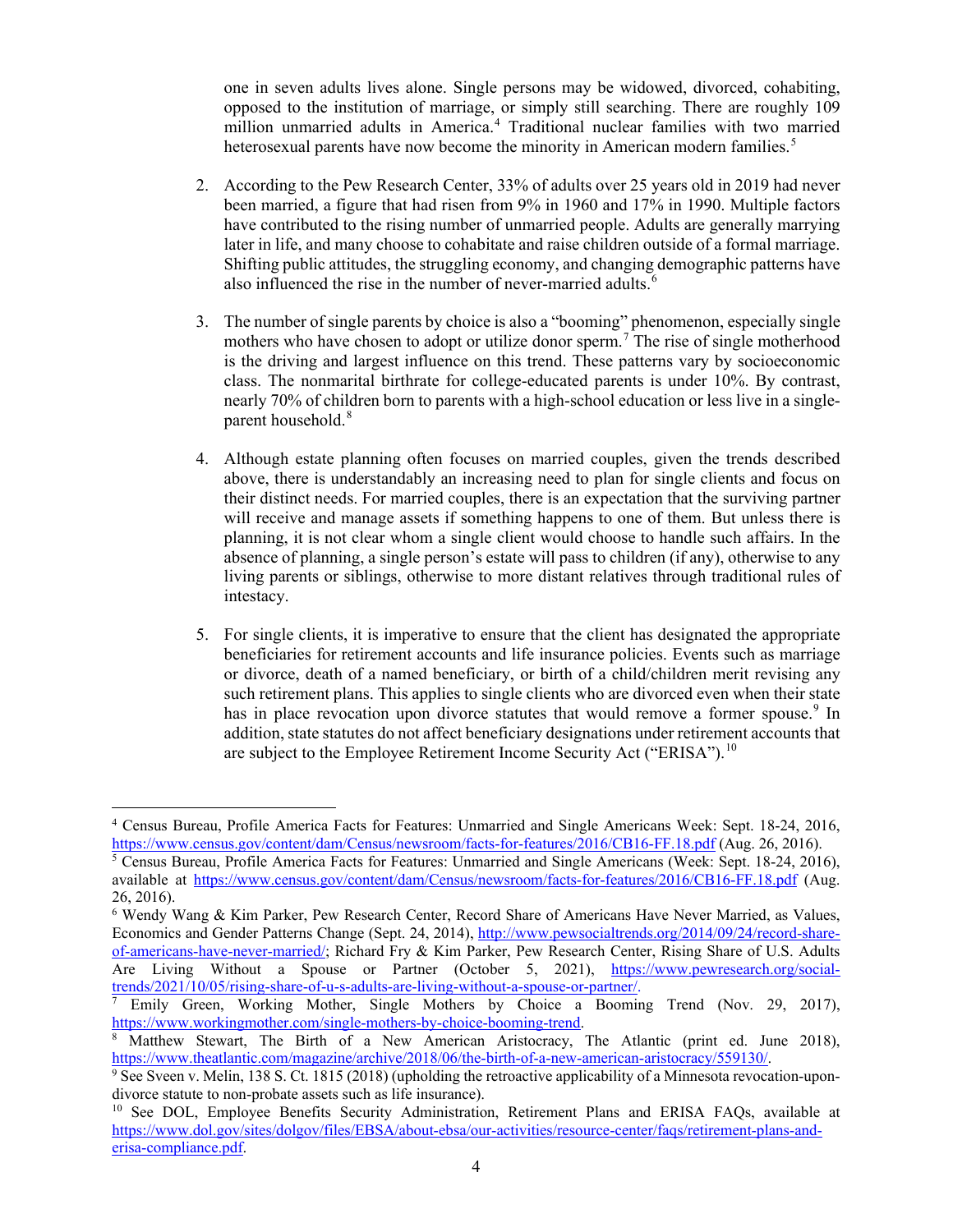- 6. Lawyers, accountants, bank trust officers, and other advisors are equipped to handle legal and financial tasks, but sensitive medical decisions are typically best reserved for relatives or close friends. If relatives live far away, single clients may want to consider using advance medical directives to give powers to trusted friends who live nearby.
- 7. Although single clients cannot take advantage of interspousal tax-free transfers or giftsplitting, many tax planning strategies are available. Single clients can take advantage of the lifetime estate and gift tax exemption and the gift tax annual exclusion, and they can make unlimited gifts for education and medical expenses. Single persons often use the gift tax annual exclusion to benefit a significant other, children, nieces, nephews, and other relatives. The lifetime gift tax exemption can also help single clients who want to transfer assets during their lifetimes in order to exclude the appreciation on those assets from their estates at death.<sup>[11](#page-8-0)</sup>
- 8. Because single client plans often have less stability in naming fiduciaries and beneficiaries, such clients—particularly those who do not have children—should consider reviewing their decisions and estate planning documents much more frequently than their married peers.

# B. Divorce

- 1. Divorce is an inevitable aspect of the estate planner's work in planning for the modern family. Studies show that 40% to 50% of first marriages in the United States end in divorce.
- 2. Accordingly, estate planners should help clients plan for the contingency of divorce and ensure that divorced clients understand their options. Although couples in second marriages may consider a prenuptial agreement, an increasing number of couples in first marriages are doing so as well.<sup>[12](#page-8-1)</sup> Such agreements can keep assets separate during the marriage and ensure waiver of any elective share rights. At divorce, the Uniform Probate Code ("UPC") provides for revocation upon divorce of any provisions in favor of the ex-spouse in a will or through non-probate assets beneficiary designations.<sup>[13](#page-8-2)</sup> Most states have adopted this presumption that divorce revokes any bequests to a former spouse in a will that predates the divorce. An increasing number apply this to life insurance, retirement plans, and transfer-on-death account beneficiary designations.
- 3. Trusts are a useful planning tool, prior to divorce, for many reasons, including permitting the settlor control over assets being transferred, providing financial security for trust beneficiaries, minimizing the need for future contact between divorcing parties, and potential tax benefits to transfers in trusts from an income tax and/or transfer tax perspective. The following trusts may be particularly useful in the context of divorce: (i) Alimony Trusts; (ii) Child Support Trusts; (iii) Irrevocable Life Insurance Trusts ("ILITs"); (iv) Special Needs Trusts; and (v) Special Securities Trusts.
- 4. Keeping property for descendants in a lifetime spendthrift trust is an effective way to safeguard those assets from future creditors, including divorcing spouses.<sup>[14](#page-8-3)</sup> However, practitioners must still take care to research whether their jurisdiction treats spouses as exception credits who can receive alimony even from a spendthrift trust.

<span id="page-8-0"></span><sup>&</sup>lt;sup>11</sup> See generally Leimberg, Kamin & Goffe, chapter 8.

<span id="page-8-1"></span><sup>&</sup>lt;sup>12</sup> Jonnelle Marte, Why you're more likely to have a prenup than your parents were, Wash. Post (Aug. 4, 2017), available at [https://www.washingtonpost.com/business/economy/why-youre-more-likely-to-have-a-prenup-than](https://www.washingtonpost.com/business/economy/why-youre-more-likely-to-have-a-prenup-than-your-parentswere/2017/08/04/51361598-77d8-11e7-9eac-d56bd5568db8_story.html)your-parentswere/2017/08/04/51361598-77d8-11e7-9eac-d56bd5568db8\_story.html<br><sup>13</sup> UPC § 2-804.

<span id="page-8-2"></span>

<span id="page-8-3"></span><sup>&</sup>lt;sup>14</sup> See Leimberg, Kamin & Goffe, chapter 2.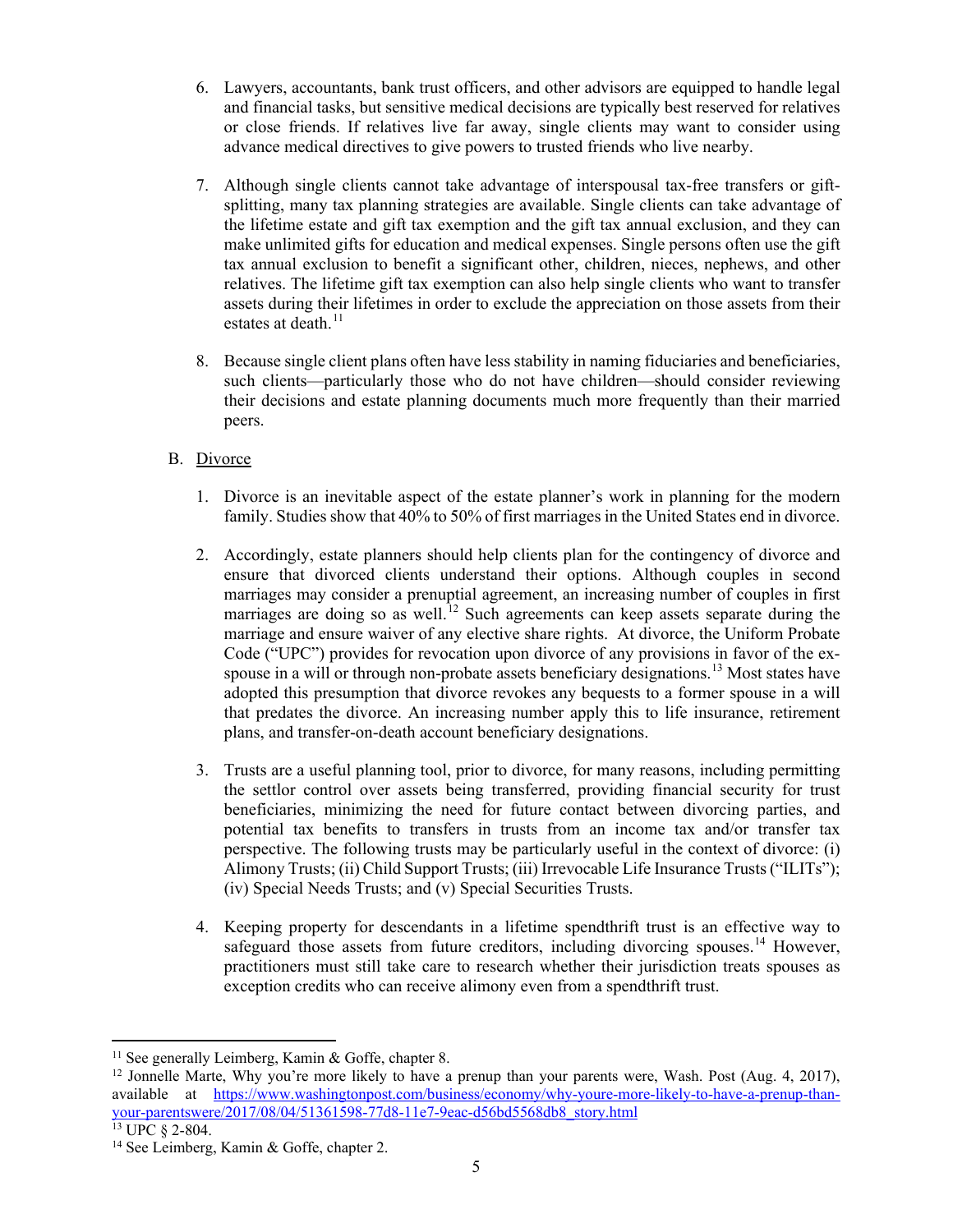# C. Blended Families

- 1. Also known as stepfamilies, the blended family is increasingly important for estate planners to understand, with more people forming families after a previous relationship ends. In these situations, attorneys must look at all prior divorce agreements and nuptial agreements and take care to understand family dynamics that can have an impact on estate planning for a blended family.
- 2. With multiple marriages comes the opportunity for multiple sets of children and/or stepchildren, meaning there may be potential beneficiaries who face different inheritances and economic circumstances. These disparate situations can often cause discord within a family. Thus, balancing the interests among children from prior marriages and stepchildren is a critical and delicate issue that estate planners must consider when working with blended families.<sup>[15](#page-9-0)</sup>
- 3. The greater the wealth disparity between spouses, the greater the likelihood there will be hostilities between the poorer spouse and children from the wealthier spouse's prior marriage. For smaller estates, estate planners may recommend using a pot trust and appointing an independent trustee to use its broad discretionary powers to equalize the economic status of the various beneficiaries. Estate planners should urge caution to avoid permitting a surviving spouse to act as trustee for trusts for children who are not also that spouse's children, having such children act as trustee for the spouse, or having one sibling act as a trustee for another. Except in rare cases, this puts the individual family member fiduciary in a fraught position. This conflict can be exacerbated when siblings who do not share both parents are put in the position of acting as trustee for each other.
- 4. Clients with children from prior marriages may seek to eventually pass most of their assets to those children, rather than to the current spouse. These circumstances may suggest the use of a trust that distributes income to the spouse for life, with the remainder to the children. It may also make sense to divide the assets immediately at death between the children from former relationships and the surviving spouse in order that the children do not need to wait until the surviving spouse's death to receive an inheritance. In particularly tense relationships, it may be desirable to name a charity as the remainder beneficiary (instead of children from a prior relationship).

# D. Same-Sex Married Couples

1. In the relatively recent past, drafting for same-sex couples was an exercise in finding ways to treat a same-sex life partner as a fiduciary and beneficiary in light of three limitations: (i) without the many allowances that state law provides to a legal spouse (such as right of health surrogacy and to dispose of remains); (ii) without the benefit of the unlimited marital deduction for transfer tax purposes; and (iii) without the many other privileges that the federal government provides to a legal spouse. Consequently, it was essential to have powers of attorney for property and healthcare naming a client's same-sex life partner as agent, and clients were advised to have copies ready to be provided to custodians and healthcare providers. It was also essential to have testamentary documents permitting the partner to dispose of remains and to receive property at death—particularly tangible property. Additionally, it was often important to have significant life insurance in place in an irrevocable life insurance trust to offset any estate taxes that would be due when transferring assets to the surviving same-sex life partner without the benefit of the marital deduction. In some cases, same-sex partners would go through an adult adoption in order

<span id="page-9-0"></span><sup>&</sup>lt;sup>15</sup> See id., Chapter 3.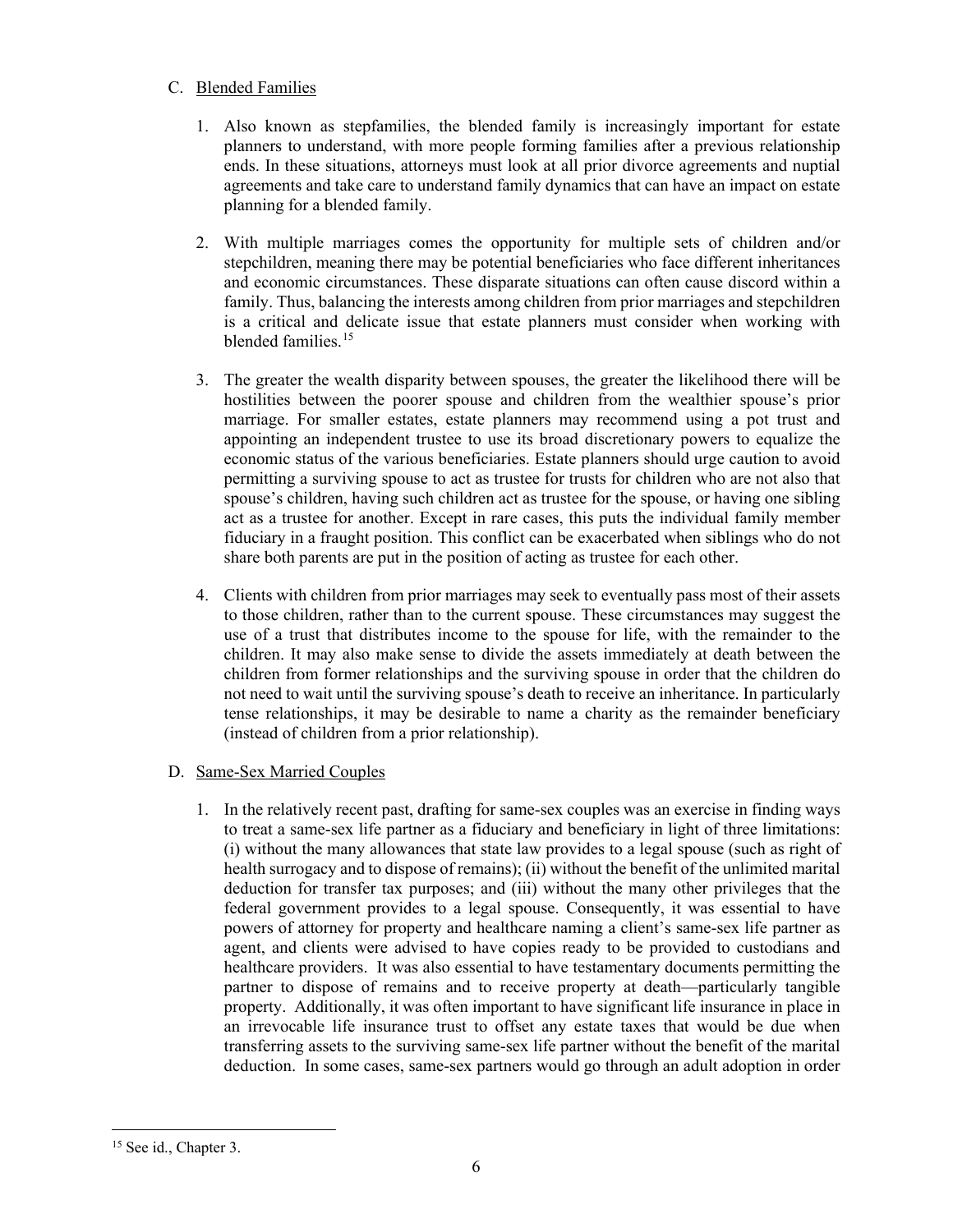to make the partner a legal relative who could inherit and be entitled to some benefits under the law.

- 2. Some states that did not grant the right to marry instead offered civil unions as an alternative.<sup>16</sup> Civil unions were intended to provide the same legal protections as marriage in the state. For example, the Illinois statute provided: "Partners joined in a civil union shall have all the same protections, benefits, and responsibilities under law, whether they derive from statute, administrative or court rule, policy, common law or any other source of civil or criminal law, as are granted to spouses in a marriage."[17](#page-10-1) Note that a civil union (or the related domestic partner status) does not entitle the parties to the same protections of marriage under federal law.[18](#page-10-2)
- 3. In 2015, the Supreme Court in *Obergefell v. Hodges* held that all states must allow same-sex couples to marry and must recognize same-sex marriages from other states.<sup>[19](#page-10-3)</sup> The right to marry (with its accompanying advantages and disadvantages) that has long existed for traditional different-sex couples is now available to same-sex couples anywhere in the country.
- 4. Because same-sex marriage is now universally recognized in the United States, most of the prior drafting concerns have been eliminated or become irrelevant for same-sex spouses. Nonetheless, because not all countries recognize these marriages and because even in the United States, same-sex couples continue to face discrimination, estate planning advisors should be alert to specific recommendations for a same-sex couple that would be unnecessary for a different-sex couple (*e.g.,* such as carrying electronic copies of a marriage certificate and powers of attorney for each other).<sup>[20](#page-10-4)</sup>

# E. Multinational Couples

- 1. The modern family is increasingly multinational. The U.S. Census Bureau has estimated that 13% of the population was not born in the United States.<sup>[21](#page-10-5)</sup> Further, 21% of marriedcouple households in the United States (11.4 million) consist of at least one spouse who was not born in the United States. Of those 11.4 million couples, 36% (4.1 million) consist of one spouse who was born in the United States and one spouse who was not, and 64% (7.3 million) consisted of both spouses who were not born in the United States.<sup>[22](#page-10-6)</sup> Thus, an increasing number of married couples have highly specific estate planning needs relating to international and non-citizen planning. Estate planners must first establish the citizenship and resident status of each spouse in order to determine what special planning might be useful. A person is domiciled in the United States if living in the United States with no intent to leave and move to another country.
- 2. Estate planners should review any existing premarital agreement and identify any jurisdiction-specific issues. The advisor should consider the citizenship of the couple, their resident status, and location of their assets to establish which jurisdiction's laws apply.

<span id="page-10-0"></span><sup>&</sup>lt;sup>16</sup> See Illinois Religious Freedom Protection and Civil Union Act, 750 Ill. Comp. Stat. 75/1; see also Richard A. Wilson, A Guide to the New Illinois Civil Union Law, 99 Ill. B.J. 232 (2011).

<span id="page-10-1"></span><sup>&</sup>lt;sup>17</sup> Illinois Religious Freedom Protection and Civil Union Act §20.

<span id="page-10-2"></span><sup>18</sup> *See* IRS, Answers to Frequently Asked Questions for Registered Domestic Partners and Individuals in Civil Unions, available at [https://www.irs.gov/newsroom/answers-to-frequently-asked-questions-for-registered-domestic-partners](https://www.irs.gov/newsroom/answers-to-frequently-asked-questions-for-registered-domestic-partners-and-individuals-in-civil-unions)[and-individuals-in-civil-unions](https://www.irs.gov/newsroom/answers-to-frequently-asked-questions-for-registered-domestic-partners-and-individuals-in-civil-unions)

<span id="page-10-3"></span><sup>19</sup> *Obergefell v. Hodges*, 135 S. Ct. 2584 (2015).

<span id="page-10-4"></span><sup>20</sup> See generally, Leimberg, Kamin & Goffe, chapter 6 (with special thanks to Professor Patricia Cain for her contributions to the chapter).

<span id="page-10-5"></span><sup>21</sup> Census Bureau, QuickFacts, available at [https://www.census.gov/quickfacts/fact/table/US/EDU685216.](https://www.census.gov/quickfacts/fact/table/US/EDU685216)

<span id="page-10-6"></span><sup>22</sup> See Leimberg, Kamin & Goffe, chapter 5 (with special thanks to Leigh-Alexandra Basha and Nicole K. Mann for their contributions to the chapter).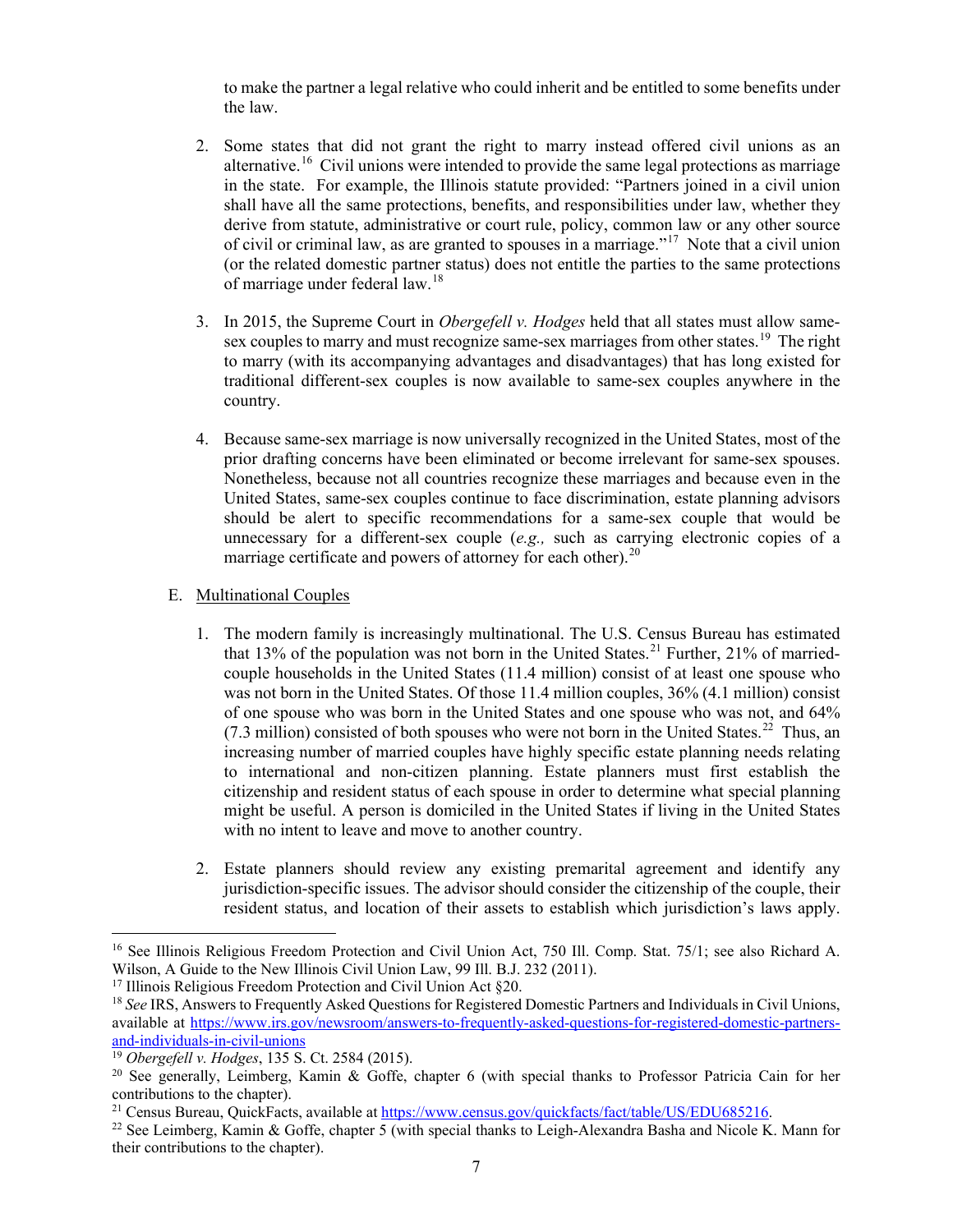Moreover, documents provided by clients may contain choice-of-law clauses, which will have a bearing on the ultimate outcome.

- 3. A U.S. citizen who is married to a non-U.S. citizen spouse who has in excess of the estate tax exemption amount should consider planning to minimize estate taxes. Chief among these options is creating a marital trust that meets the requirements for a qualified domestic trust ("QDOT"). QDOTs are an effective way for such couples to defer estate tax on assets that would otherwise pass outright to a non-U.S. citizen surviving spouse. Estate planners should make plans to use QDOTs for the benefit of surviving spouses whether the decedent spouse is a U.S. citizen or resident.
- 4. It is also important to avoid unintentionally creating foreign trusts by failing the "court test" or the "control test" (*i.e.,* having a non-U.S. person control any substantial trust decisions). $^{23}$  $^{23}$  $^{23}$

# F. Unmarried Couples

- 1. As of 2017, there were about 7.9 million unmarried-partner households in the United States.<sup>[24](#page-11-1)</sup> The rights and responsibilities afforded to them vary greatly across jurisdictions. Some states allow nonmarital couples to establish civil unions, or domestic partnerships, and may allow parties in such a status the same state rights as married spouses. Approximately a dozen jurisdictions recognize common law marriage. If a couple satisfies all of the legal requirements to qualify as common law spouses, then they will have the same legal rights as ceremonially-married couples who have a marriage license.
- 2. The Internal Revenue Code ("Code") views unmarried couples as legal strangers. Donative transfers between non-spouses are taxable gifts if they exceed the annual exclusion of \$15,000. However, some couples in a nonmarital relationship can structure their financial affairs to reduce tax liability in ways that married couples cannot. For example, they can still utilize old-fashioned grantor retained income trusts.
- 3. A cohabitation agreement is a contract between two unmarried individuals. A legally enforceable cohabitation agreement covers property and finances; the couple may include other provisions not subject to legal enforcement, for example, referring to day-to-day activities such as how the household will operate.<sup>25</sup> A cohabitation agreement should address some of the most common issues, such as expenses incurred while living together and any obligations the couple wishes to undertake involving assisted reproductive technologies, children, and dispute resolution.
- 4. If partners do not want a cohabitation agreement, there are alternatives: partnership and LLC agreements, joint revocable trusts or Holdings Trusts, and tenancy in common agreements are potential arrangements to govern two unmarried persons.
- G. Polyamorous Relationships
	- 1. Planning for polyamorous relationships invokes some of the issues that arise in planning for blended families and planning for unmarried couples (and sometimes also planning for nonmarital children, discussed below). While polyamorous relationships have traditionally been associated with old-fashioned plural marriage, the  $21<sup>st</sup>$ -century version appears in

<span id="page-11-0"></span><sup>&</sup>lt;sup>23</sup> See Leimberg, Kamin & Goffe, Chapter 5 (citing Treas. Reg.  $\S 301.7701$  and I.R.C.  $\S 672(f)(2)$ ).

<span id="page-11-2"></span><span id="page-11-1"></span><sup>&</sup>lt;sup>24</sup> Census Bureau, Table 1. Household Characteristics of Opposite-Sex and Same-Sex Couple Households: 2017, Am. Cmty. Survey, available at [https://www.census.gov/data/tables/time-series/demo/same-sex-couples/ssc](https://www.census.gov/data/tables/time-series/demo/same-sex-couples/ssc-housecharacteristics.html)[housecharacteristics.html.](https://www.census.gov/data/tables/time-series/demo/same-sex-couples/ssc-housecharacteristics.html) This included approximately 6.82 million opposite-sex and 880,000 same-sex couples. 25 Leimberg, Kamin & Goffe, chapter 7.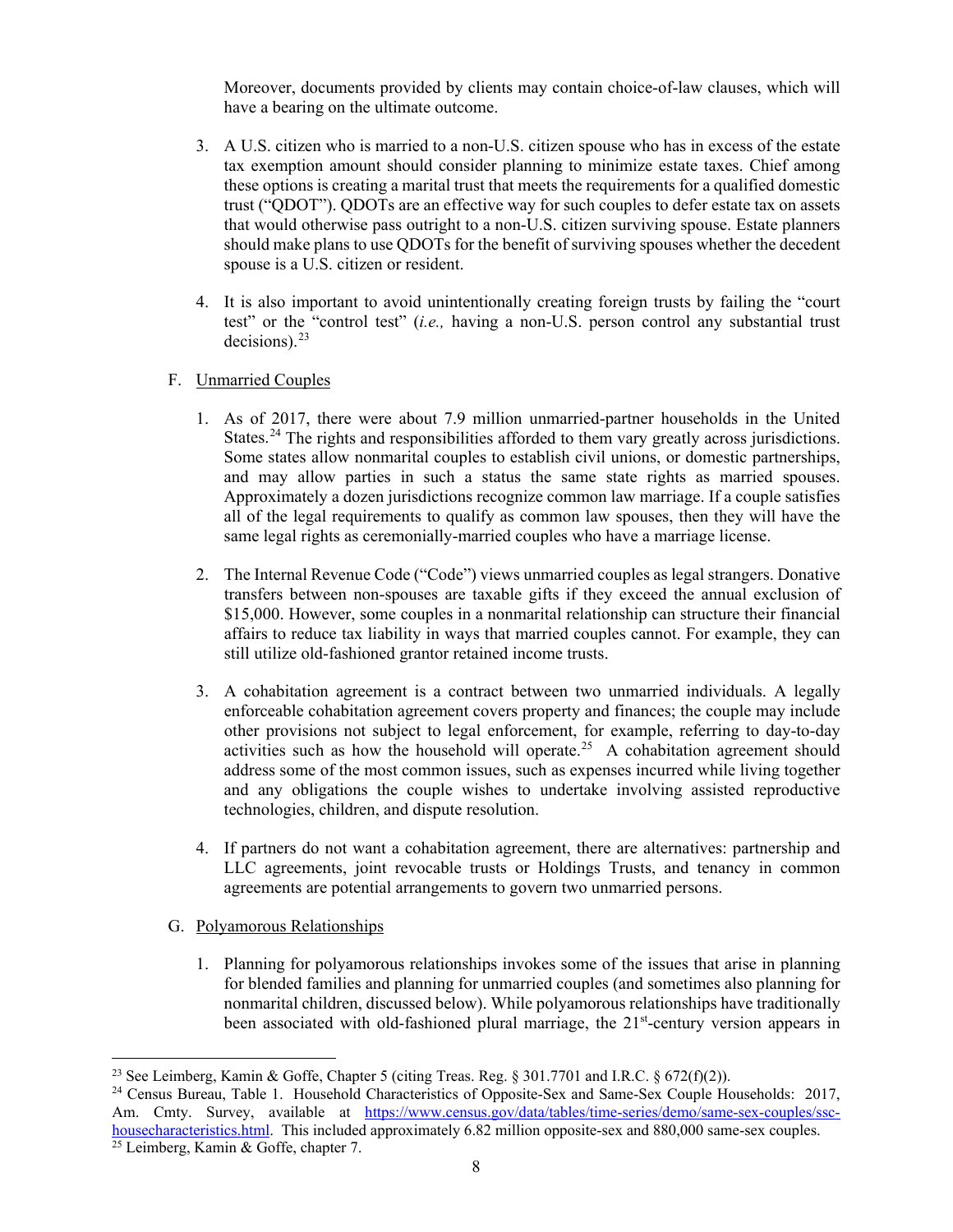alternative forms.<sup>[26](#page-12-0)</sup> The most common version of traditional plural marriage in the United States occurs among fundamentalist followers of the Church of Jesus Christ of Latter-Day Saints. The structure involves one legal spouse in addition to one or more "spiritual" spouses committing to each other for life, and usually results in children raised together in a compound arrangement. While this concept has been somewhat normalized in modern culture through television programs like *Big Love* or *Sister Wives*, these types of arrangements remain illegal and presumably very rare.<sup>[27](#page-12-1)</sup> Thus, while they may have become popularized on television, they remain rare issues for estate planners and are outside the bounds of this outline.

- 2. The modern polyamorous relationship instead may arise when spouses choose to spend many years in amicable separation or to establish an open marriage, taking on other known and accepted romantic partners.<sup>[28](#page-12-2)</sup> Surprisingly, this is an increasingly common phenomenon among ultra-high net worth individuals. Investment guru Warren Buffett took advantage of such an unconventional marital arrangement, remaining married to his first wife Susan until her death despite residing with his full-time partner, Astrid Menks.<sup>[29](#page-12-3)</sup> Film producer Jerry Weintraub even memorialized his marital and nonmarital relationships in the final lines of his obituary, which read that he was survived by his wife of many years, Jane Morgan, from whom he was separated but never divorced, as well as his "longtime companion," Susan Ekins.<sup>[30](#page-12-4)</sup> Prominent philanthropist David Rubenstein famously elected to remain separated from his wife for 12 years despite other relationships stating that "it's complicated" as the reasoning behind maintaining the marriage despite the lengthy separation.<sup>[31](#page-12-5)</sup> The pair ultimately divorced in late 2017. Typically, in such arrangements, the new romantic partners become integrated into the family, raising estate planning concerns both for the existing spouse as well as the new romantic partner. This issue is being discussed by family offices and others who serve high net worth clients as advisors seek to ensure the plan adequately provides for all involved parties.
- 3. Planning for spouses, nonmarital partners, and/or children raises separate and distinct issues, so clients need to think through different options for each type of family member. No marital tax-free transfers are available for the unmarried partner, but they are available for the spouse. Thus, in taxable situations, often it will be best if the exemption from federal transfer taxes is reserved for the unmarried partner and children, and the marital deduction should be utilized for the spouse via marital trust planning for increased control. Cohabitation agreements can be used among polyamorous partners to create tax efficiencies, reallocate some benefits and anticipate responsibility for debts.
- 4. Where there are children from both marital and nonmarital relationships, it is especially important to consider the definition of descendants. For example, where an older trust document includes only "legitimately born" descendants as beneficiaries, this excludes

<span id="page-12-0"></span><sup>26</sup> Morning Glory Zell-Ravenheart, A Bouquet of Lovers*,* Green Egg Magazine, available at <http://www.paganicon.org/wp-content/uploads/2014/03/A-Boquet-of-Lovers.pdf> (where the term "polyamory" was

<span id="page-12-1"></span>first used).<br> $27$  See e.g., Big Love, HBO 2006-2011; Sister Wives, TLC 2010-present.

<span id="page-12-2"></span><sup>&</sup>lt;sup>28</sup> Susan Dominus, Is an Open Marriage a Happier Marriage?, N.Y. Times Magazine (May 11, 2017), available at [https://www.nytimes.com/2017/05/11/magazine/is-an-open-marriage-a-happier-marriage.html.](https://www.nytimes.com/2017/05/11/magazine/is-an-open-marriage-a-happier-marriage.html)

<span id="page-12-3"></span><sup>&</sup>lt;sup>29</sup> Áine Cain, Inside billionaire Warren Buffett's unconventional marriage, which included an open arrangement and 3-way Christmas cards, Business Insider (Nov. 16, 2018), available at [http://www.businessinsider.com/warren](http://www.businessinsider.com/warren-buffett-marriage-wife-2017-10)[buffett-marriage-wife-2017-10.](http://www.businessinsider.com/warren-buffett-marriage-wife-2017-10)

<span id="page-12-4"></span><sup>&</sup>lt;sup>30</sup> Kim Masters, When Jerry Weintraub Threatened to Break My Kneecap, The Hollywood Reporter (July 15, 2015), available at [https://www.hollywoodreporter.com/news/jerry-weintraub-threatened-break-my-808559.](https://www.hollywoodreporter.com/news/jerry-weintraub-threatened-break-my-808559)

<span id="page-12-5"></span><sup>31</sup> Roxanne Roberts, *Billionaire David Rubenstein and his wife, Alice Rogoff, divorce*, Wash. Post (Dec. 8, 2017), [https://www.washingtonpost.com/lifestyle/style/billionaire-david-rubenstein-and-his-wife-alice-rogoff](https://www.washingtonpost.com/lifestyle/style/billionaire-david-rubenstein-and-his-wife-alice-rogoff-divorce/2017/12/08/ba41a5f4-dc49-11e7-b859-fb0995360725_story.html?utm_term=.ed15cf59b7f9)[divorce/2017/12/08/ba41a5f4-dc49-11e7-b859-fb0995360725\\_story.html?utm\\_term=.ed15cf59b7f9.](https://www.washingtonpost.com/lifestyle/style/billionaire-david-rubenstein-and-his-wife-alice-rogoff-divorce/2017/12/08/ba41a5f4-dc49-11e7-b859-fb0995360725_story.html?utm_term=.ed15cf59b7f9)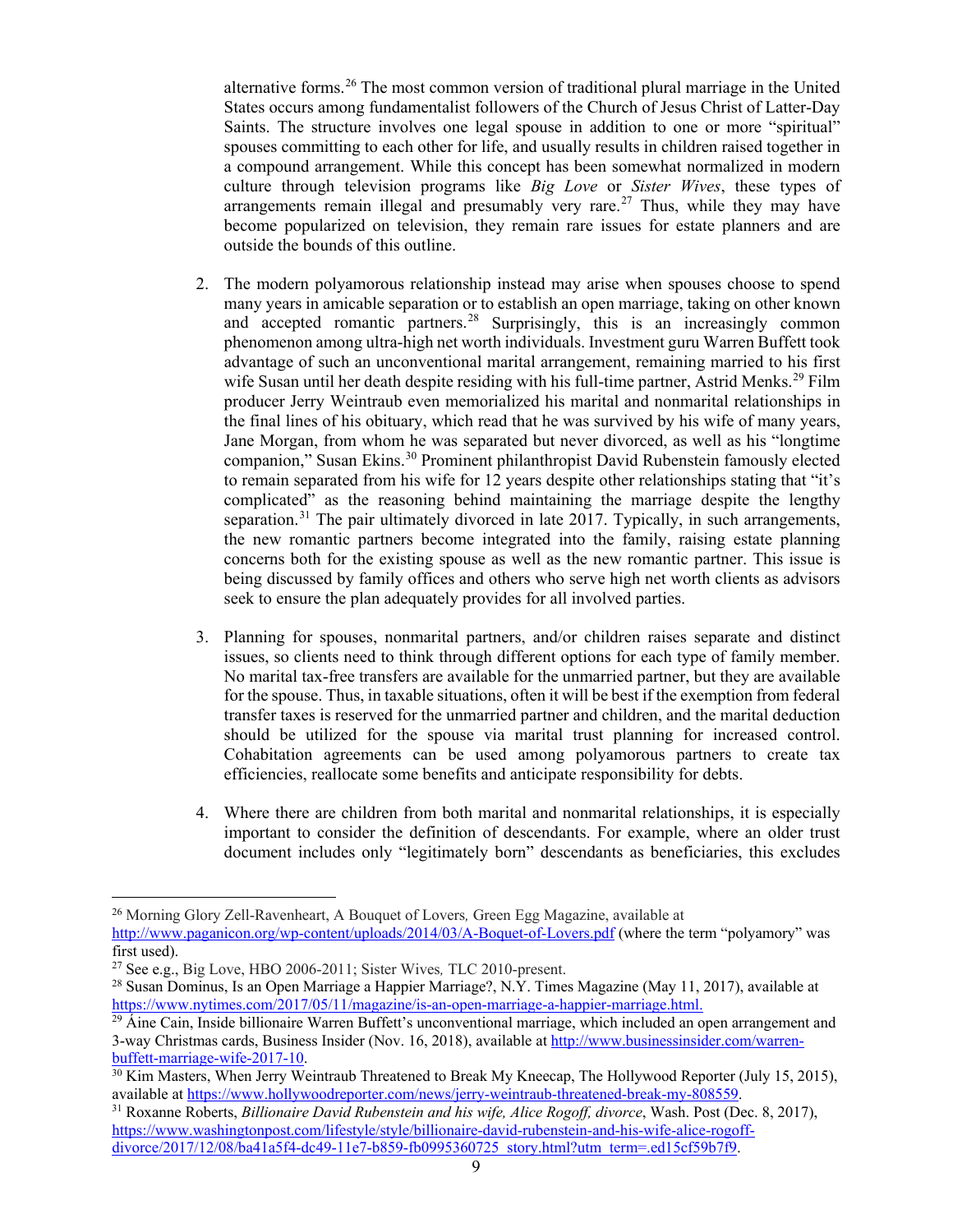nonmarital children.<sup>[32](#page-13-0)</sup> The results under older trust documents may also impact the current generation's estate planning, as a client may want to protect descendants not provided for by an older instrument.

- 5. Depending on the openness of the relationship, it may be prudent to engage in separate planning for a nonmarital partner. Specifically, for some clients (who unlike Buffett or Weintraub prefer more discretion), it may be best to rely on an entirely separate irrevocable trust to make provisions for the nonmarital partner. One possibility is to fund the trust with some version of "permanent term" insurance. Ideally, there will be premiums of the annual exclusion gift (currently \$15,000 per year) or less, so in the event of a breakup, the insured/settlor can simply turn off the insurance payments and let the trust terminate for want of any assets. In designating the remainder beneficiary, it may be best to either include the nonmarital partner's family, or a charity, to limit the opportunity for conflict between the nonmarital partner and any surviving spouse or children from other relationships.
- 6. The client needs to determine whether the currently married spouse, the adult children, if any, or the nonmarital partner should act as agent under powers of attorney. Often, it is advantageous to nominate a neutral third party rather than the nonmarital partner.

# H. Multiracial Families

- 1. Both interracial marriage and multiracial identity are increasingly common in the modern family.
- 2. Interracial marriage has been steadily increasing over the past almost 55 years since miscegenation laws were finally overturned in the United States.<sup>[33](#page-13-1)</sup> In 1967, only 3% of all newlyweds were married to someone of a different race or ethnicity. Since then, intermarriage rates more than doubled by 1980 to 7%. By 2015 the number had more than doubled again to  $17\%$ .<sup>[34](#page-13-2)</sup> The most recent statistics from 2021 suggest that now at least 19%, nearly one-fifth, of new marriages are now interracial.<sup>[35](#page-13-3)</sup>
- 3. Multiracial identification. Self-identification as "biracial" or "multiracial" has also changed significantly. This trend can be attributed both to interracial marriage and coupling, interracial adoptions, and also to genetic testing that reveal an individual's  $DNA<sup>36</sup>$  $DNA<sup>36</sup>$  $DNA<sup>36</sup>$  The population of multiracial Americans was measured at 9 million people in the 2010 Census, and had increased to 33.8 million people in the 2020 Census. This is a 276% increase just

<span id="page-13-0"></span><sup>&</sup>lt;sup>32</sup> See Goffe, Kamin & Liemberg, chapter 4 (with special thanks to Lauren Wolven and Carrie Harrington for their contributions to the chapter).

<span id="page-13-1"></span><sup>33</sup> *Loving v. Virginia*, 388 U.S. 1 (1967)

<span id="page-13-2"></span><sup>34</sup> Gretchen Livingston & Anna Brown, Intermarriage in the US 50 Years after Loving v. Virginia (May 18, 2017), available at [https://www.pewresearch.org/social-trends/2017/05/18/1-trends-and-patterns-in-intermarriage/.](https://www.pewresearch.org/social-trends/2017/05/18/1-trends-and-patterns-in-intermarriage/) See also, Justin McCarthy, U.S. Approval of Interracial Marriage at New High of 94% (September 10, 2021), available a[t https://news.gallup.com/poll/354638/approval-interracial-marriage-new-high.aspx](https://news.gallup.com/poll/354638/approval-interracial-marriage-new-high.aspx) (citing that 94% of Americans approve of interracial marriage).

<span id="page-13-3"></span> $35$  Kim Parker & Amanda Barroso, In Vice President Kamala Harris, We Can See How America Has Changed, Pew Research Center (February 25, 2021), available at [https://www.pewresearch.org/fact-tank/2021/02/25/in-vice-](https://www.pewresearch.org/fact-tank/2021/02/25/in-vice-president-kamala-harris-we-can-see-how-america-has-changed/)

[president-kamala-harris-we-can-see-how-america-has-changed/](https://www.pewresearch.org/fact-tank/2021/02/25/in-vice-president-kamala-harris-we-can-see-how-america-has-changed/) **("**The rise of intermarriage . . . In 2019, 11% of all married U.S. adults had a spouse who was a different race or ethnicity from them, up from 3% in 1967. Among newlyweds in 2019, roughly one-in-five (19%) were intermarried."). Robyn McFadden, Interracial Marriages Now More Common, But Not Without Challenges (June 13, 2021), available at

<https://www.cbsnews.com/news/interracial-marriages-now-more-common-but-not-without-challenges/> (["According](https://www.pewresearch.org/fact-tank/2021/02/25/in-vice-president-kamala-harris-we-can-see-how-america-has-changed/)  [to the Pew Research Center,](https://www.pewresearch.org/fact-tank/2021/02/25/in-vice-president-kamala-harris-we-can-see-how-america-has-changed/) at least 19 percent of new marriages in the U.S. now involve spouses from different ethnic or racial groups – up from 11% in 2000.").

<span id="page-13-4"></span><sup>36</sup> Sabrina Tavernise et al, Behind the Surprising Jump in Multiracial Americans, Several Theories (August 13, 2021), available at https://www.nytimes.com/2021/08/13/us/census-multiracial-identity.html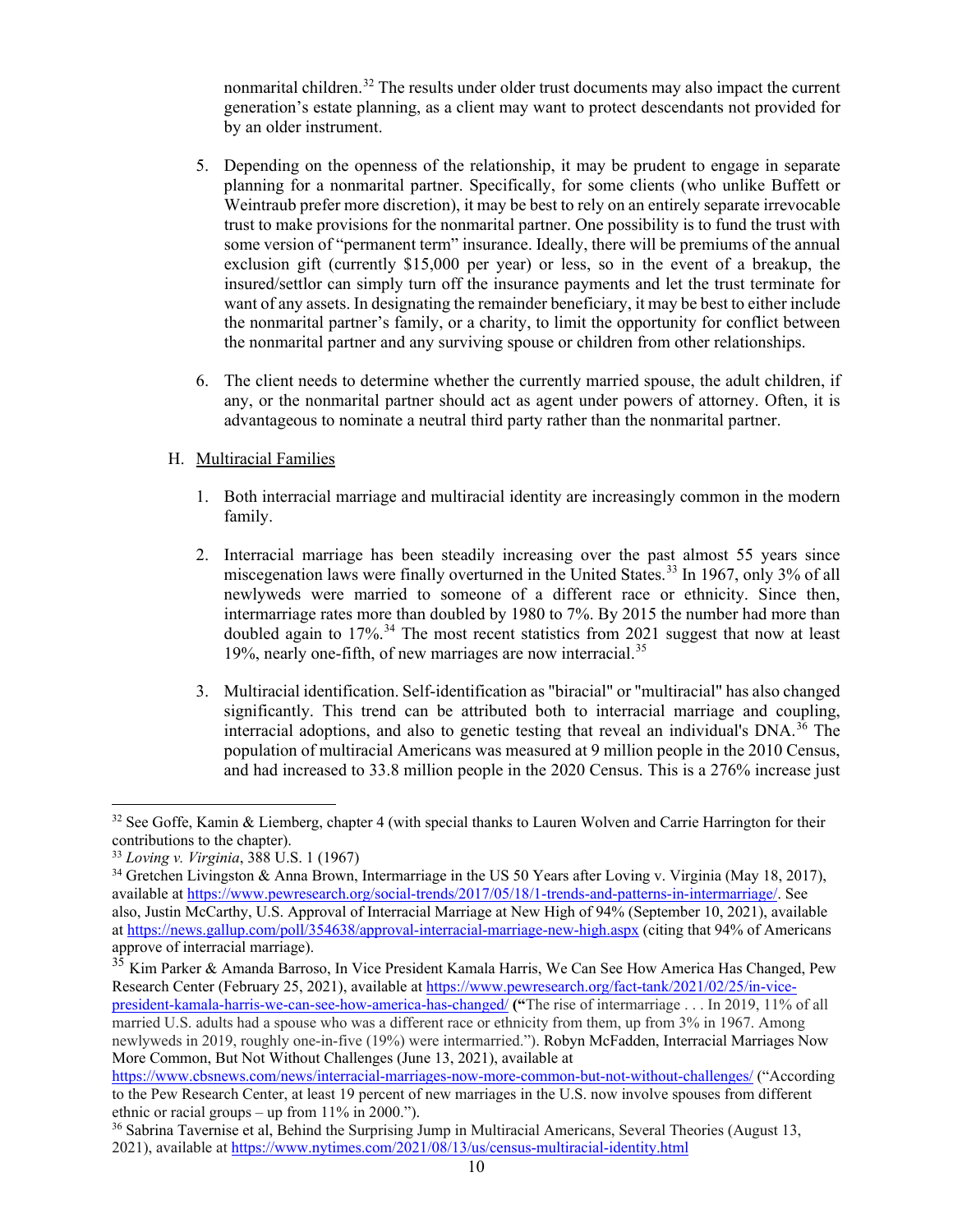in the past decade.<sup>[37](#page-14-0)</sup> Additionally, take note that in 2019, for the first time in U.S. history, more than half of the nation's population under age 16 identified as "a racial or ethnic minority."<sup>[38](#page-14-1)</sup>

4. As estate planning professionals, this has several implications. The first is to emphasize the importance of never making assumptions about a client's background or their spouse or partner's racial and cultural identification. To the extent that the client's racial or ethnic identity may be important to them, advisors should give them an opportunity to share that information during the intake and onboarding process. Some clients may want to share and others may think it isn't relevant, so be sure to inquire respectfully (as in a questionnaire) and be sure that all such questions are optional.

# I. Religious Diversity in Families

- 1. Religiosity in the U.S. has changed over the past decades. When asked about the importance of religion in their life, 53% of Americans stated it was "very important", 24% reported it was "somewhat important", 11% said "not too important", 11% said "not at all important", and 1% said "don't know".<sup>[39](#page-14-2)</sup> Some recent statistics of the make-up of religions in descending order suggest that the country is 70% Christian (made up primarily of Evangelical Protestant at 25%, Catholic at 20%, and Mainline Protestant at 15%); 23% are religiously unaffiliated, and 6% are religious but non-Christian (2% Jewish, and about 1% each for Muslim, Buddhist, and Hindu).<sup>[40](#page-14-3)</sup>
- 2. Religion and religious preferences can impact numerous aspects of a client's estate plan, including: (a) selection of agents, guardians and fiduciaries; (b) distribution provisions; (c) philanthropic planning and charitable giving; (d) testamentary gifts among family members; (e) end of life care decisions and the definition of death; (f) arrangements at death and the disposition of remains; (g) conditioning inheritance on religious affiliation; (h) marriage and divorce; and (i) dispute resolution provisions.
- 3. Charitable Giving. One example of how religion impacts estate planning is for those who belong to a religion that requires or encourages giving a certain percentage (e.g., 10%) of one's income to charity each year. Judeo-Christian and Muslim religions each have a variation of giving 10% to charity – tithing in Christianity, tzedakah in Judaism and zakāt in Islam. One study indicated that among Christians, the most generous segments were evangelicals (24% of whom tithed); people who had prayed, read the Bible and attended a church service during the past week (12%); and charismatic or Pentecostal Christians (11%). Among all born again adults, 9% contributed one-tenth or more of their income. The study also showed that Protestants were four times as likely to tithe as were Catholics  $(8\%$  versus 2%, respectively).<sup>[41](#page-14-4)</sup>

<span id="page-14-0"></span><sup>37</sup> Nicholas Jones et al, United States Census Bureau, 2020 Census Illuminates Racial and Ethnic Composition of the Country (August 12, 2021), available at [https://www.census.gov/library/stories/2021/08/improved-race-ethnicity](https://www.census.gov/library/stories/2021/08/improved-race-ethnicity-measures-reveal-united-states-population-much-more-multiracial.html)[measures-reveal-united-states-population-much-more-multiracial.html.](https://www.census.gov/library/stories/2021/08/improved-race-ethnicity-measures-reveal-united-states-population-much-more-multiracial.html)

<span id="page-14-1"></span><sup>&</sup>lt;sup>38</sup> William H. Frey, The Brookings Institute, The Nation is Diversifying Even Faster than Predicted, According to New Census Data (July 1, 2020), available at [https://www.brookings.edu/research/new-census-data-shows-the](https://www.brookings.edu/research/new-census-data-shows-the-nation-is-diversifying-even-faster-than-predicted/?amp)[nation-is-diversifying-even-faster-than-predicted/?amp.](https://www.brookings.edu/research/new-census-data-shows-the-nation-is-diversifying-even-faster-than-predicted/?amp)

<span id="page-14-2"></span><sup>39</sup> Pew Research Center, Religious Landscape Study – Importance of Religion in One's Life (May 12, 2015), available at<https://www.pewforum.org/religious-landscape-study/importance-of-religion-in-ones-life/> (last accessed on 11/1/2021).

<span id="page-14-3"></span><sup>40</sup> Pew Research Center, Religious Landscape Study (May 12, 2015), available at [https://www.pewforum.org/religious-landscape-study/.](https://www.pewforum.org/religious-landscape-study/)

<span id="page-14-4"></span><sup>&</sup>lt;sup>41</sup> The Barna Group, New Study Shows Trends in Tithing and Donating (April 14, 2008), available at [https://www.barna.com/research/new-study-shows-trends-in-tithing-and-donating/.](https://www.barna.com/research/new-study-shows-trends-in-tithing-and-donating/)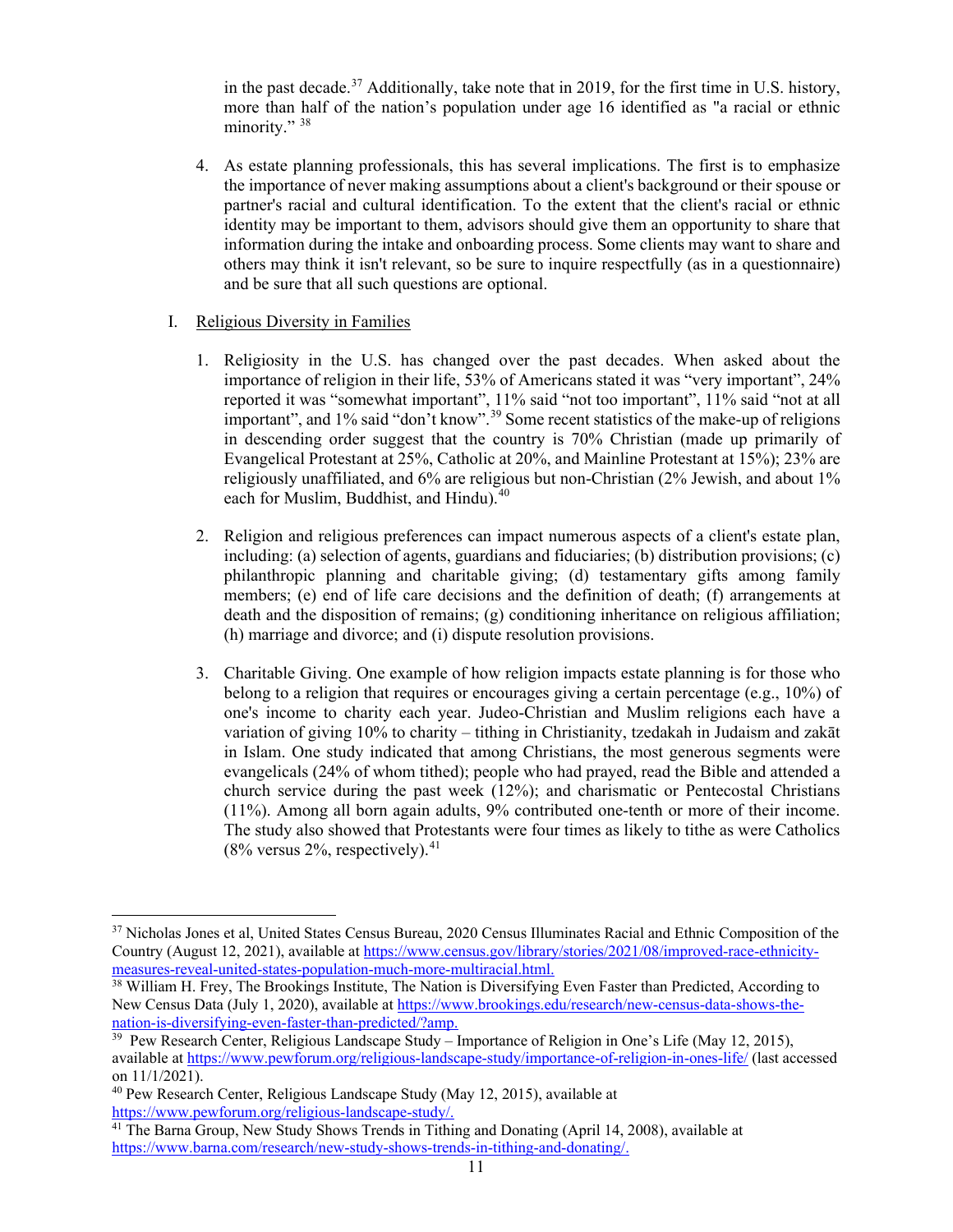4. Arrangements at death. Another area of planning worth highlighting are the differences in burial practices among the religions. Traditionally, Catholicism requires burial, not cremation, although that has changed if certain procedures are followed. Traditionally Judaism requires burial in a pine box. Muslims are buried with their graves facing Mecca. Hindus are generally cremated with their remains scattered in a river or sea.<sup>[42](#page-15-0)</sup>

# J. Special Needs

- 1. Approximately one-fourth of adults in the United States are living with some type of disability.[43](#page-15-1) Moreover, according to the Centers for Disease Control and Prevention, about one in six children in the United States had a developmental disability as measured in 2006 to 2008, with one in 59 being diagnosed on the autism spectrum. Between 1979 and 2003, the number of babies born with Down syndrome increased by about 30%. [44](#page-15-2) Accordingly, considering disability planning is an imperative when working with the modern family. Some important considerations when planning for these special needs involve the impact of the Affordable Care Act ("ACA") and Medicaid, and the potential use of third party trusts, self-settled trusts, and  $ABLE<sup>45</sup>$  $ABLE<sup>45</sup>$  $ABLE<sup>45</sup>$  accounts.
- 2. The ACA closed the gap in coverage for individuals with disabilities by loosening resource limitations for Medicaid coverage, which made it available for a larger pool of low-income families, subject to state participation in that expansion. Additionally, it prohibited private insurers from denying coverage on the basis of pre-existing conditions. The ACA has expanded access to health coverage for disabled individuals without forcing them to transfer most of their assets to either a  $d(4)(A)$  supplemental needs trust or a  $d(4)(C)$  pooled trust (both are discussed below).
- 3. Third party supplemental needs trusts are the most commonly used and flexible type of supplemental needs trust. These types of trusts must be created and funded by anyone other than the individual with the disability and is often done by parents, grandparents, or siblings through a lifetime or testamentary gift.<sup>[46](#page-15-4)</sup> Third party supplemental needs trusts may be used to enhance the beneficiary's quality of life by way of providing goods and services that are not covered by government benefits. Any trust assets that remain upon the death of the beneficiary will then be distributed pursuant to the terms of the trust instrument as set forth by the trust settlor, without any Medicaid reimbursement requirement.
- 4. The Omnibus Budget Reconciliation Act of 1993 (as amended) permits the creation of selfsettled supplemental needs trusts (aka "Pay-Back Trusts") for funds belonging to a disabled individual under the age of  $65<sup>47</sup>$  $65<sup>47</sup>$  $65<sup>47</sup>$  These trusts provide a method of preserving public benefits for an individual with disabilities who has or acquires assets in their own name, such as by gift, inheritance, or lawsuit settlement. So-called " $(d)(4)(A)$  trusts" must be for

<span id="page-15-1"></span><sup>43</sup> Centers for Disease Control and Prevention (CDC), Disability Impacts All of Us, available at <https://www.cdc.gov/ncbddd/disabilityandhealth/infographic-disability-impacts-all.html> (last visited Aug. 21, 2019). <sup>44</sup> Coleen A. Boyle et al., Trends in the Prevalence of Developmental Disabilities in US Children, 1997-2008,

<https://www.cdc.gov/ncbddd/birthdefects/downsyndrome/data.html> (last reviewed June 17, 2019).

<span id="page-15-0"></span><sup>42</sup> Jennifer Uzell, Factsheet: Death and Funerals in World Religions (March 27, 2018), available at [https://religionmediacentre.org.uk/factsheets/death-funeral-rituals-in-world-religions/.](https://religionmediacentre.org.uk/factsheets/death-funeral-rituals-in-world-religions/)

<span id="page-15-2"></span>Pediatrics (June 2011), available a[t https://pediatrics.aappublications.org/content/127/6/1034;](https://pediatrics.aappublications.org/content/127/6/1034) CDC, Autism Spectrum Disorder, Data & Statistics, Prevalence, <https://www.cdc.gov/ncbddd/autism/data.html> (last reviewed Apr. 5, 2019); CDC, Occurrence of Down syndrome in the United States,

<span id="page-15-3"></span><sup>&</sup>lt;sup>45</sup> The Stephen Beck, Jr., Achieving a Better Life Experience Act (ABLE Act) of 2014, 26 U.S.C. § 529A (2014), as amended.

<span id="page-15-4"></span><sup>46</sup> Leimberg, Kamin & Goffe, chapter 13 (with special thanks to Larry Rivkin and Denise Kaplan for their contributions to the chapter).

<span id="page-15-5"></span> $47$  42 U.S.C. §1396p(d)(4)(A).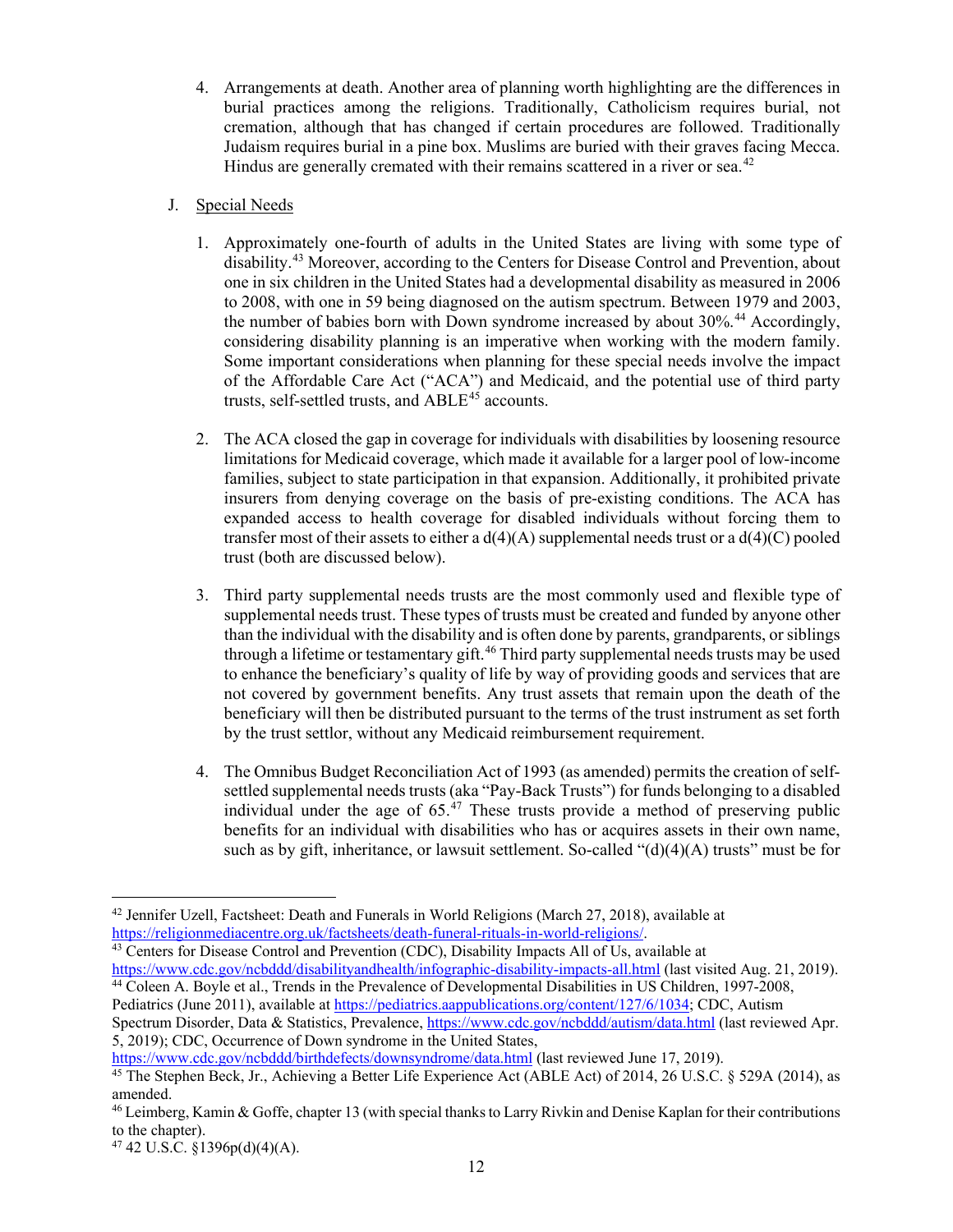the individual's sole benefit, and any remainder at the disabled beneficiary's death must be used to pay back the government for expenditures to or for the beneficiary during life.<sup>[48](#page-16-0)</sup>

- 5. Pooled trusts under Section (d)(4)(C) provide an alternative to a privately created supplemental needs trust. Under this type of arrangement, funds for multiple beneficiaries are pooled for investment management purposes under a common trust agreement, but each beneficiary has their own separate account within the trust for their own sole benefit. They may be created by a court, parent, grandparent, or guardian of a person with disabilities, and also by the person with the disability themselves. These assets are exempt for purposes of Social Security and Medicaid eligibility during the beneficiary's life but are subject to Medicaid reimbursement upon the beneficiary's death—unless the funds were retained in trust by a nonprofit association to benefit other beneficiaries of the pool.<sup>49</sup>
- 6. Created in 2014, ABLE accounts are tax-advantaged accounts for individuals with marked and severe functional limitations beginning before age 26. They offer a greater degree of flexibility than supplemental needs trusts and pooled trusts, and they are often more costeffective to administer. Note that many individuals with disabilities view ABLE accounts not as a replacement to supplemental needs trusts, but rather as a helpful complement. Contributions to an ABLE account must be made in cash and cannot exceed the annual gift tax exclusion amount from a single donor to a single donee. The 2017 tax act increased ABLE contributions to the lesser amount of: (i) the amount of federal poverty line for one-person households; or (ii) the individual's annual compensation.<sup>[50](#page-16-2)</sup> The contribution limit was expanded for years after 2018 and before 2026. After the general limitation is reached, the designated beneficiary of the ABLE account may make additional contributions up to the lesser of: (i) his or her compensation includable in gross income for the tax year, or (ii) the federal poverty line for a one-person household. Additionally, individuals are allowed to roll over amounts from 529 qualified tuition plans to an ABLE account, if the ABLE account is owned by the same designated beneficiary of the 529 plan, or a member of the designated beneficiary's family.<sup>[51](#page-16-3)</sup>

# K. Transgender Clients and Family Members

- 1. An estimated 1.4 million adults in the United States currently identify as transgender.<sup>[52](#page-16-4)</sup> A transgender individual is a person whose assigned gender at birth does not align with their gender identity, *i.e.,* the state of their "gender identity" does not match the individual's "assigned sex." An awareness of transgender issues has led to a rise in transgender individuals coming out, most notably seen among the nation's youth. Transgender public figures like Chaz Bono, Caitlyn Jenner, and Laverne Cox have taken to mainstream media, using it as a platform to increase transgender visibility and dialogue surrounding the subject. Estate planners must be increasingly sensitive to the fact that their clients, or members of their clients' families, may be transgender.
- 2. Estate planners must be intentional not only in ensuring that their planning documents reflect the wishes, intent, and goals of transgender clients, but also that any client contemplates having descendants or other beneficiaries who could be transgender. Because

<span id="page-16-0"></span><sup>48</sup> Leimberg, Kamin & Goffe, chapter 13.

<span id="page-16-1"></span><sup>49</sup> Id.

<span id="page-16-2"></span><sup>50</sup> Id.

<span id="page-16-3"></span><sup>51</sup> I.R.S. News Release IR-2018-239 (Dec. 4, 2018).

<span id="page-16-4"></span><sup>&</sup>lt;sup>52</sup> Lindsey Tanner, More U.S. teens identify as transgender, survey finds, USA Today (Feb. 5, 2018), [https://www.usatoday.com/story/news/nation/2018/02/05/more-u-s-teens-identify-transgender-survey](https://www.usatoday.com/story/news/nation/2018/02/05/more-u-s-teens-identify-transgender-survey-finds/306357002/)[finds/306357002/.](https://www.usatoday.com/story/news/nation/2018/02/05/more-u-s-teens-identify-transgender-survey-finds/306357002/)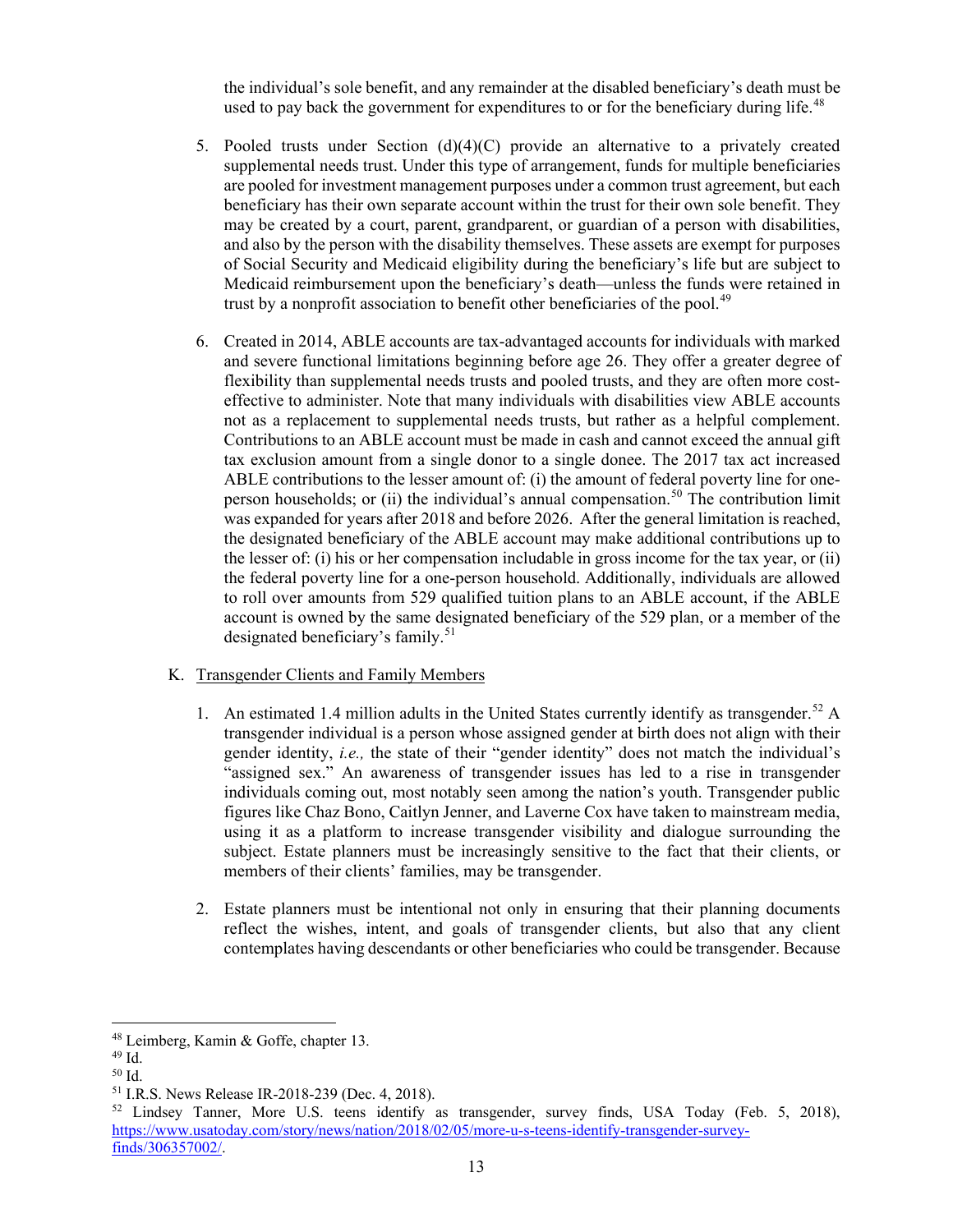these are politically charged times in which transgender clients or family members may face discrimination or challenges, advisors should be sensitive to those concerns as well.<sup>[53](#page-17-0)</sup>

- 3. Advisors and attorneys must handle such delicate issues as the use of gendered references and pronouns. They must also understand that a client's preferred gender identification may change over time. Drafting with complete gender-neutrality so that gender-identifying pronouns are not necessary is often preferred. However, where a client is concerned that family members who do not recognize their transition may attempt to recharacterize their gender post-mortem, estate planners should include statements about the individual's gender identity within the estate planning documents. Where using a gender identifier in documents such as wills, trusts, powers of attorney, and pleadings, it is important to use names and pronouns consistent with how the person identifies. Assumptions regarding the client's preferences to identify as a "he" or "she" should be avoided.<sup>[54](#page-17-1)</sup> The following are examples of specific provisions unique to transgender clients that should be included or considered when drafting estate planning documents: (i) Giving the fiduciary the right and directive to take whatever action necessary to preserve a client's self-identity post-mortem; and (ii) For transgender individual beneficiaries of a trust, consider whether psychological and medical expenses for realigning gender and physical sex are covered as permissible expenses. Estate planners can achieve this by expressly including such expenses in a definition of medical expenses, drafting the definition broadly so that these expenses would not be excluded, or adding a sentence such as: "Medical expenses shall also be construed liberally to include elective procedures."
- 4. Medical powers of attorney are often statutory forms, many of which do not typically address important issues particular to transgender clients. Depending on who is named as agent, estate planners may need to anticipate the possibility of challenges by family members and specifically grant visitation rights to certain individuals in any medical power of attorney. This also might include establishing which individuals do not have visitation rights and whether or not the agent has the power to control who visits. Finally, a medical power of attorney should direct whether certain medical therapies, such as hormone replacement therapy, should be continued during a period of incompetence and under what circumstances they should be discontinued.
- 5. Advising modern families mandates a working knowledge of the sensitive and unique considerations involved in working with transgender clients. There are other distinct legal issues inherent in representation of transgender clients involving everything from medical expenses, income tax considerations, marriage, and changing gender identifiers on legal documents from licenses to birth certificates.
- L. Adoption
	- 1. Adoption is another important aspect for the modern family. The 2010 Census indicated that nearly 4% of families with children under 18 include at least one child who has been adopted.<sup>[55](#page-17-2)</sup> Some important issues relating to adoption include: (i) the adoption of minors, including international adoptions; (ii) adoption of stepchildren or foster children; (iii) adult

<span id="page-17-0"></span><sup>53</sup> See Carla Spivack*, The Dilemma of the Transgender Heir*, 33 Quinnipiac Prob. L.J. 147 (2020), where the author discusses the possibility that where one beneficiary no longer identifies with the gender at the time a document was executed may open the door for other beneficiaries to seize an opportunity to augment their share by arguing that the named beneficiary no longer exists.

<span id="page-17-1"></span><sup>54</sup> Leimberg, Kamin & Goffe, chapter 9.

<span id="page-17-2"></span><sup>55</sup> See Rose M. Kreider and Daphne A. Loquist, Adopted Children and Stepchildren: 2010, U.S. Census Bureau (April 2014), available a[thttps://www.census.gov/library/publications/2014/demo/p20-572.html](https://www.census.gov/library/publications/2014/demo/p20-572.html)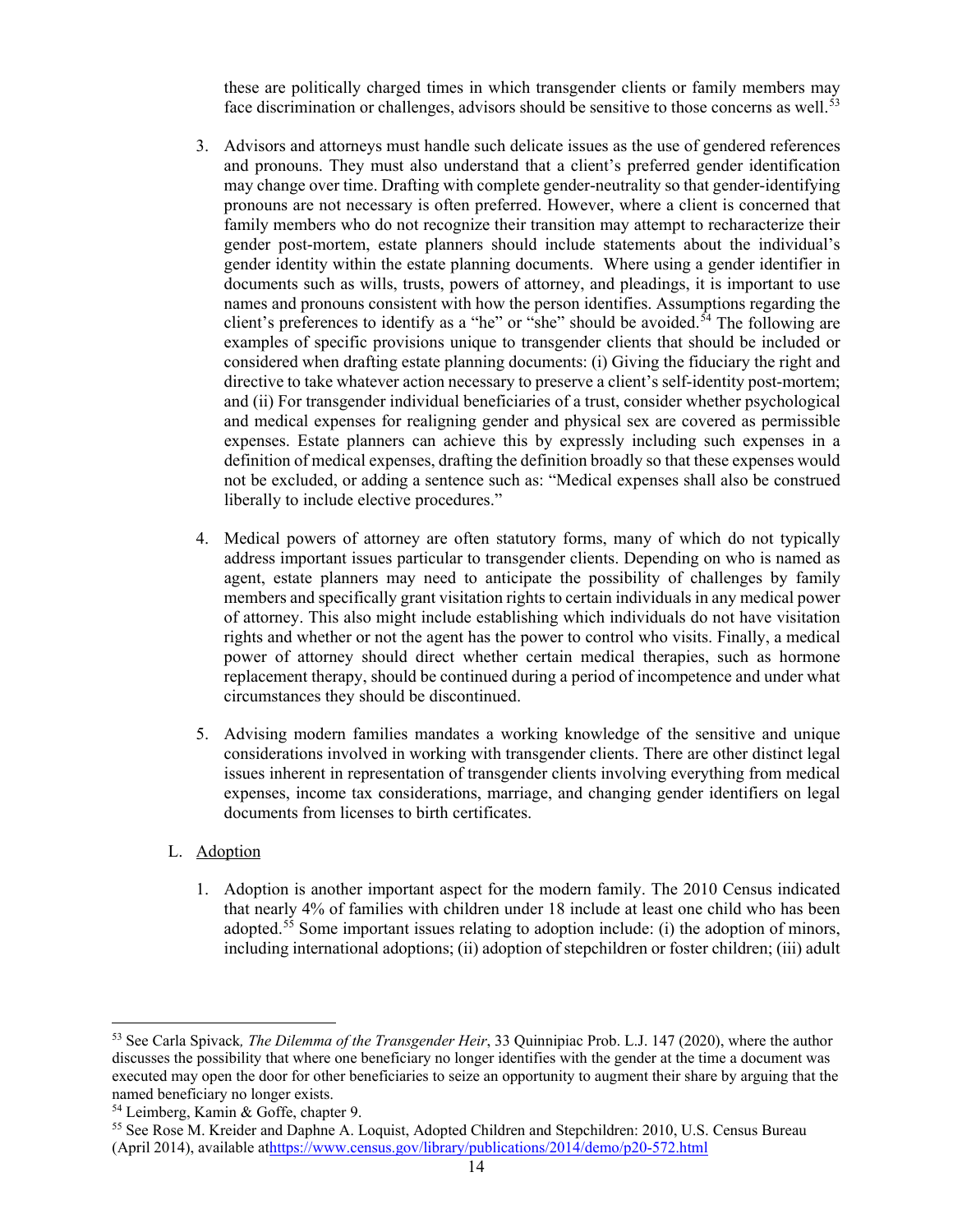adoptions, including the adoption of same-sex partners; and (iv) the treatment of adopted descendants in estate planning instruments.

- 2. While trusts for one's "descendants" historically included only one's biological descendants, that assumption generally no longer holds true. Children who are adopted may now inherit not only from their legal parents, but also from other ancestors, siblings and other collateral relatives. Correspondingly, when an adoption is granted, children who are adopted typically are cut off from their genetic parents for purposes of inheritance law. In the eyes of the law, all legal children (regardless of how they became legal children) now have the same rights for purposes of inheritance. However, the former so-called "stranger-to-the-adoption rule" continues to be relevant when working with older trust instruments in jurisdictions relying on state law interpretations of definitions that were in effect when the trust was created, rather than on current interpretations under the law.<sup>[56](#page-18-0)</sup>
- 3. Another aspect in serving modern families with issues pertaining to adoption can include international adoptions –both the process of adopting from other countries and any racial, ethnic or cultural aspects of raising children who were born in other countries. The popularity of international adoption exploded in the 1990s and early 2000s, with rates tripling from 1990 to a peak in 2004.<sup>[57](#page-18-1)</sup> However, due to increased regulations, international adoption has fallen by 82% since 2004. [58](#page-18-2)
- 4. A stepparent or foster-parent can adopt a minor child only where both biological parents have provided explicit consent which generally requires that one biological parent: (i) has their parental rights terminated by agreement or by a court, or (ii) is deceased. Some states and the UPC have established special intestacy rules for children adopted by the spouse of one of the genetic parents. While a stepparent can adopt a child only once the other parent's rights have been terminated, either voluntarily or involuntarily, these special rules preserve the ability of the child to inherit from the biological family. Under this exception, the child may inherit from the adopting stepparent and the stepparent's family, as well as from both genetic parents and their families. As a drafting tip, clients should be encouraged to expand limitations in the definition of descendants in their documents to include that a child may be adopted past the age of 18 until at least age 21, or better yet 25.
- 5. Many states allow adults to adopt other adults. This commonly occurs where stepparents or foster-parents may adopt a child after the child has reached 18 years old. Prior to *Obergefell*, same-sex couples used adult adoption to establish a legally recognized relationship through which they could inherit or obtain other rights from each other.<sup>[59](#page-18-3)</sup> While this practice is no longer necessary—and some of these adoptions have actually been undone so the parties could marry one another—some of these relationships may still exist. Courts are divided on whether they are willing to allow inheritance from a non-parent relative based on adult adoption.<sup>[60](#page-18-4)</sup> Under Illinois law, for example, a person adopted after reaching age 18, who never resided with the adoptive parent before attaining the age of 18

<span id="page-18-0"></span><sup>56</sup> See Leimberg, Kamin & Goffe, chapter 10 (with special thanks to Professor Kristine S. Knaplund for her contributions to the chapter.)

<span id="page-18-1"></span><sup>&</sup>lt;sup>57</sup> See Mireya Navarro, To Adopt, Please Press Hold, (June 5, 2008), available at https://www.nytimes.com/2008/06/05/fashion/05adopt.html.

<span id="page-18-2"></span> $58$  See Congressional Coalition on Adoption Institute, Fact Sheet, (retrieved June 9, 2021), available at [http://www.ccainstitute.org/resources/fact-sheets.](http://www.ccainstitute.org/resources/fact-sheets) See also Ashley Westerman, Why International Adoption Cases in the U.S. Have Plummeted (June 25, 2018), available a[t https://www.npr.org/2018/06/25/623114766/why](https://www.npr.org/2018/06/25/623114766/why-international-adoption-cases-in-the-u-s-have-plummeted)[international-adoption-cases-in-the-u-s-have-plummeted.](https://www.npr.org/2018/06/25/623114766/why-international-adoption-cases-in-the-u-s-have-plummeted) 59 See Leimberg, Kamin & Goffe, chapter 10.

<span id="page-18-4"></span><span id="page-18-3"></span><sup>60</sup> See Susan Gary et al., *Contemporary Trusts and Estates*, chapter 2 (3d ed. 2016).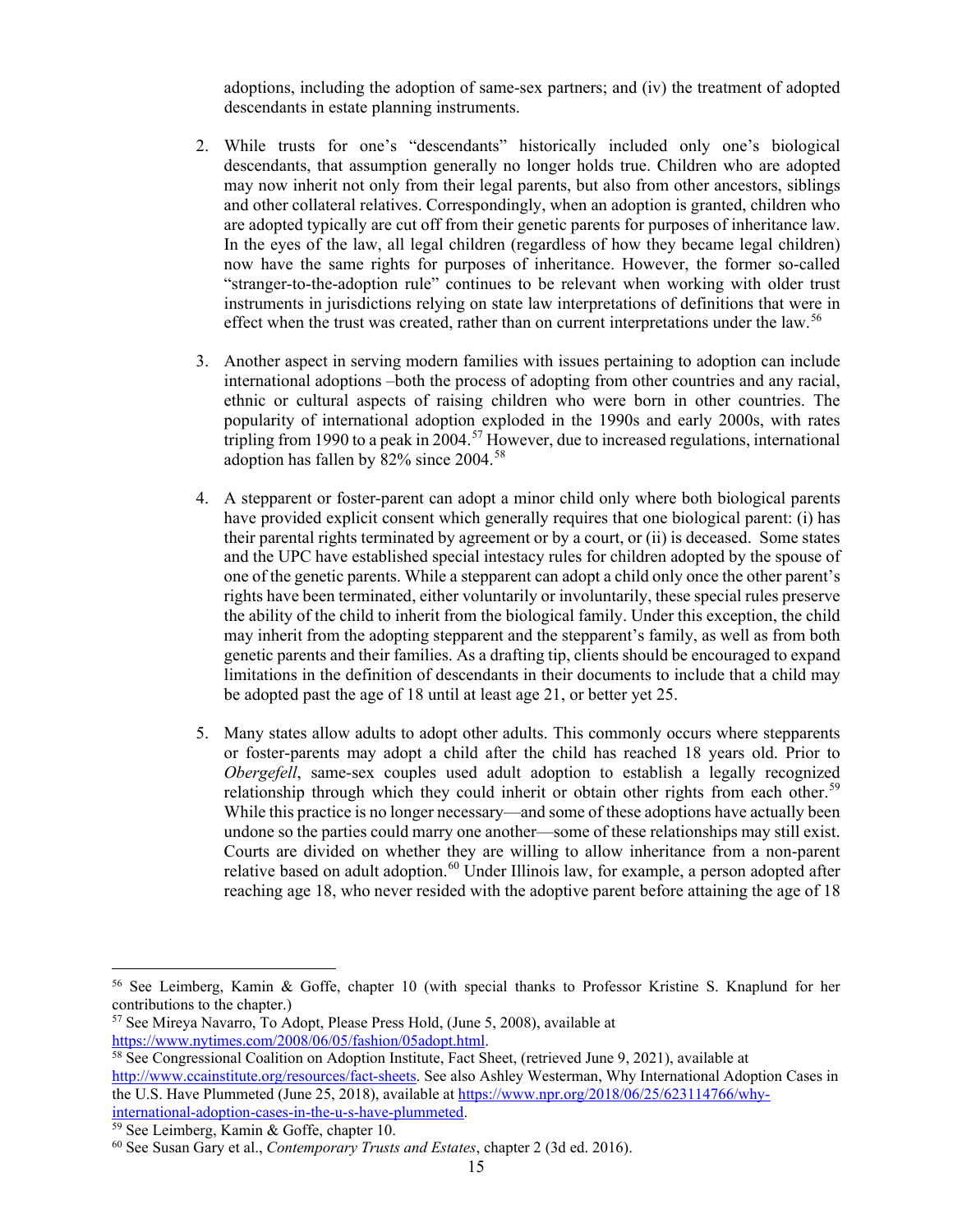years, is not considered a descendant of the adoptive parent for purposes of inheriting from ancestors or relatives of the adoptive parent.<sup>[61](#page-19-0)</sup>

6. For both initial drafting purposes and for interpreting older documents, it is critical to understand whether a child who was adopted is included in a class term such as "children," "nieces and nephews," "grandchildren," or "descendants" in a will or trust. Older wills and trusts may include express language excluding all adoptees, or those adopted as adults. Such exclusionary language may also be implied for trusts executed in past decades.<sup>[62](#page-19-1)</sup>

# M. Nonmarital Children

- 1. Under common law, children born outside of marriage generally did not inherit from either genetic parent. The law today, however, presumes that references to classes such as "descendants" or "issue" in a will or trust instrument include nonmarital children unless a showing of contrary intent rebuts the presumption. This presumption does not apply to all existing documents and in some jurisdictions, class definitions may be determined based on the law at the time the document was written. In these jurisdictions, it is presumed that a settlor used a particular term with reference to the law that was then in effect. Further, there are many trust documents in existence today, particularly older trusts, which still define the class of beneficiaries based on their marital birth. $63$  Just under 40% of children today are nonmarital.<sup>[64](#page-19-3)</sup>
- 2. Social norms have evolved over the last century with regard to the treatment of nonmarital children, and the law has generally followed suit. Historically, states effectively barred nonmarital children from inheriting, unless the parents married. State statutes instead created additional ways for the child to inherit from the father, such as presenting evidence of paternity, with some states requiring paternity to be established during lifetime and some allowing posthumous determinations. However, there remain certain circumstances in which a client may not want to include nonmarital children for inheritance purposes. Establishing definitions determining whether a parent-child relationship exists will allow clients to provide for descendants they intend to benefit, rather than relying on state law.
- 3. Establishing the mother of a nonmarital child has typically been straightforward but is becoming less so with the increased use of certain assisted reproductive technologies. Identifying paternity can be more challenging. Paternity statutes in many states now apply without regard to the sex of the parent, and they may require the following types of proof: (i) the subsequent marriage of the biological parents; (ii) the child living with the second parent for a specified period of time along with that individual holding out the child as his/her child; (iii) a court order determining parentage; or (iv) the person consenting to being named as the parent on the child's birth certificate. Some jurisdictions permit children to have more than two parents, depending on the circumstances. In some circumstances, jurisdictions will recognize the parental rights of a nonbiological de facto parent. In Maine, courts allow a de facto parent to establish parental rights if they can demonstrate the undertaking of a permanent, unequivocal, committed, and responsible parental role in the child's life, and that there were exceptional circumstances sufficient to allow the court to interfere with the legal or adoptive parent's rights.<sup>[65](#page-19-4)</sup> In Delaware, courts have recognized the de facto parental rights of a nonbiological same-sex spouse to children

<span id="page-19-0"></span><sup>61</sup> See Probate Act of 1975, 755 Ill. Comp. Stat. 5/2-4(a).

<span id="page-19-1"></span><sup>62</sup> Leimberg, Kamin & Goffe, chapter 10.

<span id="page-19-2"></span><sup>63</sup> See Leimberg, Kamin & Goffe, Chapter 11 (with special thanks to Professor Anne-Marie Rhodes for her contributions to the chapter).

<span id="page-19-3"></span><sup>64</sup> Child Trends, Key Facts About Births to Unmarried Women (Sept. 24, 2018),

[https://www.childtrends.org/indicators/births-to-unmarried-women.](https://www.childtrends.org/indicators/births-to-unmarried-women) 65 *Pitts v. Moore*, 90 A.3d 1169 (Me. 2014).

<span id="page-19-4"></span>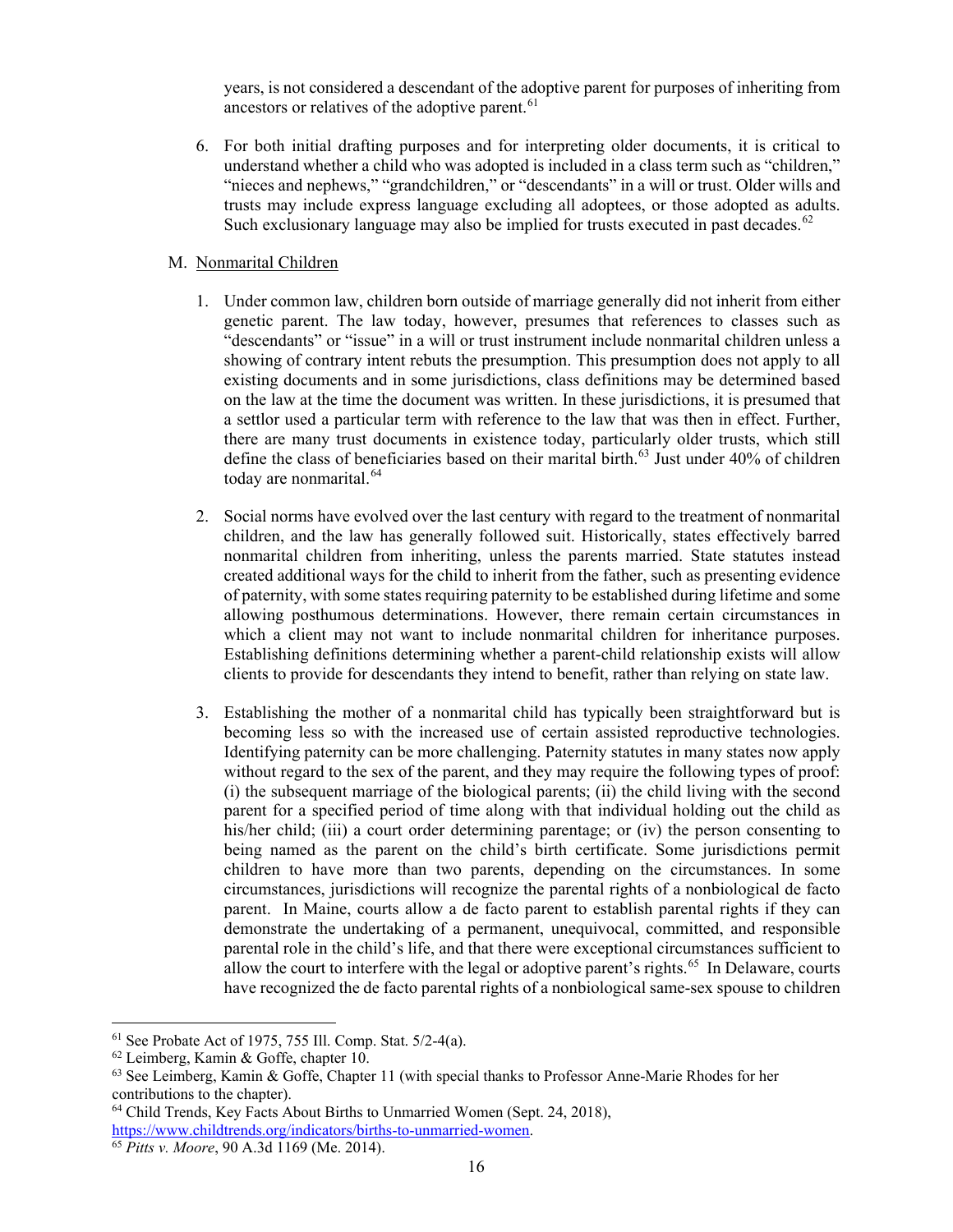born using assisted reproductive technologies. [66](#page-20-0) In California, courts have recognized the parental rights of three parents, all sharing custody of one child.<sup>67</sup> Conversely, in New York, courts have recognized that when a biological father had established a parental relationship, through acting as a father, the father cannot use equitable estoppel to prevent the mother from declaring him the father.<sup>[68](#page-20-2)</sup>

- 4. For both initial drafting purposes and for interpreting older documents, it is critical to identify, and then clarify, the status of nonmarital children. If parenthood is established, then they will be included in a class term such as "children," "nieces and nephews," "grandchildren," or "descendants" in a will or trust.
- 5. One recent case illustrates the complexities of planning for nonmarital descendants. Ordinarily the term "child" or "grandchild" would be interpreted to include all biological descendants, but one Appellate court recently reversed a lower court to exclude biological nonmarital grandchildren. The trustees were permitted to interpret the trust to exclude them based on a subsequent declaration by the settlor stating he hadn't intended to include nonmarital descendants under the factual circumstances of the case.<sup>[69](#page-20-3)</sup>

# N. Assisted Reproductive Technologies

- 1. The increased use of assisted reproduction technology has confronted the modern family with unique planning issues surrounding the creation of children and preservation of genetic materials involving the creation of children. While there are many different modes of assisted reproduction, the term encompasses the general definition of conception by any means other than sexual intercourse. Estate planners refer to these modes of conceptions collectively as assisted reproductive technologies ("ART").
- 2. The widespread use of ART has raised many critical and challenging questions for estate planners, chiefly: (i) how to define parentage and descendants for legal purposes, and (ii) how to determine who can control the disposition of frozen genetic material.
- 3. The widespread use of ART and the evolution of family relationships have created the possibility that more than two individuals can have a parenting role. ART has thus brought about three distinct categories of "parentage": (i) biological or genetic parentage contributing the genetic materials to the child (*i.e.,* sperm or egg); (ii) gestational parentage—carrying and bearing the child; and (iii) functional parentage—raising the child following the birth.<sup>[70](#page-20-4)</sup>
- 4. Some of the most common fertility procedures include artificial insemination, in-vitro fertilization (IVF), and surrogacy. Artificial insemination involves sperm being injected into a woman's cervix or uterine cavity. It often involves the use of a couple's own genetic material, but also may use sperm from a donor. IVF refers to any procedure that involves conception outside of the human body, followed by transfer of one or more embryos into a woman's uterus. IVF can use the genetic material of both intended parents, or that of one or two third party donors, to create an embryo; the embryo can then be transferred immediately or frozen for later use. Surrogacy is an arrangement in which a woman other than the intended mother carries the child to term and gives birth to the child. In a

<span id="page-20-0"></span><sup>66</sup> *Smith v. Smith*, 893 A.2d 934 (Del. 2006).

<span id="page-20-1"></span><sup>67</sup> *C.A. v. C.P.*, 29 Cal. Rptr. 3d 38 (Ct. App. 2018).

<span id="page-20-2"></span><sup>68</sup> *Ramos v. Broderek*, 88 N.Y.S.3d 204 (App. Div. 2018).

<span id="page-20-4"></span><span id="page-20-3"></span><sup>69</sup> *Ellis v. Hurley*, No. B3000799, 2020 WL 6816605 (Cal. Ct. App. Nov. 20, 2020), as modified on denial of reh'g (Dec. 21, 2020), review denied (Mar. 10, 2021) (following the suicide of Stephen Bing, the trustees of the trust established by his father were permitted to interpret the trust to exclude the settlor's nonmarital grandchildren). <sup>70</sup> Leimberg, Kamin & Goffe, chapter 12 (with special thanks to Bobbi J. Bierhals for her contributions to the chapter).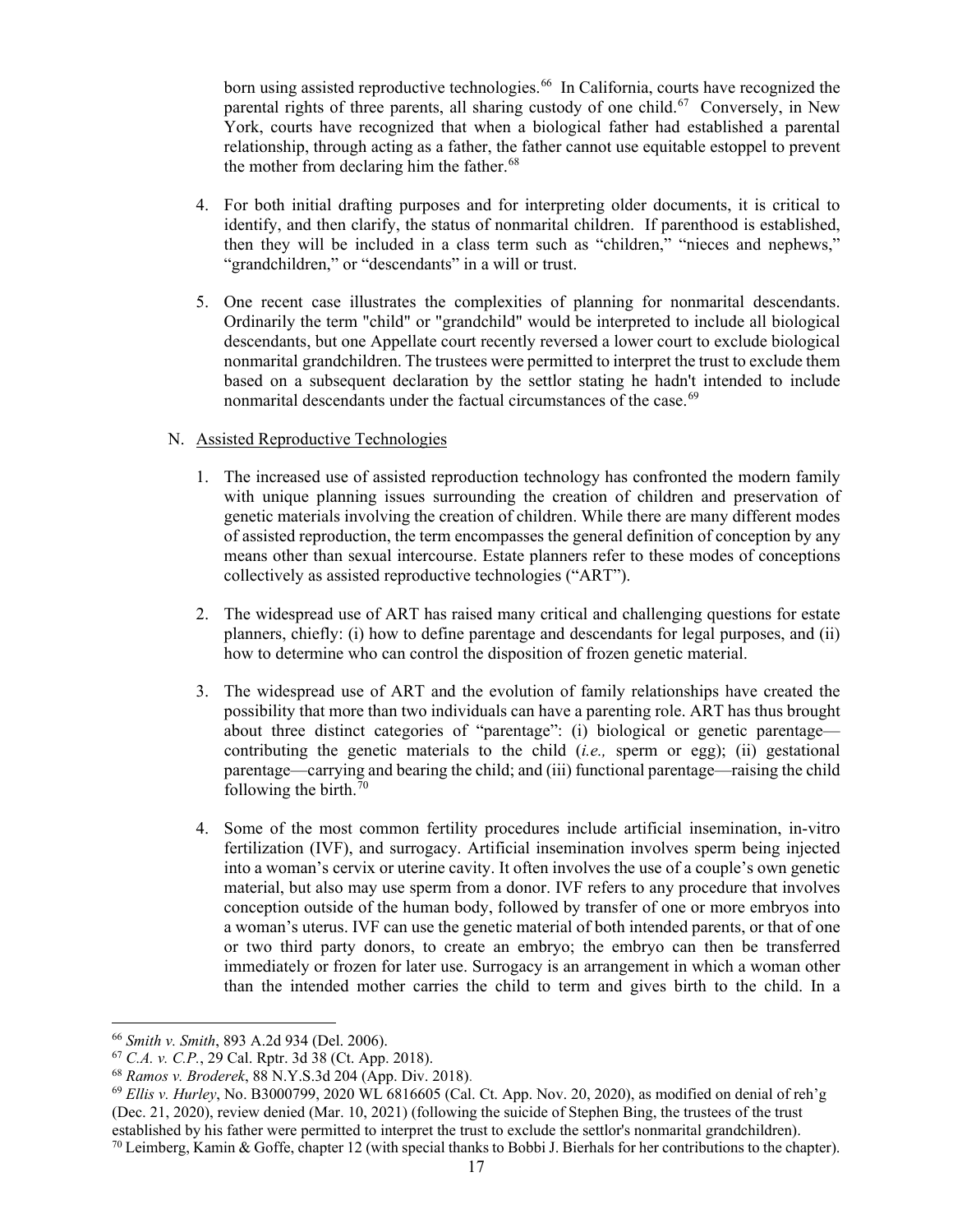"gestational surrogacy," the surrogate's own egg is fertilized with the intending father's sperm, such that the surrogate is the biological mother of the resulting child. Conversely, the surrogate in a "gestational carrier" arrangement has no genetic relationship with the child and carries to term an in-vitro fertilized embryo produced with the genetic material from one or both of the intended parents.

- 5. Parentage determinations are established pursuant to state law. Estate planning documents should clearly state that any child born from assisted reproduction is considered the child of the intended parent(s) rather than the genetic donors.<sup>[71](#page-21-0)</sup>
- 6. In surrogacy situations, the child's intended parents will become the child's legal parents by way of adoption or through a petition to be named on the child's birth certificate. The parental rights, if any, of third parties, including the surrogate, are then terminated in connection with the adoption or petition. The type of legal procedure varies among jurisdictions.<sup>72</sup> It is important to hire counsel with the requisite expertise in this particular area as drafting definitions that account for surrogacy situations is challenging. Counsel has the option to use the UPC approach, which includes a presumption that a birth certificate identifying an individual other than the birth mother as the parent of a child presumptively establishes a parent-child relationship between the child and that individual.[73](#page-21-2)
- 7. Considerations motivating the storage of genetic material include a multitude of factors, such as expense, potential infertility from disease (or risk of death), and the emotional toll of the process.
- 8. The gamete provider may designate the desired disposition of the genetic material at the time of initial storage. However, problems often arise where the contract is not entirely clear, or there is competing evidence of the donor's intent regarding the treatment of the genetic material.
- 9. The issue turns on whether the genetic material is "property" in the traditional sense, meaning it would typically be passed by will. State law is currently unsettled in this area, and decisions regarding the destruction and disposition of cryogenically preserved genetic material are not uniform. Courts have overturned orders to destroy cryogenically preserved sperm of decedents.<sup>[74](#page-21-3)</sup> Conversely, courts have determined that genetic material should be

<span id="page-21-0"></span><sup>71</sup> For sample language that results in the intended parents who requested the ART procedure becoming the *only*  parents for purposes of the drafting instrument, see Leimberg, Kamin & Goffe, chapter 12.

<span id="page-21-1"></span><sup>72</sup> See, e.g., id*.* (highlighting California's popularity for surrogacy, where surrogates may be paid, the state permits the intended parents to be listed as the child's parents on the birth certificate, and the legal rights can be established in advance of the child's birth).

<span id="page-21-2"></span><sup>73</sup> 18 U.S.C. §2707 (allowing third parties to bring civil actions for violations of the Stored Communications Act and including provisions for punitive damages in the case of willful or intentional conduct). The Stored Communications Act (SCA) was enacted as part of the Electronic Communications Privacy Act of 1986. The SCA, in part, restricts service providers who provide "electronic communications services" and "remote computing services" to the public from releasing information relating to communications maintained in electronic storage. 18 U.S.C. §§2701-2713.

<span id="page-21-3"></span><sup>74</sup> See, e.g., *Hecht v. Super. Ct. of L.A. Cnty.*, 20 Cal. Rptr. 2d 275, 282 (Ct. App. 1993) (California Court of Appeals overturned the trial court's order to destroy the cryogenically preserved sperm of the decedent who had bequeathed the sperm to his girlfriend in his will, stating an unambiguous intent that the stored sperm be used by the girlfriend to have a child after his death. The court held that the sperm fell within the broad definition of "property" in California's Probate Code, citing the American Fertility Society's ethical statement that "gametes and concepti are the property of the donors . . . [who] therefore have the right to decide at their sole discretion the disposition of these items" (citation omitted)).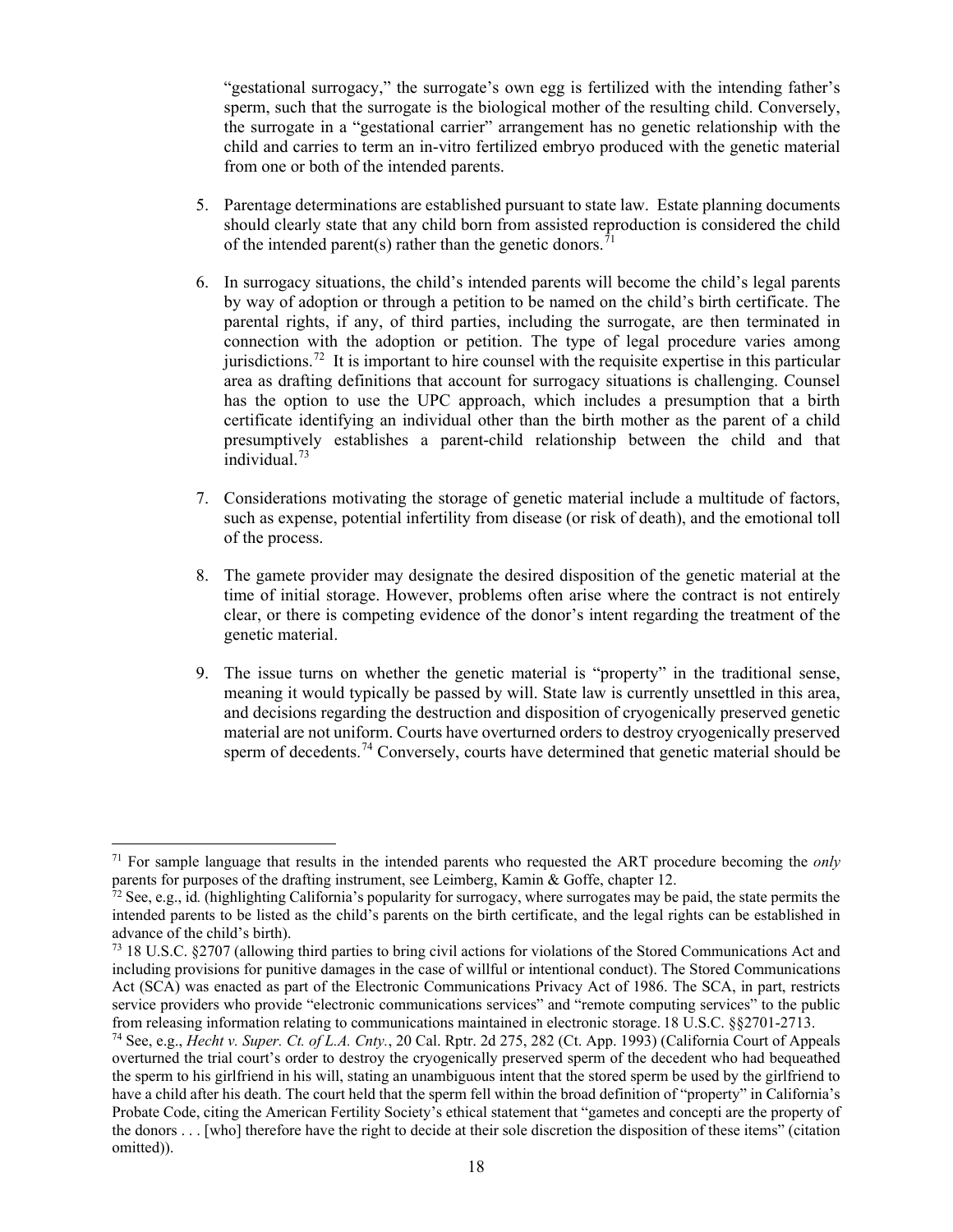destroyed based on language in a storage document that established the decedent's intent to discard the material at death.<sup>[75](#page-22-0)</sup>

- 10. Estate planning attorneys should determine whether clients have stored genetic material. This can be done during the intake process by way of questions regarding the client's family, background information, and assets. If so, then the estate planner should review any contracts with fertility providers and storage facilities. Attorneys should consider reiterating the testator's intent with regard to the disposition of genetic material in a will.
- 11. Because of ART, children may now be born long after the death of a genetic parent through frozen gametes or even through reproductive materials retrieved after the death of an individual. Issues concerning the rights of posthumous children can result in litigation.
- 12. For children born after the death of a parent, the traditional common law approach was that a child born within 300 days of a father's death was a child of that parent. Some statutes simply permitted that an afterborn posthumous child was a descendant and could inherit.<sup>[76](#page-22-1)</sup> Governing laws vary dramatically across jurisdictions.
- 13. The UPC has been revised to take ART into consideration and in states that have adopted the UPC, the child must have been in utero not later than 36 months after a parent's death; or born not later than 45 months after the individual's death. Only three states, Colorado, North Dakota and New Mexico, have adopted the UPC approach.<sup> $77$ </sup> In total, 25 states have enacted statutes that explicitly address whether a posthumously conceived child is considered an heir of the deceased parent. Twenty-one of those states grant inheritance rights to these children on the basis of various requirements, such as consent from the gamete provider or timing of the birth of the child.<sup>[78](#page-22-3)</sup> Four states have explicitly rejected inheritance rights for posthumously conceived children; the remaining 21 state legislatures, along with the District of Columbia, have yet to address this issue.<sup>[79](#page-22-4)</sup>
- 14. Including statements concerning limitations on both consent and time in any document clarifies the ability of a posthumously conceived child to benefit—for example: (i) consent; (ii) timing; (iii) legitimacy; and (iv) notice.
- 15. Consent for a posthumously conceived child to inherit can be given at the time of gamete or embryo freezing or through a written instrument. The instrument should clearly define what constitutes evidence of consent.<sup>[80](#page-22-5)</sup>

<span id="page-22-0"></span><sup>75</sup> See, e.g., *In re Estate of Kievernagel*, 83 Cal. Rptr 3d 311 (Ct. App. 2008) (court rejected widow's argument that she had an interest in decedent's sperm because decedent's consent forms signed at the center communicated an unambiguous intent to destroy the material on death).

<span id="page-22-1"></span><sup>&</sup>lt;sup>76</sup> This was the prior rule in Illinois before it was updated to limit the timing for a posthumous child to inherit.

<span id="page-22-2"></span><sup>77</sup> UPC §2-120(k); Katie Christian, "It's Not My Fault!" Inequality Among Posthumously Conceived Children and Why Limiting the Degree of Benefits to Innocent Babies Is a "No-No!," 36 Miss. C. L. Rev. 194, 203-09 (2017) (describing the different approaches states take to the inheritance rights of posthumously conceived children).

<span id="page-22-3"></span><sup>78</sup> Cassandra M. Ramey, Note, Inheritance Rights of Posthumously Conceived Children: A Plan for Nevada, 17 Nev. L.J. 773, 775 (2017) (states include Alabama, Arkansas, California, Colorado, Connecticut, Delaware, Illinois, Iowa, Louisiana, Maine, Maryland, New Hampshire, New Mexico, New York, North Carolina, North Dakota, Oregon, Texas, Utah, Washington, and Wyoming).

<span id="page-22-4"></span><sup>79</sup> Id*.* The four states rejecting inheritance rights include Florida, Minnesota, Ohio, and Virginia. For example, Florida provides that a "child conceived from the eggs or sperm of a person or persons who died before the transfer of their eggs, sperm, or preembryos to a woman's body shall not be eligible for a claim against the decedent's estate unless the child has been provided for by the decedent's will." Fla. Stat. Ann. §742.17(4). Illinois formerly took this approach but modified its statute as of January 1, 2018. IL Probate Code §2-3.

<span id="page-22-5"></span><sup>80</sup> Leimberg, Kamin & Goffe, chapter 12.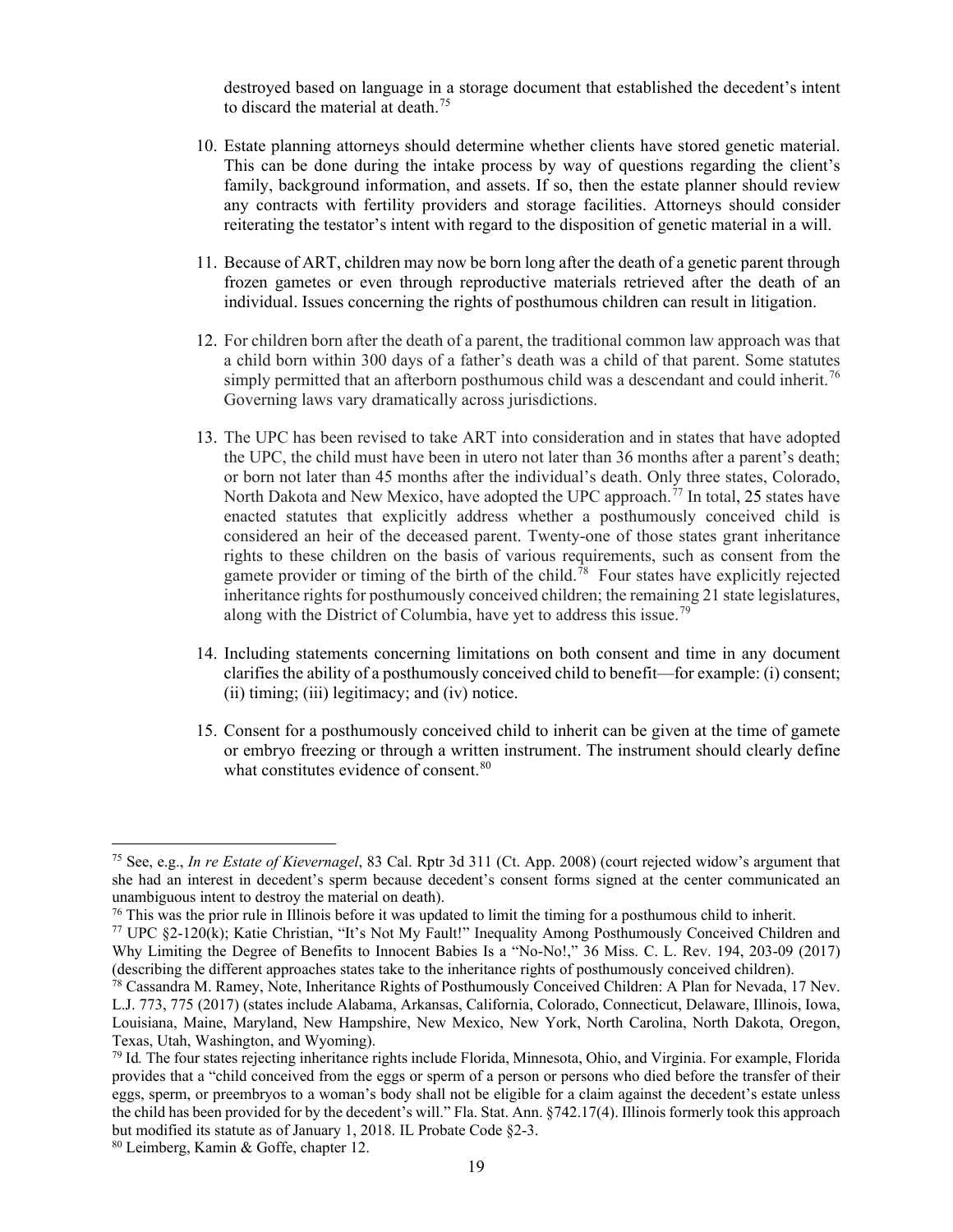- 16. Including a time limit in which a posthumous child must be born or conceived provides certainty of property rights for other beneficiaries and avoids the potential of posthumous children frustrating estate or trust administration.
- 17. Some states, namely those that have adopted the Uniform Parentage Act of 2017, appear to only recognize the posthumously conceived children of a married couple. Consequently, a posthumously born child might not inherit if the parents were not married or if the marriage of the child's parents ended before the child was born.<sup>81</sup> When posthumous birth is contemplated, drafters should ensure that such a child inherits by including language to that effect.
- 18. Drafters may consider adding a time period during which the person in control of the decedent's genetic material must notify the fiduciary that a child may be conceived. This ensures the fiduciary does not make premature distribution of assets that could potentially be affected by a child's birth.<sup>[82](#page-23-1)</sup>
- 19. The term "descendants" should be carefully defined to be broad enough to include those whom the transferor intends to benefit. Estate planners should discuss the groups of children who currently exist or may exist in the future. If the transferor intends to include individuals who are not clearly the settlor's legal children (such as a stepchild or the legal child of a same-sex partner), such individuals should be specified by name and included in the definition of descendants to avoid future contention. The class of "children" could also include someone born to or adopted by a spouse or partner (perhaps within a time limitation). Additionally, the class of descendants should be defined to include more remote descendants. Keep in mind that anti-lapse statutes may not protect descendants of a predeceased child of a partner. Consideration should be given as to whether those individuals should still be provided for even if the relationship with the partner has ended.

# O. Longer Life Spans in Retirement

- 1. Life expectancies are generally increasing in the United States. $83$  Increased access to primary medical care, advances in medical treatments, improvements in motor vehicle safety, and clean water supply and waste removal are all factors that have contributed to improvement in the mortality rate. However, with longer life spans come new challenges, including how to guarantee adequate income for a potentially longer retirement. Retirement plans are critical for estate planners to consider as they now constitute a large portion of the wealth of Americans.
- 2. The division of retirement assets is often a contentious issue in divorce. In general, value attributable to funds in a qualified plan or IRA before the marriage remains separate property, but contributions during the marriage, and the appreciation thereon, usually are treated as marital assets. The spouses may dispute: (i) the portion of retirement assets that

<span id="page-23-0"></span><sup>&</sup>lt;sup>81</sup> Unif. Parentage Act  $\S204(a)(1)(B)$  (2017). The Uniform Parentage Act has been adopted in California, Vermont, and Washington and has been introduced in Connecticut and Pennsylvania. Section 204(a)(1)(B) provides: "An individual is presumed to be a parent of a child if . . . the individual and the woman who gave birth to the child were married to each other and the child is born not later than 300 days after the marriage is terminated by death, [divorce, dissolution, annulment, or declaration of invalidity, or after a decree of separation or separate maintenance], whether the marriage is or could be declared invalid[.]" (First brackets in original.)

<span id="page-23-1"></span><sup>82</sup> Leimberg, Kamin & Goffe, chapter 12.

<span id="page-23-2"></span><sup>83</sup> Kenneth D. Kochanek et al., National Center for Health Statistics Data Brief No. 293, Mortality in the United States, 2016 (2017) (reporting decrease in life expectancy in 2015 and 2016, but experts at the U.S. Centers for Disease Control and Prevention note that these two data points are not sufficient to establish a trend of declining life expectancy).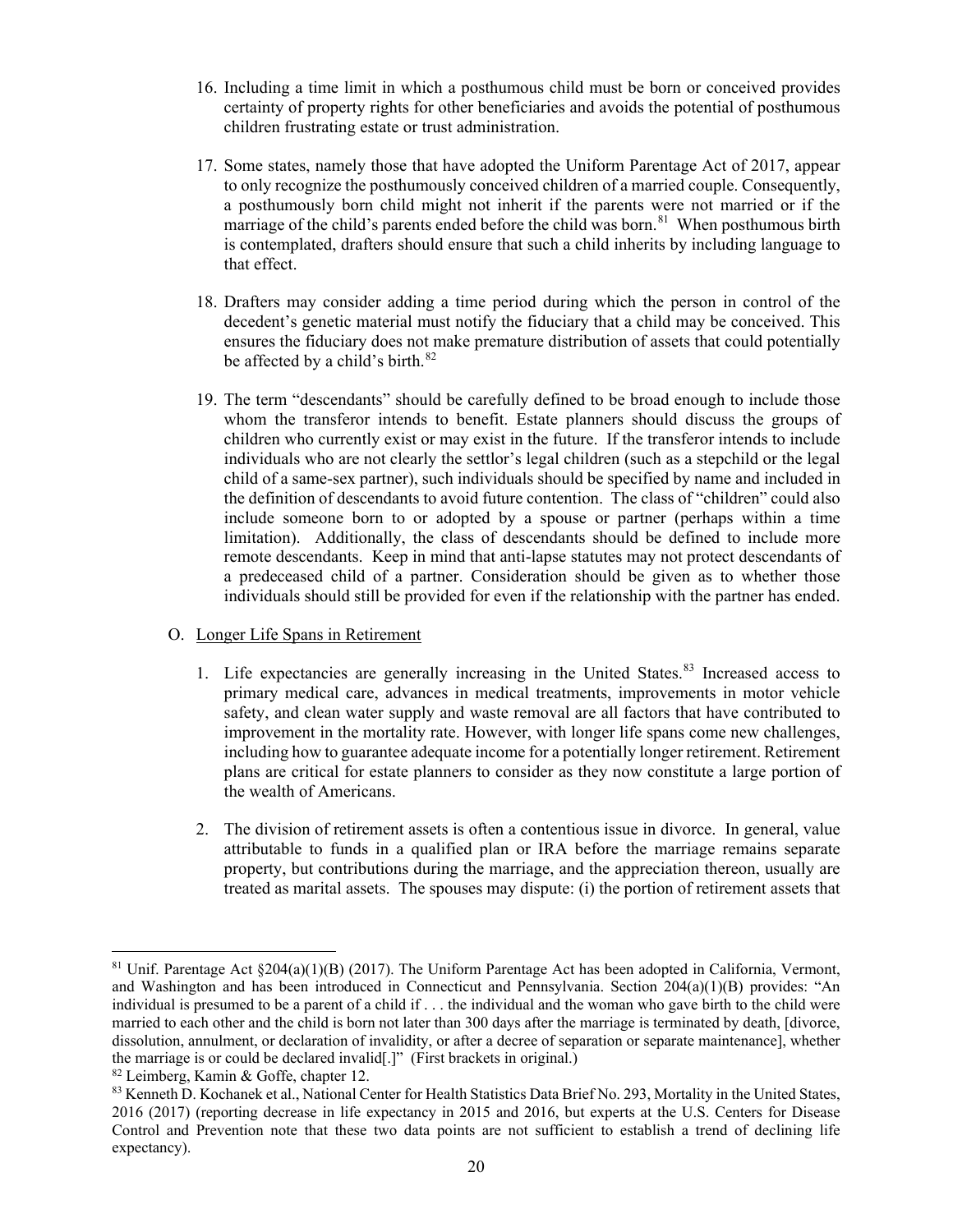is separate or marital property; and (ii) valuation of future pension rights or unvested benefits.

- 3. A significant interest in a separate account plan or IRA often is a useful asset for satisfying one spouse's obligations to the other. The division can be accomplished tax-free, with the former spouse receiving a separate account, or rolling the proceeds over into their own IRA. The former spouse then assumes the tax obligation as funds are withdrawn.
- 4. To ensure a legally valid and tax-free division of a retirement plan or IRA, a qualified domestic relations order ("QDRO") must be used. The Internal Revenue Code defines a QDRO as a domestic relations order that "creates or recognizes the existence of an alternate payee's right to, or assigns to an alternate payee the right to, receive all or a portion of the benefits payable with respect to a participant under a plan" and that meets additional detailed requirements set forth in the Code and the regulations.<sup>[84](#page-24-0)</sup>
- 5. The "alternate payee" is most often the spouse; however, it can be a child or other dependent.<sup>85</sup> The order cannot alter the form or timing of payment of the benefits. For example, it cannot require distribution of benefits that are not yet distributable under the plan.
- 6. Note the existence of state statutes that provide for revocation upon divorce of beneficiary designations in retirement assets not covered by ERISA.<sup>86</sup> It is nonetheless important to check beneficiary designations upon any major change in the client's family situation.
- P. Longer Life Spans and Fading Capacity
	- 1. Fading or diminished capacity is becoming more common as Americans live longer. When presented with a client who may have diminished capacity, attorneys should first determine whether the client is competent to engage the lawyer's services. When it comes to the estate planning process, the tests for testamentary capacity, contractual capacity, capacity for healthcare decisions, and donative capacity can differ.
	- 2. Undue influence is a challenging legal issue when dealing with the elderly population. Circumstances implicating undue influence often involve a challenge to a will after the death of a testator. The laws vary from state to state, but the most common definitions acknowledge that this is a process that happens when the client still retains capacity. There are also medical and psychological models of undue influence.<sup>[87](#page-24-3)</sup>
	- 3. Beginning with the initial client meeting, attorneys can take targeted steps in managing situations implicating questions about capacity. Lawyers must take care to remember that they are the gatekeepers and must be on alert for the possibility of undue influence. It is the competent testator or donor who is subject to undue influence. Attorneys facing these situations should consult all available resources including the *ABA Handbook*, the ethical rules for the particular jurisdiction, the ACTEC Commentaries on the Model Rules, and their state statutory and case law.
	- 4. Powers of attorney are the private alternative to guardianship and involve private delegation of decision making. Creating a durable power of attorney is the first step in

<span id="page-24-0"></span> $84$  I.R.C. § 414(p)(1)(A).

<span id="page-24-1"></span> $85$  I.R.C. § 414(p)(8).

<span id="page-24-2"></span><sup>86</sup> See *[Egelhoff](https://1.next.westlaw.com/Link/Document/FullText?findType=Y&serNum=2001232370&pubNum=0000780&originatingDoc=I29c376c9f65011e598dc8b09b4f043e0&refType=RP&originationContext=document&transitionType=DocumentItem&contextData=(sc.Search)) v. Egelhoff ex rel. Breiner*, 532 U.S. 141 (2001); *Sveen v. Melin*, 138 S. Ct. 1815 (2018).

<span id="page-24-3"></span><sup>&</sup>lt;sup>87</sup> For a survey of definitions of undue influence across various jurisdictions as well as a treatment of the psychological models, see Leimberg, Kamin & Goffe, chapter 15 (with special thanks to Deborah J. Tedford for her contributions to the chapter).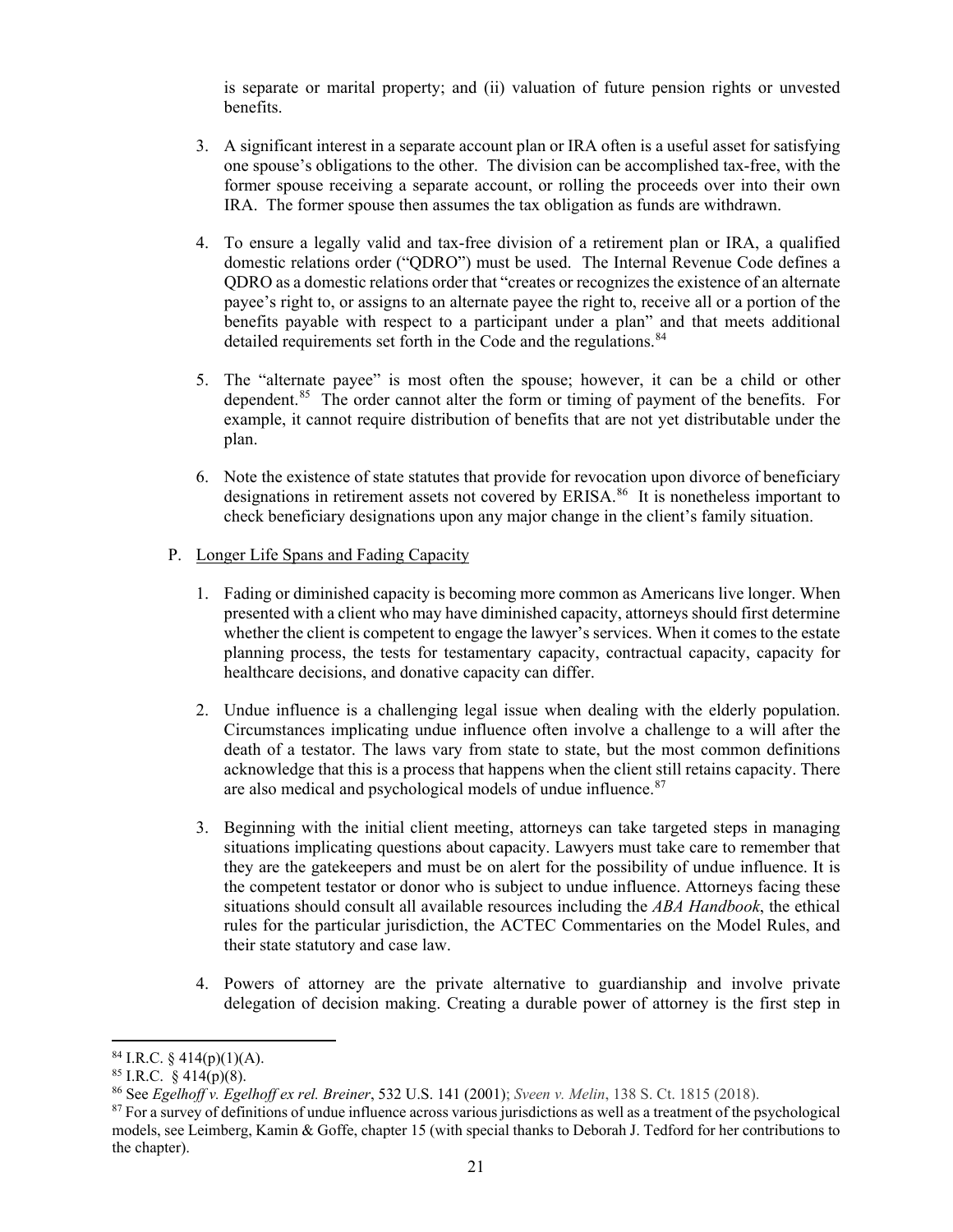disability planning. It allows the principal to appoint an attorney-in-fact or agent to act on the principal's behalf to handle the principal's financial affairs if the principal is incapacitated.

- 5. Powers of attorney can be either: (i) springing powers, under which the agent's authority only begins upon the principal's incapacity; or (ii) durable, under which the agent can act during the principal's capacity as well as upon the principal's incapacity. The agent is expected first to act in accordance with the principal's instructions or wishes and not to substitute their own judgments for that of the principal. In the event the principal's wishes are not known, the agent should act in the principal's best interest by respecting the principal's individuality and life choices, and by honoring those values in carrying out the agent's duties.
- 6. Court supervised proceedings, such as guardianships or conservatorships, are the default option for those who have not planned for potential disability. Each state has its own guardianship law, but guardianship law nationwide displays a trend towards focusing on the "person first" using person-centered language in drafting to show a commitment to the person's expressed wishes rather than on what a third party believes to be best.<sup>[88](#page-25-0)</sup> Major issues in guardianship decision-making involve healthcare and residential placement decisions. Financial management issues in conservatorships of the estate and how to balance greater personal autonomy with third party financial management is another challenge.

# Q. Cryonics and Cloning

- 1. Modern estate planning professionals must also deal with clients who wish to plan for what is currently in the realm of science fiction. While still unusual, more and more clients are deciding that in lieu of burial or cremation, they prefer instead to be cryogenically frozen. Cryonics is an experimental procedure that has the goal of preserving a human body (or at least a human brain) for decades or centuries until a future time when medicine and technology can somehow restore that person to a version of life.<sup>[89](#page-25-1)</sup>
- 2. Robert Ettinger introduced the concept of cryonics to the mainstream in a 1962 book, *The Prospect of Immortality*, arguing that a person frozen at the exact moment of death could later be brought back to life. The first cryopatient was cryopreserved in 1967, and the total number of cryopatients has only grown exponentially since then. In the United States there are nearly 400 people cryogenically frozen and over 3,100 with arrangements at a facility to eventually be cryogenically frozen. In addition, approximately 200 pets have been cryopreserved. [90](#page-25-2)
- 3. Perhaps the most famous case of cryonic preservation was baseball legend Ted Williams. Prior to his death, Williams executed a will saying he wished for his body to be cremated. However, he also signed a "pact" that stated that he, his son, and his daughter would all like to be cryonically frozen. A bitter legal battle ensued. Ted's eldest child, Barbara Joyce Williams Ferrell, filed a petition demanding the return of her father's body to Florida to be cremated after the body had already been frozen in Arizona. Barbara and her husband

<span id="page-25-0"></span><sup>88</sup> Leimberg, Kamin & Goffe, chapter 15.

<span id="page-25-1"></span><sup>&</sup>lt;sup>89</sup> Alcor Life Extension Foundation, What Is Cryonics?, available at<https://alcor.org/AboutCryonics/index.html> (last visited Aug. 21, 2019).

<span id="page-25-2"></span><sup>90</sup> Cryonics Institute Member Statistics Details, Cryonics Institute (May 2021) [https://www.cryonics.org/ci](https://www.cryonics.org/ci-landing/member-statistics/)[landing/member-statistics/](https://www.cryonics.org/ci-landing/member-statistics/) (there are 1,780 Institute members with contracts to be cryogenically frozen, 206 current human patients, and 199 pets who have had their bodies, tissue, or DNA cryogenically frozen); ALCOR Membership Statistics, ALCOR (Aug. 2021)<https://www.alcor.org/library/alcor-membership-statistics/> (there are 1,379 ALCOR members with contracts to be cryogenically frozen, and 184 current patients).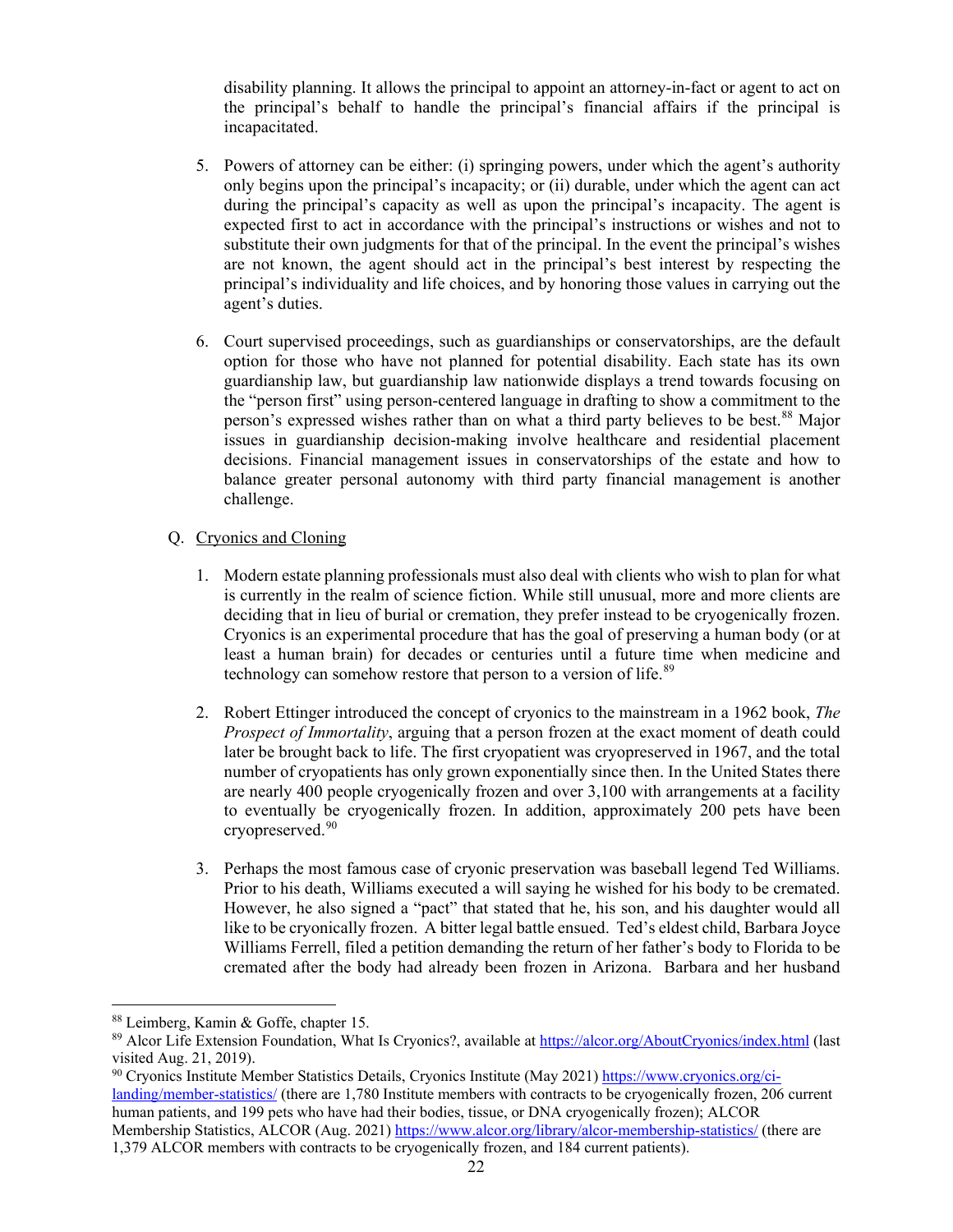spent much of their retirement funds on the lawsuit and eventually dropped the lawsuit after settlement. Today, Ted Williams and his son are still cryonically preserved, waiting to see if science can someday bring them back to life. $91$ 

- 4. More recently, public figures such as PayPal founder Peter Thiel and computer scientist Ray Kurzweil have publicly disclosed that they too are prepared to be cryonically preserved.[92](#page-26-1) The practice has become a lucrative and mystifying pursuit, with cryonics companies appearing in the form of Alcor in Arizona, the Cryonics Institute in Michigan, and KrioRus in Russia. Many view cryonics as a scam.<sup>[93](#page-26-2)</sup> Accordingly, estate planners should remain appropriately skeptical while also being respectful of their clients' beliefs and hopes.
- 5. Most people are skeptical of cryonics because there is no evidence that it can be successful on a human.<sup>[94](#page-26-3)</sup> However, some living creatures, including insects and some varieties of frogs, have successfully been frozen and brought back to life.<sup>[95](#page-26-4)</sup> Proponents of cryonics argue that its ultimate success does not depend on the status of current cryopreservation technology, but rather on the potential for continued developments in the field.
- 6. For a client or loved one who is cryonically frozen, a primary planning issue is how to provide for themselves upon revival. Estate planners must determine how to assist the client in establishing an estate plan that ensures that their wishes to be cryonically preserved are honored, and that provides sufficient funds available to the settler when they are revived. Similarly, it is important to consider establishing a trust for the care of a cryonically preserved client during the period of biostasis. Increasing popularity of cryonics as an option has prompted a surge in the creation of trusts created to hold assets for a person in cryonic preservation until they are revived, often called personal revival trusts ("PRTs").<sup>[96](#page-26-5)</sup> These trusts name individuals both as the settlor and as the future beneficiary. PRTs can be established in states that have repealed or significantly modified the rule against perpetuities. There are multiple trust theories pertaining to cryonics, most notably the "intermediate being" theory, which is considered the most effective in achieving the purpose of the PRT. Under this theory, a cryopreserved settlor is considered analogous to a cryopreserved pre-embryo.<sup>[97](#page-26-6)</sup> This theory was legitimized in a Tennessee Supreme Court case concerning a custody dispute over cryopreserved embryos, which the court classified as "intermediate beings."[98](#page-26-7) Other theories involved in the creation and consideration of PRTs include the "undead contingent beneficiary" exception.
- 7. Relatedly, the scientific process of cloning involves "human asexual reproduction, accomplished by introducing the genetic material of a human somatic cell into a fertilized

<span id="page-26-0"></span><sup>91</sup> Richard Sandomir, Williams Children Agree to Keep Their Father Frozen, N.Y. Times (Dec. 21, 2002), [https://www.nytimes.com/2002/12/21/sports/baseball-williams-children-agree-to-keep-their-father-frozen.html.](https://www.nytimes.com/2002/12/21/sports/baseball-williams-children-agree-to-keep-their-father-frozen.html)

<span id="page-26-1"></span>Courtney Weaver, Inside the weird world of cryonics, The Financial Times (Dec. 18, 2015), [https://www.ft.com/content/d634e198-a435-11e5-873f-68411a84f346.](https://www.ft.com/content/d634e198-a435-11e5-873f-68411a84f346)

<span id="page-26-2"></span><sup>93</sup> See, e.g., Michael Hendricks, The False Science of Cryonics, MIT Technology Review (Sept. 15. 2015), [https://www.technologyreview.com/s/541311/the-false-science-of-cryonics/.](https://www.technologyreview.com/s/541311/the-false-science-of-cryonics/)

<span id="page-26-3"></span> $94$  David Gorski, Cold reality versus the wishful thinking of cryonics, Science-Based Medicine (Aug. 2, 2014), [https://sciencebasedmedicine.org/cold-reality-versus-the-wishful-thinking-of-cryonics/.](https://sciencebasedmedicine.org/cold-reality-versus-the-wishful-thinking-of-cryonics/) For further criticism of the science behind cryonics, see also Daniel Kolitz, Gizmodo, Will Cryogenically Frozen People Ever Be Revived? (Oct. 23, 2018), [https://gizmodo.com/will-cryogenically-frozen-people-ever-be-revived-1829905516.](https://gizmodo.com/will-cryogenically-frozen-people-ever-be-revived-1829905516)

<span id="page-26-4"></span><sup>95</sup> Cynthia Gorney, Frozen Dreams: A Matter of Death and Life, Wash. Post, (May 1, 1990, at D1), <https://www.washingtonpost.com/archive/lifestyle/1990/05/01/frozen-dreams-a-matter-of-death-and-life/>

<span id="page-26-5"></span><sup>&</sup>lt;sup>96</sup> Eric Engelhardt, Issues Facing Trustees of Personal Revival Trusts, 1 J. Pers. Cyberconsciousness 12 (Aug. 2006) available at [http://www.terasemjournals.org/pdf/Journal\\_of\\_PC\\_Vol1\\_Issue%203\\_old.pdf.](http://www.terasemjournals.org/pdf/Journal_of_PC_Vol1_Issue%203_old.pdf)

<span id="page-26-6"></span><sup>97</sup> Igor Levenberg, Personal Revival Trusts: If You Can't Take It with You, Can You Come Back to Get It?, 83 St. John's L. Rev. 1469, 1472 (2009).

<span id="page-26-7"></span><sup>98</sup> *Davis v. Davis*, 842 S.W.2d 588 (Tenn. 1992).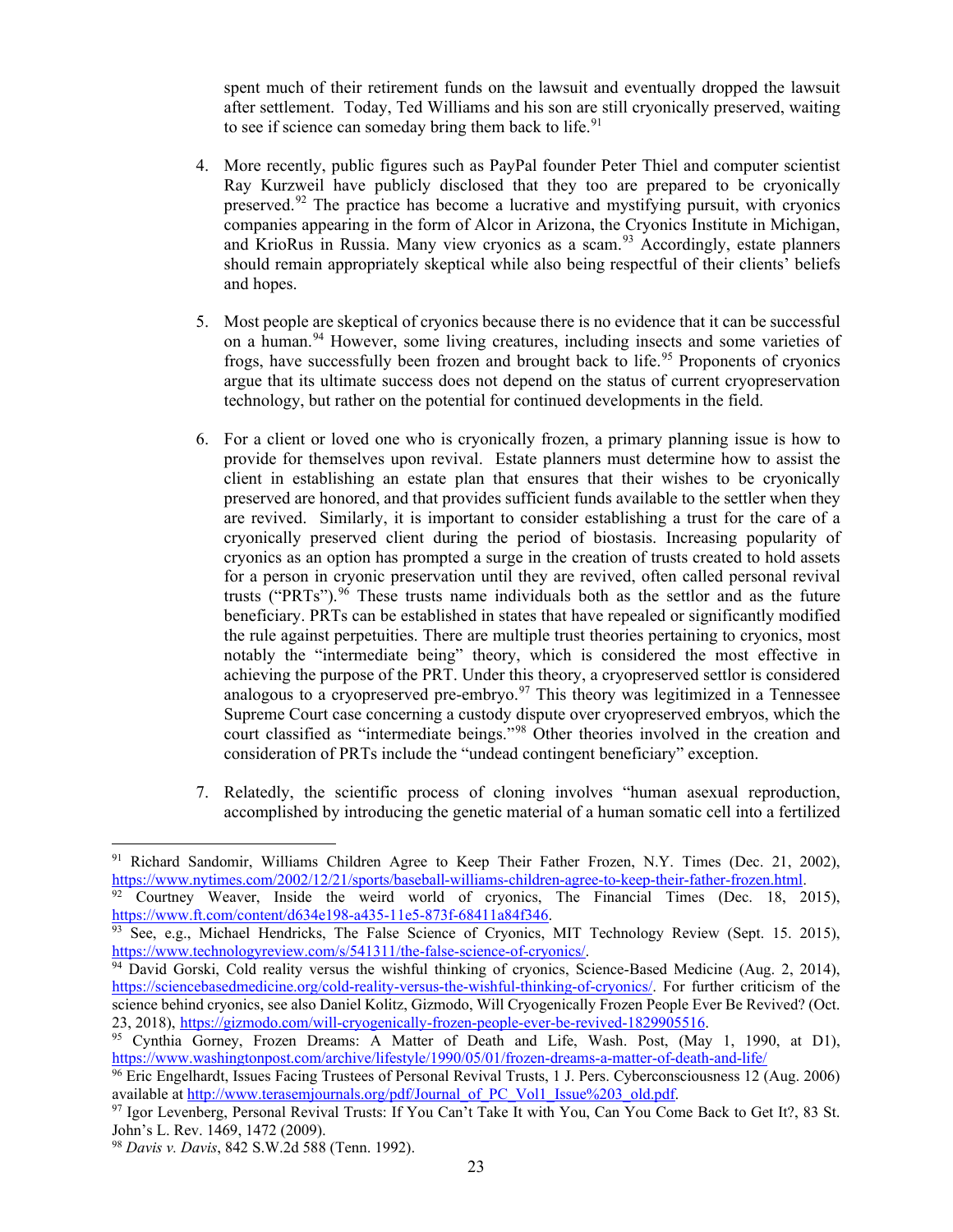or unfertilized oocyte, the nucleus of which has been or will be removed or inactivated, to produce a living organism with a human or predominantly human genetic constitution."<sup>[99](#page-27-0)</sup> Cloning humans concerns two distinct activities: (i) therapeutic cloning; and (ii) reproductive cloning. Reproductive cloning involves implanting an embryo into a uterus and bringing the embryo to term. Therapeutic cloning does not ever contemplate bringing the embryo to term, but rather uses the project to harvest stem cells from that embryo.<sup>[100](#page-27-1)</sup> While there is no federal ban on therapeutic cloning, it remains controversial; and reproductive cloning has been banned by several states. Because cloning of self is an alternative to revival of a cryogenically frozen self, a well-drafted PRT should include cloning as a permissible form of revival so that any future clone or clones could benefit from the trust assets if legally permissible in the future.

8. Both cryonics and cloning present many legal, moral, scientific, and ethical considerations to estate planners and their clients. It is vital for estate planners to communicate honestly and respectfully with their clients, while making sure their clients understand the underlying scientific technology, the uncertainty of success, and the potential future ethical and legal limitations.

# R. Digital Assets and Cryptocurrencies

- 1. In addition to new ways of thinking about the preservation of frozen genetic material, cryonics, and cloning, the modern family must contend with new types of assets that did not exist for prior generations of estate planners. A "digital asset" is defined in the Revised Uniform Fiduciary Access to Digital Assets Act ("RUFADAA")<sup>[101](#page-27-2)</sup> as: "an electronic record in which an individual has a right or interest. The term does not include an underlying asset or liability unless the asset or liability is itself an electronic record."<sup>[102](#page-27-3)</sup> The act also defines "electronic" as "relating to technology having electrical, digital, magnetic, wireless, optical, electromagnetic, or similar capabilities."<sup>[103](#page-27-4)</sup> Many different items fit into this broad definition: personal computer files, social media accounts, financial accounts, business accounts, domain names, blogs, and loyalty benefit programs, among others.<sup>[104](#page-27-5)</sup> By excluding the non-digital underlying assets, the RUFADAA definition applies only to the records, not the assets that may be stored in digital form.<sup>[105](#page-27-6)</sup>
- 2. Access to digital assets is governed by both federal and state laws. Most states have adopted RUFADAA. Consequently, unless a client's estate planning instruments specifically confer the power to access digital assets, the power will be extremely limited and typically not include content.<sup>[106](#page-27-7)</sup> RUFADAA establishes a three-tier hierarchy for fiduciary access:<sup>[107](#page-27-8)</sup>

[https://www.bloomberglaw.com/product/tax/document/X4EUPFQK000000.](https://www.bloomberglaw.com/product/tax/document/X4EUPFQK000000)

[b39a91ecdf22&tab=groupdetails](https://www.uniformlaws.org/committees/community-home?communitykey=f7237fc4-74c2-4728-81c6-b39a91ecdf22&tab=groupdetails) (as of May 2018, RUFADAA has been enacted in 40 states, as well as the U.S. Virgin Islands. Inductions in 2018 count six new states including the District of Columbia).

<span id="page-27-8"></span><sup>107</sup> See Naomi Cahn, The Digital Afterlife Is a Mess, Slate (Nov. 29, 2017).

<span id="page-27-1"></span><span id="page-27-0"></span><sup>&</sup>lt;sup>99</sup> This definition is provided under state law: N.D. Cent. Code 12.1-39-01(2).<br><sup>100</sup> Steven Goldberg, Cloning Matters: *How Lawrence v. Texas* Protects Therapeutic Research, 4 Yale J. Health Pol'y, L & Ethics 305 (2004)*.*

<span id="page-27-2"></span> $101$  See, e.g., 755 Ill. Comp. Stat. 70/1, et seq.

<span id="page-27-3"></span><sup>102</sup> 755 Ill. Comp. Stat. 70/2(10).

<span id="page-27-4"></span><sup>103</sup> 755 Ill. Comp. Stat. 70/2(11).

<span id="page-27-5"></span><sup>&</sup>lt;sup>104</sup> Gerry W. Beyer & Kerri G. Nipp, Practical Planning for Digital Assets and Administration of Digital Assets by Fiduciaries, 43 Tax Mgmt. Est. Gifts & Tr. J. 3 (Jan./Feb. 2018).

<span id="page-27-6"></span><sup>&</sup>lt;sup>105</sup> Leimberg, Kamin & Goffe, chapter 17 (with special thanks to Michael Rosen-Prinz for his contributions to the chapter).

<span id="page-27-7"></span><sup>106</sup> See Legislative Fact Sheet—Fiduciary Access to Digital Assets Act, Uniform Law Commission (2015), available a[t https://www.uniformlaws.org/committees/community-home?communitykey=f7237fc4-74c2-4728-81c6-](https://www.uniformlaws.org/committees/community-home?communitykey=f7237fc4-74c2-4728-81c6-b39a91ecdf22&tab=groupdetails)

[http://www.slate.com/articles/technology/future\\_tense/2017/11/the\\_digital\\_afterlife\\_is\\_a\\_mess.html.](http://www.slate.com/articles/technology/future_tense/2017/11/the_digital_afterlife_is_a_mess.html)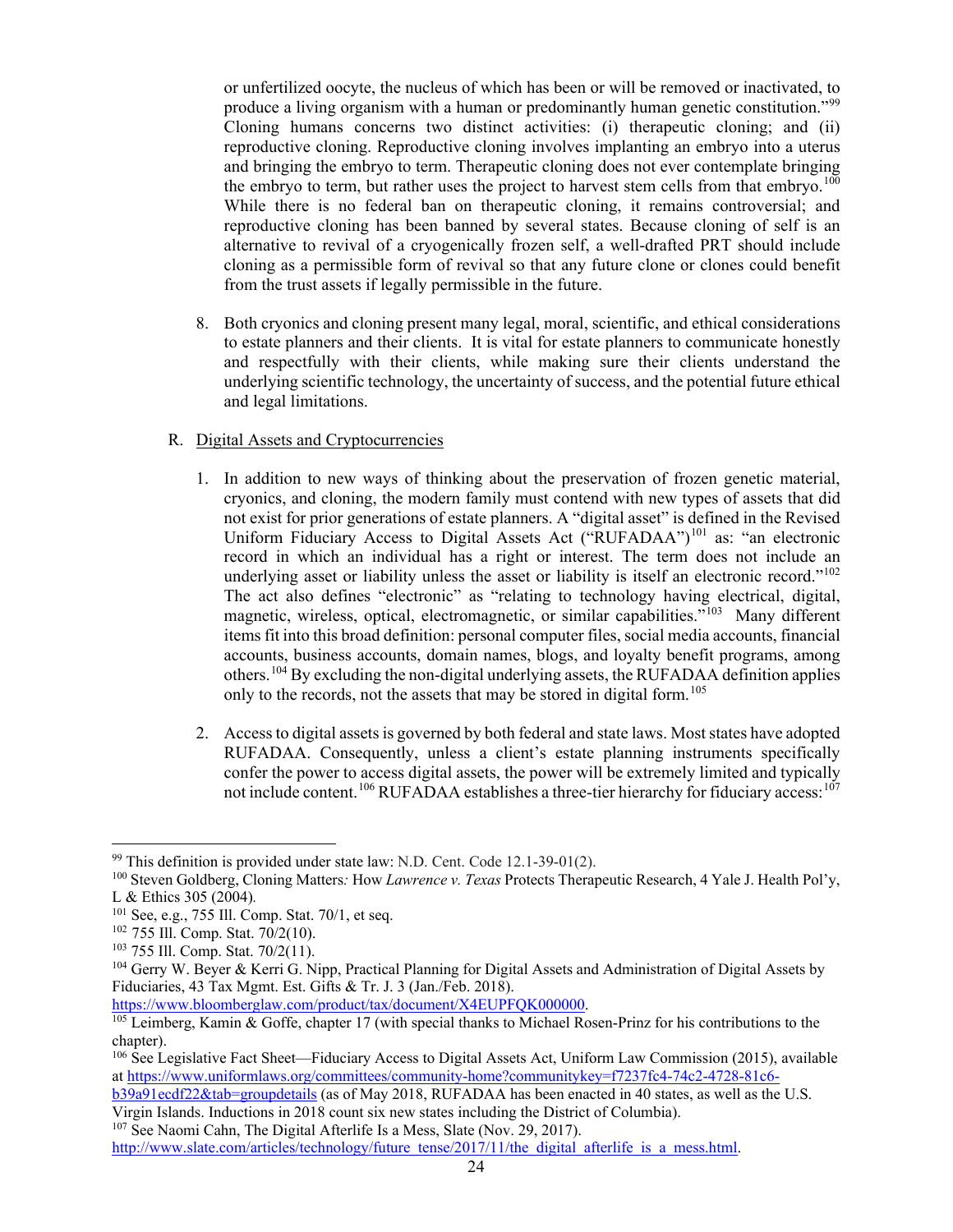- a. If the internet provider has established an online tool (such as Facebook's Legacy Contact or Google's Inactive Account Manager) for addressing issues of fiduciary access, and the user has filled out that form, then that controls the fiduciary's access to that particular asset, regardless of what the user's will, trust, or power of attorney might otherwise provide. This is analogous to a beneficiary designation. Thus, for example, Google has established an Inactive Account Manager; if the user has set that up, then the instructions in the Inactive Account Manager override any contrary provision.
- b. Where the provider has not established an online tool, or the user has not used that tool, then the user's written direction in a will, trust, power of attorney, or other record overrides a general direction in the internet service provider's terms-of-service agreement.
- c. If a user provides no specific direction under  $(1)$  or  $(2)$ , then the internet service provider's terms of service will govern fiduciary access. If the terms of service do not address fiduciary access, the default rules of RUFADAA will apply.
- 3. Estate planning for digital accounts is an important part of working with a client to ensure asset management upon incapacity and transfer upon death. Under federal law, it is a crime to intentionally access without authorization and obtain, alter, or prevent authorized access to a wire or electronic communication while it is in electronic storage.<sup>[108](#page-28-0)</sup> Without the proper authority, it would be a crime for a fiduciary to access the digital assets. Thus, preparing a plan for a client's digital assets is critical. Possible steps include: (i) identifying the digital assets; (ii) deciding what the client wants to do with them; (iii) naming a digital fiduciary and granting the fiduciary the necessary powers to access digital assets; and (iv) preparing instructions to accomplish the decedent's intent regarding digital assets.<sup>[109](#page-28-1)</sup>
- 4. Explaining the importance of planning and the consequences of failing to plan for digital assets will help clients understand which accounts and assets can and should be shared with family members or other individuals and who will act as a fiduciary over the assets. It is important to ascertain exactly and entirely what digital assets the client owns. Clients may be initially reluctant to disclose some digital assets that are sensitive. However, failing to account for these in planning may result in access to them being given to an unintended (or unwanted) party. Planners can encourage disclosure through a conversation or a written questionnaire.
- 5. A digital fiduciary can be given the right to access and manage digital assets and accounts on behalf of the decedent to the full extent of state and federal law. Choosing a digital fiduciary should be done with the same care as choosing a trustee or executor. Desirable qualities include a familiarity with modern technology, discretion, and the ability to seek outside help in situations that require additional technical skills. The will, trust, or other document appointing the fiduciary should grant the specific authority to access and inspect any online accounts, hard drives, or other electronic devices that store digital information. Under RUFADAA, unless the user consents to disclosure of electronic communications to a fiduciary through the use of an online tool or in estate planning documents, the fiduciary may find it impossible to access those assets.
- 6. Because clients may have privacy concerns, it is incumbent to help them consider certain issues such as whether they want their fiduciaries (*e.g.,* parents, spouses, or children) to have full access to their digital lives or if they want accounts destroyed. Do they want their likenesses to continue to exist on social media for future generations? Are they concerned about active Facebook accounts after their deaths? These are some of the many questions

<span id="page-28-0"></span><sup>108</sup> See SCA, 18 U.S.C. §2701(a).

<span id="page-28-1"></span><sup>109</sup> Leimberg, Kamin & Goffe, chapter 17.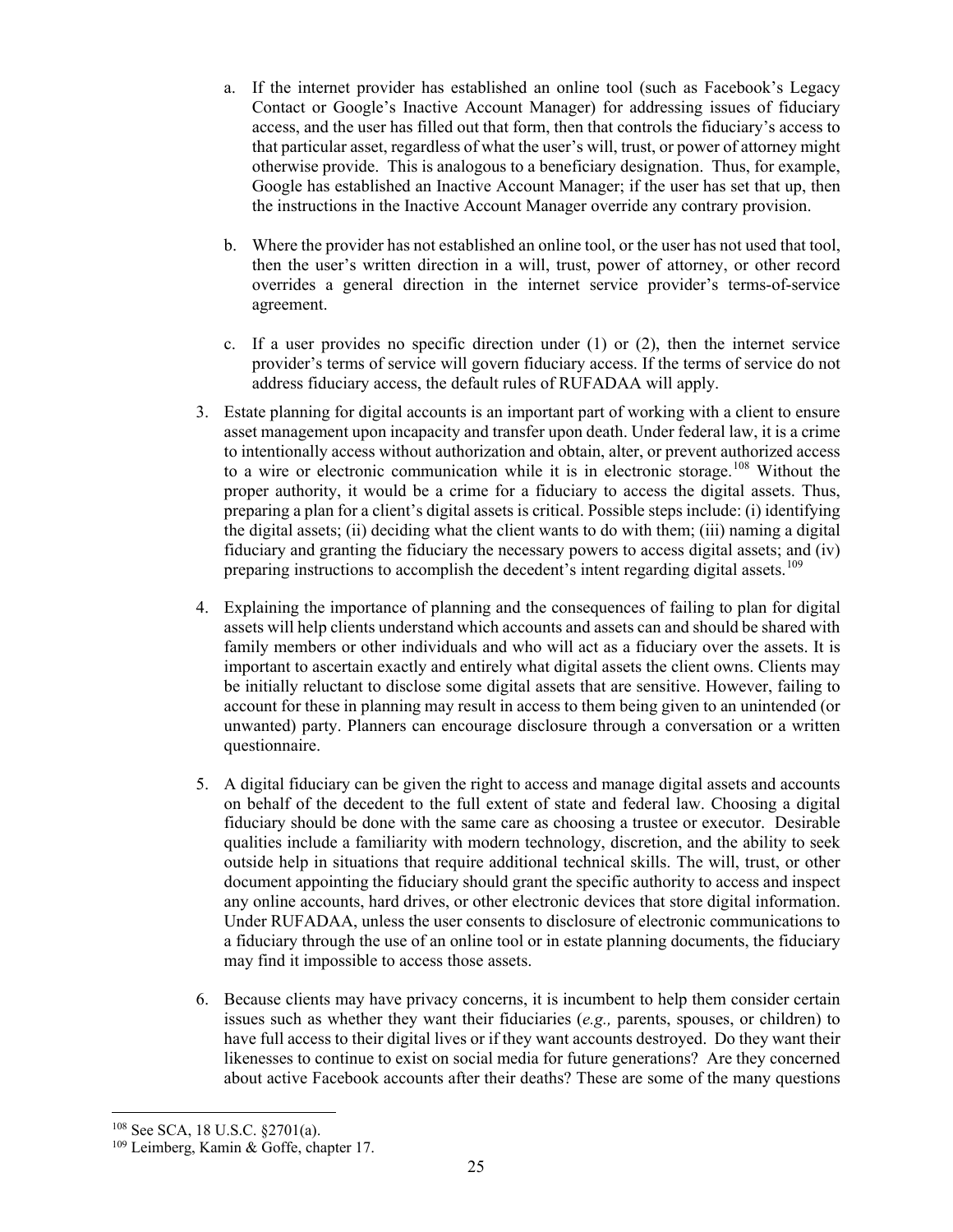estate planners need to anticipate when working with clients concerning the maintenance and disposition of their digital assets. Instructions to a digital fiduciary should indicate the decedent's intent regarding each digital asset or class of assets along with the means to carry out that intent. If the client has used an online tool, then the client should ensure the fiduciary is aware of the tool and has been granted access through it. Google has a process for accessing mail accounts upon a user's death $110$  and, in addition to its Legacy process, Facebook has allowed access to deceased users' accounts through a special form.<sup>[111](#page-29-1)</sup> Of course, the Facebook and Google tools apply only to those products.

- 7. The estate planner can discuss the utility of a password manager, which can be regularly updated. In addition, a comprehensive list of digital assets should include cryptocurrencies, which are a technology that can be used to transfer money, record data, and invest. They do not exist in any physical form, and are considered digital assets, but are not controlled by a centralized bank or government. Rather, they are generally recorded on a decentralized, public ledger called blockchain.<sup>[112](#page-29-2)</sup> Popular forms of this currency include Bitcoin, Ethereum, and Litecoin. As of January 2021, the total cryptocurrency market had a capitalization of around \$1 trillion, with Bitcoin worth over \$30,000 per coin.<sup>[113](#page-29-3)</sup> Regulators struggle with the decentralized structure of cryptocurrency. Gains from virtual currency investments are subject to the capital gains tax, according to the  $IRS$ .<sup>[114](#page-29-4)</sup> Regulators warn that cryptocurrencies are hotspots for theft and fraud,<sup>[115](#page-29-5)</sup> so planning for them is important.
- 8. The estate planner should ensure that the client is aware of the online digital tools and plans accordingly. If the client has not used an online tool, then the client can set out plans for digital assets in a will, trust, or other planning document.
- S. Intellectual Property
	- 1. When working with modern families, it is also important to determine whether the clients have any intellectual property that should be taken into consideration. Intellectual property—copyright, trademarks, patents, and trade secrets—continues to present unique challenges for practitioners in estate planning. Intellectual property constitutes an intangible asset that can potentially generate significant amounts of income for generations if structured and disposed of properly. Planners must consider not only income, gift tax, and estate tax rules, but also intellectual property laws that present different issues from other categories of assets.<sup>[116](#page-29-6)</sup>
	- 2. The Copyright Act protects original literary works; music, including lyrics; dramatic works; choreography, including pantomime; pictures; graphics; sculptures; movies and

<span id="page-29-1"></span><sup>111</sup> Donna Leinwand Leger, New Facebook policy allows social media immortality, USA Today (Feb. 12, 2015), [http://www.usatoday.com/story/tech/2015/02/12/facebook-policy-change-allows-one-final-post-after](http://www.usatoday.com/story/tech/2015/02/12/facebook-policy-change-allows-one-final-post-after-death/23184757/)[death/23184757/;](http://www.usatoday.com/story/tech/2015/02/12/facebook-policy-change-allows-one-final-post-after-death/23184757/) Facebook, Help Center, Special Request for Medically Incapacitated or Deceased Person's Account*,* <https://www.facebook.com/help/contact/228813257197480> (last visited Aug. 22, 2019).

<span id="page-29-5"></span><sup>115</sup> E.g., Ted Knutson, Cryptocurrency Fraud Widespread, Warns Regulator, Forbes (Apr. 10, 2018), [https://www.forbes.com/sites/tedknutson/2018/04/10/cryptocurrency-fraud-widespread-warns](https://www.forbes.com/sites/tedknutson/2018/04/10/cryptocurrency-fraud-widespread-warns-regulator/#79a5b2376b06)[regulator/#79a5b2376b06.](https://www.forbes.com/sites/tedknutson/2018/04/10/cryptocurrency-fraud-widespread-warns-regulator/#79a5b2376b06)

<span id="page-29-0"></span><sup>110</sup> Account Help, Google, Submit a request regarding a deceased user's account*—*, <https://support.google.com/accounts/contact/deceased?hl=en&rd=1> (last visited Aug. 22, 2019).

<span id="page-29-2"></span><sup>112</sup> Scott D. Hughe*s*, Cryptocurrency Regulations and Enforcement in the U.S., 45 W. St. L. Rev. 1 (2017).

<span id="page-29-3"></span><sup>113</sup> Zack Voell, Total Cryptocurrency Market Value Hits Record \$1 Trillion, Coindesk (Jan. 6, 2021), [https://www.coindesk.com/cryptocurrency-market-value-record-1-trillion.](https://www.coindesk.com/cryptocurrency-market-value-record-1-trillion)

<span id="page-29-4"></span><sup>114</sup> Scott D. Hughe*s*, Cryptocurrency Regulations and Enforcement in the U.S., 45 W. St. L. Rev. 1 (2017).

<span id="page-29-6"></span><sup>116</sup> See generally*,* Leimberg, Kamin & Goffe, chapter 18 (with special thanks to Michael Rosen-Prinz for his contributions to the chapter).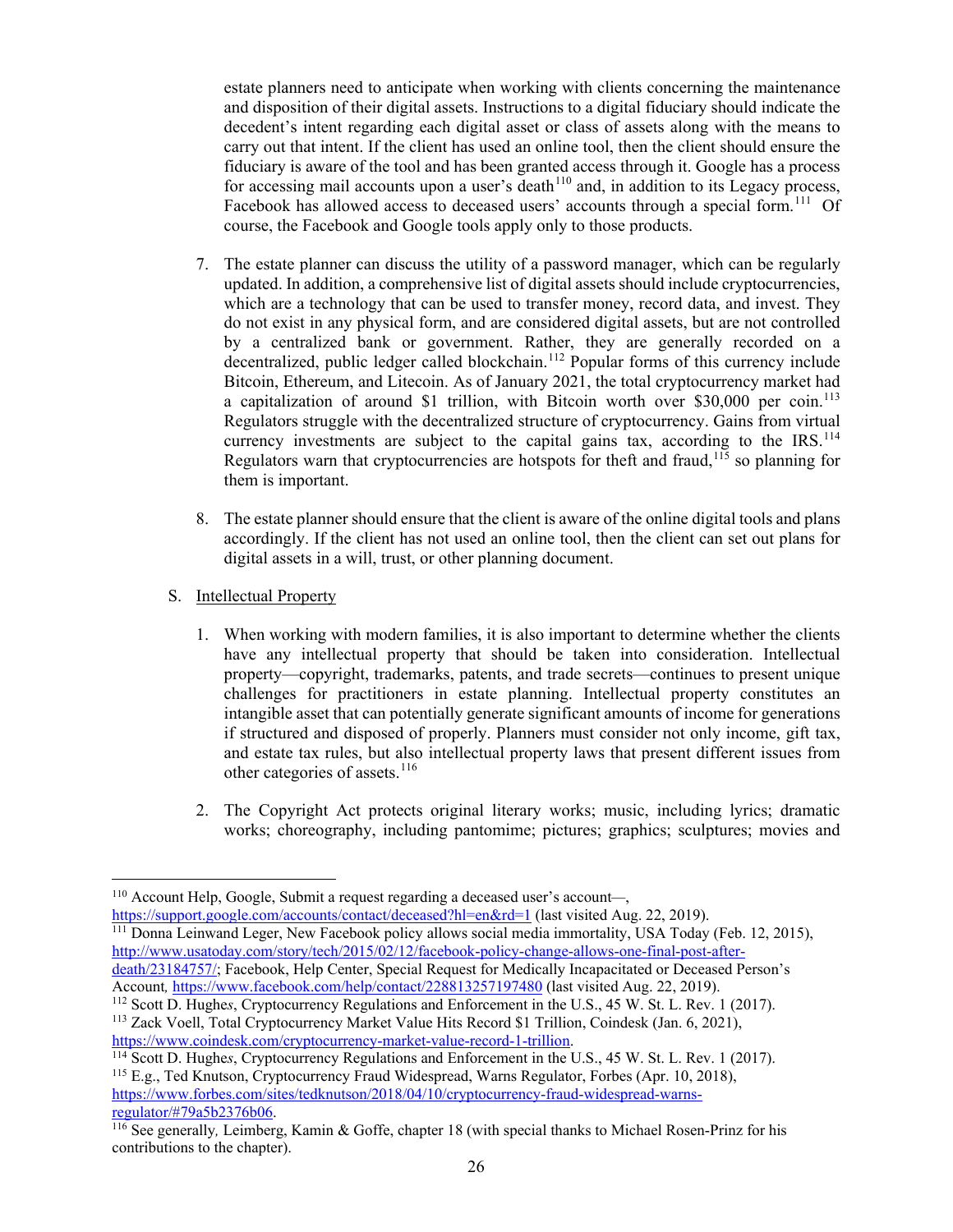other audiovisual works; sound recordings; and architecture.<sup>[117](#page-30-0)</sup> In situations where a creator has a new copyright and its value has not yet been established, planners can encourage the creator to sell the copyright to a trust for the benefit of the creator's children or grandchildren, which should result in a tax imposed at capital gains rates.<sup>[118](#page-30-1)</sup>

- T. Pets
	- 1. Humans and charitable institutions are no longer the sole beneficiaries for whom clients wish to provide when disposing of their assets at death. There has been a surge in planning for pets where high net worth or high-profile individuals die with provisions in their wills or trusts for the benefit of their animals.<sup>[119](#page-30-2)</sup> The development of "pet trusts" can be attributed both to the intense emotional bond between owners and their animals, and also to changing social values whereby animals are considered not just companions, but "fur babies."<sup>[120](#page-30-3)</sup>
	- 2. Pet trusts are a type of noncharitable purpose trust that allows an individual owner to designate a specific amount of money for the future care of a pet in the event of the owner's death or incapacitation.<sup>[121](#page-30-4)</sup> While its purpose does not serve the public, it simultaneously does not violate any public policy, thereby neither helping nor hurting society. There are two forms of pet trusts: common law and statutory. For a comprehensive collection of animal statutes organized by state, see Texas Tech Professor Gerry W. Beyer's website.<sup>[122](#page-30-5)</sup>
	- 3. In 1990, §2-907 of the UPC was amended to provide statutory recognition of honorary trusts for pets and domestic animals. It required the trust to end either 21 years after its creation, or when no living animal was covered by the trust, whichever came first. The original 21-year limit was later put into brackets, indicating that an enacting state may select a different figure and create a specific exemption to the rule against perpetuities to perhaps create an enforceable trust for the duration of the pet's lifetime and any offspring.<sup>[123](#page-30-6)</sup> The amendments to  $\S2-907$  prompted similar amendments to the Uniform Trust Code ("UTC") in 2000.
	- 4. The UTC was amended in 2000 to make honorary trusts for pets and domestic animals enforceable. The main difference between the UTC and the UPC is that the UPC recognizes

<span id="page-30-1"></span><span id="page-30-0"></span><sup>&</sup>lt;sup>117</sup> 17 U.S.C. §§102-103.<br><sup>118</sup> William M. Weintraub & Burton A. Mitchell, Estate and Gift Tax Planning for Copyright Owners, L.A. Law.<br>May 2002, at 20.

<span id="page-30-2"></span><sup>&</sup>lt;sup>119</sup> See, e.g., Stephanie Strom, Helmsley Left Dogs Billions in Her Will, N.Y. Times (July 2, 2008),

<https://www.nytimes.com/2008/07/02/us/02gift.html> (hotelier Leona Helmsley left \$12 million in her will to her white Maltese, Trouble).

<span id="page-30-3"></span><sup>120</sup> See Leimberg, Kamin & Goffe, chapter 19; see also Vasiliki Agorianitis, Being Daphne's Mom: An Argument for Valuing Companion Animals as Companions, 39 J. Marshall L. Rev. 1453 (2006); Mat Jobe, Terribly Terrier, Fur Babies: How Dogs Really Are Like Children, <https://terriblyterrier.com/fur-babies-dogs-as-children/> (July 10, 2013); Anjana Shekar, Fur babies over human ones? Meet millennials who choose to raise pets instead of kids, The News Minute (Mar. 13, 2018), https://www.thenewsminute.com/article/fur-babies-over-human-ones-meet-millennials-<br>who-choose-raise-pets-instead-kids-77914.

<span id="page-30-4"></span><sup>&</sup>lt;sup>121</sup> Breahn Vokolek, America Gets What It Wants: Pet Trusts and a Future for Its Companion Animals, 76 UMKC L. Rev. 1109, 1121 (2008).

<span id="page-30-5"></span><sup>&</sup>lt;sup>122</sup> The Website of Gerry W. Beyer, [http://www.professorbeyer.com/Articles/Animal\\_Statutes.html](http://www.professorbeyer.com/Articles/Animal_Statutes.html) (last visited Aug. 22, 2019).

<span id="page-30-6"></span> $123$  UPC  $$2-907(c)(2)$ ; Jennifer R. Taylor, A "Pet" Project for State Legislatures: The Movement Toward Enforceable Pet Trusts in the Twenty-First Century, 13 Quinnipiac Prob. L.J. 419, 438 (1999).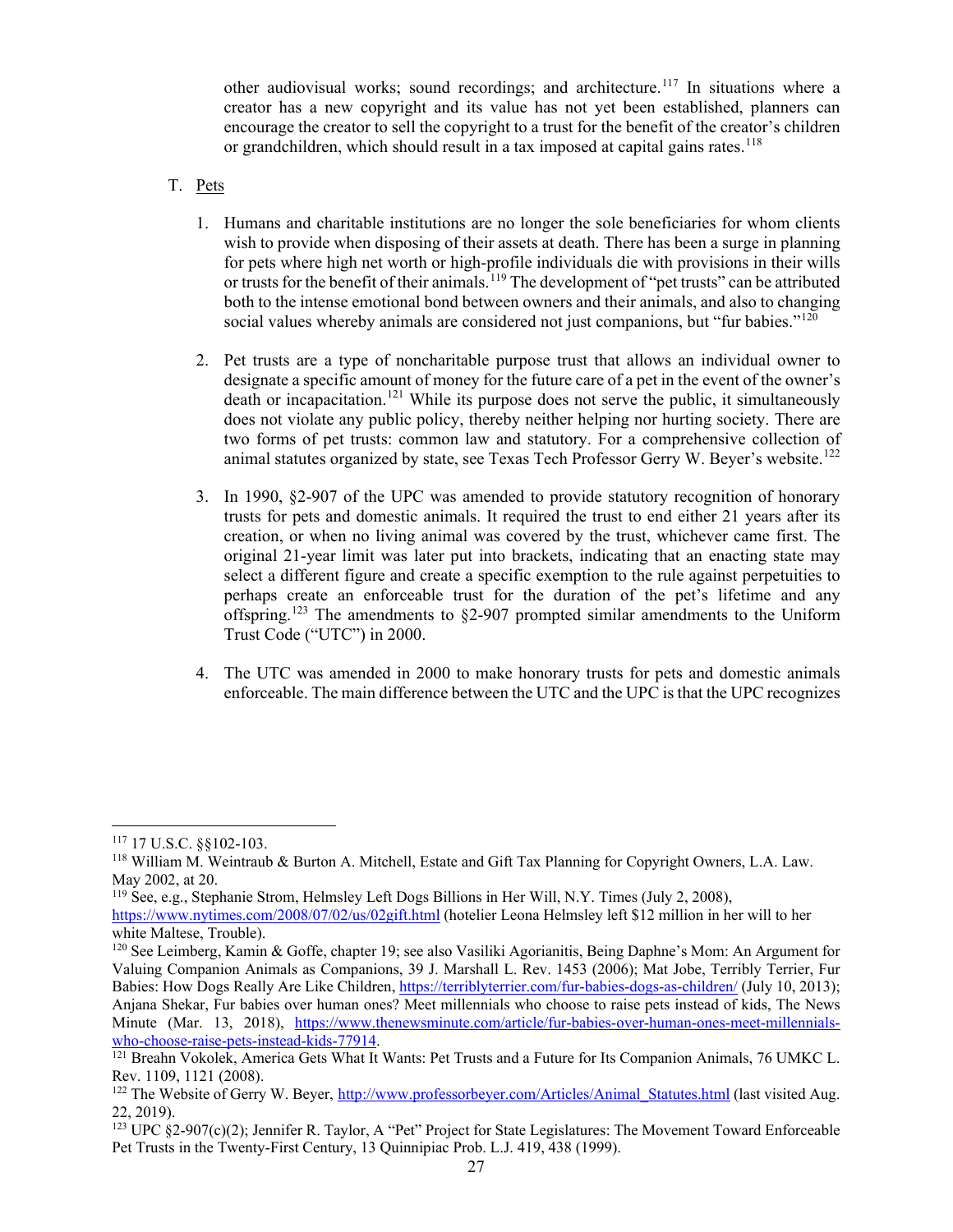honorary trusts but does not deem them valid or enforceable per se.<sup>[124](#page-31-0)</sup> Several states have enacted the UPC, UTC, or a variation of the two.<sup>[125](#page-31-1)</sup>

- 5. Often, pet trusts will designate a trustee to manage the money and a caretaker to provide for the daily care of the pet. The pet owner generally names a remainder beneficiary to receive the residual property when the pet passes away or the trust terminates. When drafting the terms of the trust, the settlor should expressly provide for "expenditures for food, shelter, veterinary care, medication, boarding or pet-sitting, and costs for the disposition of the pet's remains."[126](#page-31-2) Additionally, any preferences or instructions for the disposal of the pet's remains upon death or directions for euthanizing the pet should be explicit.
- 6. The funding for a pet trust is a taxable event. Any amount gifted to a pet trust will be included in the gross taxable estate.<sup>[127](#page-31-3)</sup> Income tax is also a concern, because the IRS does not recognize pets as beneficiaries. There are two Revenue Rulings that are directly on point in regard to pet trusts and their tax implications. Revenue Ruling 78-105 requires that no portion of the amount passing to a valid trust for the lifetime benefit of a pet qualifies for the charitable estate tax deduction, even if the remainder beneficiary is a qualifying charity.[128](#page-31-4) Revenue Ruling 76-486 holds that an enforceable pet trust established under a state statute would be taxed on all of its income, regardless of any distributions made for the benefit of the pet beneficiary.<sup>[129](#page-31-5)</sup>
- 7. State legislatures are increasingly enacting §2-907 of the UPC or a functional equivalent that authorizes pet owners to create enforceable, long-term care trusts for the benefit of their companion animals. $130$
- U. Modern Philanthropy
	- 1. There is a long-established history of personal philanthropy in the United States. Individual giving and bequests from family foundations contributed to a new high of total charitable donations, in the amount of \$390.05 billion in 2016.<sup>[131](#page-31-7)</sup> The classic structures for family philanthropy include private foundations, contributions to other organizations, charitable remainder trusts, and charitable lead trusts, all of which are explored in greater depth below.
	- 2. Private foundations are appealing to donors because they present a more permanent option for a donor to carry out charitable intentions. Like public charities, they are tax-exempt entities, but due to their private nature, they are subject to more restrictive rules concerning taxpayer deductions. Estate planners should counsel clients about the potential for abuse if: (i) the founder engages in self-dealing, or (ii) the foundation fails to distribute assets in

<span id="page-31-0"></span><sup>&</sup>lt;sup>124</sup> Emily Gardner, An Ode to Roxy Russell: A Look at Hawaii's New Pet Trust Law, 11 Haw. B.J. 30, 31 (2007).<br><sup>125</sup> In 2005, the Hawaii State Legislature passed H.B. 1453 by unanimous vote to validate trusts for domestic

<span id="page-31-1"></span>animals extending beyond the death of the transferor. The law provides "a trust for the care of one or more designated domestic or pet animals shall be valid," and "terminates when no living animal is covered by the trust."

<span id="page-31-3"></span><span id="page-31-2"></span><sup>&</sup>lt;sup>126</sup> Bambi Glenn, Estate Planning for Your Pets, 40 Md. B.J. 23, 27 (2007).<br><sup>127</sup> Darin I. Zenov & Barbara Ruiz-Gonzalez, Trusts for Pets, 79 Fla. B.J. 22, 25 (2005).

<span id="page-31-4"></span><sup>128</sup> Rev. Rul. 78-105, 1978-1 C.B. 295.

<span id="page-31-5"></span><sup>129</sup> Rev. Rul. 76-486, 1976-2 C.B. 192.

<span id="page-31-7"></span><span id="page-31-6"></span><sup>&</sup>lt;sup>130</sup> Gerry W. Beyer, Pet Animals: What Happens When Their Humans Die?, 40 Santa Clara L. Rev. 617, 676 (2000).<br><sup>131</sup> Giving USA Foundation, Giving USA 2017: Total Charitable Donations Rise to New High of \$390.05 Billion (June 12, 2017), available at [https://givingusa.org/giving-usa-2017-total-charitable-donations-rise-to-new-high-of-](https://givingusa.org/giving-usa-2017-total-charitable-donations-rise-to-new-high-of-390-05-billion/)[390-05-billion/](https://givingusa.org/giving-usa-2017-total-charitable-donations-rise-to-new-high-of-390-05-billion/) (Giving USA is the longest-running and most comprehensive report of its kind in America, researched and written by the Indiana University Lilly Family School of Philanthropy).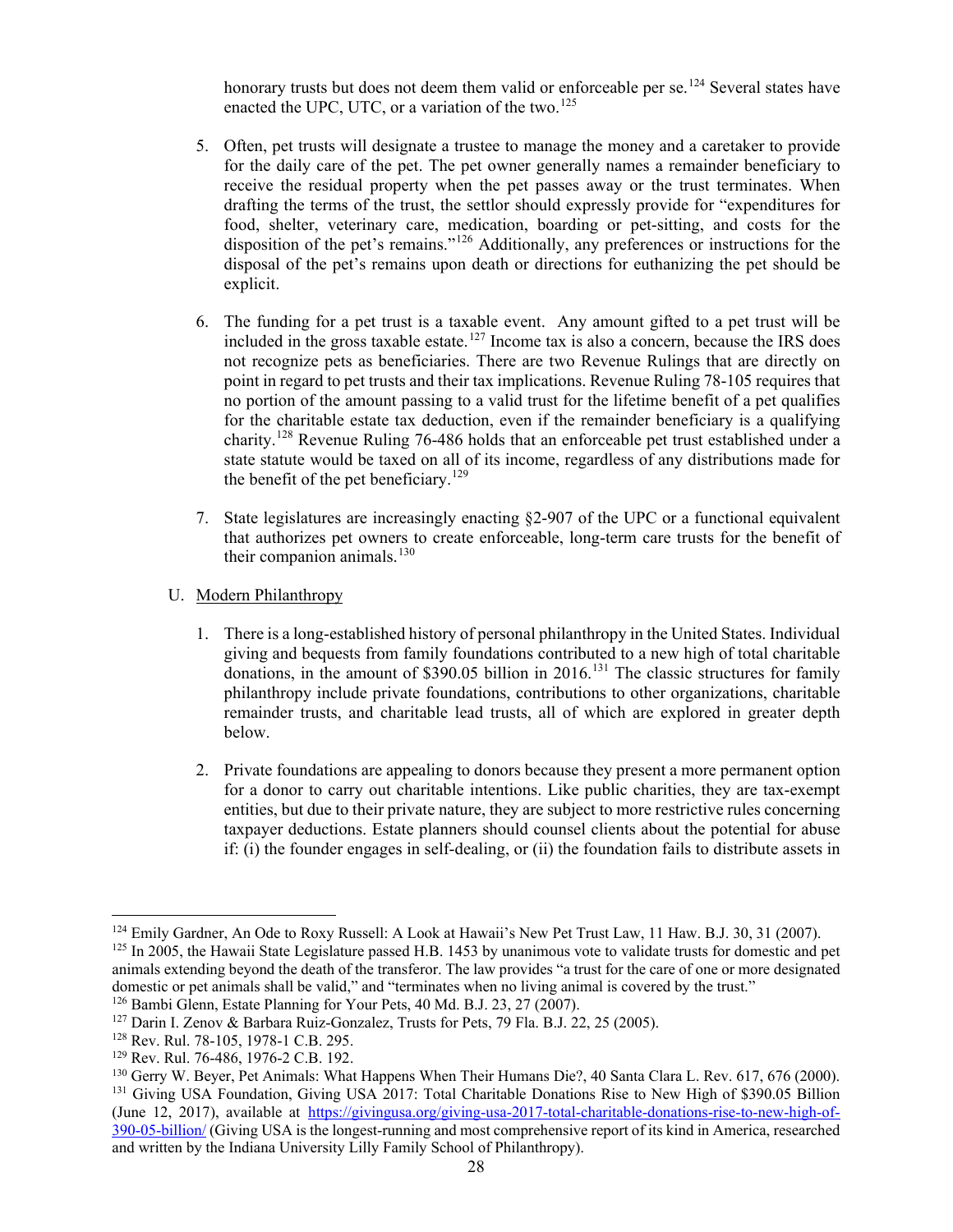furtherance of active charitable purposes.<sup>[132](#page-32-0)</sup> If self-dealing occurs, the tax code imposes a 10% excise tax on the self-dealer and a 5% excise tax on the foundation manager. These figures can rise to 200% and 50% respectively, upon the self-dealer and the foundation manager if gone unchecked and uncorrected.<sup>[133](#page-32-1)</sup>

- 3. Although there are heavy burdens imposed on the founder and the founder's family when operating a private foundation, these are balanced against the benefits of this method of giving. The donor maintains significant control over where the charitable contributions are distributed, and the founder can appoint (i) the initial board of directors if the foundation is a corporation; or (ii) the initial trustees if the private foundation is a trust. This is a useful charitable giving vehicle for donors who have a clear philanthropic goal in mind and want to be able to personally execute their specific charitable giving intentions. Private foundations, however, are not the ideal charitable giving mechanism for all taxpayers; for example, such foundations need significant resources that will generate income beyond what is needed to pay legal and accounting fees to remain in operation.
- 4. Charitable remainder trusts are a type of tax-exempt trust that is subject to some, but not all, of the private foundation excise taxes on self-dealing and taxable expenditures. Distributions from charitable remainder trusts are taxed under a special rule known as the "four-tier" rule, which aims to have as much of the distribution as possible to be taxable as ordinary income or as a capital gain before the income beneficiary receives anything that is tax-exempt.<sup>[134](#page-32-2)</sup> Charitable remainder trusts may be structured as either charitable remainder annuity trusts or unitrusts. An annuity trust pays the noncharitable beneficiary a fixed-dollar amount that is specified in the trust agreement, while a unitrust pays a fixed percentage of the value of the trust property. The payouts from an annuity do not vary year to year, although distributions of a unitrust can fluctuate based on the increase or decrease in value of the trust.<sup>[135](#page-32-3)</sup> Estate planners generally recommend a unitrust for younger individuals due to its ability to hedge against inflation, and its overall flexibility.<sup>[136](#page-32-4)</sup> Conversely, older individuals might prefer the annuity trust because payments are not subject to short-term risks of assets that might fluctuate in value or changes in interest rates. In order to constitute a charitable remainder trust, the amount or percentage distributed to income beneficiaries each year must not be less than 5% of the value of the property in the trust. The trustee does not have the discretion to pay the income beneficiary more or less than what is in the trust agreement. Payments may be made over concurrent or successive lives to income beneficiaries.
- 5. A charitable lead trust is an irrevocable trust structured to provide financial support to one or more charities for a set term. At the conclusion of the trust term, the remainder is distributed to noncharitable beneficiaries, such as family members.
- 6. Donor advised funds have become the cornerstone of modern philanthropy and have surged in popularity in recent years.<sup>[137](#page-32-5)</sup> The largest commercial donor advised fund is the Fidelity Gift fund, which in 2020 made a record 1.5 million donor recommended grants, totaling

<span id="page-32-0"></span><sup>132</sup> Michael J. Hussey, Avoiding Misuse of Donor Advised Fund*s*, 58 Clev. St. L. Rev. 59, 79 (2010) (citing Comm. on Ways & Means, Tax Reform Act of 1969, H.R. Rep. No. 91-413, at 20-21 (1969)).

<span id="page-32-1"></span> $133$  I.R.C. § 4941(b).

<span id="page-32-2"></span><sup>&</sup>lt;sup>134</sup> I.R.C. § 664(b); Christopher R. Hoyt, Transfers from Retirement Plans to Charities and Charitable Remainder Trusts: Laws, Issues and Opportunities, 13 Va. Tax Rev. 641, 681 (1994).

<span id="page-32-4"></span><span id="page-32-3"></span><sup>&</sup>lt;sup>135</sup> Leimberg, Kamin & Goffe, chapter 20 (with special thanks to Tony Oommen for his contributions to the chapter). <sup>136</sup> Lawrence P. Katzenstein, American Bar Association, Charitable Remainder Trusts: Charity Can Begin at Home (July 13, 2012), available at

[https://www.americanbar.org/content/dam/aba/events/real\\_property\\_trust\\_estate/step/2012/materials/rpte\\_step\\_2012](https://www.americanbar.org/content/dam/aba/events/real_property_trust_estate/step/2012/materials/rpte_step_2012_07_13_Katzenstein_01_CRATs_and_CRUTs.authcheckdam.pdf) 07\_13\_Katzenstein\_01\_CRATs\_and\_CRUTs.authcheckdam.pdf.

<span id="page-32-5"></span><sup>137</sup> Emanuel J. Kallina II et al., Planned Giving Design Center, Charitable Giving with Donor Advised Funds - Part I (last updated Sept. 16, 2012), available at [https://www.pgdc.com/pgdc/charitable-giving-donor-advised-funds-part-i.](https://www.pgdc.com/pgdc/charitable-giving-donor-advised-funds-part-i)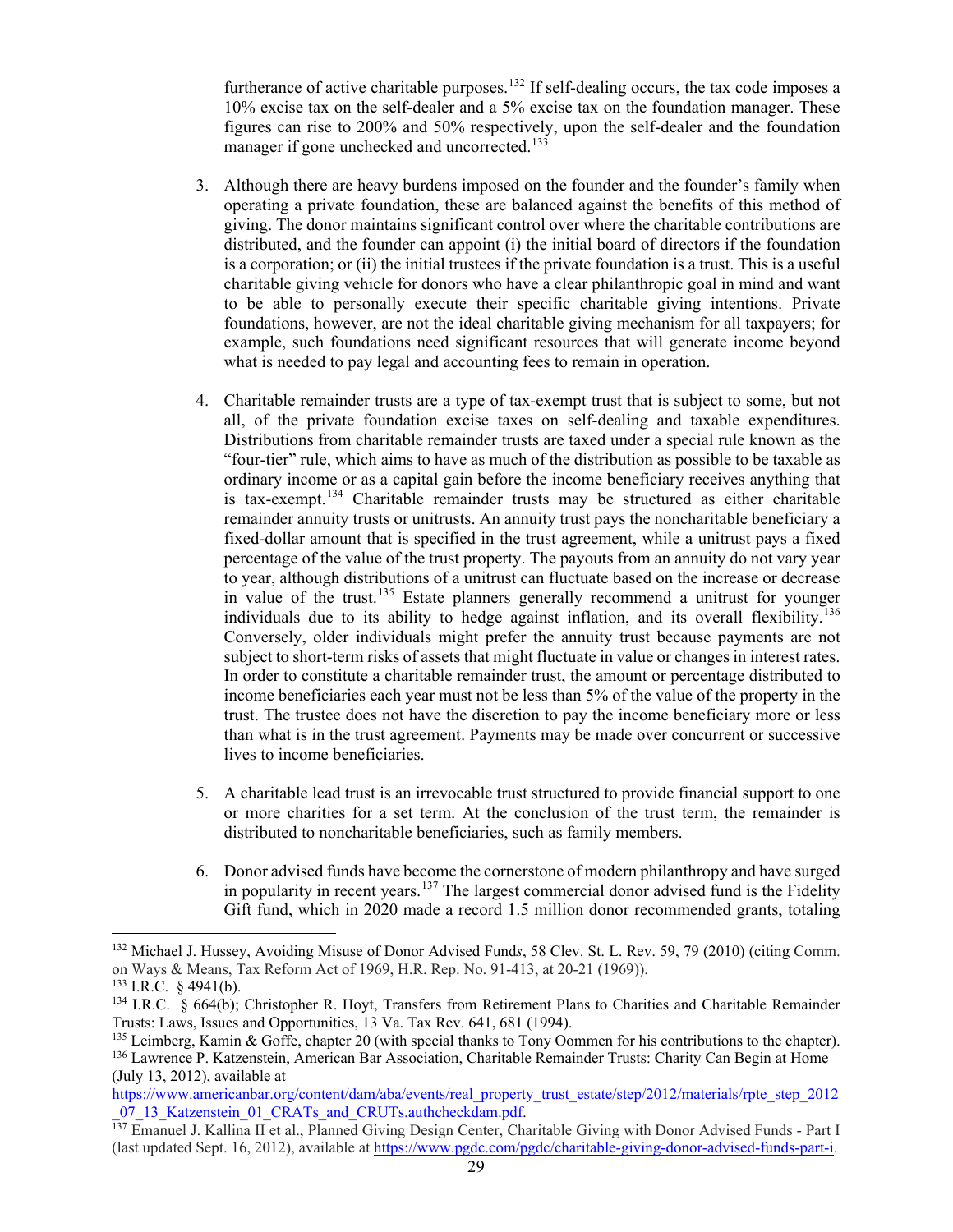\$7.3 billion.<sup>[138](#page-33-0)</sup> These funds resemble a version of the typical private foundation and afford donors a measure of control and involvement without being under the donor's explicit control. $^{139}$  $^{139}$  $^{139}$ 

- 7. The Pension Protection Act of 2006 provided the first statutory definition of a donor advised fund as a "fund or account (i) which is separately identified by reference to contributions of a donor or donors, (ii) which is owned and controlled by a sponsoring organization, and (iii) with respect to which a donor (or any person appointed or designated by such donor) has, or reasonably expects to have, advisory privileges with respect to the distribution or investment of amounts held in such fund or account by reason of the donor's status as a donor."<sup>[140](#page-33-2)</sup>
- 8. There are many advantages of a donor advised fund. They are easier to create than a charitable trust or a private foundation; moreover, donors do not need to select the recipient charity at the year's end but can elect to defer that decision while still receiving the tax benefits in the year of the contribution despite having delayed the decision on recipients.

The above discussion provided an overview of many of the estate planning concerns for modern families. Estate planning professionals can do a better job in accommodating a wider array of clients by keeping in mind this diversity of issues. To help identify your client's unique circumstances and needs, it is helpful to develop an extensive client questionnaire covering issues common to modern families. Because the shape and constitution of families and their needs will continue to evolve, the other focus in planning must be to preserve flexibility as is discussed below.

# **III. Drafting with Flexibility for All Modern Families.**

# A. General Approach

- 1. In our ever-changing world, where social norms, the composition and structure of families, medical and technological advances, and corresponding tax laws and trust rules are continually evolving, most estate planners acknowledge that drafting to preserve flexibility for future changes is increasingly important.
- 2. While historically, trustees in the United States primarily have sought merely to follow the terms of the governing instrument, which presumably reflects the presumed intent of a trust's settlor, under the UTC and evolving modern trust law, there is a trend towards focusing on the best interests of the living beneficiaries of an irrevocable trust over the dead hand of a deceased testator or settlor.<sup>[141](#page-33-3)</sup> There has been an increased relaxation of the traditional Claflin doctrine by refusing to view spendthrift language and other boilerplate as a "material purpose" of a trust, and a growing recognition that every clause of a trust need not be sacred as the manifestation of a settlor's original intent, particularly since a settlor's wishes often change over time.

<span id="page-33-0"></span><sup>138</sup> Fidelity Charitable, 2020 Giving Report (2020), [https://www.fidelitycharitable.org/content/dam/fc](https://www.fidelitycharitable.org/content/dam/fc-public/docs/insights/2020-giving-report.pdf)[public/docs/insights/2020-giving-report.pdf.](https://www.fidelitycharitable.org/content/dam/fc-public/docs/insights/2020-giving-report.pdf)

<span id="page-33-1"></span><sup>&</sup>lt;sup>139</sup> Darryll K. Jones, Regulating Donor Advised Funds, 75 Fla. B.J. 38, 40 (2001).

<span id="page-33-2"></span> $140$  I.R.C. § 4966(d)(2)(A).

<span id="page-33-3"></span><sup>&</sup>lt;sup>141</sup> UTC  $\S$  404 ("A trust and its terms must be for the benefit of its beneficiaries."). For more on the benefit of the beneficiary rule, see Lee-ford Tritt, The History, Impact, and Future of the Benefit-of-the-Beneficiary Rule, Parts I & II, Est. Tax & Pers. Fin. Plan Update (Dec. 2014/Jan. 2015). Note that the Illinois Trust Code legislation excludes this language, which has been criticized by some. See, e.g., Daniel P. Felix, LinkedIn, New Illinois Law Guarantees Your Trust a Flat Tire (Oct. 18, 2017), available a[t https://www.linkedin.com/pulse/new-illinois-law-guaranteesyour-trust](https://www.linkedin.com/pulse/new-illinois-law-guaranteesyour-trust-flat-tire-daniel-p-felix)[flat-tire-daniel-p-felix.](https://www.linkedin.com/pulse/new-illinois-law-guaranteesyour-trust-flat-tire-daniel-p-felix)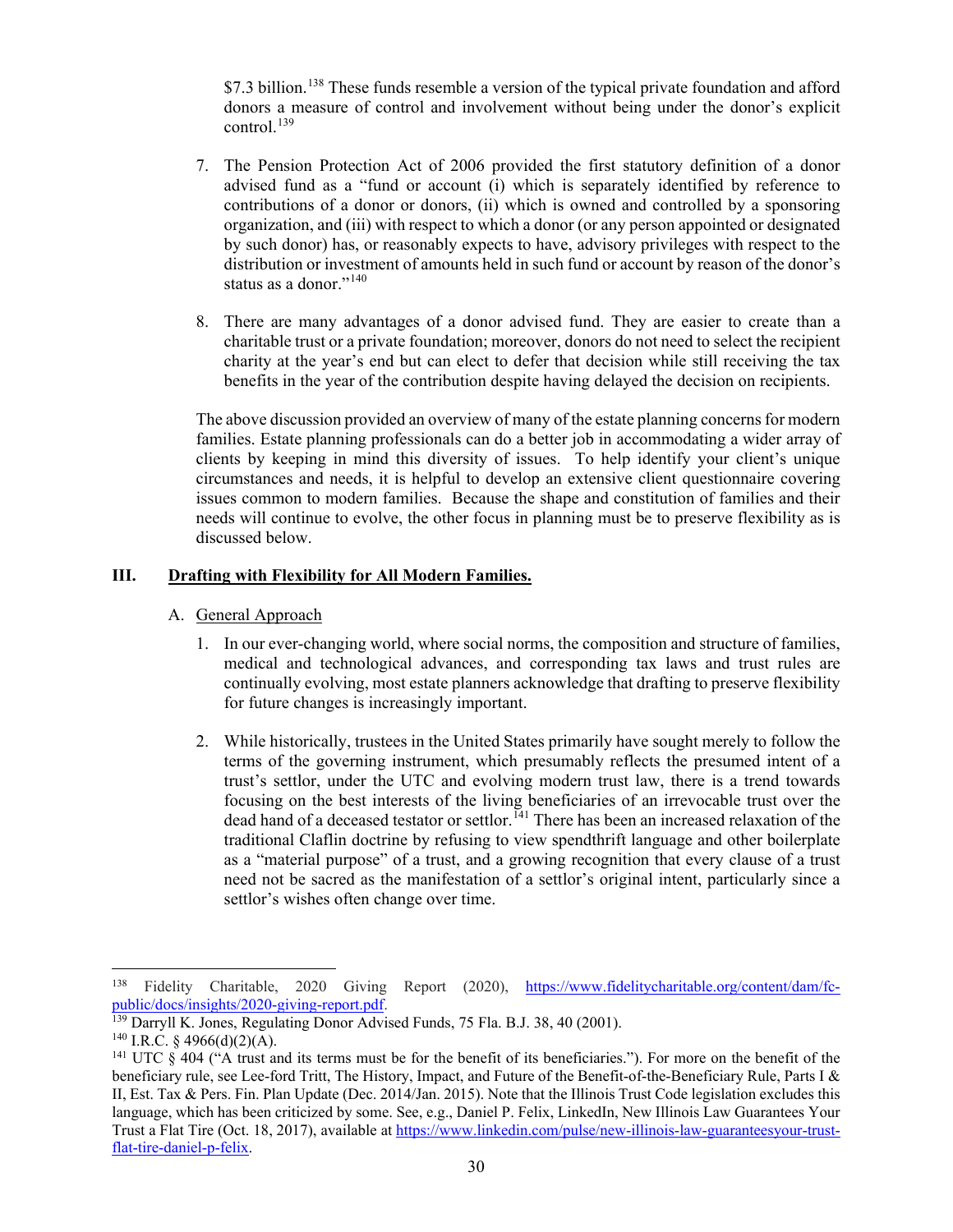3. In many cases, maximizing flexibility means allowing for change in the trust instrument to accommodate the beneficiaries' best interests in the future. The UTC sets out standards for modification to supplement any lack of flexibility in the trust instrument.<sup>[142](#page-34-0)</sup> Many state statutes also now provide for multiple ways to modify existing irrevocable trusts. Accordingly, clients and their estate planning advisors have numerous options to consider in drafting for flexibility and for modifying irrevocable trusts. Some of the most common tools are described below.

# B. Distribution Standards and Related Powers

- 1. Utilizing broad distribution standards maximizes flexibility. Enabling an independent trustee to make distributions for a beneficiary's best interests, or just stating that distributions can be made in the trustee's sole and absolute discretion, will be most desirable when the goal is to maximize flexibility in making distributions.
- 2. Individual trustees who have discretionary powers to distribute trust property to themselves not subject to an ascertainable standard will be deemed to possess a general power of appointment.<sup>[143](#page-34-1)</sup> Rather than risk estate inclusion for a trustee who is a beneficiary or a related or subordinate party with such broad powers, the trust should carve back the distribution standards for trustees who are beneficiaries or related and subordinate parties, and instead such discretionary distribution authority should be subject to ascertainable standards like health, education, maintenance and support. Sample language is included in the Addendum.
- 3. For flexibility, the trust should also include a "facility of payment" clause that permits distributions to be made directly to a beneficiary or to third parties for the beneficiary.
- 4. Additionally, the trust can permit loans to be made to the beneficiary with or without interest for situations in which loaning the funds may be more desirable than making a distribution—such as where a trust is GST-exempt and the funds are needed by a second generation beneficiary, or where the funds are being used to purchase an asset like a home that may also be used and perhaps partially owned by a beneficiary's spouse.
- 5. Finally, to increase flexibility for a primary beneficiary, the trust may include a so-called "5&5 withdrawal power," permitting the primary beneficiary each year to withdraw up to the greater of \$5,000 or 5% of the trust value.
- C. Trustee Succession Plan
	- 1. Many clients would be comfortable permitting their children to inherit their share of assets outright, if not for the tax and asset protection benefits that trust planning offers. Accordingly, the most flexible trustee planning will name each generation of descendants to be trustee of their own trusts, as long as such descendant is not incapacitated. Many clients may feel, however, that an adult beneficiary who is merely 18 or 21 years old may be too young to serve as sole trustee of a trust. Therefore, it is common to require that the beneficiary can begin to serve as co-trustee with another trustee at a particular age (*e.g.,* 25) and then can act as sole trustee at an older age (*e.g.,* 30). Depending on the amount of wealth and the clients' faith in their own children, the age of sole trusteeship may be even older. But for clients who seek to raise responsible and financially competent children, the goal can be to instill independence at whatever age they expect their children may be assuming other trappings of adulthood, such as marrying, buying a house and having children.

<span id="page-34-0"></span><sup>142</sup> See Susan Gary et al., *Contemporary Trusts and Estates*, chapter 10 (3d ed. 2016).

<span id="page-34-1"></span><sup>&</sup>lt;sup>143</sup> IRC §§2041(b)(1)(A), 2514(c)(1).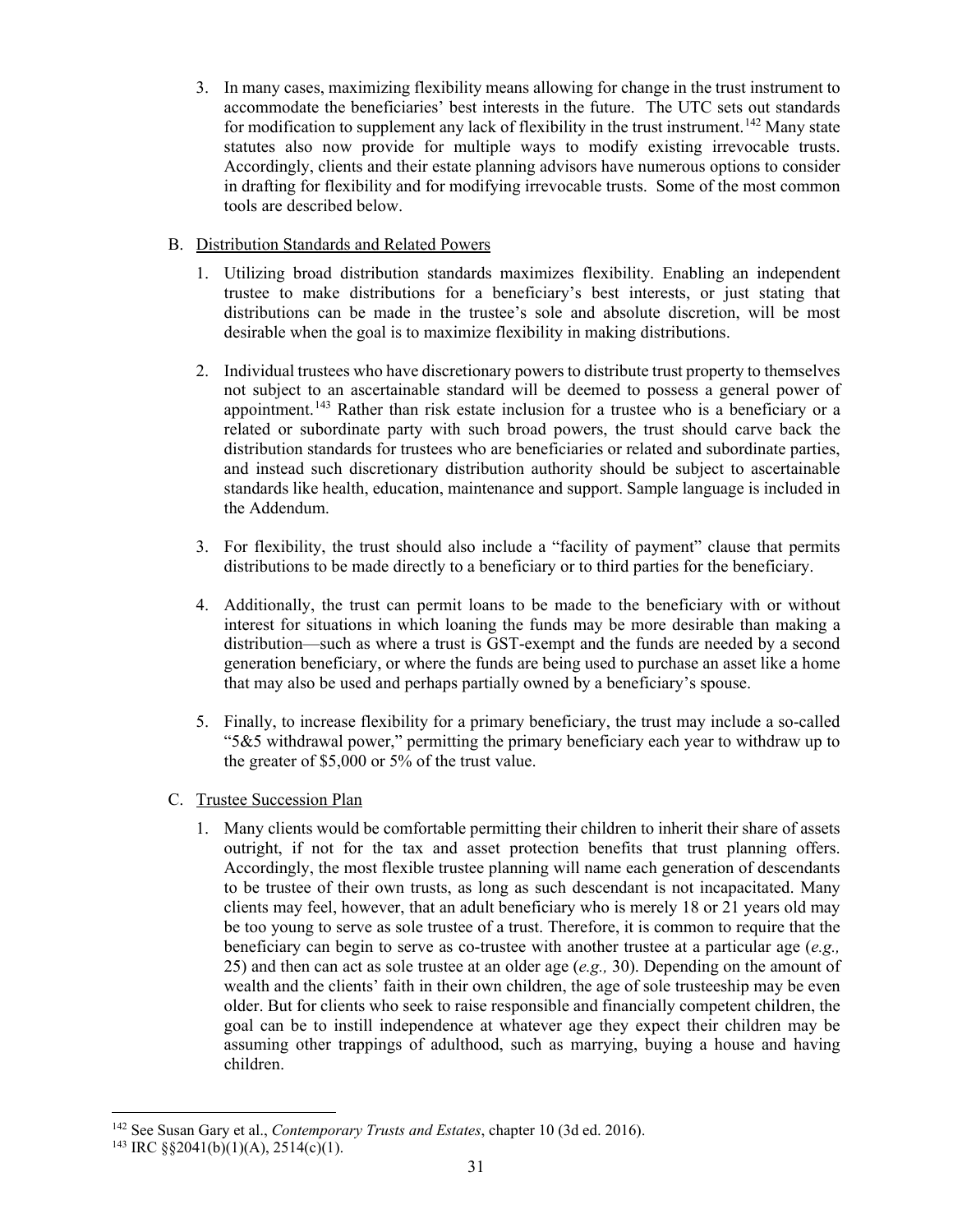2. In addition to permitting descendants to serve as trustees, if the goal is to build in flexibility, the trust will also permit an adult primary beneficiary who has reached a certain age to alter the default trustee succession that is in the instrument. This would include the ability to appoint successor or co-trustees, to remove an acting trustee or co-trustee, and to designate a trustee succession plan, including imposing additional limitations (such as education or experience) on who may qualify for the position of successor trustee. To avoid the risk of estate inclusion, a beneficiary of the trust should not be empowered both to remove an acting trustee and to appoint a related or subordinate party as a successor trustee.<sup>[144](#page-35-0)</sup>

# D. Divided Trusteeships and Directed Trusts

- 1. Traditionally, all the functions of a trustee were handled by the same trustee or trustees. This meant that the same person or entity was responsible for trust administration, investments and distributions.
- 2. In recent years, however, there has been a growing recognition that a single trustee performing all functions may not always be ideal. A single trustee may not be able to accommodate all of the needs of the trust. In certain situations, such as where the assets or family dynamics are complex, a more modern "multi-participant trust" governance structure may be warranted. States have recognized the benefit of having several specialists perform distinct trustee functions, and in order to attract trust business to their state, have been enacting "directed trust" statutes to facilitate this trend. These statutes define the participants' roles and attempt to clearly delineate, with varying success, the duties and liabilities associated with each participant. Although the concept of a directed trust is not new, states have only recently begun enacting the statutory framework for the powers of directed trustees.
- 3. A directed trust is one in which the trust instrument provides that a co-trustee or third party will direct the trustee as to one or more of the trustee's responsibilities. The third party has the power to direct the trustee with regard to the matter under the third party's control, and usually the trustee has no discretion over that particular area of administration. This arrangement is quite different from a delegated trust—*i.e.,* one in which the trustee contracts with a third party to perform certain fiduciary acts on behalf of the trustee. In the latter arrangement, the third party acts as an agent of the trustee, subject to the terms of the contractual relationship. In the directed trust, however, the third party has specified control over the trustee.
- 4. States with a directed trust statute allow the trustee to avoid liability for the actions or inactions of a third party that is granted the power to direct the trustee in the trust instrument. Courts are reluctant to impose liability upon a trustee when the trust instrument and directed trust statute state that the trustee shall act as directed by the third party. Without the statute, trustees should be cautious in following the direction of a third party, even if the trust instrument grants that power, for fear of future claims brought by the beneficiaries.[145](#page-35-1)

<span id="page-35-0"></span><sup>144</sup> Rev. Rul. 95-58, 1995-2 C.B. 191. But see *Estate of Vak v. Comm'r*, 973 F.2d 1409 (8th Cir. 1992); *Estate of Wall v. Comm'r*, 101 T.C. 300 (1993) (rejecting IRS limitation against appointing related or subordinate parties as successor trustees).

<span id="page-35-1"></span><sup>145</sup> *See Rollins v. Branch Banking & Tr. Co. of Va.*, 56 Va. Cir. 147 (2001) (Where the trust instrument gave the power to make investment decisions to the beneficiaries of the trust and stated the trustee could not be responsible for losses resulting from the retention of an investment. The court ruled in favor of the corporate trustee and cited the trust instrument and the state's directed trust statute in ruling that "[t]he beneficiaries, alone, had the power to make investment decisions" and that "the court cannot hold a trustee, or anyone else, liable for decisions that it did not and could not have made." However, the court refused to excuse the trustee from all fiduciary duties in the case and stated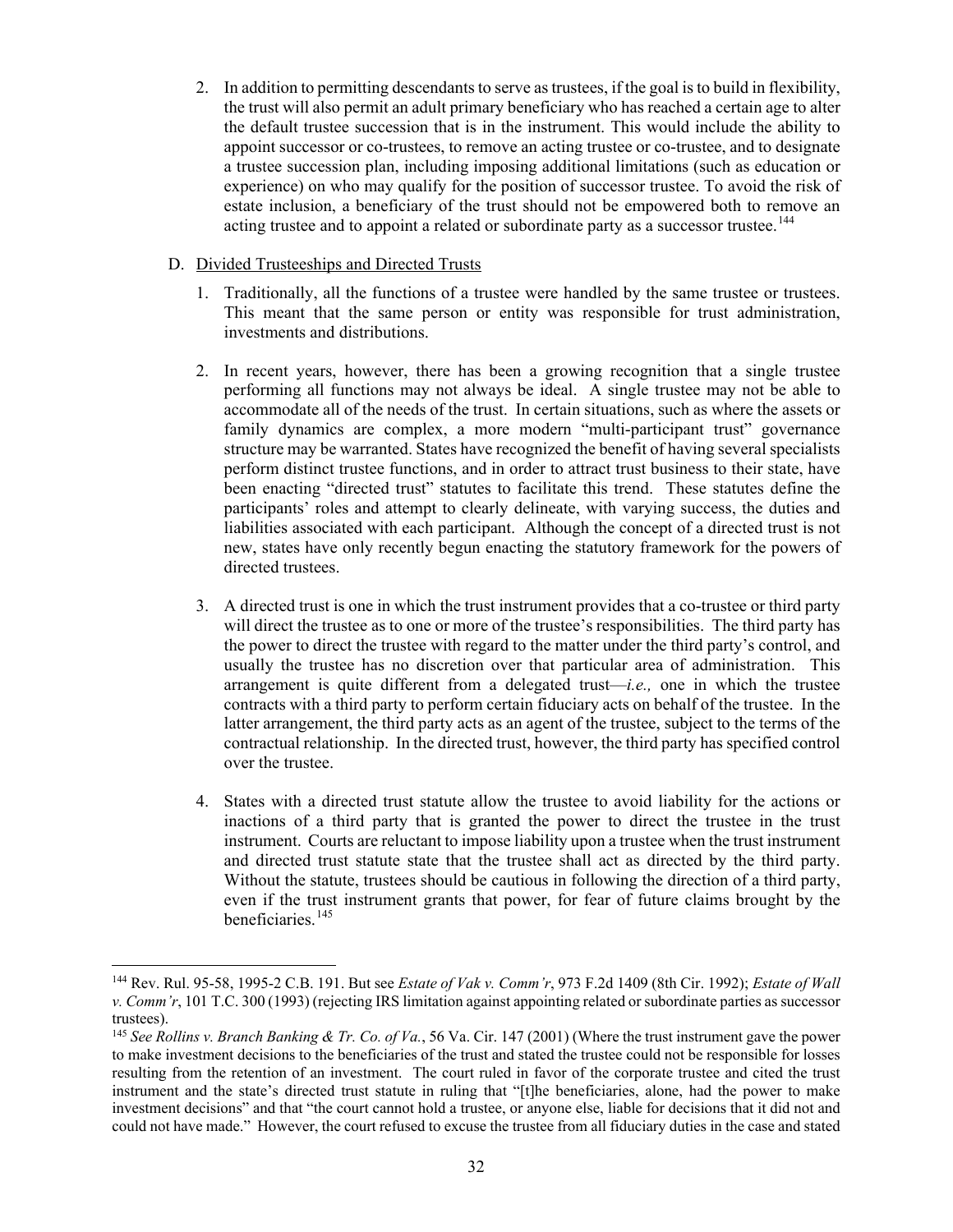- 5. The following are common examples of when clients might want to consider naming a directed trustee: (i) the trust owns an interest in a family business; (ii) the trust owns a concentrated position in a company; (iii) the settlor wants to direct investments as investment advisor; (iv) the settlor wants the trust to be able to invest in certain so-called "alternative investments," such as private equity or hedge funds; (v) the settlor decides that a group of individuals is better equipped than the named trustee at making investment decisions with respect to a family business, a concentrated position, or alternative investments as an "Investment Committee"; or (vi) the settlor would rather have someone who knows the beneficiary as well as the settlor and who can consider the personal circumstances when making distribution decisions and name that individual as "Distribution Advisor" or multiple individuals as a "Distribution Committee."
- 6. Some of the advantages of naming a directed trustee include that it: (i) allows for specialized expertise in an asset class; (ii) ensures the family's views and goals are incorporated in the decision making regarding the trust assets; (iii) may reduce the total cost of trust services as an institutional trustee is likely to charge less for acting in a directed capacity; (iv) increases flexibility with respect to the management of trust assets; and  $(v)$ can help manage trustee liability (depending on state law).
- 7. Some of the disadvantages of naming a directed trustee may include: (i) an additional layer of administrative complexity; (ii) the difficulty of determining the appropriate flexibility; (iii) possible additional expenses; (iv) lack of clarity as to how much protection the directing party may obtain through exculpatory clauses; and (v) the lack of case law and direction provided by the courts. In addition, it may be challenging to bifurcate a trustee's fiduciary duty without affecting the remaining fiduciary duties of the trustee. If the trustee no longer has a duty to invest, this can create some uncertainty as to how this impacts the duty to account to beneficiaries and the protection the directed party receives under such an arrangement. There can also be a lack of clarity regarding who is functioning as managing trustee to coordinate between different fiduciaries with different focuses and priorities. For example, what happens if the administrative trustee needs cash to pay taxes or administrative fees, but the investment trustee is unwilling or unable to liquidate, and/or the distribution trustees plan to distribute?
- 8. When drafting for a directed trust with divided trusteeship, there are a number of things to keep in mind, and flexibility is crucial. The instrument doesn't need to set forth a divided trusteeship initially, but can merely permit that different roles can be appointed later. The instrument can permit Special Trustees to be named who assume authority for particular specialty assets, and the instrument can also permit an "Investment Director" or "Investment Direction Advisor" who directs any other trustees with regard to investments more broadly. Similarly, a "Distribution Trustee" or "Distribution Advisor" can be named initially or just contemplated in the instrument.
- 9. Even if there is an initial directed trustee and directing party, drafters should include provisions for later combining all trustee functions into one (non-directed) trustee in case that is desirable in the future. Drafters should also always provide for the appointment, removal, and succession of directing parties. Furthermore, drafters should make it explicit that the directed trustee has no ability to remove or appoint the directing party. For example, in Illinois, if the directed trustee appoints a directing party or successor to a

that the trustee cannot rid itself of its "duty to warn." In refusing to grant the trustee demurrer in the case, the court stated that a trustee has a duty to keep beneficiaries informed about the conditions of the trust and as to any subject matter or facts that a beneficiary may need to know to protect his/her interests. *Rollins* was settled out of court after the court refused to grant demurrer but prior to final determination of the merits of the case.).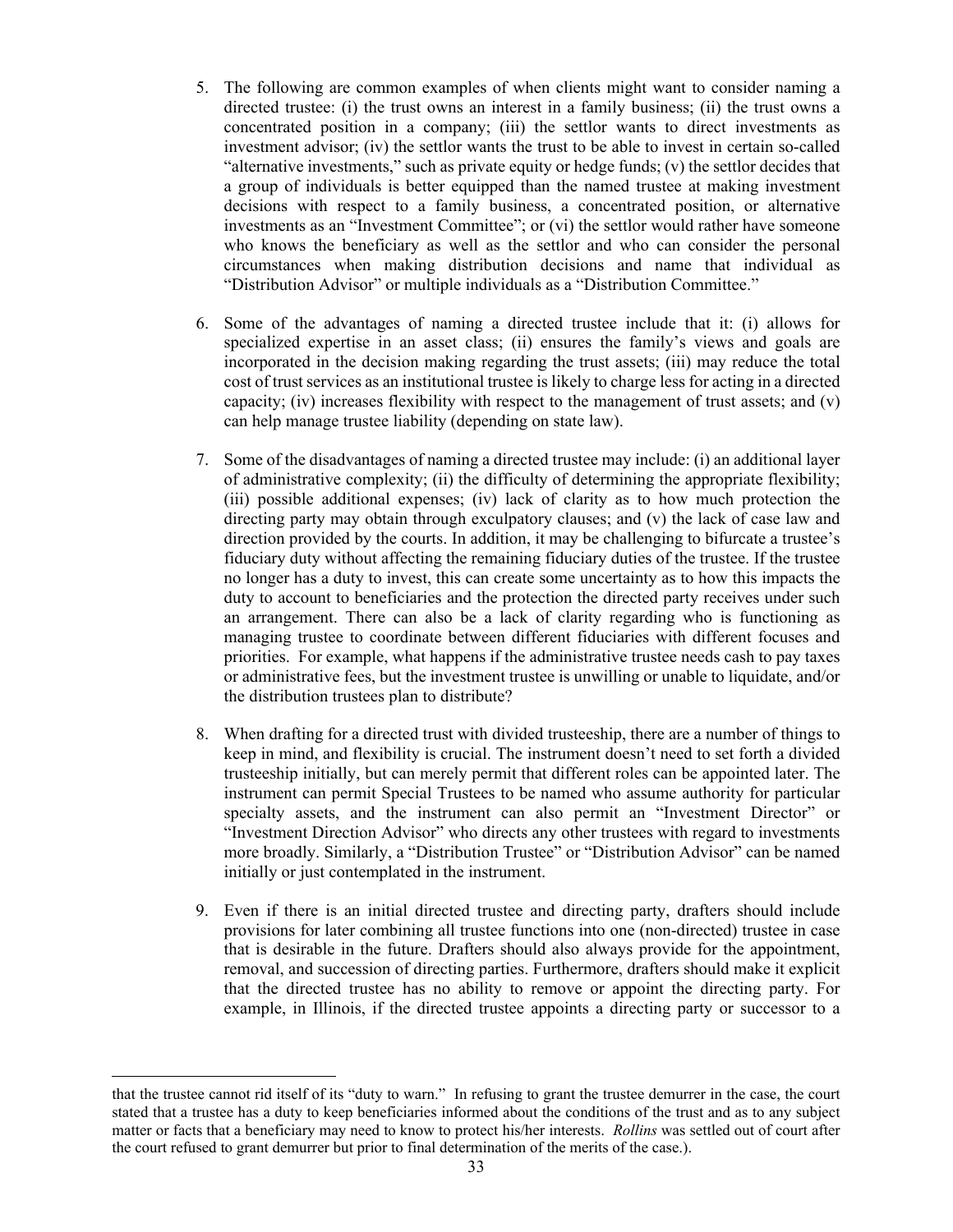directing party, then the directed trustee will assume the same fiduciary and other duties and standards that applied to such directing party.<sup>146</sup>

- 10. Drafters should address how the directed trustee will share information with the directing party and vice versa. In addition, drafters should include provisions for sharing information with other participants, including anything that could or should be communicated to a beneficiary.
- 11. Flexibility is particularly essential when drafting state governing law clauses in trusts. It is best to provide maximum flexibility for changing applicable state law for the trust in the future. The governing law clause in a trust should designate the initial state governing law for trust administration, construction and validity issues. It should also include language that allows substitution of another state's laws during the trust term. Typically, the trustee or beneficiary can be given the power to change state governing law. The trust agreement can designate a different state's law to apply to different trust issues.<sup>[147](#page-37-1)</sup>

### E. Powers of Appointment

- 1. Powers of appointment are among the most useful tools to build in flexibility and allow the settlor to grant a powerholder the option of distributing trust assets among desired appointees in the future. This enables changing beneficial interests in a non-fiduciary capacity, unlike a trustee or trust protector who may be deemed a fiduciary. The most flexibility will include broad lifetime and testamentary special (or "limited") powers of appointment (meaning the powerholder can appoint the trust property among any persons, including individuals or trusts, or organizations other than the party's self, estate, or creditors, during life or at death).<sup>[148](#page-37-2)</sup>
- 2. To maximize flexibility, the trust instrument can permit the primary beneficiary (or even an independent powerholder) to have broad special lifetime and testamentary powers of appointment. Such powers can even permit the powerholder to appoint property to a new trust in which the powerholder has rights or powers, as long as those rights or powers are no broader than in the original instrument. Sample language is included in the Addendum.
- 3. For most trusts, but particularly for large trusts that are expected to remain in effect for many years, it is best to permit powerholders to have flexibility beyond the ability to appoint trust assets to the settlor's descendants. Often it will be desirable for the powerholder to be able to appoint for the benefit of a spouse or other lifetime partner (at least in a continuing trust), and for income tax reasons to have the ability to appoint to charitable organizations (including any Foundation or Donor Advised Fund) the family may have in place. The most flexible option is for the trust instrument to provide both lifetime and testamentary broad special powers of appointment.
- 4. To maximize privacy and flexibility, drafters should be wary of creating testamentary powers of appointment that can be exercised only by a will. Instead, it is prudent to allow the power to be exercised by any instrument that specifically references the power and is delivered to the trustee of the irrevocable trust over which the powers are being exercised. The instrument exercising the power of appointment can require all the same formalities that would be required of a trust amendment (such as a signed instrument delivered to the

<span id="page-37-0"></span><sup>146</sup> 760 Ill. Comp. Stat. 5/16.3(f)(3).

<span id="page-37-1"></span><sup>147</sup> See *In re Peierls Family Inter Vivos Trs.*, 77 A.3d 249 (Del. 2013) (absent language in a trust instrument restricting a change in the governing law or language indicating that the initial governing law shall always govern administration of the trust, changing the initial governing law of the trust is permitted).

<span id="page-37-2"></span><sup>148</sup> See generally Jonathan G. Blattmachr et al*.*, Estate Planning's Most Powerful Tool: Powers of Appointment Refreshed, Redefined, and Reexamined, 47 Real Prop., Tr. & Est. L.J. 529 (2013).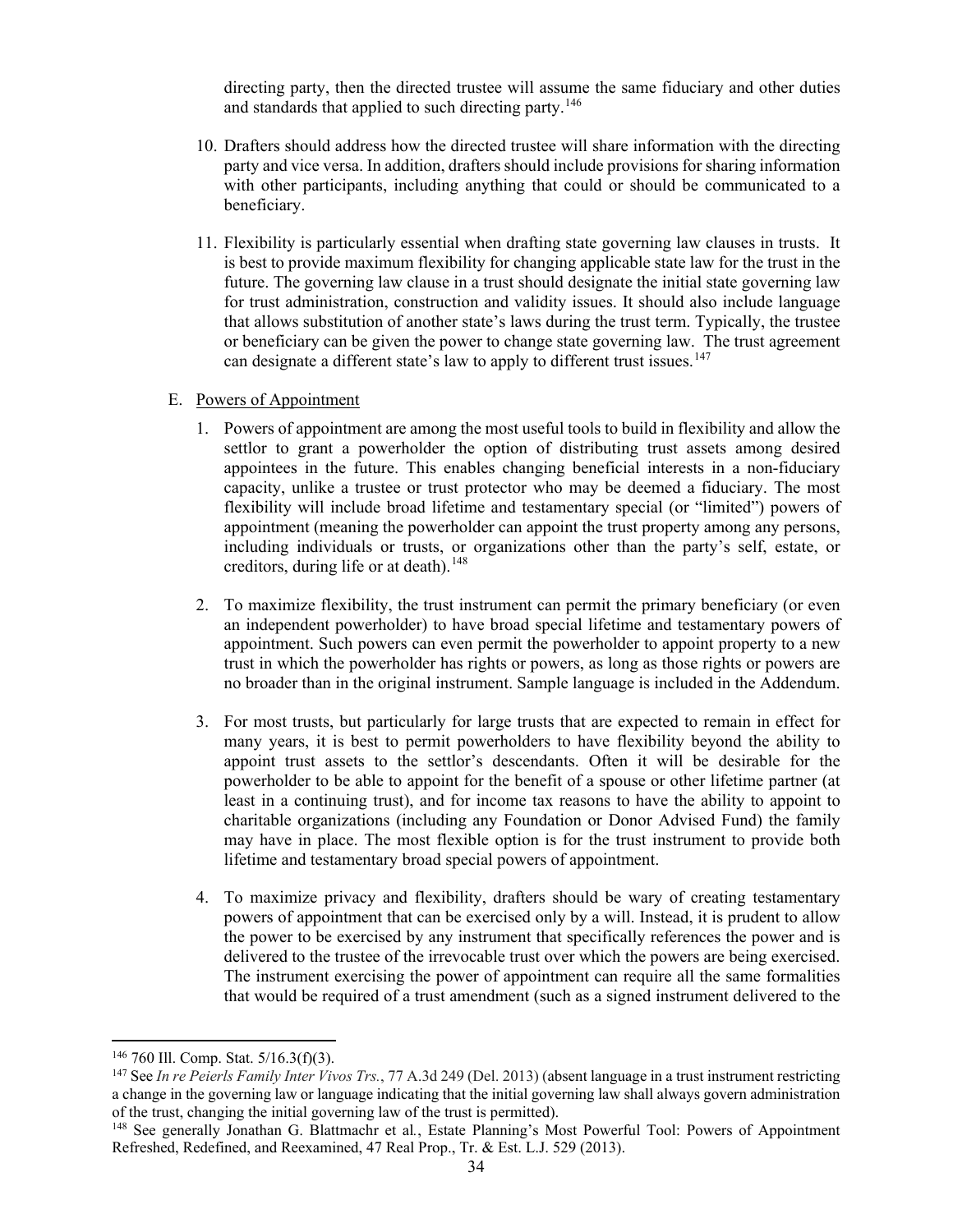trustee to be kept with the trust records that makes specific reference to the power of appointment being exercised). Sample language is included in the Addendum.

- 5. General powers of appointment can also be used for flexibility in tax planning. One method to trigger inclusion in the gross estate—and therefore obtain a step-up in basis and also utilize the powerholder's own GST tax exemptions—is to provide a powerholder with a general power of appointment either by formula or by permitting an independent trustee or trust protector to add such power. By building in the trigger of a general power of appointment under certain circumstances, or for one to be added, the assets over which the beneficiary has such power will be includable in their estate.<sup>[149](#page-38-0)</sup> The property subject to the power is includable in the powerholder's estate whether or not the power is exercised and will result in a step-up in basis. A general power of appointment is defined as a power that is exercisable in favor of the decedent, the decedent's estate, the decedent's creditors, or the creditors of the decedent's estate. In traditional planning, advisors are careful to avoid general powers of appointment—as such powers cause the property to be subject to the estate tax. However, the use of general powers of appointment to trigger estate tax inclusion should be considered with the minimization of estate tax consequences and the focus on basis planning.
	- a. There are several issues to contemplate for advisors who wish to use a general power of appointment to force estate tax inclusion: (i) how and when the general power should be given to the beneficiary; (ii) when the general power should be triggered; and (iii) how broad the general power should be when given to the beneficiary. A general power should be employed only if the cost of estate tax inclusion cost is less than the income tax saved by increasing tax basis. Some commentators have suggested drafting a complex formula to determine when to grant such general powers and over what property and recognized the inherent challenges in such a task.<sup>[150](#page-38-1)</sup>
	- b. Because of the numerous challenges with the use of a formula, it may be preferable to incorporate trust language providing an independent trustee (or trust protector) the discretion to grant a general power of appointment when the tax effective increase in asset basis is desired.<sup>[151](#page-38-2)</sup> The general power of appointment could be dependent on a number of factors including: (i) a comparison of estate taxes incurred by using the general power to any income tax savings realized if the property is included in the gross estate; (ii) the amount of appreciation in each asset; (iii) which assets are likely to be sold; (iv) the federal and state income tax rates at the time of any potential sale; (v) the depreciation rate with respect to depreciable property owned by the trust; and (vi) whether having a general power of appointment facilitates the desirable use of the powerholder's own GST tax exemption to be applied to the trust property.<sup>152</sup> Sample language allowing the trustee the discretion to grant a general power of appointment is included in the Addendum.<sup>[153](#page-38-4)</sup> Because many independent trustees or trust

<span id="page-38-0"></span> $149$  IRC  $$2041(a)(2)$ .

<span id="page-38-1"></span><sup>150</sup> See, e.g., Michael A. Yuhas & Carl C. Radom, The New Estate Planning Frontier: Increasing Basis, 122 J. Tax'n 4 (2015).

<span id="page-38-2"></span><sup>&</sup>lt;sup>151</sup> If a trustee is granted the power to confer a general power, then the trustee should be exculpated for liability for any decision to exercise or not exercise the power.

<span id="page-38-3"></span><sup>&</sup>lt;sup>152</sup> Please note that the amount of estate tax incurred will be dependent on a number of factors (*e.g.*, elections made by the executor and administrative expenses incurred by the estate).

<span id="page-38-4"></span><sup>&</sup>lt;sup>153</sup> The Delaware tax trap is another way that a beneficiary may possess a general power of appointment. Under I.R.C.  $2041(a)(3)$ , a beneficiary is deemed to possess a general power of appointment when the beneficiary exercises a nongeneral power of appointment to create another power of appointment—which under the applicable local law could be validly exercised so as to postpone the vesting of any estate or interest in such property for a period ascertainable without regard to the date of the creation of the first power. This provision has generally been interpreted to mean that a beneficiary who holds a special power of appointment will be subject to estate tax on the assets if he or she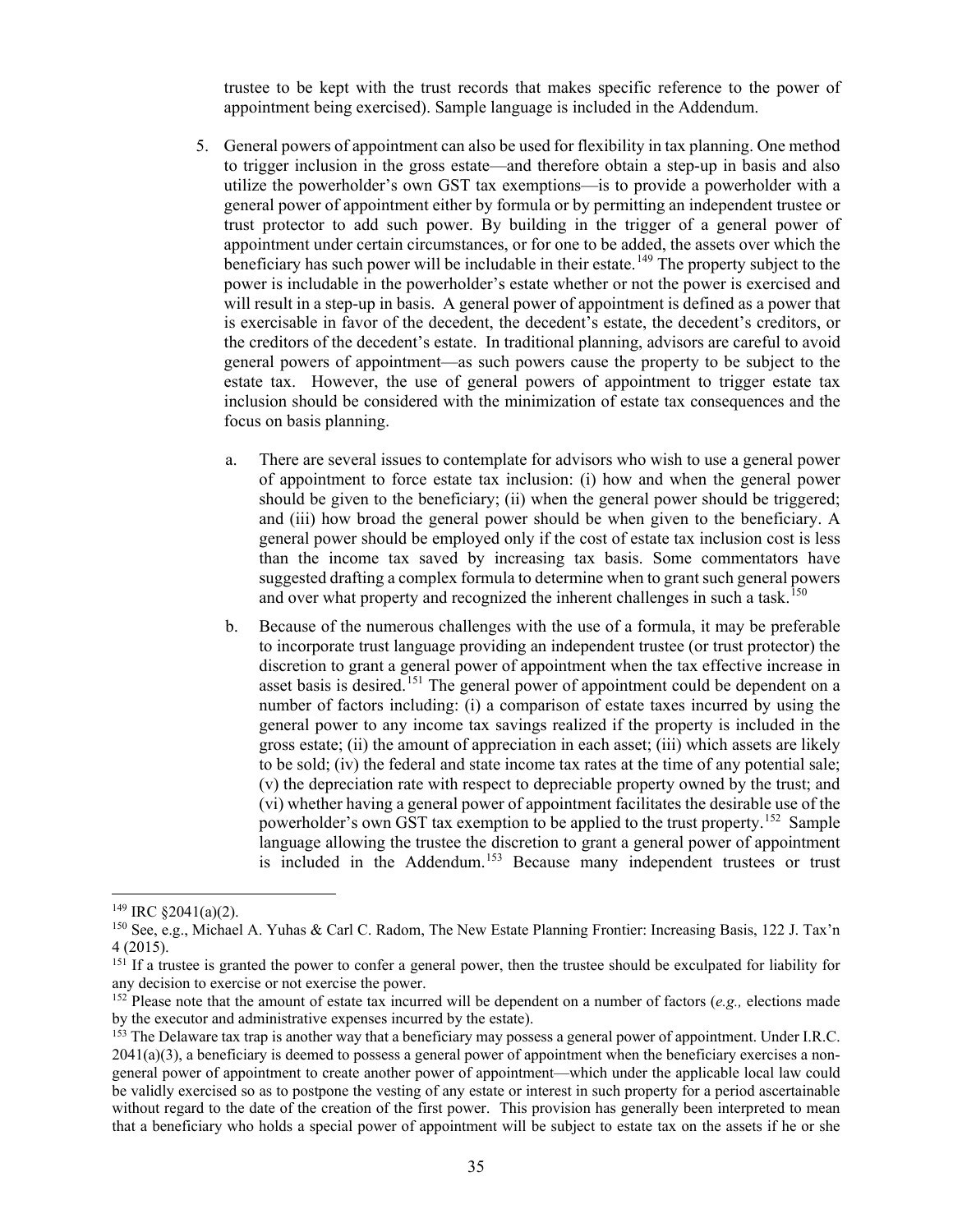protectors will not want to be in a position of having to affirmatively determine whether or not to grant such a power, it has become increasingly common for drafters to add language requiring the independent trustee or trust protector to consider granting such a power only when that has been requested by a trust beneficiary.

- F. Trust Protectors
	- 1. Generally, a trust protector is a third party other than the settlor, trustee, or beneficiary that is granted specific powers to make decisions needed to carry out the settlor's intent or to address changing laws and circumstances. For ideal flexibility, all trust instruments will contemplate that a trust protector can make amendments to an irrevocable trust instrument. The trust protector can be viewed as a surgeon who can make important corrections, clarifications and updates to the instrument, such as adding financial powers as new investment vehicles, inventing business structures or converting a trust into a special needs trust.
	- 2. Trust protectors have been around for centuries in foreign trusts, but they are a more recent trend in U.S. trusts. The desire to build in flexibility to address changed circumstances, coinciding with a trend of trusts lasting longer (*e.g.,* 360 years, or in perpetuity), has led to an increase in the use of trust protectors. While most states have responded to this development, some states do not yet address trust protectors; even those that do are not consistent or fully developed.
	- 3. Enabling a trust protector can be particularly useful in the following circumstances:
		- a. To Provide a Third Party with Certain Trustee Powers. It may be desirable for a settlor to give a third party powers that traditionally were held by the trustee or even the beneficiary, such as approving trustee compensation, replacing trustee vacancies, or changing governing law or situs. In some situations, the trust protector could provide a check and balance on matters relating to the trustee. For example, if the beneficiary has the right to remove and appoint trustees, the beneficiary could exert pressure on the trustee to exercise the trustee's authority or to make discretionary distributions with the implied or express threat of being removed if it does not comply with the beneficiary's wishes. As a neutral third party, the trust protector can help ensure the right factors are being considered in the removal process. At the same time, the trust protector may be closer to the beneficiary or be privy to information that allows the third party to fully ascertain the situation.
		- b. To Provide Flexibility in Long-Term Trust. As trusts last longer and longer, it has become important to retain the ability to adjust trust provisions to comply with the settlor's goals as time and circumstances change. Some of these powers include the ability to turn off grantor trust status, add beneficiaries, change the ultimate contingent beneficiaries to facilitate a trust merger, or modify distribution provisions such as to protect a beneficiary with special needs and avoid disqualifying them for public benefits. Because a trustee has a fiduciary duty to the beneficiaries, the trustee often may not be able to perform these adjustments.
		- c. To Maintain Privacy of Trust Administration. While many powers given to a trust protector can be achieved by going to court, utilizing a trust protector allows a trust to maintain its privacy by having the trust protector carry out the powers that would have been open to public records in court. Some of these powers include the powers to modify the trust instrument, change the governing law of the trust, remove and replace trustees, resolve disputes among the beneficiaries or between the beneficiaries and the trustee, and interpret the terms of the trust. While granting the trust protector

exercises the special power of appointment to create a new trust—the terms of which grant the beneficiary thereof a general power of appointment.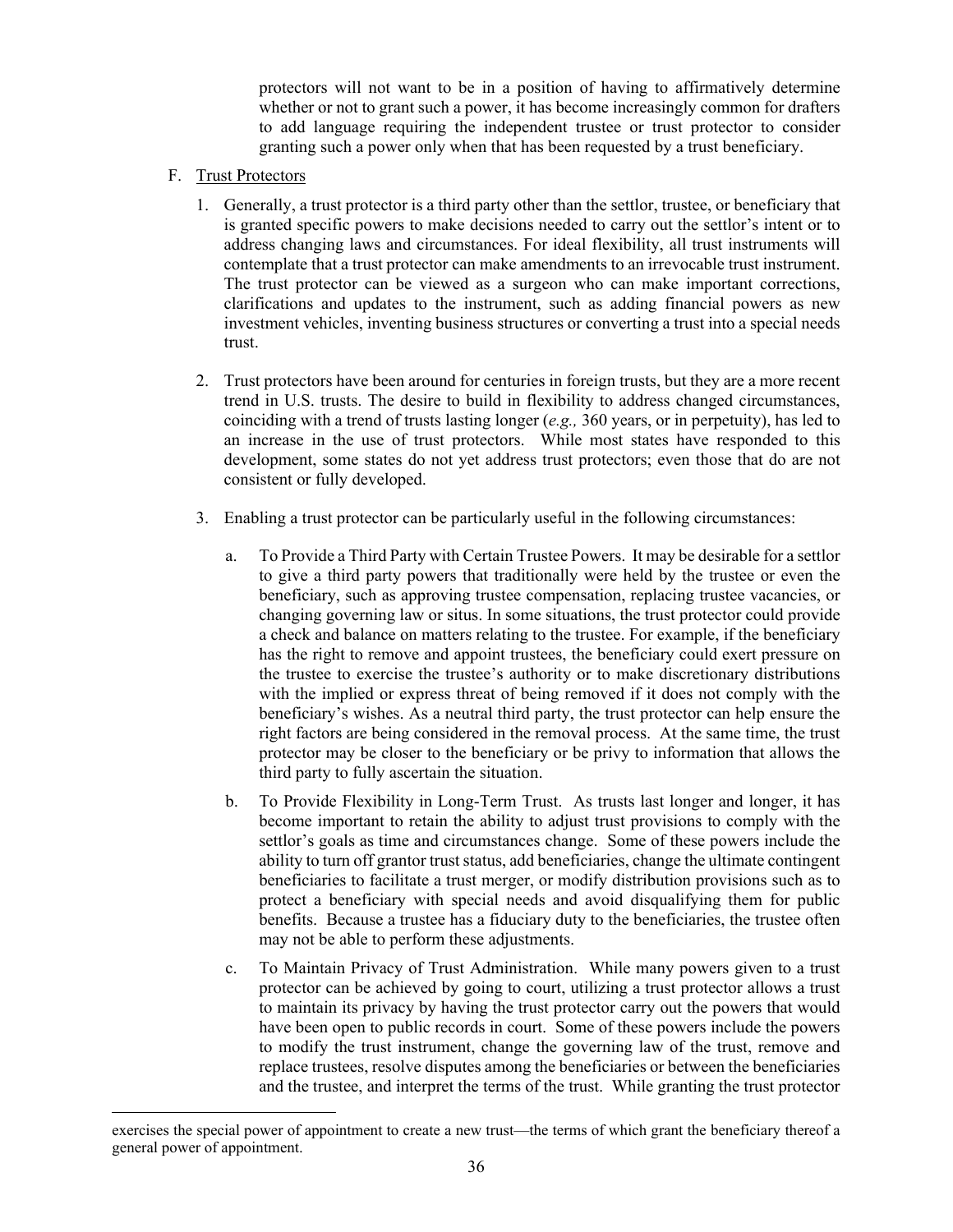these powers does not prevent the trustee or beneficiaries from going to court, it does reduce the likelihood of a court proceeding.

- d. To Monitor. Some practitioners believe that a trust protector should be named at the outset in order to protect the trust by monitoring the trustee's administration of the trust. This can be quite challenging since the trust protector is not privy to the dayto-day administration of the trust in the way it would be if it served as a co-trustee. Courts have determined that, unlike a trustee, a trust protector has no standing to bring an action in court, which could leave the party named as trust protector powerless to interfere if such individual did determine that something was amiss with the trust.<sup>[154](#page-40-0)</sup>
- e. Trust Protector as Enabler or Surgeon. Many believe strongly that the best way to utilize a trust protector is to permit a party (such as the party designated in the instrument with the power to appoint and remove trustees) to appoint an individual who would qualify as an independent trustee to serve as trust protector with the power to engage in making primarily substantive trust revisions. The process of appointing a trust protector to make necessary changes then can be relatively clean. A Trustee Appointer can appoint an independent party (often an attorney) to amend or restate the trust in ways deemed to be consistent with settlor intent to address changes in tax law, investment powers, or other changed circumstances.
- f. To Mediate. A final approach is to name an individual (or succession of individuals) who could be consulted to resolve a dispute between two trustees, or other parties who have powers within the trust, such as for the appointment or removal of trustees. This may be a situation where the settlor's spouse and child or two children are named together as fiduciaries or powerholders, but if the two of them are in disagreement, the trusted individual can resolve the dispute. As a practical matter, being named as a third party to resolve disputes sounds like a pretty unappealing role. Accordingly, if a client insists on taking this approach, it is best to have the party accept this role in advance, make it clear that the party gets involved only when called upon by the two disagreeing parties, and settle compensation for serving in the role in advance.
- 4. Many trust instruments that permit the appointment of a trust protector assume that the party serving in such role is not intended to be a fiduciary. However, some of the statutes that have blessed the existence of trust protectors have now defined them expansively (*e.g.,* to include mere trustee appointers and removers) and have imposed fiduciary duties on such parties. These developments have made the role more frightful, particularly for individuals who are named in trust instruments as trust protector (including as Trustee Appointer or remover) but may have no other connections to the trust.<sup>155</sup>
- 5. Despite being given the title of "protector," a trust protector preferably should not be utilized with the goal of having the trust protector monitor the trustee's administration of the trust. If a settlor wants someone or entity to monitor the trustee, the settlor should either select a different trustee or appoint the party intended to serve as trust protector as a cotrustee. Oftentimes, a beneficiary is in a better position to monitor the trustee than a named trust protector.<sup>[156](#page-40-2)</sup>

<span id="page-40-0"></span><sup>154</sup> *Schwartz v. Wellin*, No. 2:13-cv-3595-DCN, 2014 WL 1572767 (D.S.C. Apr. 17, 2014) (where trust protector filed suit against trustees, suit was dismissed since the trust protector lacked standing as he was neither a trustee nor a beneficiary).

<span id="page-40-1"></span><sup>155</sup> *Robert T. McLean Irrevocable Tr. v. Ponder*, 418 S.W.3d 482 (Mo. Ct. App. 2013) (court refused to hold the trust protector liable for failing to monitor the trustees or direct their activities; court deferred to the trust instrument, which granted the trust protector the ability to remove and appoint trustees; trust protector was granted no other powers; court held that the trust protector's powers were limited by the trust instrument and no other powers were implied by law or the trust instrument).

<span id="page-40-2"></span><sup>156</sup> See id.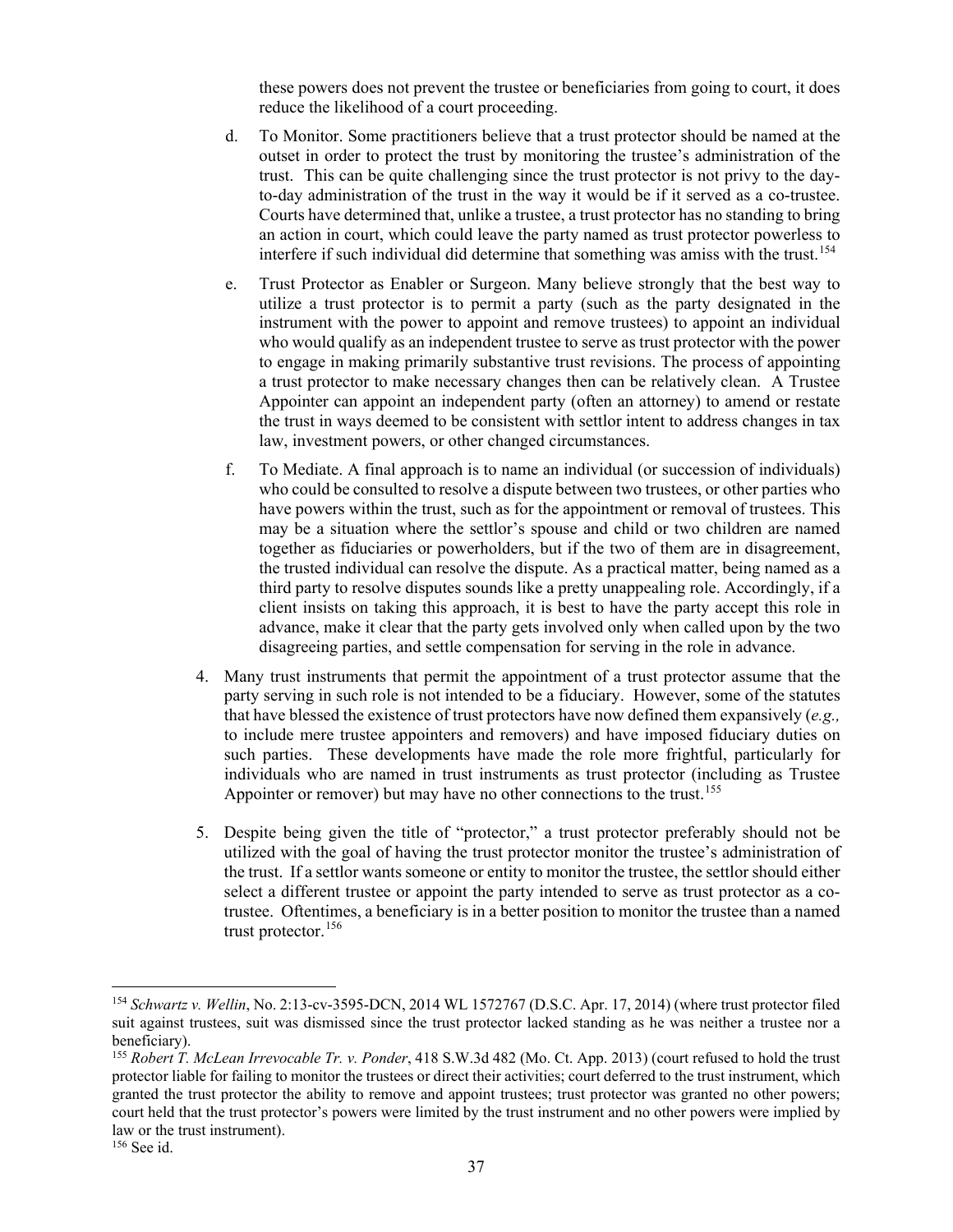- 6. When a client hears that they may make changes to an irrevocable trust, it may be tempting for the client to ask the trust protector to make changes to the trust regularly. Best practice is for trust protectors to act sparingly and in reaction only to changed circumstances and changes in the law, not purely at the settlor's request.
- 7. Settlors often want to retain as much power as possible, while minimizing tax consequences. Settlors can grant powers to the trust protector, who will act in a nonfiduciary capacity and carry out the settlor's intent without the estate tax consequences. The following are drafting suggestions for a trust that will either (i) have a trust protector or (ii) permit the appointment of a trust protector if there is a change in circumstances:
	- a. The trust instrument should clearly state the trust protector's powers and duty of care. While the state may have established default rules, drafters should be careful of relying on state law: there is little consistency between state trust protector laws. Drafting based on one state's body of laws does not protect against the possibility of a vastly different set of laws if the trust is moved to another jurisdiction. Additionally, even if the trust never changes situs, state laws are still developing, so long-term planning entails setting out the settlor's intent.
	- b. Trust protectors and trust advisors perform separate and distinct roles, even though the terms may be used interchangeably, as many states do not differentiate between the two. Trust advisors should be used when the intention is to have a third party perform specific trustee powers such as investments or distributions. Trust protectors are for powers that the settlor, beneficiary, or trustee may not want to or cannot have the trustee perform. Additionally, unlike trust advisors, trust protectors are not required to act as fiduciaries as long as the governing instrument is specific in so stating.
	- c. The trust instrument should state the standard of care for the trust protector. Depending on the powers granted to the trust protector, the appropriate standard of care will vary. In some cases, it will be lower than the standard applicable to a trustee or trust advisor because the trust protector is not necessarily a fiduciary acting on behalf of the beneficiaries. If that is what the settlor intends, then the trust instrument should clearly state that the trust protector is not a fiduciary; the instrument should specify that the trust protector is not liable for their actions unless they act in bad faith, with reckless indifference to the purposes of the trust, or in their own self-interests. If the trust protector is granted powers comparable to those typical of a trustee, then the trust protector will most likely be a fiduciary and subject to the same standard of care as the trustee. The trust instrument could also provide indemnification for the trust protector from litigation fees and expenses.
- G. Decanting
	- 1. Decanting allows one trust to pour its assets into a new trust. This can be done at common law in a trust that permits distributions in continuing trust for beneficiaries' best interests, but many states have now enacted laws that govern the process of decanting. State decanting laws will vary. Some are more onerous than others, and over time the laws could change to become even more onerous. If the settlor's goal is to maximize future flexibility, there is no harm—and there could be significant benefit—in having the settlor expressly assent to future decanting. It is even better to spell out what decanting would look like (*e.g.,* provide whether notice to contingent beneficiaries is waived). The Uniform Trust Decanting Act has been enacted in six states.<sup>[157](#page-41-0)</sup>

<span id="page-41-0"></span><sup>&</sup>lt;sup>157</sup> ULC, The Uniform Trust Decanting Act – A Summary (Sept. 2017), [https://www.uniformlaws.org/HigherLogic/System/DownloadDocumentFile.ashx?DocumentFileKey=4eb43393-](https://www.uniformlaws.org/HigherLogic/System/DownloadDocumentFile.ashx?DocumentFileKey=4eb43393-3b2f-65ea-2fbf-8ba43f46d0ef&forceDialog=1) [3b2f-65ea-2fbf-8ba43f46d0ef&forceDialog=1.](https://www.uniformlaws.org/HigherLogic/System/DownloadDocumentFile.ashx?DocumentFileKey=4eb43393-3b2f-65ea-2fbf-8ba43f46d0ef&forceDialog=1)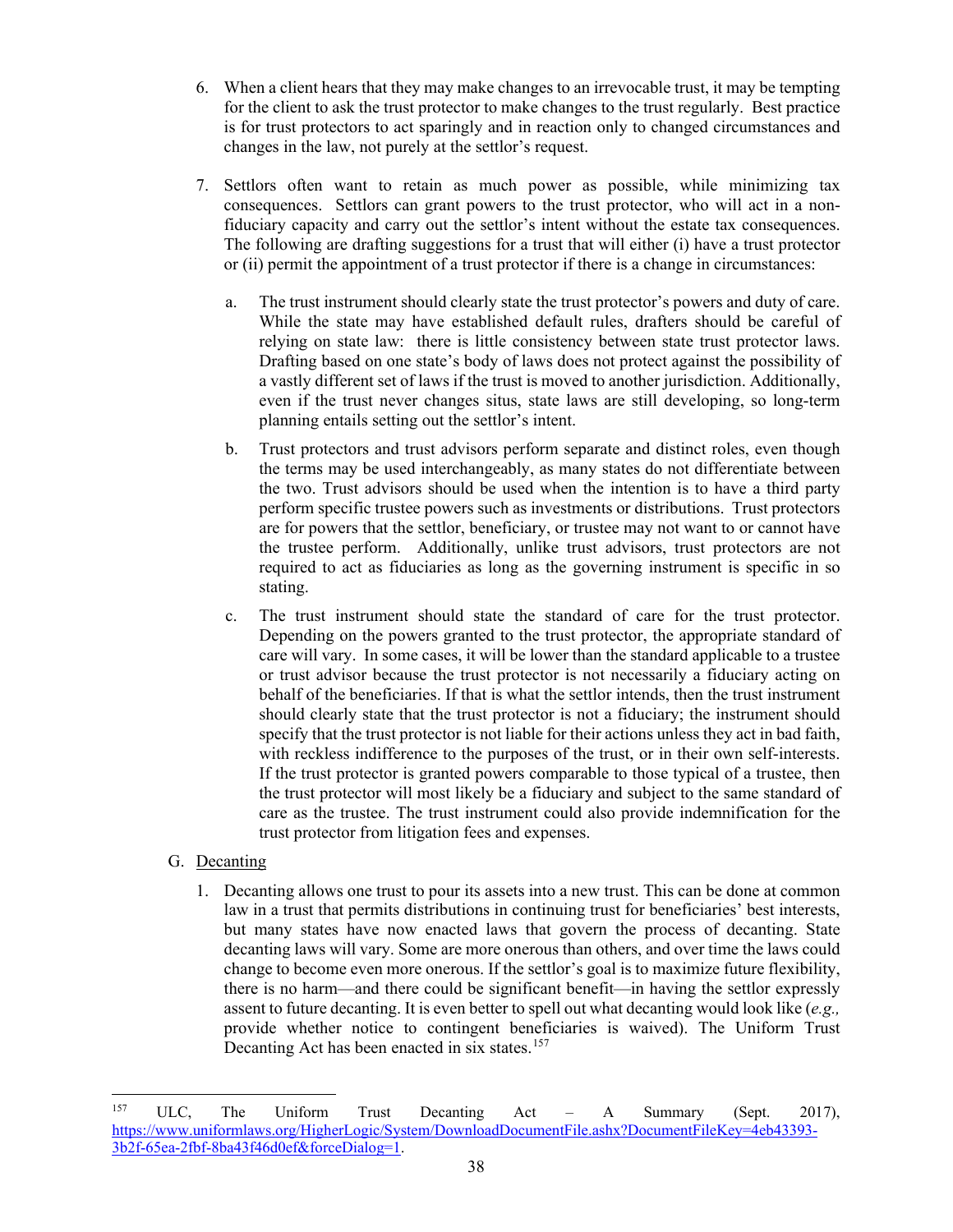- 2. Note that like the trust protector, decanting should be used with caution if the goal is to remove trust beneficiaries. The *Hodges v. Johnson* case in New Hampshire illustrates that a trustee who goes along with decanting to remove current beneficiaries could be in breach of the trustee's fiduciary duties.<sup>[158](#page-42-0)</sup>
- 3. Trust mergers and severances can be utilized as an alternative to decanting. Most state statutes authorize mergers with substantially similar trusts, but it can be helpful to include an express authorization for trust mergers or severances to maximize flexibility in the instruments.
- 4. Including broad investment and administrative powers can reduce the need for decanting. Permitting a trustee to have broad flexibility in investments can facilitate trust administration. This can include a comprehensive list of investment and administrative powers, as well as incorporating all state statutory powers as they exist at the time of execution and at any time in the future during the trust administration. For example, the introduction to the list of powers in the trust could state something similar to the following: "*In addition to all powers now or hereafter granted by law regardless of the statutory effective date of the power, the trustee shall have the following powers with respect to each trust held under this instrument . . . .*" Since modern families often wish to divide trustee functions in ways that have one trustee responsible for trust administration and a separate trustee or investment advisor responsible for trust investment, it can be helpful to segregate the administrative powers and the investment powers into separate sections of the trust instrument.

# H. Grantor Trust Provisions

- 1. Utilizing intentionally defective irrevocable grantor trusts maximizes flexibility in that it requires the settlor, who is treated as the grantor for income tax purposes, to pay the trust's income tax liabilities and also permits the settlor and the settlor's spouse to engage in income tax-free transactions with the trust such as installment sales, loans, and leases.
- 2. Traditional transfer tax planning has focused on removing assets from the gross estate—or at least discounting the value of assets included in the gross estate. Gift tax planning has encouraged lifetime transfers to take advantage of the tax-exclusive nature of the gift tax and to shift post-gift appreciation out of the donor's taxable estate. However, the landscape of income tax and transfer tax planning has changed dramatically in the past several years. The American Taxpayer Relief Act of 2012 (the "2012 Tax Act") lowered the estate tax rate to 40%, increased the income tax rate to 39.6%, increased the capital gain rate to 20%, and implemented a new 3.8% surtax on net investment income tax. As discussed below, the 2012 Tax Act also made permanent the portability of a deceased spouse's unused exclusion amount (commonly referred to as the "DSUE amount") for those estates that make an appropriate election on a timely filed estate tax return.
- 3. The TCJA increased the exemption amount, now \$11.7 million with inflation adjustments, and lowered the highest marginal income tax rate from 39.6% to 37%, but trusts still pay taxes at the highest marginal rate starting at only \$13,051 of income. The reduction of the transfer tax rates accompanied by the increase of the federal income tax rates has changed the estate planning focus with respect to most clients from reducing the estate tax to reducing the income tax of clients. As such, the strategies that planners typically employed to remove assets from a client's estate are now of little value to clients who are unlikely to face a gift or estate tax liability.

<span id="page-42-0"></span><sup>158</sup> *Hodges v. Johnson*, 177 A.3d 86 (N.H. 2017) (finding that although the statute permits decanting to remove beneficial interests, the way in which it was accomplished violated the trustee's duty of impartiality).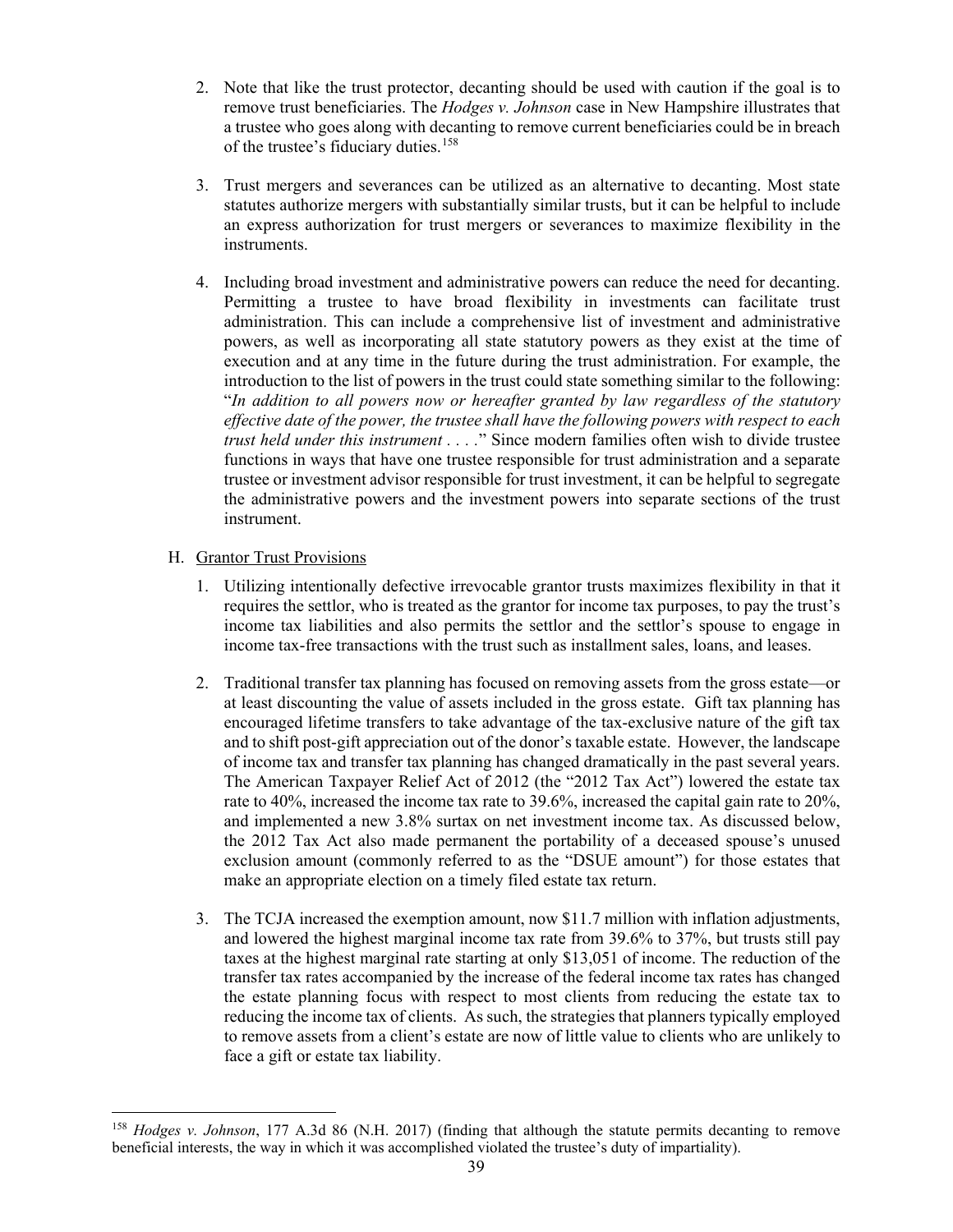- 4. Under the current income and transfer tax structures, planners must shift their focus from just reducing federal estate tax to reducing federal income tax. In planning for estate tax inclusion and basis step-up, an advisor must be aware of those assets that reap the most income tax benefits from a step-up in basis. With proper planning, these assets will provide either lower or no recognized gain on sale, a higher basis for depreciation—and, in some cases, will provide preferred capital gain as opposed to ordinary income treatment.
- 5. Many advisors have clients who use grantor trusts to take advantage of the income tax result that the trust settlor/grantor is treated as the owner of the trust for income tax purposes. Thus, a grantor would not recognize gain or loss on a sale of property to the trust, and any income or deduction of the trust would be taxed to the grantor. This is particularly attractive because the trust can appreciate for the benefit of the beneficiaries without having to pay income tax. The payment of income tax by the grantor dramatically increases the value of the trust with the added benefit of not incurring gift tax. Choosing which grantor trust powers to include can make a difference.<sup>[159](#page-43-0)</sup>
- 6. A common provision included in a trust to qualify it as a grantor trust is to give the settlor the power, in a non-fiduciary capacity, to reacquire trust assets by substituting assets of equivalent value.<sup>[160](#page-43-1)</sup> A client who is a settlor and grantor may increase basis by swapping assets with a grantor trust. The grantor has the ability to swap a high-basis asset for an asset of equivalent value (and a low basis) held by the grantor trust. This will not be considered an exchange for income tax purposes, and the low-basis asset will then be includable in the client's gross estate—and will receive a step-up in basis at the client's death.
- 7. Including the ability to make loans to the grantor with inadequate interest or inadequate security is another popular provision that increases flexibility (for example, if the settlor has gifted too much and needs access to borrow trust assets to pay expenses). In addition, including the power to add charitable beneficiaries can also be useful as this may enable the trust to take charitable income tax deductions. This is even more beneficial under the TCJA, where individual deductions have limitations if the grantor trust status will eventually be turned off or after the death of the settlor. Finally, including the settlor's spouse as a permissible beneficiary and/or as a fiduciary with the power to make discretionary distributions can also be useful. A few sample grantor trust powers are included in the Addendum.
- 8. Grantor Trust Reimbursement.<sup>[161](#page-43-2)</sup> While originally intended to punish settlors who tried to evade income taxes by transferring assets to trusts, grantor trusts have become an essential tool in estate planning. With grantor trust status, a trust can accelerate growth without the tax drag. Also, the trust can utilize the settlor/grantor's social security number as its taxpayer identification number and avoid tax preparation complications and fees. It can engage in desirable transactions with the settlor, like renting residential real estate, buying assets in an installment sale at low interest rates, and swapping out low-basis assets for higher basis assets.
	- a. A well-drafted grantor trust will always include the ability to turn off grantor trust status in case the grantor tires of paying the trust's taxes. For example, in a year when there is an unusually large capital gain or in which the grantor may be particularly

<span id="page-43-0"></span><sup>&</sup>lt;sup>159</sup> See IRC §§671-679 and the regulations thereunder.

<span id="page-43-1"></span><sup>&</sup>lt;sup>160</sup> IRC §675(4)(C).

<span id="page-43-2"></span><sup>&</sup>lt;sup>161</sup> This section on grantor trust reimbursements is drawn from Kim Kamin, Wealth Management, Where Are All the Grantor Trust Reimbursement Statutes? (Jan. 17, 2018), available at [http://www.wealthmanagement.com/estate](http://www.wealthmanagement.com/estate-planning/where-are-all-grantor-trust-reimbursement-statutes)[planning/where-are-all-grantor-trust-reimbursement-statutes.](http://www.wealthmanagement.com/estate-planning/where-are-all-grantor-trust-reimbursement-statutes)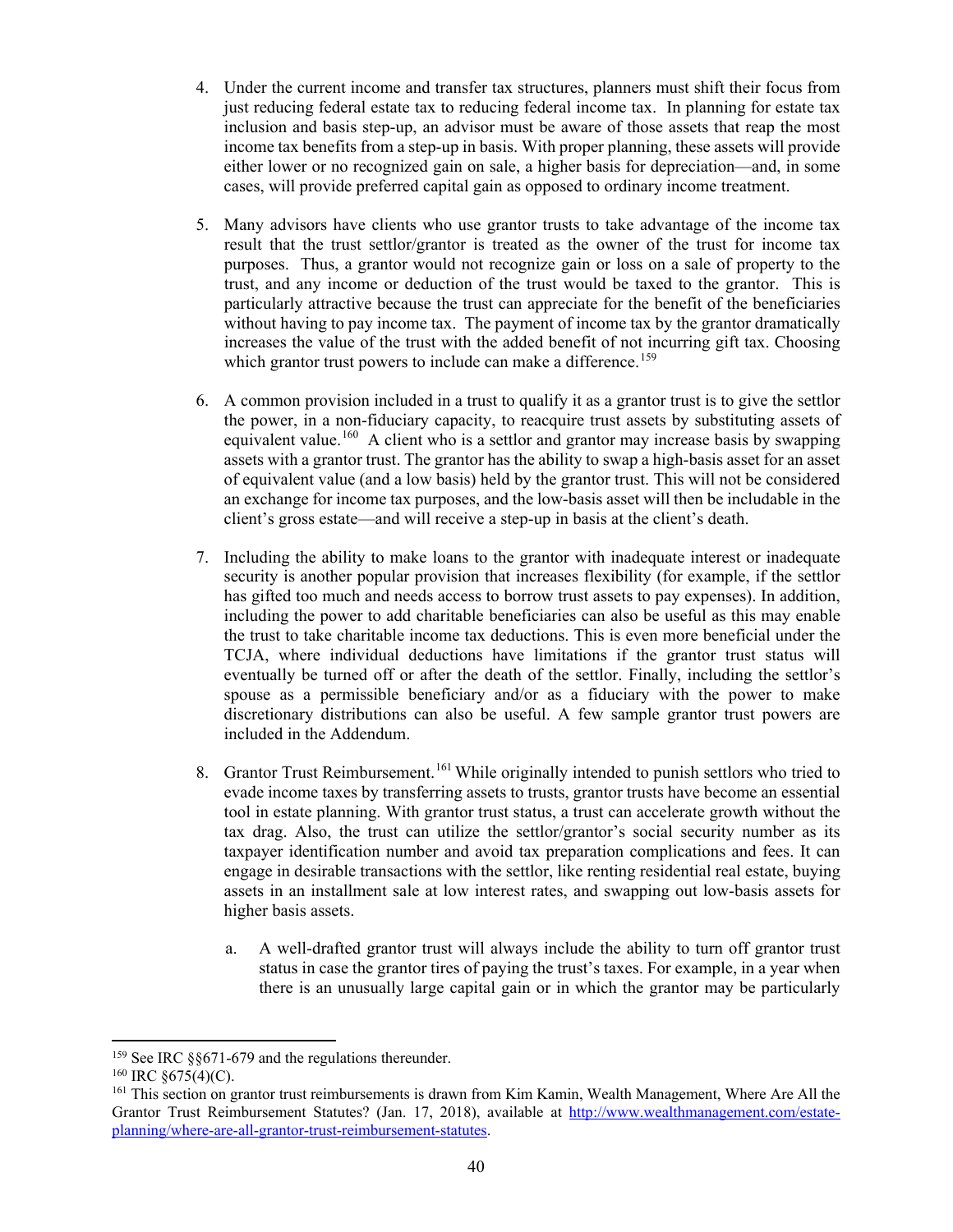cash-strapped, the grantor might be inclined to turn off the status rather than incur the tax liability.

- b. Turning off grantor trust status, however, is harmful to the trust and is always contrary to the best interests of the beneficiaries. It may also have unintended consequences if the grantor is engaged in otherwise non-recognized transactions with the trust, such as a lease with a qualified personal residence trust, or an installment sale to an intentionally defective grantor trust. In such situations, it is preferable for the trust to contain a discretionary trustee power to simply reimburse the grantor for the taxes in lieu of turning off the status.
- c. Across the country, many practitioners are addressing this issue by inserting language in their trusts giving trustees the authority to reimburse grantors for taxes (or to pay the trust's share of the tax liability directly) as a disincentive for turning off grantor trust status altogether and to build in more flexibility.
- d. The Internal Revenue Service permits reimbursement for taxes and will not include the amount of the trust in the settlor's taxable gross estate as long as the payment is not: (i) forbidden by state law; (ii) subject to a pattern of abuse that suggests an agreement to reimburse; or (iii) mandatory. In [Revenue Ruling 2004-64,](https://www.irs.gov/irb/2004-27_IRB) the IRS addressed this issue and determined that there would be no inclusion in the gross estate for federal estate tax purposes if the trustee has discretionary authority, under the instrument or applicable local law, to reimburse the grantor for the income tax liability. There must not be any facts indicating control by the grantor, such as preexisting arrangements, powers to remove trustee and name the grantor as trustee, or local law subjecting the trust assets to the claims of the grantor's creditors. On the other hand, if the applicable local law or the trust's governing instrument requires a mandatory payment for the income tax liability, this will trigger inclusion in the grantor's taxable gross estate under Code Section 2036(a)(1) for any trust created after October 4, 2004.
- e. Under the holding of the Revenue Ruling, no state statute expressly authorizing reimbursement for grantor taxes should be necessary, as long as such reimbursement is permitted by the instrument, and there is no local law subjecting the trust assets to the grantor's creditors' claims. Nonetheless, to provide comfort and clarity, many states have enacted statutes that address grantor trust reimbursement.
- f. States have been heeding the call to make statutory revisions that facilitate grantor trust reimbursement. In 2019, Delaware amended its law to join New Hampshire and New York in more explicitly permitting it.<sup>[162](#page-44-0)</sup> More recently, Connecticut and Florida have also changed their laws to permit reimbursement even for trusts that are silent.<sup>[163](#page-44-1)</sup>
- I. Funding Formulas
	- 1. Following passage of the Economic Growth Tax Relief Reconciliation Act (EGTRRA) federal legislation enacted in 2001 that eliminated the pick-up tax, a number of states enacted separate estate tax regimes. For states in which the federal and state estate tax exemption amounts do not match, the estate taxes are described as "decoupled." As a result of this, some states like Illinois now have state-only Qualified Terminable Interest Trust ("QTIP") marital deduction elections to be made upon the first spouse's death.<sup>164</sup>

<span id="page-44-1"></span><sup>163</sup> Jennifer Smith and Kristen A. Curatolo, *Two States Enact Grantor Trust Reimbursement Statutes* (Feb. 17, 2021), available at https://www.wealthmanagement.com/estate-planning/two-states-enact-grantor-trust-<br>reimbursement-statutes.

<span id="page-44-0"></span><sup>&</sup>lt;sup>162</sup> Todd A. Flubacher and J. Zachary Haupt, *Delaware* (Jul. 22, 2019), available at https://www.wealthmanagement.com/estate-planning/delaware.

<span id="page-44-2"></span><sup>164 35</sup> Ill. Comp. Stat. 405/2.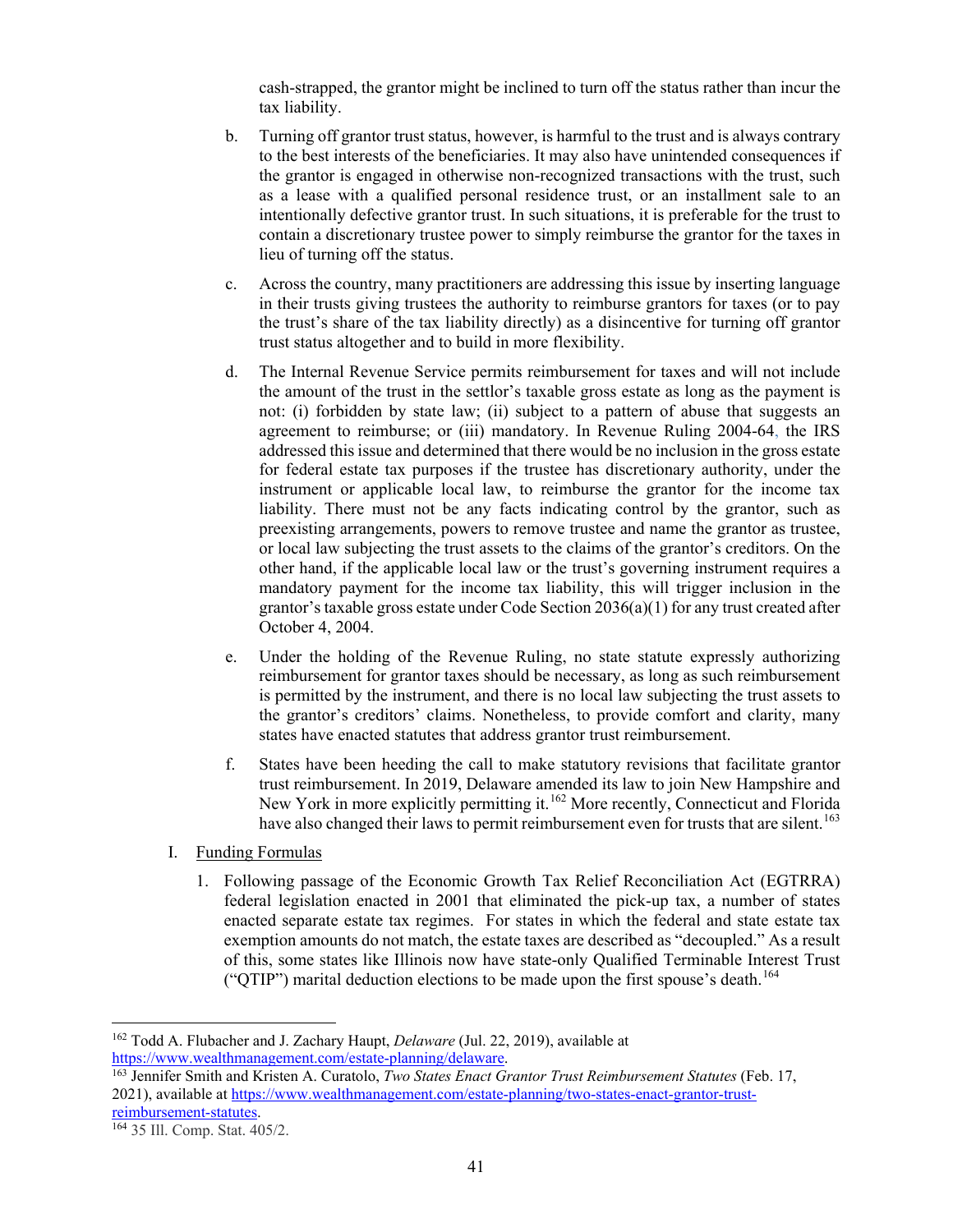- 2. Planners have several options available to them when drafting documents to take advantage of a state QTIP election—and the strategy implemented will depend on a client's particular situation and the flexibility desired. Additionally, the strategy chosen may also depend on the portability of the predeceased spouse's estate tax exemption amount and the applicability of estate taxes and income taxes.
- 3. Consideration of income taxes is increasingly important now that the highest income tax rates can exceed the highest transfer tax rates. Part of planning for flexibility is to consider that sometimes it will be in the best interests for trust assets to be distributed outright to a beneficiary such as (i) to shift income from the trust's bracket to the beneficiary's bracket or (ii) to receive a step-up in basis at that beneficiary's death. Along the same lines, it may be desirable for certain beneficiaries to be granted general powers of appointment over trust assets to secure a step-up in basis over those assets at death.
- 4. When preparing estate planning documents for a client, a planner may utilize one of the following options (and sample language for each is included in the Addendum):
	- a. Rely purely on portability as discussed in more detail below.
	- b. Use a credit shelter trust with the lower of the federal and state estate tax exemptions, and a QTIP-able Marital Trust. Under this approach, the funding formula (whether fractional or pecuniary) for the credit shelter trust provides that the largest amount that will not incur federal *or* state estate taxes is allocated to the credit shelter trust. Any remaining assets are allocated to a QTIP-able trust. The executor could then make a federal QTIP election over such trust and a state QTIP election over the gap amount—resulting in no federal or state estate tax being payable upon the predeceased spouse's death.
	- c. Use a Credit Shelter Trust with the *greater* of the federal and state estate tax exemptions and a QTIP-able Marital Trust. Under this approach, the funding formula (whether fractional or pecuniary) for the credit shelter trust provides that the largest amount that can pass free without incurring federal estate taxes only (\$11.7 million in 2021) is allocated to the credit shelter trust. Any remaining assets are allocated to a QTIP-able trust. The executor could then make a federal QTIP election over such trust—resulting in no federal estate tax being payable upon the predeceased spouse's death. If the credit shelter trust qualifies for QTIP treatment, the executor may make a partial state QTIP election for the gap amount of the credit shelter trust. While this strategy was utilized widely prior to decoupling and is likely a part of a significant number of existing plans, it has a couple of drawbacks:
		- (1) In many cases, the credit shelter trust will not be drafted in a manner that will allow it to qualify as a QTIP-able trust—as it will not require a mandatory distribution of income or will name beneficiaries other than the surviving spouse. Therefore, the state QTIP election will be unavailable, and the credit shelter trust will generate some state estate tax—which may potentially be avoided if the credit shelter trust had qualified for the state QTIP election and the surviving spouse was not subject to state estate taxes upon death.
		- (2) Even if the credit shelter trust is a QTIP-able trust, it will cause the credit shelter trust to be a "leaky" trust—as the income from the entire trust must be distributed to the surviving spouse (as opposed to the discretion to retain the assets in trust for the surviving spouse's benefit).
	- d. Three-Trust Strategy. Pursuant to this strategy, the credit shelter trust is funded with a formula (whether fractional or pecuniary) that provides for the largest amount that will not incur federal or state estate taxes. Any remaining assets are allocated to a QTIP-able trust—and further divided by formula between a "State QTIP Trust" (for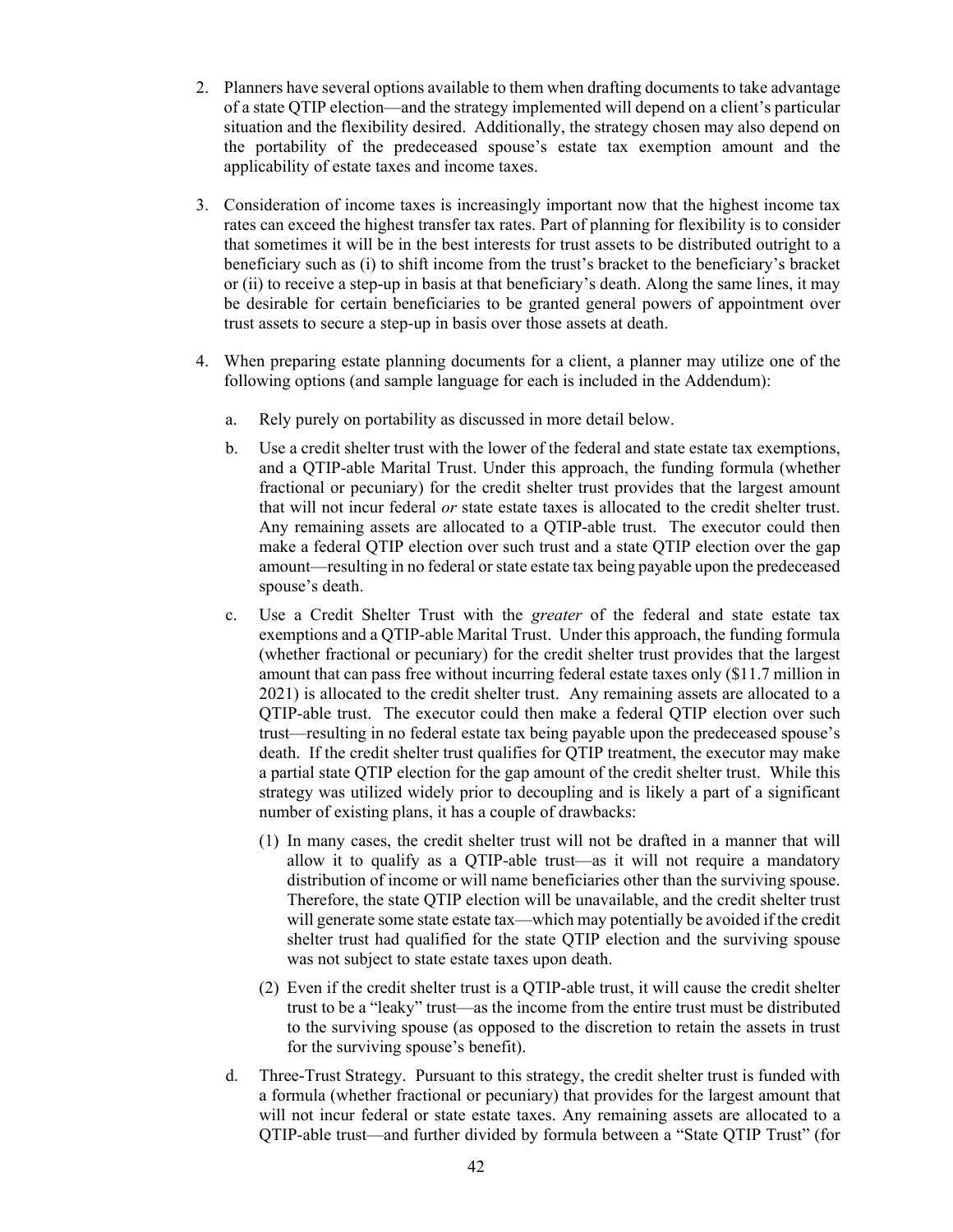the gap amount) and a "Federal QTIP Trust" (for the balance of the assets). The executor could then make a state QTIP election over the "State QTIP Trust" and a federal QTIP election over the "Federal QTIP Trust"—resulting in no federal or state estate tax being payable upon the predeceased spouse's death. While this approach already works well in some states that have decoupled, it could also be useful in boilerplate in case clients move from a state where it isn't necessary to a state that has decoupled from the federal estate tax and permits a state-only QTIP election.

- e. QTIP-able Trust Approach. Under this approach, sometimes referred to as a "single fund QTIP" approach, all assets are allocated to a trust over which the decedent's executor can make a QTIP election. The executor would then make a partial QTIP election for a portion of the trust to avoid federal estate taxes and a state QTIP election over the gap amount. Similar to the strategy above of funding the credit shelter trust with the greater of the federal and state estate tax exemptions, this strategy will result in all assets being held in a "leaky" trust—as the income from the entire trust must be distributed to the surviving spouse (as opposed to the discretion to retain the assets in trust for the surviving spouse's benefit).
- f. Disclaimer Approach. With this approach, there is typically an outright bequest to the surviving spouse with a provision that any amount disclaimed by the surviving spouse passes to a QTIP-able trust or to a Family Trust. The disclaimer must be made within nine months. The executor would have up to nine months (or fifteen months, if an extension is filed) after the predeceased spouse's date of death to decide whether to make a full or partial QTIP election. If a QTIP election is not made, then the portion over which no election was made could pass to a credit shelter trust. Otherwise, if the QTIP election is made, then the executor could make a reverse QTIP election and allocate the predeceased spouse's GST exemption to the trust. One potential hazard to this approach is that the surviving spouse may decide—after the death of the predeceased spouse—not to execute a disclaimer (and simply receive all assets outright and free of trust).
- g. Clayton Trust. The Clayton contingent QTIP election is a more flexible variation of the traditional partial QTIP election.<sup>[165](#page-46-0)</sup> A Clayton contingent QTIP election permits a surviving spouse's income interest in a QTIP marital deduction trust to be contingent on the fiduciary's election to treat the marital trust property as QTIP property under Section 2056(b)(7) of the Code. The property elected for QTIP treatment remains in the QTIP marital deduction trust, while the non-elected portion of the QTIP trust property is generally distributed to the surviving spouse and the decedent's descendants in a traditional Family Trust.<sup>[166](#page-46-1)</sup> Under the provisions of a Clayton trust, the residue of the decedent's estate (to the extent the assets qualify for the marital deduction) is left to a single QTIP marital deduction trust for the benefit of the surviving spouse. Through the use of a Clayton contingent QTIP election, the decedent's fiduciary determines how much of the QTIP trust property should qualify for the marital deduction. With a six-month extension to file the decedent's federal estate tax return, the decedent's fiduciary will have fifteen months to determine the appropriate contingent QTIP election amount.
- 5. Additional Considerations. Although there are several options to be considered with respect to decoupling, the most appropriate option to include will involve other factors such as (i) whether the priority is the minimization of estate tax or the reduction of income tax; and (ii) the option for married couples to take advantage of portability. For these

<span id="page-46-0"></span><sup>165</sup> See *Estate of Arthur M. Clayton, Jr. v. Comm'r*, 976 F.2d 1486 (5th Cir. 1992); see also 26 C.F.R. §20.2056(b)-  $7(d)(3)$ .

<span id="page-46-1"></span><sup>&</sup>lt;sup>166</sup> Typically, the non-elected portion will be allocated to a credit shelter trust that will provide for discretionary distributions of income and principal to the surviving spouse and/or the grantor's descendants.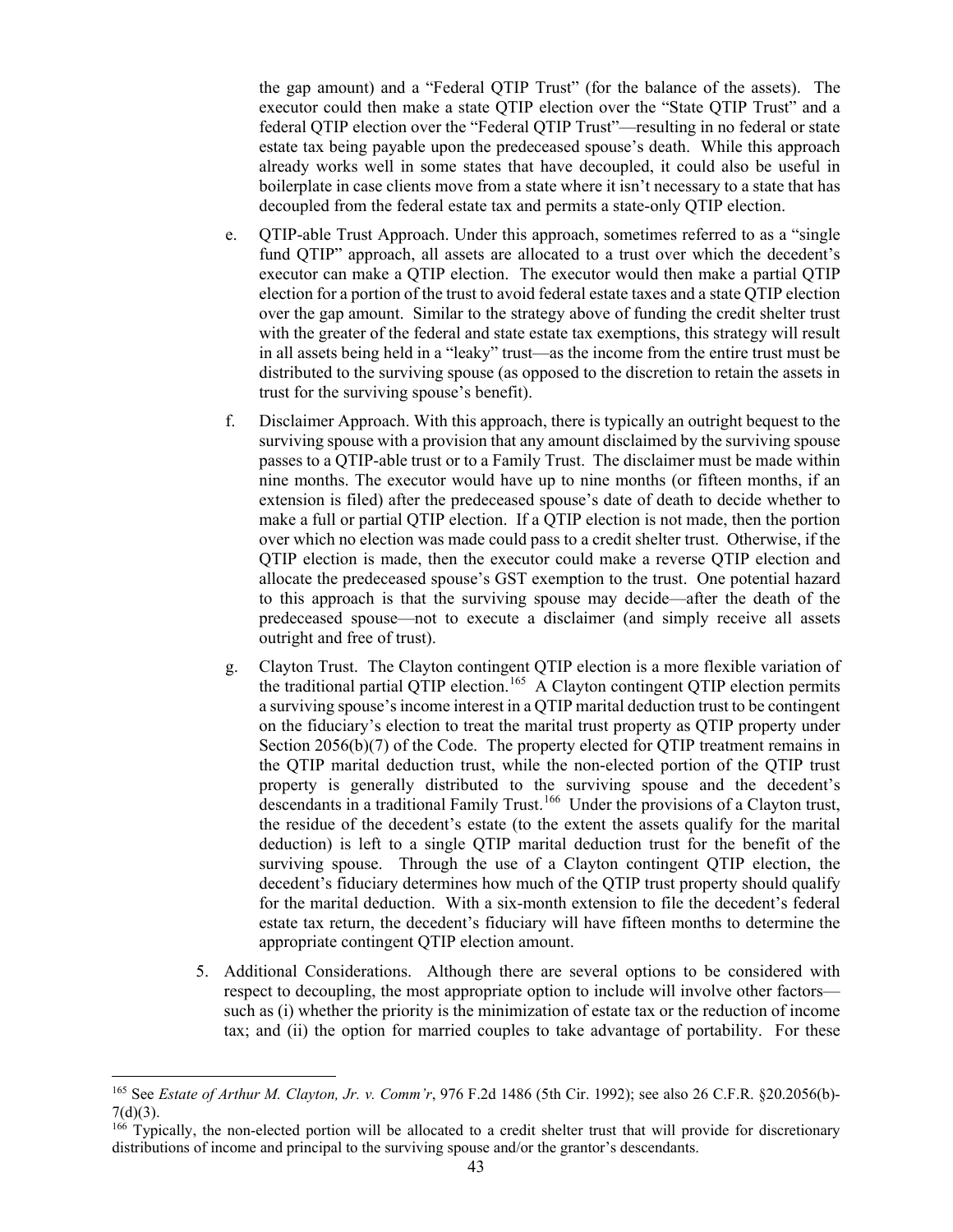reasons, the appropriate strategy will involve a discussion and analysis with clients of all such possibilities and their goals.

- 6. Portability. Portability was first introduced as part of the Tax Relief, Unemployment Reauthorization, and Job Creation Act of 2010 (the "2010 Tax Act"). It became effective for married persons dying on or after January 1, 2011. Specifically, Section 303(a) of the 2010 Tax Act provides for the portability of any unused exclusion amount for a surviving spouse if the decedent's executor makes an appropriate election on a timely filed estate tax return that calculates the unused exclusion amount. The unused exclusion amount is referred to in the legislation as the "deceased spousal unused exclusion amount" (commonly referred to as the "DSUE amount"). The surviving spouse can apply the DSUE amount either to gifts by the surviving spouse during their lifetime or for estate tax purposes at the surviving spouse's death. Additionally, an individual can only use the DSUE amount from their last deceased spouse. As a result of the passage of the 2012 Tax Act, portability is now a permanent part of the transfer tax system.
- 7. The following summarizes various aspects of portability:
	- a. The portability election is made by the executor of the deceased spouse's estate by filing a timely and complete Form 706.
	- b. The surviving spouse's DSUE amount is not subject to reduction if Congress subsequently reduces the basic exclusion amount.
	- c. If the decedent made gifts requiring the payment of gift tax, the excess taxable gift over the gift exemption amount (on which gift tax was paid) is not considered in calculating the DSUE amount.
	- d. The surviving spouse can use the DSUE amounttime after the decedent's death, assuming the portability election is eventually made by the executor.
	- e. Any gifts made by the surviving spouse are first covered by the DSUE amount, leaving the spouse's own exclusion amount to cover later transfers.
	- f. DSUE amounts from multiple spouses may be used to the extent that gifts are made to utilize the DSUE amount from a particular spouse before the next spouse dies.
- 8. Because the portability provisions are permanent, married clients are more likely to consider implementing a simple plan that leaves all assets to the surviving spouse and relies on portability to take advantage of the estate tax exemptions of both spouses. However, such an approach is not helpful in planning for the estate tax in most states that have an estate tax—as only two of those states have adopted portability, Hawaii and Maryland.
- 9. When deciding about whether to rely on portability, the following factors should be considered:
	- a. The age and life expectancy of the surviving spouse;
	- b. Whether assets in the predeceased spouse's estate are likely to appreciate substantially;
	- c. Whether assets in the predeceased spouse's estate are likely to be sold during the surviving spouse's lifetime or retained until the surviving spouse's death—and the related tax effects;
	- d. Whether the assets will be used by the surviving spouse during their lifetime; and
	- e. Whether the surviving spouse resides in—or will move to or from—a state with a state estate tax (*e.g.,* Illinois).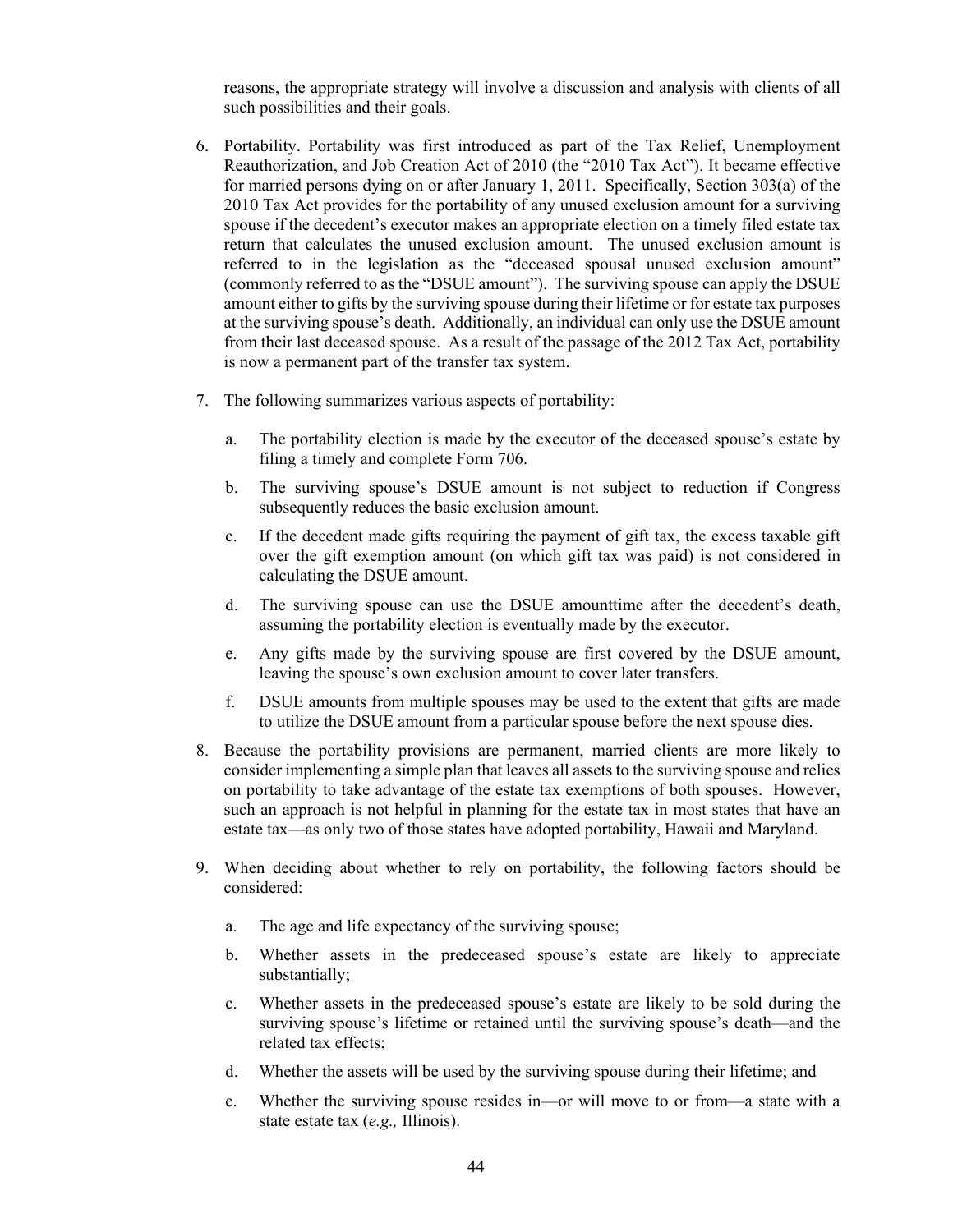- 10. Different Approaches.
	- a. Arguments Favoring Credit Shelter Trusts. Although spousal portability allows the surviving spouse to avail themself of the predeceased spouse's unused federal estate tax exemption amount, there are possible pitfalls which could occur if married couples rely on it for utilization of the federal estate tax exemption of the first spouse to die, which include the following:
		- (1) First, relying on portability does not leverage the federal estate tax exemption of the first spouse to die. If assets appreciate and there is no credit shelter trust (*i.e*.*,* if all of the couple's assets are in the surviving spouse's name or revocable trust) or if the credit shelter trust is not fully funded (*i.e.,* if the value of the assets in the predeceased spouse's name is less than their federal estate tax exemption amount), then the appreciation on such assets is fully taxable in the surviving spouse's estate. Alternatively, if the assets in the predeceased spouse's credit shelter trust appreciate after the first death, then the appreciation passes free of estate tax to the family.
		- (2) In addition, assets passing to a surviving spouse in a credit shelter trust are afforded protection from the surviving spouse's creditors, whereas assets held in the surviving spouse's individual name or in the name of their revocable trust are not protected from creditors. Therefore, if a couple relies on portability instead of titling sufficient assets in each spouse's name (and if the majority of the couple's assets are titled in the name of the surviving spouse), then those assets will lose the creditor protection that they otherwise would have been afforded had the assets passed to the predeceased spouse's credit shelter trust upon their death.
		- (3) The predeceased spouse might use a credit shelter trust to restrict the surviving spouse's ability to access the trust assets and provide for the management of the assets by appointing a trustee who is not the surviving spouse.
		- (4) Furthermore, a surviving spouse can only avail themself of the unused portion of the federal estate tax exemption of their last spouse to die. As a result of this limitation, it is possible that remarriage by a surviving spouse could cause the loss of the portability if the new spouse predeceases the surviving spouse but uses their full federal estate tax exemption.
		- (5) Because portability does not apply to the GST tax, it is still necessary to fund both estate tax exemptions (to the extent possible) to fully leverage the GST exemptions of both spouses.
		- (6) Finally, portability is not an option with state estate tax in any state other than Hawaii (and soon to be in Maryland) as referenced above.
- 11. Arguments Favoring Portability. While relying on portability is the simplest approach, there are other reasons why a married couple might employ portability as the better alternative to credit shelter trusts, such as the following:
	- a. A couple may have a desire for simplicity and not wish to be burdened with the extra duties and reporting obligations that are attendant to trusts. Additionally, there may be administrative costs and disadvantageous income tax consequences incurred as a result of the use of trusts.
	- b. A couple may be more motivated in obtaining the step-up in basis of their assets, rather than removing future appreciation of those assets from their taxable estates.
	- c. Portability works well for a married couple who have not been married before and do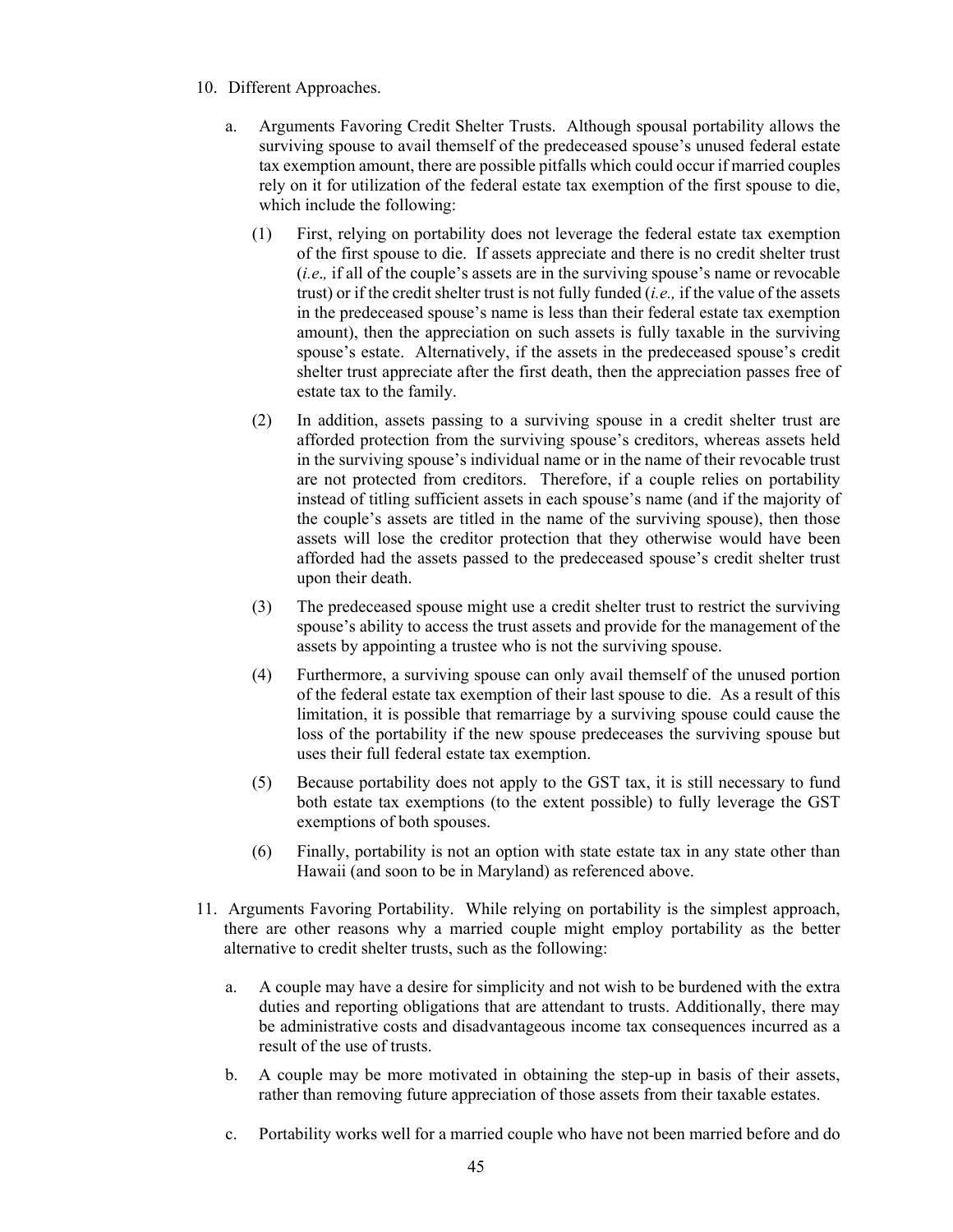not have any other children from a prior marriage.

- d. There are assets in the predeceased spouse's estate that would be difficult to administer in a trust, such as a residence.
- 12. Drafting Considerations. A married couple's decision on which strategy to use will likely depend on factors such as: the need to protect assets from federal and state estate taxes and from other creditors, control of assets, administrative simplicity, and evaluation of income tax consequences. While planners may draft documents that implement either of the strategies above, the optimal approach is to draft documents that provide flexibility for the surviving spouse to decide whether to rely on portability after the death of the predeceased spouse. There are a couple of options that provide this flexibility: (i) a QTIP-able trust; and (ii) a disclaimer approach—both of which allow a couple to "punt" on the decision until the first death.
	- a. QTIP-able Trust Approach. A QTIP-able trust approach affords substantial flexibility to a surviving spouse. By allocating all assets to a trust over which the decedent's executor can make a QTIP election, the factors discussed above can be analyzed after the death of the predeceased spouse. By drafting a QTIP-able trust into an estate plan, the predeceased spouse's executor has up to nine months (or fifteen months, if an extension is filed) after the predeceased spouse's date of death to decide whether to make a QTIP election and over what portion of the trust the election should be made. If a QTIP election is made by the executor, then a reverse QTIP election could be made to allocate the predeceased spouse's GST exemption to the trust. A QTIP-able trust also makes it straightforward to fully utilize the predeceased spouse's exemption amount without paying state estate taxes upon the predeceased spouse's death.
	- b. Disclaimer Approach. Under this approach, there is an outright bequest to the surviving spouse—with a provision that any amount disclaimed by the surviving spouse passes to a QTIP-able trust. The executor would have up to nine months (or fifteen months, if an extension is filed) after the predeceased spouse's date of death to decide whether to make a full or partial QTIP election. If a QTIP election is not made, then the portion over which no election was made could pass to a credit shelter trust. Otherwise, if the QTIP election is made, then the executor could make a reverse QTIP election and allocate the predeceased spouse's GST exemption to the trust. Under this approach, there are two different choices: (i) the spouse could decide not to make any disclaimers and keep the assets, and the executor would then make the portability election; or (ii) the spouse could disclaim all or a portion of the outright bequest and the disclaimed assets would pass to the QTIP-able trust. The executor would have up to nine months (or fifteen months, if an extension is filed) after the predeceased spouse's date of death to decide whether to make a full or partial QTIP election.
	- c. Clayton Trust. The Clayton contingent QTIP election is often viewed as the most flexible variation. It permits a surviving spouse's income interest in a QTIP marital deduction trust to be contingent on the fiduciary's election to treat the marital trust property as QTIP property under Section 2056(b)(7) of the Internal Revenue Code. The property elected for QTIP treatment remains in the QTIP marital deduction trust, while the non-elected portion of the QTIP trust property can be distributed to a Family Trust (*i.e.,* Credit Shelter Trust). With a six-month extension to file the decedent's federal estate tax return, the decedent's fiduciary will have up to fifteen months to determine the appropriate contingent QTIP election amount which provides more time than the disclaimer approach.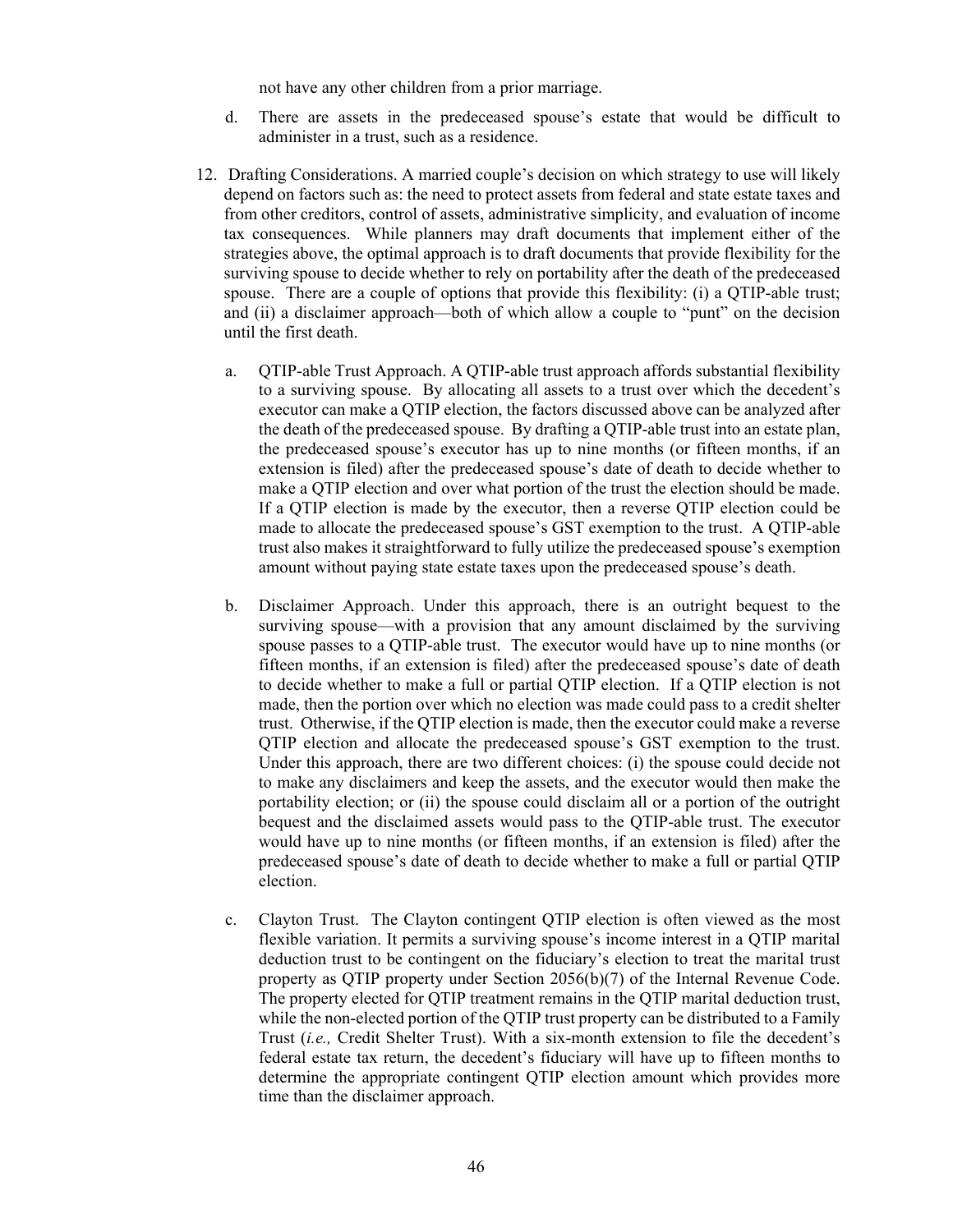- d. Combination Approach. In fact, the most flexible approach is for an instrument to permit both (i) a spouse up to nine months to disclaim; and also (ii) to permit an independent fiduciary fifteen months to make a *Clayton election*. See sample language in the Addendum.
- J. Additional Drafting Considerations
	- 1. Protecting Privacy. Protecting privacy in the modern era is increasingly important. Here are some suggestions for how to do so.
		- a. Pour-over Wills. Because wills are eventually public instruments, pour-over wills are useful because assets are transferred into a trust, which does not become public. If a will must reference specific family members or specific assets, the drafter should include adequate details so that the appropriate individuals and property can be identified but disclose as little as possible beyond the minimum amount of information.
		- b. Exercising Testamentary Powers of Appointment. Along the same lines, testamentary powers of appointment should not be required to be exercised in a will, and certainly not a will that must be probated. Ideally, references to existing family trusts and information about a testamentary plan should be in trusts and other instruments that do not need to be filed with a court. This requires specifying that testamentary powers of appointment can be exercised in a will or, for example, "other instrument that is delivered to the trustee during the decedent's life or at death." Then, the terms for any continuing trust can either be made in a separate trust instrument (such as a "Power of Appointment Trust") or could be contained within the decedent's revocable living trust.
	- 2. Gender-Neutrality. Gender-neutral language should be used in drafting. In the 21<sup>st</sup> century, there is no reason to risk offending clients, or to be imprecise in gendered pronouns. For example, do not use masculine pronouns and then put in the interpretive rules that such references also include the feminine. Drafting with gender-neutrality is particularly critical when thinking about how to be sensitive to the preferences of any transgender clients or family members or those who identify as gender fluid or non-binary.
	- 3. Encourage Mediation. Legal disputes in court are public and can become particularly embarrassing for a high-profile family if the media takes interest. Litigation also can lead to the permanent impairment or even total destruction of family relationships. In states where it is permitted, mandatory arbitration may protect the family's privacy, but has the same impact on the relationships, and may unfairly extinguish legal rights that in some instances might more properly be adjudicated by a court. The family may also desire court involvement and not arbitration when trying to modify a trust or have the court bless a settlement agreement, such as in a state that has adopted the Trust and Estate Dispute Resolution Act (TEDRA). Accordingly, encouraging mediation is the preferred approach. A few sample provisions are included in the Addendum.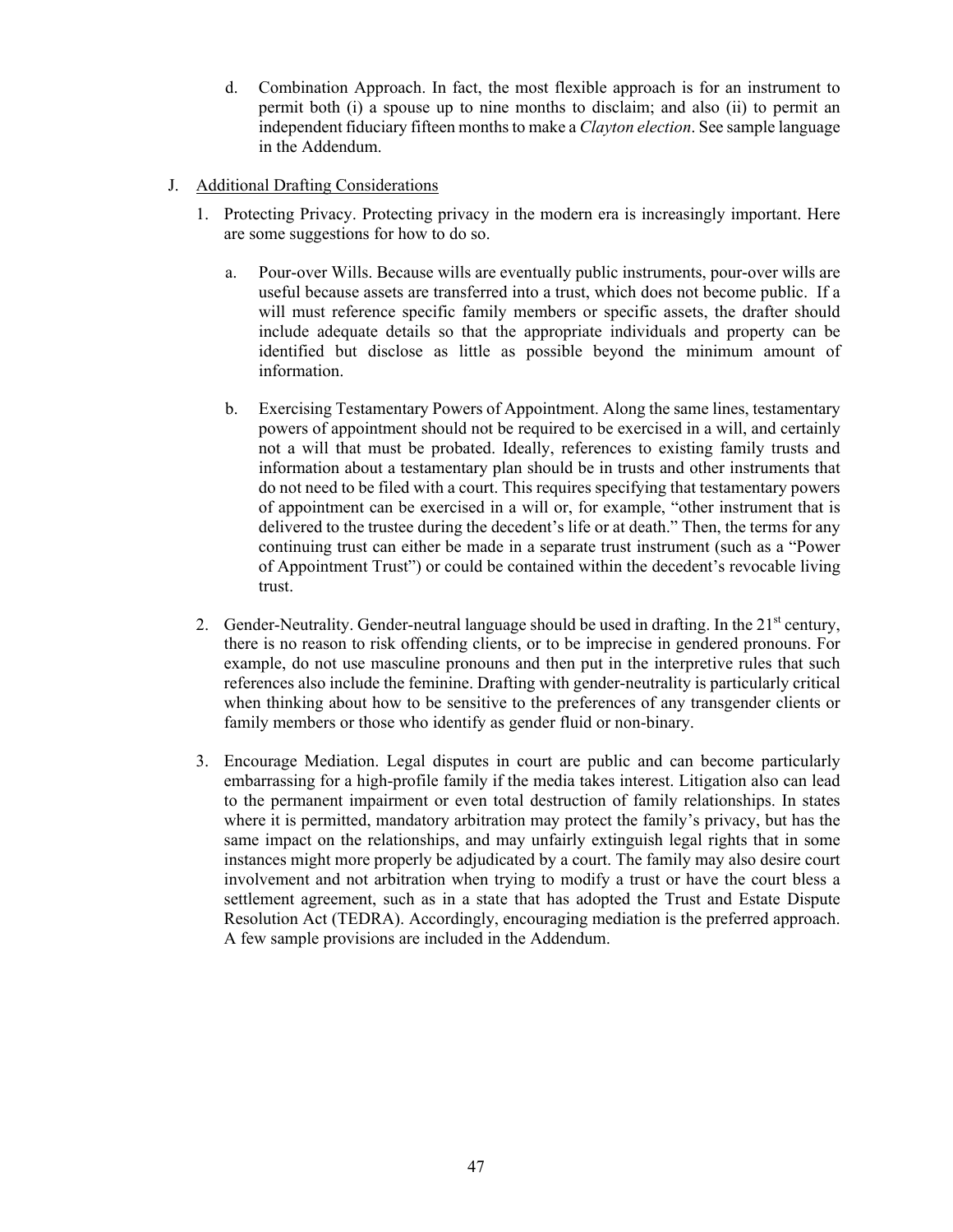# **IV. Conclusion**

Over the past several decades, the concept of the family and the planning environment have changed significantly. It is crucial for estate planning attorneys to consider how these changes impact their clients' estate planning needs and wishes. The modern family may include children from assisted reproductive technologies with donor gametes, children from first and second (and subsequent) relationships, multiple ex-spouses, and/or nonmarital partners. Estate planning professionals should be sensitive to this multitude of changes when working with clients. Moreover, to ensure that planning documents are responsive to the evolving family structures and the many anticipated and unanticipated future changes, these professionals should build flexibility into the documents they draft.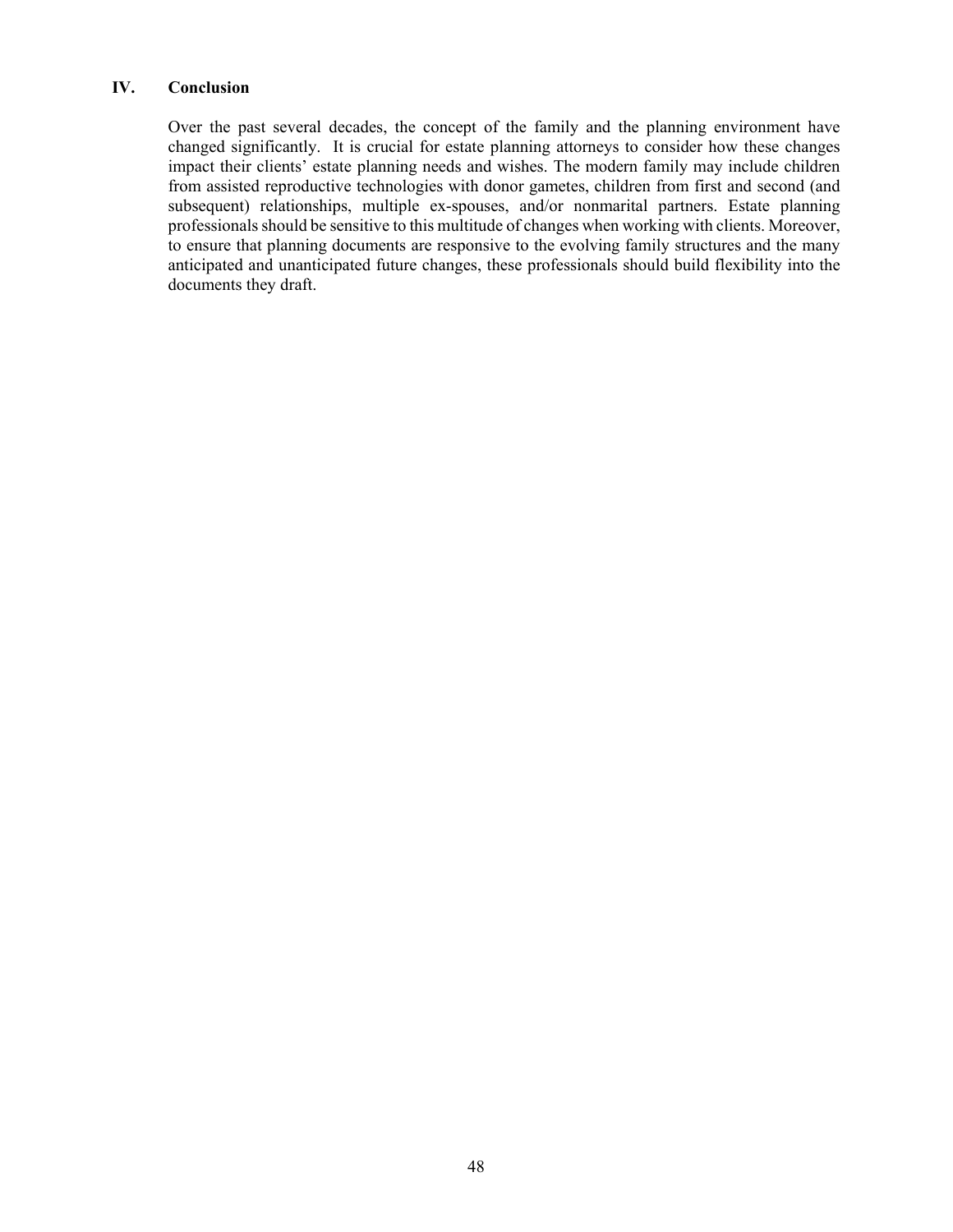- V. Addendum: Sample Trust Language\*
	- A. Distribution Standards
	- B. Trustee Succession Plan
	- C. Divided Trusteeship/Directed Trusts
	- D. Granting Broad Special Powers of Appointment
	- E. Method of Exercise of Powers of Appointment
	- F. Power to Create Testamentary General Power of Appointment
	- G. Trust Protectors
	- H. Decanting Permission Limiting Notice Requirements
	- I. Grantor Trust Power to Substitute
	- J. Grantor Trust Power to Borrow
	- K. Grantor Trust Power to Add Charitable Beneficiaries
	- L. Grantor Trust Reimbursement Provisions
	- M. Funding Formulas
	- N. Digital Assets

.

- O. Definition of Descendants
- P. Expanded Definition of Spouse
- Q. Mediation Provision Options

\*Unless indicated otherwise, these samples are from the author's prior law firm, Schiff Hardin LLP, as updated in 2014, and in some cases with additional modifications by the author. Permissions were granted for use in connection with the original materials on which this outline is based.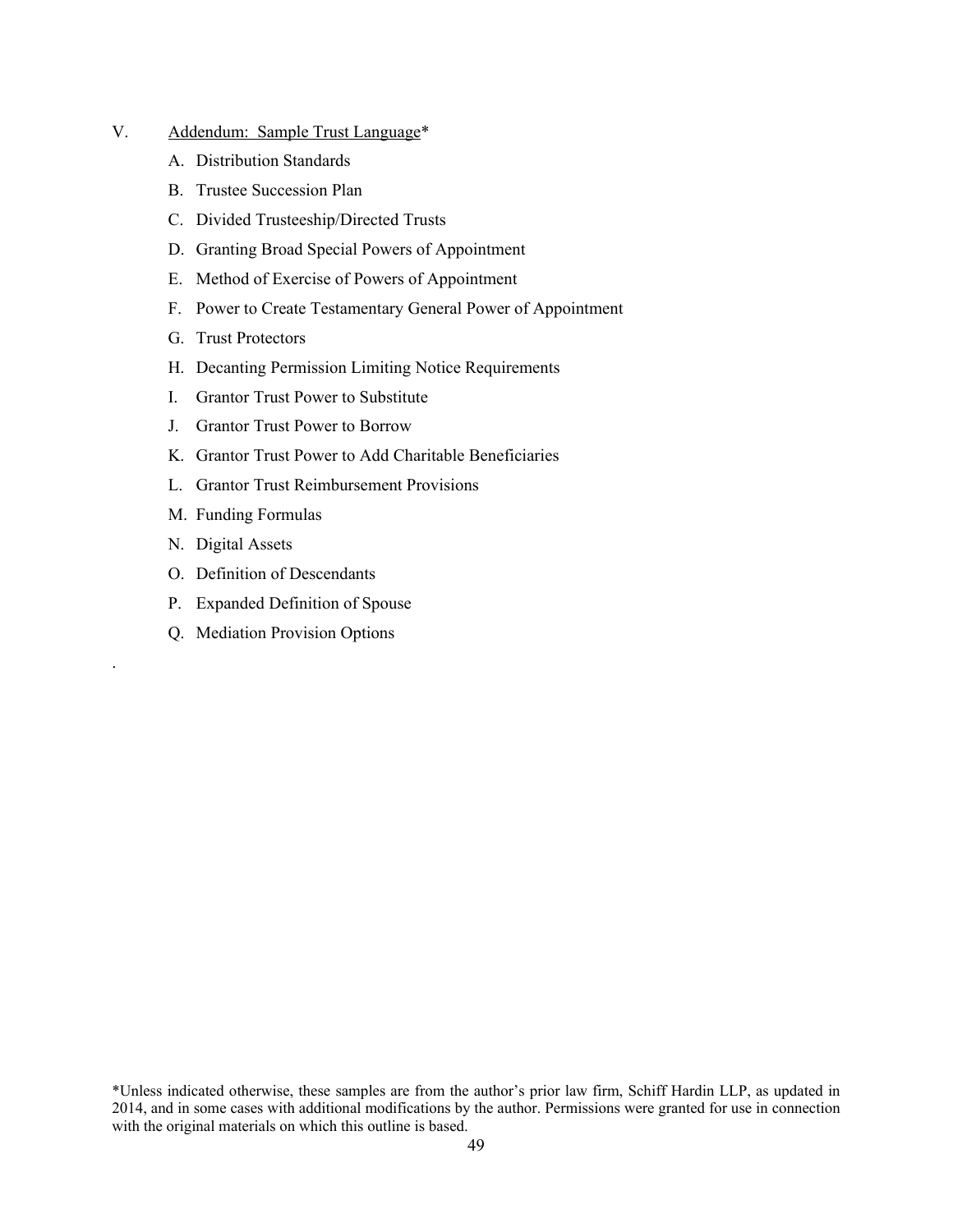#### A. Distribution Standards

#### *For Family Trust or Other Spousal Lifetime Access Trust:*

The trustee shall distribute to any one or more of my spouse and my descendants living at the time of the distribution as much of the net income and principal of the trust, even to the extent of exhausting principal, as the trustee determines from time to time to be required for their respective health, support, and education, and as the independent trustee, if any, believes to be desirable from time to time for their respective best interests; provided, however, that: (1) the trustee shall add any undistributed net income to principal from time to time, as the trustee determines; (2) my primary concern during the life of my spouse is for the health and support of my spouse, and the trustee shall not make a distribution to any other beneficiary under this paragraph if the trustee believes it may jeopardize the trustee's ability to make such distributions to my spouse in the future; (3) to the extent that the trustee believes it advisable, the trustee shall not distribute principal of the Family Trust to my spouse as long as any principal remains in the Marital Trust; (4) no distribution made under this paragraph to a descendant of mine shall be charged as an advancement; and (5) the trustee may make unequal distributions to the beneficiaries or may at any time make a distribution to fewer than all of them, and shall have no duty to equalize those distributions. The term "trustee" and any pronoun referring to that term designate the trustee or trustees at any time acting hereunder, regardless of number or gender, and the term "independent trustee" means a trustee who is not a beneficiary of the trust or a related or subordinate party, as defined in Section 672(c) of the Code, with respect to any beneficiary of the trust. The term "trustee" includes the term "independent trustee."

### *For Child's Trust:*

If the child for whom the trust is named is living on the division date, then commencing as of the division date and during the life of that child, the trustee shall distribute to the child as much of the net income and principal, even to the extent of exhausting principal, as the trustee in the trustee's sole and absolute discretion believes to be desirable for the best interests of the child, without regard to the interest of any other beneficiary; provided, however, that if the trustee is not an independent trustee, then the distributions shall be limited to those that the trustee determines to be required for the health, support and education of the child. The trustee shall add any undistributed net income to principal from time to time, as the trustee determines.

#### B. Trustee Succession Plan

The Trustee Appointer may appoint any one or more Qualified Appointees as additional or successor trustees, Trustee Appointers or Trustee Removers. Any appointment of an additional or successor fiduciary hereunder shall be in writing, may be made to become effective at any time or upon any event, may be for a specified period or indefinitely, may be for limited or general purposes and responsibilities, and may be single, joint or successive, all as specified in the instrument of appointment. The Trustee Appointer acting from time to time may revoke any such appointment made by that Trustee Appointer before it is accepted by the appointee, may revoke or supersede an appointment by a previous Trustee Appointer that has not been accepted by the appointee unless the previous Trustee Appointer's instrument of appointment specifies otherwise, and may supersede the appointments otherwise made in this Article. If two or more instruments of appointment or revocation by the same Trustee Appointer exist and are inconsistent, the latest by date shall control. The Trustee Appointer shall act only in a fiduciary capacity in the best interests of all trust beneficiaries. For purposes of this instrument: (1) the Trustee Appointer means my spouse, if not disabled, otherwise the beneficiary for whom the trust is named (the "Named Beneficiary") if any, or if none, the beneficiaries to whom the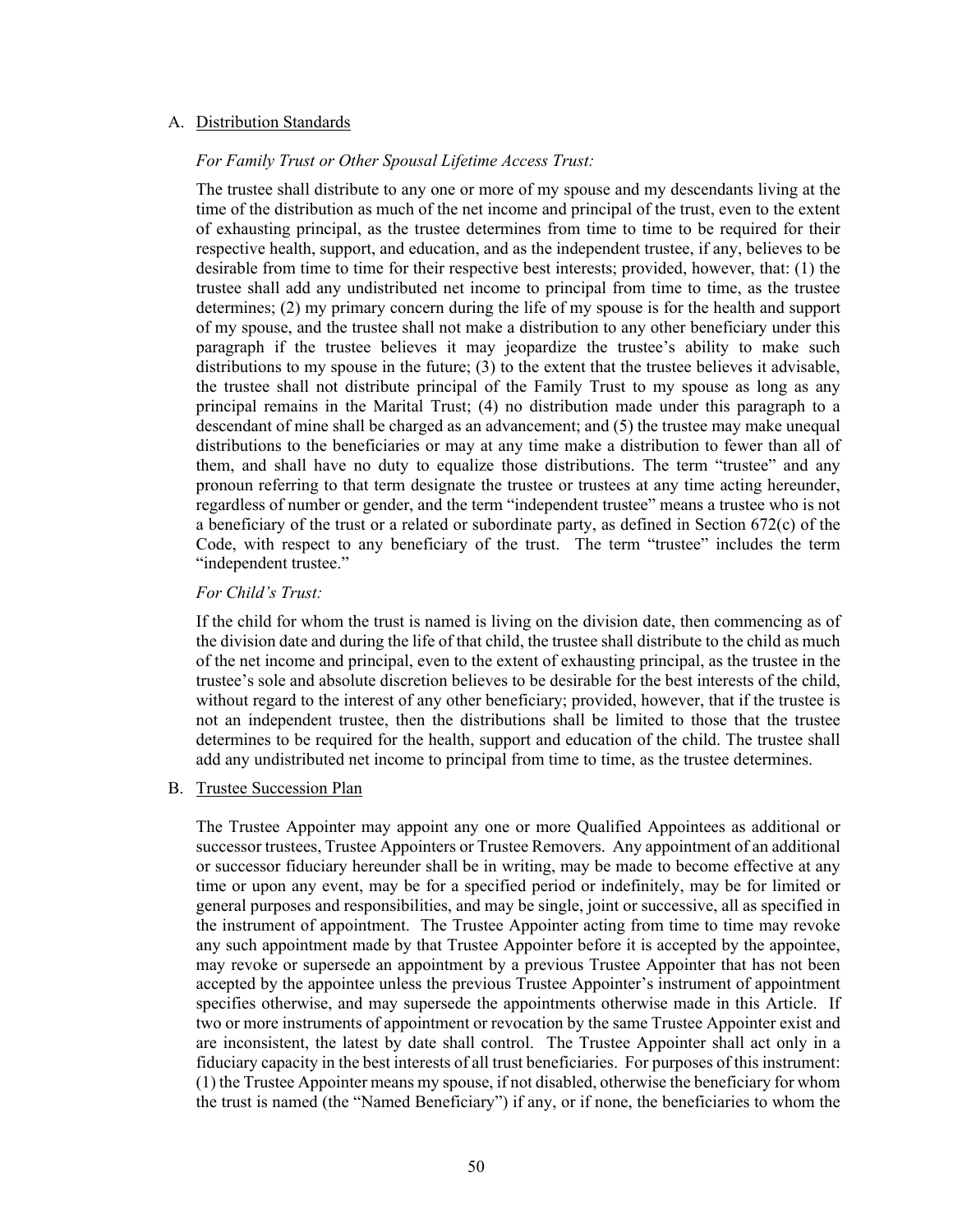current trust income may or must then be distributed by majority; and (2) a Qualified Appointee means any person who has attained the age of \_\_\_\_ years, or any bank or trust company, within or outside the State of \_\_\_\_\_\_\_\_\_\_\_.

- C. Divided Trusteeship/Directed Trust
	- 1. The Trustee Appointer acting from time to time may appoint one or more Qualified Appointees as Investment Direction Advisor of the trust pursuant to paragraph of the Trustee Provisions of this instrument. Despite the general powers of the trustee, the following provisions shall apply, where the context admits, to each trust from time to time held hereunder, during any period in which an investment advisor shall be acting:
		- a. The trustee shall follow the written directions of the Investment Advisor with respect to the purchase, sale, retention, or encumbrance of trust principal and the investment and reinvestment of funds held hereunder and shall have no duty to review or monitor trust investments.
		- b. The trustee shall issue proxies to vote all securities held by the trustee to or on the written order of the investment advisor, and the trustee shall not thereafter be liable for the manner in which those securities are voted, for any direct or indirect result of that voting, or for any failure to vote those securities.
		- c. No trustee shall be accountable for any loss or diminution in value sustained by reason of following a direction by the Investment Advisor or from failing to take an action with respect to trust principal in the absence of a direction from the investment advisor pursuant to the preceding provisions of this paragraph, and no person dealing with the trustee shall be required or privileged to inquire whether there has been compliance with those provisions.
		- d. Any Investment Advisor acting hereunder may resign at any time, and from time to time may waive for limited periods of time or delegate to any other person (including the trustee with the trustee's consent) any or all of their rights under this paragraph, by written notice delivered to the trustee. In the case of any such delegation, the person to whom rights and powers are delegated may take any action or make any decision for the investment advisor making that delegation, within the scope of the delegated rights and powers, with the same effect as if the investment advisor making that delegation had participated in that action or decision.
		- e. The rights and powers herein conferred on the Investment Advisor shall be exercisable only in a fiduciary capacity.
		- f. The term "investment advisor" means the person named or designated in the manner provided in this Article from time to time acting as investment direction advisor hereunder.
- D. Granting Broad Special Lifetime and Testamentary Powers of Appointment

If the primary beneficiary is living on the creation of the trust, then at such time at or after the date of the creation of the trust as the primary beneficiary has reached the age of [30] years, the trustee shall also distribute to any one or more persons or organizations as much or all of the principal of the trust as the primary beneficiary may appoint either by will or from time to time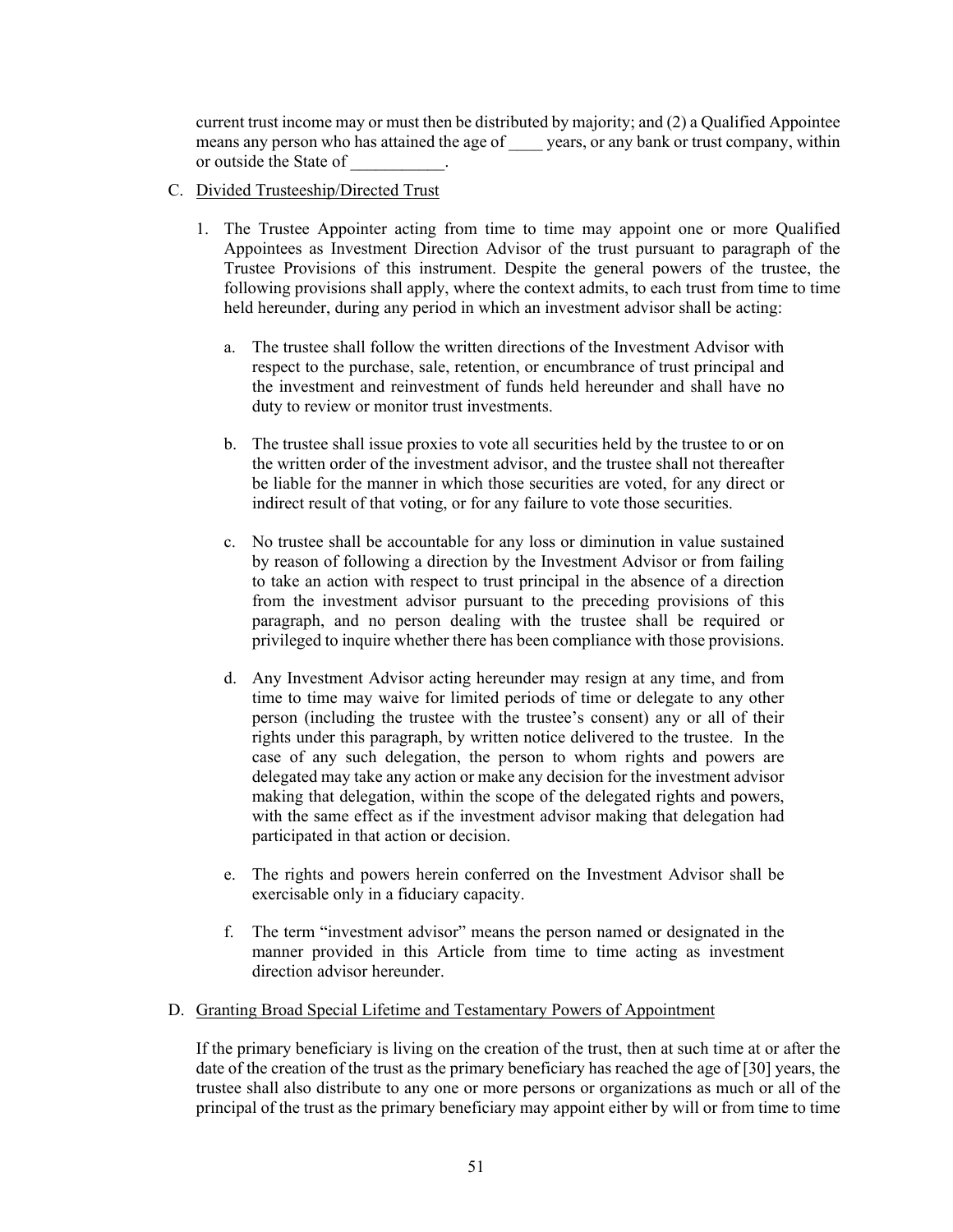by signed instruments delivered to the trustee during the primary beneficiary's life, which instruments shall specify whether such appointment is to be effective immediately, upon the primary beneficiary's death, or at some other time and shall be irrevocable unless made revocable by their terms. Notwithstanding the foregoing, the primary beneficiary shall not have the power (i) to appoint any principal under this paragraph to the primary beneficiary, the primary beneficiary's estate, or the creditors of either, or (ii) to satisfy any legal obligation of the primary beneficiary, including any obligation to support or educate any person; provided, however, that the primary beneficiary may exercise this power to create a successor trust of which the primary beneficiary is a beneficiary as long as the primary beneficiary's beneficial interests in, and fiduciary and non-fiduciary powers over, that successor trust are no broader than the interests and powers of the named beneficiary in the trust named for the named beneficiary under this instrument.

#### E. Method of Exercise of Powers of Appointment

The trustee shall distribute any trust principal or net income as to which a power of appointment is exercised to the designated appointee or appointees (whether living at the time of exercise or thereafter born) upon such conditions and estates, in such manner (in trust or otherwise), with such powers, in such amounts or proportions, and at such time or times (but not beyond the period permitted by any applicable rule of law relating to perpetuities) as the holder of the power may specify in the will, revocable trust or other instrument exercising the power. To be effective, the exercise of any power of appointment granted hereunder shall make specific reference to the provision creating the power. The donee of a power of appointment granted hereunder may provide that if no descendant of mine is living, then the property subject to that power may be distributed to one or more beneficiaries other than those set forth in the [Contingent Ultimate Disposition Provisions] of this instrument (excluding the donee, the donee's estate and the creditors of either) without violating the terms of that power. In determining whether a testamentary power of appointment has been exercised by will, the trustee, without liability (unless there is proof of bad faith), may rely on a will believed by the trustee to be the will of the holder of the power of appointment, or assume that the holder left no will in the absence of actual knowledge of one within three months after the holder's death. The trustee shall not require that any will purporting to exercise a power be admitted to probate.

- F. Power to Create Testamentary General Power of Appointment<sup>[167](#page-55-0)</sup>
	- 1. An independent trustee is authorized in its sole discretion with respect to all or any part of the principal of any trust created hereunder, by an instrument in writing, to:
		- a. create in a beneficiary a testamentary general power of appointment within the meaning of Section 2041 of the Code (including a power the exercise of which requires the consent of some other person other than any beneficiary or trustee);
		- b. limit a testamentary general power of appointment created under this paragraph, as to all or part of such principal at any time prior to the death of such beneficiary by narrowing the class to whom such beneficiary may appoint the property subject to such appointment, so as to convert such power into a special power of appointment;

<span id="page-55-0"></span><sup>&</sup>lt;sup>167</sup> Sample language based on sample from Much Shelist, P.C. See Kim Kamin et al., Ill. Inst. of Continuing Legal Educ. 58th Annual Est. Plan. Short Course, Modern Trust Drafting (2015).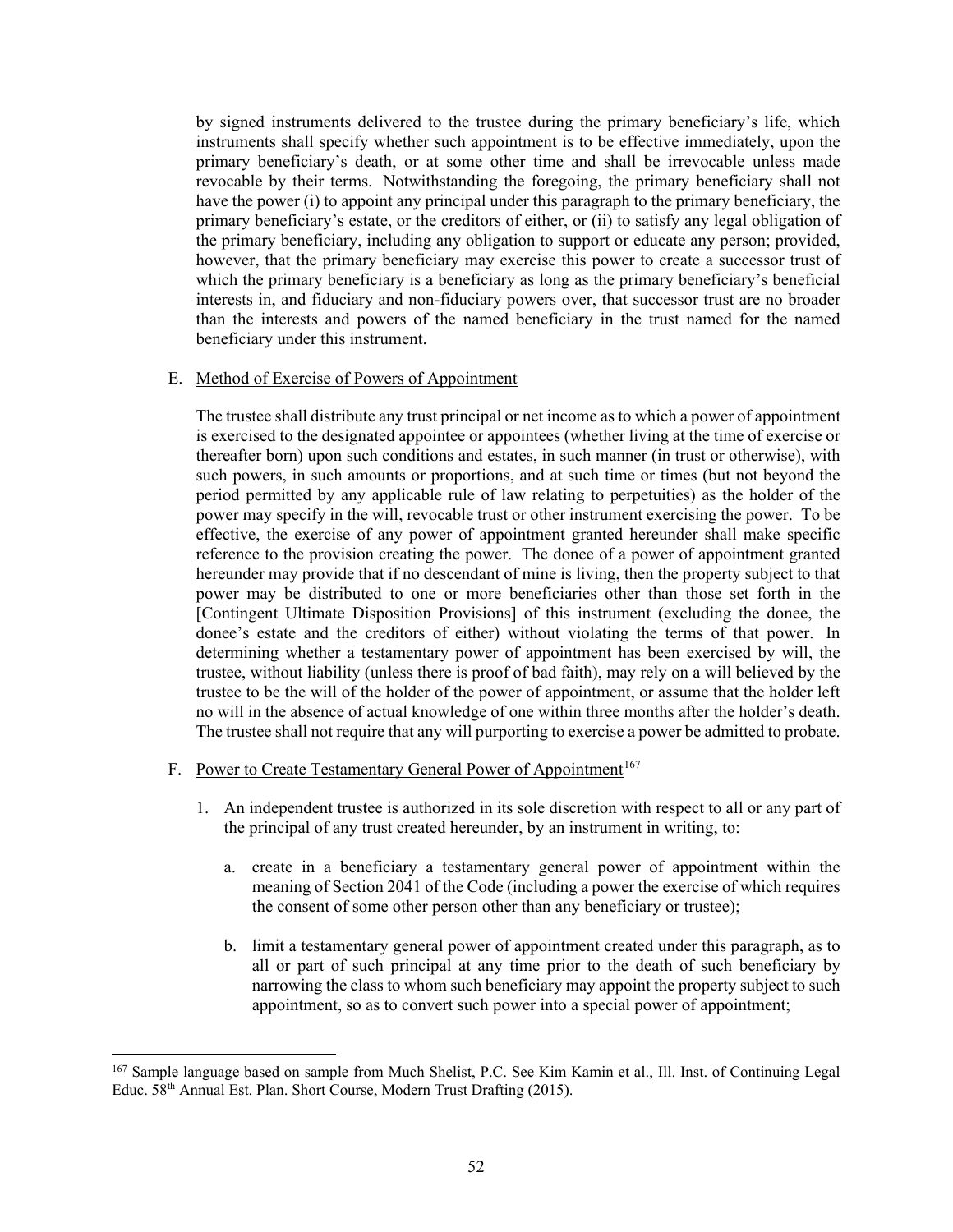- c. eliminate such power for all or any part of such principal as to which such power was previously created at any time prior to the death of such beneficiary;
- d. irrevocably release the right to limit or eliminate such power with respect to such trust; and
- e. divide such beneficiary's share of such trust principal into two fractional shares based upon the portion of such beneficiary's share of such trust that would be then includable in the gross estate of such beneficiary holding such power if they died immediately before such division (in which case the power shall be over the entire principal of one share which has an inclusion ratio of one and over no part of the other share which has an inclusion ratio of zero), including through effecting a qualified severance (as defined in Section 2642(a)(3) of the Code), and each such share shall be administered as a separate trust unless the trustee, in the trustee's sole discretion, thereafter directs the trustee of the trusts to combine such separate trusts into a single trust which the trustee is hereby authorized to do.
- 2. In granting such power to the independent trustee, it is my desire, which is not binding on the independent trustee, that a testamentary general power of appointment be created when the independent trustee believes the inclusion of the property subject thereto in the beneficiary's gross estate may achieve a significant savings in income taxes by subjecting such assets to an estate tax.
- 3. I hereby direct that the independent trustee's decisions under this Article shall be absolutely binding on all beneficiaries of the trust and of the estates of all such beneficiaries and that the independent trustee shall incur no liability by reason of any adverse consequences of such decisions to any beneficiary.

# G. Trust Protectors

- 1. The Trustee Appointer may appoint any one or more individuals who would qualify as independent trustees and who are not then disabled as Trust Protector. Any appointment of a Trust Protector hereunder shall be in writing, may be made to become effective at any time or upon any event, and may be single, joint or successive, all as specified in the instrument of appointment. The Trustee Appointer may revoke any such appointment before it is accepted by the appointee. An appointment that has not been accepted by the appointee may be revoked by a subsequent Trustee Appointer unless the instrument of appointment specifies otherwise. In the event that two or more instruments of appointment or revocation by the same Trustee Appointer exist and are inconsistent, the latest by date shall control.
- 2. The Trust Protector may resign from one or more trusts held hereunder by giving prior written notice of such resignation to the Trustee Appointer and any other Trust Protector then acting. No trust created under this instrument is required to have a Trust Protector, and all trusts created hereunder need not have or continue to have the same Trust Protector.
- 3. The Trust Protector, by written instrument delivered to the Trustee, may modify or amend the terms of the trust, as such terms apply to one or more of the trusts created hereunder, in order to achieve tax advantages or to preserve tax benefits otherwise available with respect to the trust, to convert a beneficiary's interest to a supplemental needs interest that would allow the trust (with respect to that beneficiary) to qualify as a trust for a disabled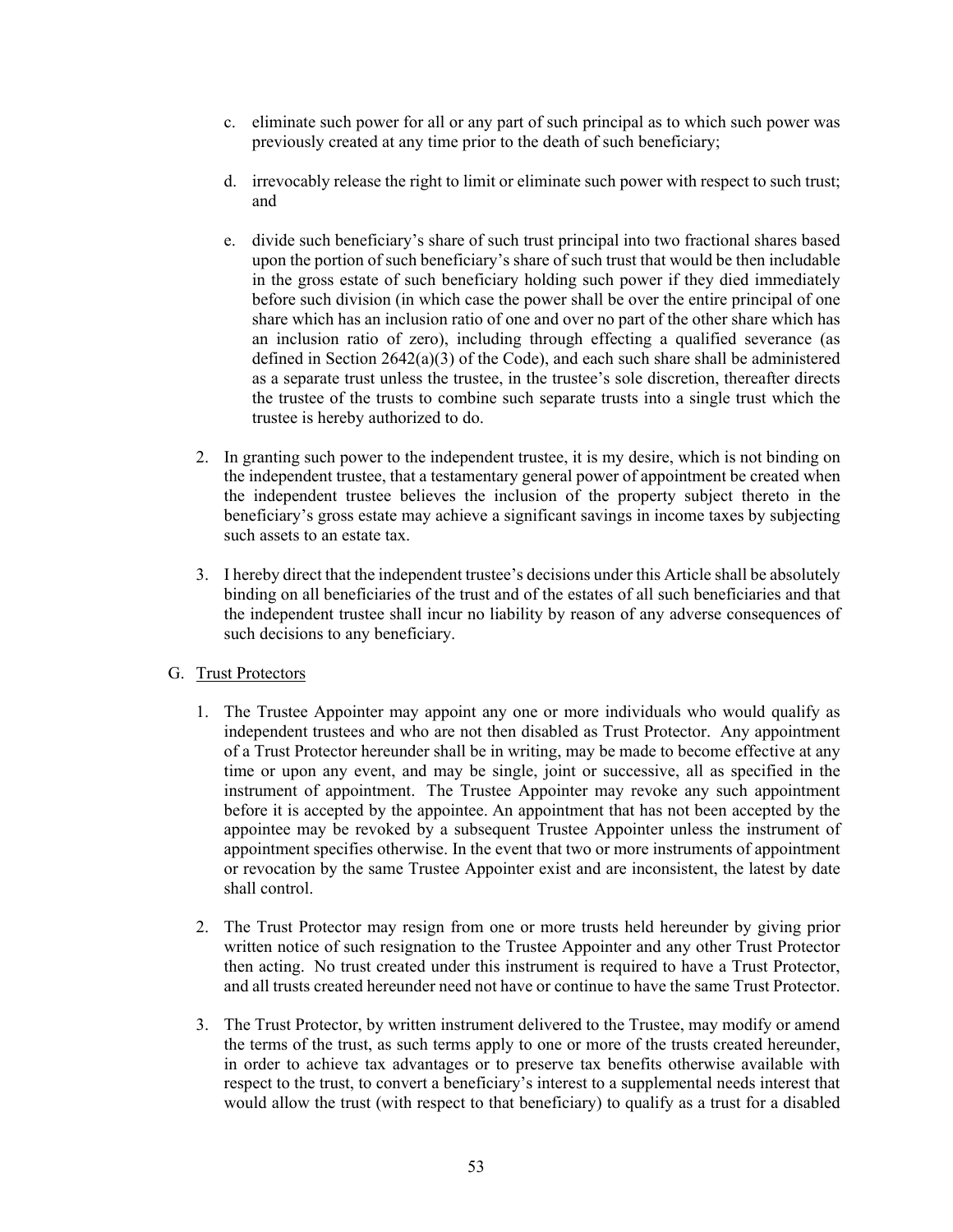beneficiary under applicable law or to qualify as a "qualified disability trust" under Section 642 of the Code, or for any other reason that the Trust Protector believes to be necessary or desirable, and, if the instrument so provides, any such modification or amendment shall apply retroactively to the inception of the trust. The Trust Protector may convert a beneficiary's interest to a supplemental needs interest only if the Trust Protector believes that the conversion is necessary for the beneficiary to qualify for benefits from a federal, state or local government or agency thereof ("public benefits") and that the conversion is in the best interests of the beneficiary. The document implementing a conversion to a supplemental needs interest may provide for the possibility that the beneficiary's interest may be converted back to its original form hereunder if such a reconversion would be in the best interests of the beneficiary. Notwithstanding the foregoing, the Trust Protector may not make a modification or amendment that would (i) significantly change any beneficiary's beneficial interests under the trust, except if necessary and in a beneficiary's best interests to convert the beneficiary's interest to a supplemental needs interest to allow the beneficiary to qualify for public benefits, (ii) require any beneficiary to return to the trust amounts previously vested or distributed, (iii) modify the qualifications to act as Trust Protector, or (iv) change this sentence. For purposes of the preceding sentence, an amendment that changes the tax characteristics of the trust (including, but not limited to, an amendment that causes the trust to be or not to be a grantor trust or that grants or eliminates a general power of appointment) shall *not* be deemed a significant change in a beneficiary's beneficial interests. The term "supplemental needs interest" means the ability to receive distributions for the beneficiary's safety and welfare to the extent that such needs are not covered by public benefits that the beneficiary receives due to handicap, disability or financial need. Distributions made to a beneficiary with a supplemental needs interest may only be made to the extent that they supplement (and not supplant) the beneficiary's public benefits.

- 4. At any time when more than one person is acting as Trust Protector, the Trust Protectors must act unanimously.
- 5. The Trust Protector, in that capacity, shall have no duty to monitor any trust created hereunder in order to determine whether any of the powers and discretions conferred under this instrument should be exercised. Further, the Trust Protector, in that capacity, shall have no duty to keep informed as to the acts or omissions of others or to take any action to prevent or minimize loss. Any exercise or non-exercise of the powers and discretions granted to the Trust Protector shall be in the sole and absolute discretion of the Trust Protector and shall be binding and conclusive on all persons. The Trust Protector is not required to exercise any power or discretion granted under this instrument. Absent proof of bad faith, the Trust Protector, in that capacity, is hereby exonerated from any and all liability for the acts or omissions of any fiduciary or any beneficiary hereunder or arising from any exercise or non-exercise by the Trust Protector of the powers and discretions conferred under this instrument.
- 6. The Trust Protector acting from time to time, if any, on their own behalf and on behalf of all successor Trust Protectors, may at any time irrevocably release, renounce, suspend, or modify to a lesser extent any or all powers and discretions conferred on the Trust Protector under this instrument by a written instrument delivered to the trustee and the Trustee Appointer.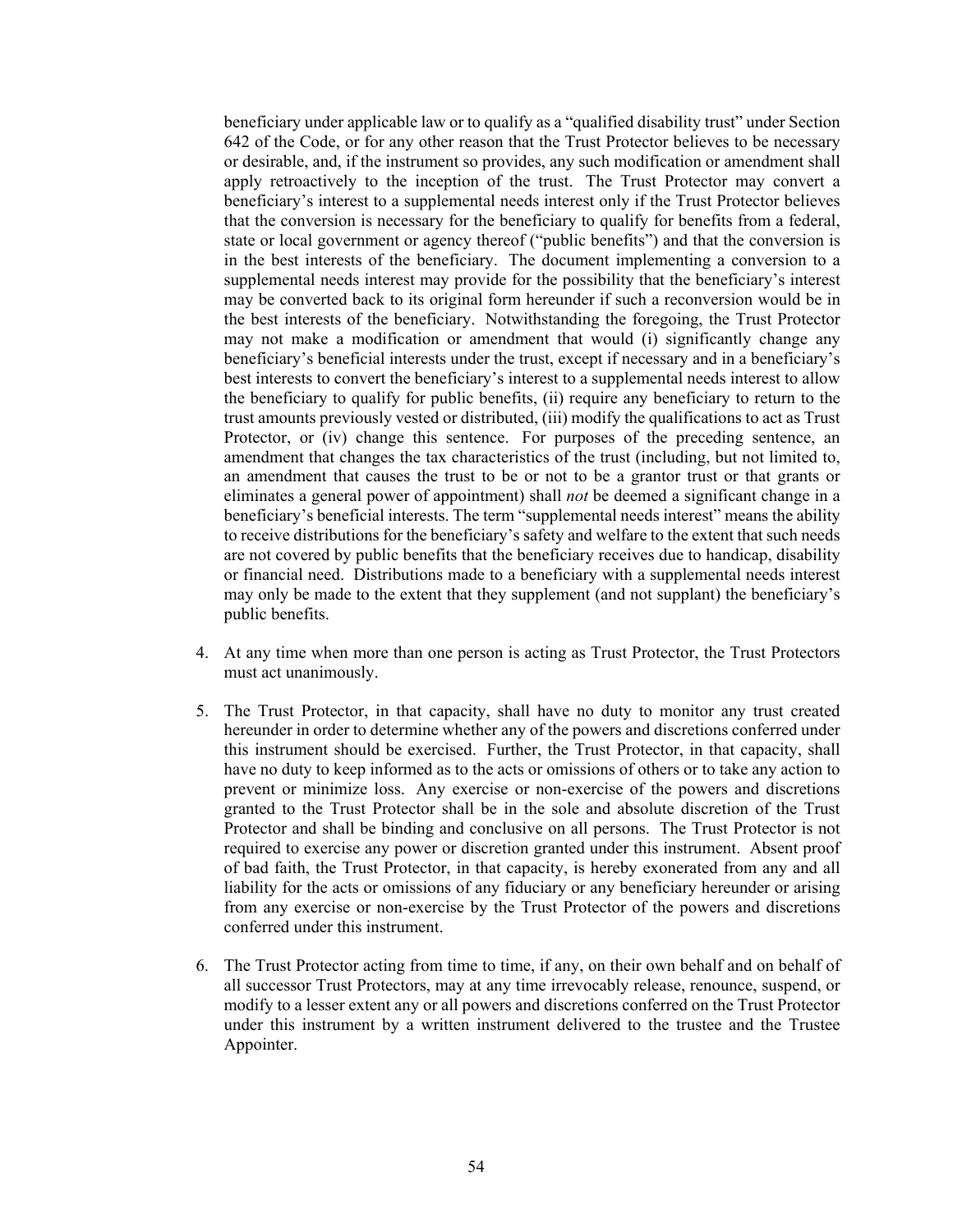#### H. Decanting Permission Limiting Notice Requirements.

An independent trustee shall have the power at any time and from time to time, in the sole and absolute discretion of the trustee, to distribute any portion or all of the principal of any trust held hereunder to the trustee of another trust under any other instrument, by whomever created, to the maximum extent permissible under applicable law. The trustee's exercise of the foregoing power need not comply with the requirements, or any equivalent statute under the laws of the state whose laws then govern the administration of this trust, including, but not limited to, that the trustee need not provide notice to any remainder beneficiary. Notwithstanding the foregoing, if a beneficiary of the trust is acting as a trustee hereunder, such beneficiary may participate in the exercise the power under this paragraph only to the extent that the beneficiary's beneficial interests in, and fiduciary and non-fiduciary powers over, the successor trust are no broader than the interests and powers of the beneficiary under this instrument.

# I. Grantor Trust Power to Substitute

At any time during my life, I may reacquire any part or all of the trust principal by substituting other property of an equivalent value upon written notice to the trustee, which power shall be exercisable for my personal benefit in a non-fiduciary capacity and without the approval or consent of any person in a fiduciary capacity, subject to the requirement that property of an equivalent value be substituted. I may irrevocably release the power at any time by written instrument delivered to the trustee. A guardian, conservator or personal representative may exercise my rights under this paragraph on my behalf during any period in which I am disabled.

- J. Grantor Trust Power to Borrow
	- **Option 1:** At any time during my life and upon my request, the independent trustee may from time to time lend to me principal or income of the trust without interest and without security. The trustee may irrevocably release this power by written instrument filed with the trust records and delivered to me and the current income beneficiaries. Any release made under this paragraph shall bind all successor trustees.
	- **Option 2:** At any time during my life, I may borrow principal or income of the trust without security, but this shall not relieve the trustee of any fiduciary obligation with respect to the other terms of the loan, including the obligation to confirm that a promissory note or other evidence of indebtedness given to the trust is of sufficient value. I may irrevocably release the power granted to me in this paragraph at any time by written instrument delivered to the trustee. A guardian, conservator or personal representative may exercise my rights under this paragraph on my behalf during any period in which I am disabled.

# K. Grantor Trust Power to Add Charitable Beneficiaries

During my lifetime, the independent trustee may add or delete any one or more charitable organizations as additional beneficiaries under paragraph of this Article, and the trustee may distribute such amounts of income and principal to them, in such proportions, as the trustee believes to be desirable.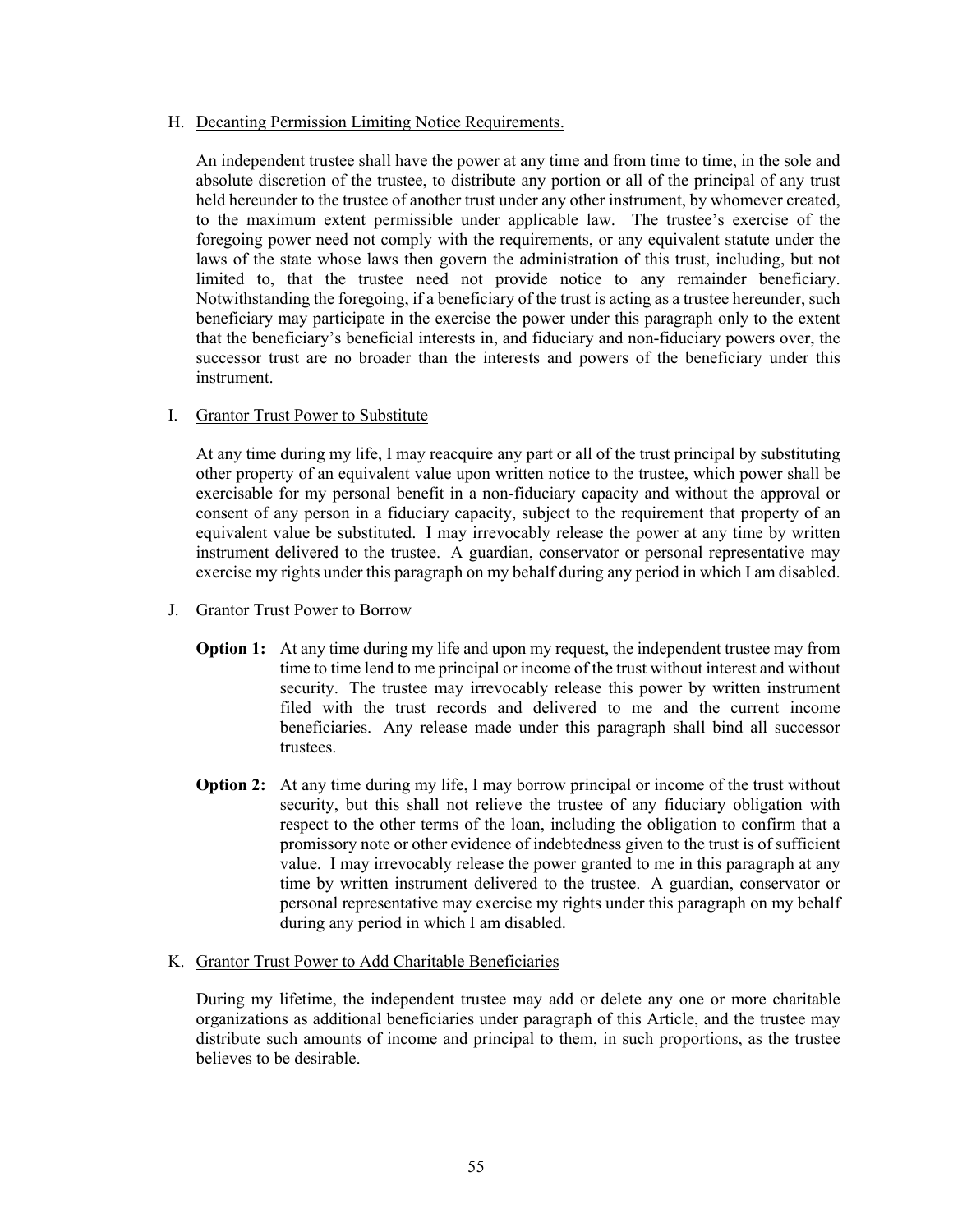- L. Grantor Trust Reimbursement Provisions
	- **Option 1:** <sup>[168](#page-59-0)</sup> Income Tax Reimbursement or Payment. If the settlor is treated (under Subpart E, Part 1, Subchapter J, Chapter 1 of the Code) as the owner of all or part of any trust under this Agreement, the Trustees (other than a Trustee who is, with respect to the Settlor, a "related or subordinate party" within the meaning of Section 672(c) of the Code) may, in their absolute discretion, reimburse the Settlor for any amount of the Settlor's personal income tax liability that is attributable to the inclusion of such trust's income, capital gains, deductions and credits in the calculation of the Settlor's taxable income. The trustees may pay the Settlor directly or may pay the reimbursement amount to an appropriate taxing authority on the Settlor's behalf, as they see fit. No policy of insurance on the Settlor's life, if any is held in a trust from which the Settlor is reimbursed, nor its cash value nor the proceeds of any loan secured by an interest in the policy may be used to reimburse the Settlor or to pay an appropriate taxing authority on the Settlor's behalf.
	- **Option 2:** For each taxable year that the trust constitutes a so-called "grantor trust," the Trustees may reimburse the Grantor out of income or principal (apportioned among the trusts hereunder) for the Grantor's income tax (federal, state, local, or foreign) on the amount of the trust's income (if any) reportable on the Grantor's individual income tax return under Code Sec. 671.
	- **Option 3:** With respect to each taxable year of the trust (or portion of a taxable year), the trustee may distribute to me such amount of the net income and principal of the trust as the independent trustee, in the independent trustee's sole and unfettered discretion, determines is appropriate to provide for any income tax imposed upon me with respect to the taxable income of the trust for such taxable year; provided that the power to direct this distribution to me may only be exercised (by giving a binding written direction to the acting trustee) by an independent trustee, and at any time that no independent trustee is acting, by a Qualified Appointee who is an independent trustee, appointed by the Trustee Appointer as a special trustee, whose authority shall be limited to exercising this discretion.
- M. Funding Formulas<sup>[169](#page-59-1)</sup>

*Credit Shelter Trust (Lower of Federal and State Estate Tax Exemptions) and QTIP-able Trust:* 

If my spouse survives me, then upon my death the trustee shall set aside out of the trust estate, as a separate trust (herein referred to as the "Family Trust"), (a) all property in the trust estate, if any, as to which a federal estate tax marital deduction would not be allowed if it were given outright to my spouse, and (b) after giving effect to (a), the largest amount, if any, that would not result in or increase either (i) federal estate tax or (ii) state death taxes based upon the state death tax credit being payable by reason of my death. In determining the amount, if any, the trustee shall assume that none of this Family Trust qualifies for a federal estate tax deduction and that the Marital Trust hereinafter established (including any part thereof disclaimed by my

<span id="page-59-0"></span><sup>168</sup> Sample language from Proskauer Rose LLP.

<span id="page-59-1"></span><sup>&</sup>lt;sup>169</sup> The following sample funding formula language is from Much Shelist, P.C.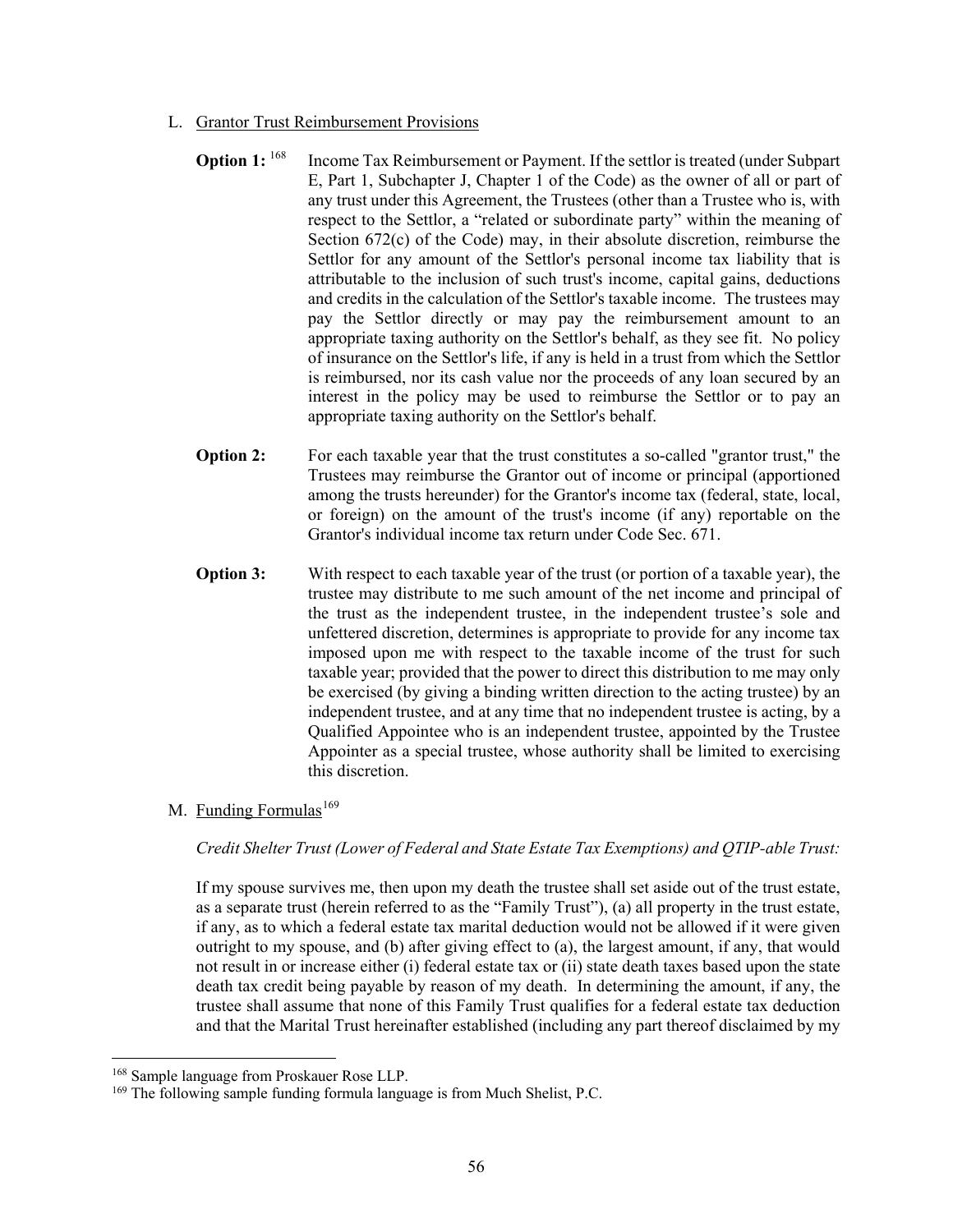spouse or on my spouse's behalf) qualifies for the federal estate tax marital deduction. I recognize that certain taxes and expenses may reduce the amount. For purposes of this instrument, my spouse shall be deemed to have survived me if the order of our deaths cannot be proved.

# *Credit Shelter Trust (Greater of Federal and State Estate Tax Exemptions) and QTIP-able Trust:*

If my spouse survives me, then upon my death the trustee shall set aside out of the trust estate, as a separate trust (herein referred to as the "Family Trust"), (a) all property in the trust estate, if any, as to which a federal estate tax marital deduction would not be allowed if it were given outright to my spouse, and (b) after giving effect to (a), the largest amount, if any, that would result in no federal estate tax (or the least possible federal estate tax) being payable by reason of my death. In determining the amount, if any, the trustee shall assume that none of this Family Trust qualifies for a federal estate tax deduction, and shall assume that the Marital Trust hereinafter established (including any part thereof disclaimed by my spouse or on my spouse's behalf) qualifies for the federal estate tax marital deduction. I recognize that certain taxes and expenses may reduce the amount. For purposes of this instrument, my spouse shall be deemed to have survived me if the order of our deaths cannot be proved.

#### *Three-Trust Strategy:*

6.1 Creation of Marital Share and Family Trust. After the payment of Estate Expenses, Federal Death Taxes and State Death Taxes pursuant to the previous provisions of Article V hereof, if the settlor's spouse survives the settlor, the Trustee shall divide the balance of the trust estate of the trust into fractional shares as follows:

(a) Creation of Marital Share. If the settlor's spouse survives the settlor, the Trustee shall, as of the date of the settlor's death, set aside from the trust estate a fraction of the "Qualified Property," as hereinafter defined, as a separate share (undiminished by any Federal Death Taxes and State Death Taxes to the extent possible) which shall be designated as the "Marital Share." The numerator of the fraction shall be that amount which when added to all marital deductions, if any, allowed for property or interests in property passing or which have passed to the settlor's spouse otherwise than by the terms of this Article, will equal the minimum marital deduction necessary so that the least possible Federal Death Taxes and State Death Taxes will be payable by the settlor's estate. The minimum marital deduction shall be determined after taking into account all credits and deductions allowed to the settlor's estate for federal estate tax purposes (other than the marital deduction); provided, however, that the credit or deduction for State Death Taxes shall only be considered to the extent the use of such credit or deduction does not increase the combined Federal Death Taxes and State Death Taxes payable by the settlor's estate. The denominator of the fraction shall be the federal estate tax value of all Qualified Property. The Marital Share shall be further divided between the "Federal QTIP Marital Trust" and the "State QTIP Marital Trust," as provided in Section 6.2 of this Article VI.

(b) Creation of Family Trust. The balance of the trust estate of the trust which shall not be allocable, distributable or payable pursuant to the foregoing provisions of this instrument shall be retained in trust by the Trustee as a separate trust, to be designated as the "Family Trust," and held, administered and distributed pursuant to the provisions of Article VII hereof.

6.2 Division of Marital Share into Separate Marital Trusts.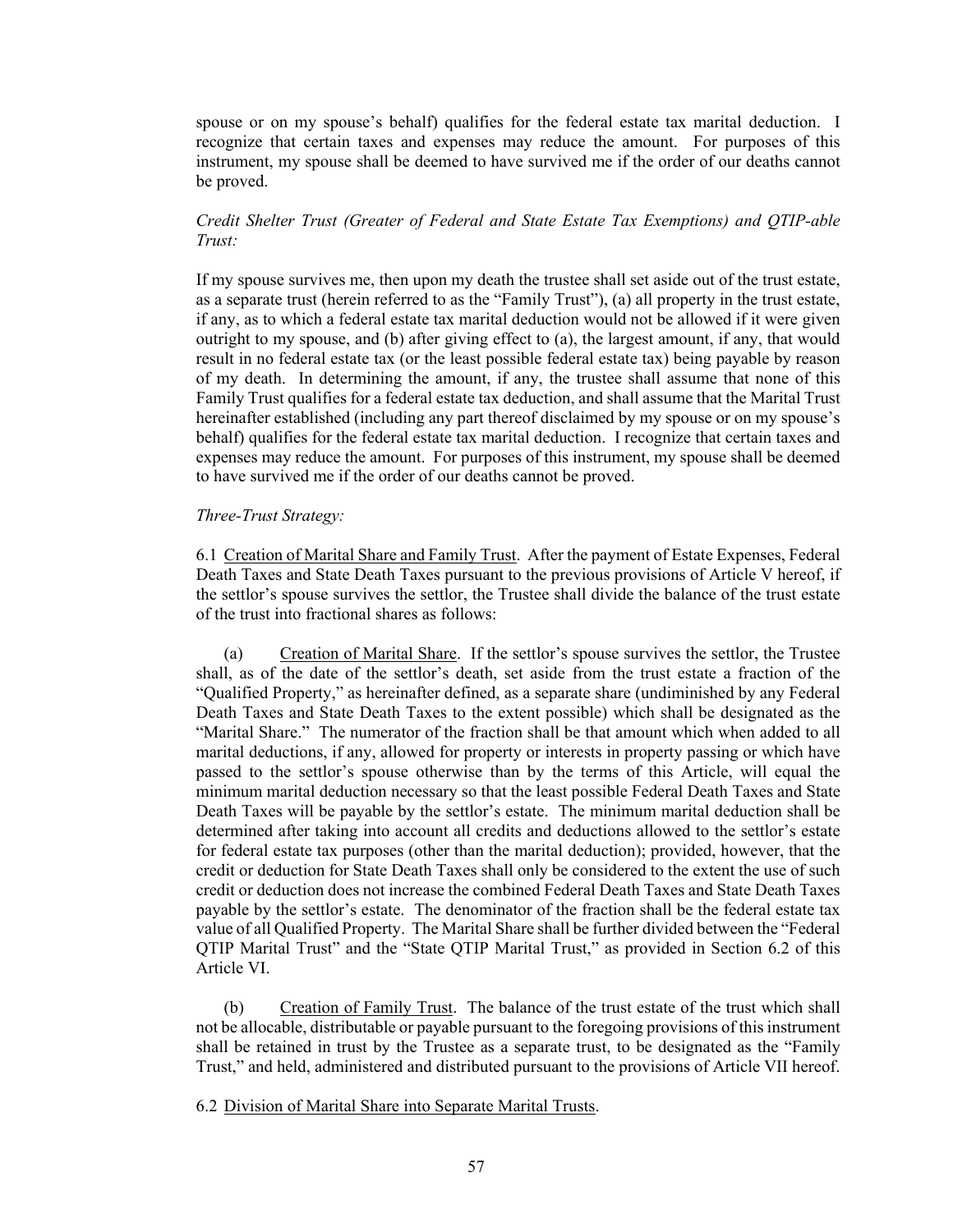(a) Creation of Federal QTIP Marital Trust. Upon creation of the Marital Share, the Trustee shall set aside as a separate trust, designated as the "Federal QTIP Marital Trust," a fraction of the trust estate allocated to the Marital Share, to be held, administered and distributed as hereinafter provided in this Article VI. The numerator of the fraction shall be that amount which when added to all marital deductions, if any, allowed for property or interests in property passing or which have passed to the settlor's spouse otherwise than by the terms of this Article, will equal the minimum marital deduction necessary so that the least possible federal estate tax will be payable by the settlor's estate. The minimum marital deduction shall be determined after taking into account all credits and deductions allowed to the settlor's estate for federal estate tax purposes (other than the marital deduction); provided, however, that the credit or deduction for State Death Taxes shall only be considered to the extent the use of such credit or deduction does not increase the combined Federal Death Taxes and State Death Taxes payable by the settlor's estate. The denominator of the fraction shall be the federal estate tax value of the Marital Share.

(b) Creation of State QTIP Marital Trust. All of the Marital Share not otherwise allocated to the Federal QTIP Marital Trust shall be allocated to a separate trust, which trust shall be designated as the "State QTIP Marital Trust," to be held, administered and distributed as hereinafter provided in this Article VI.

(c) Marital Trusts. The Federal QTIP Marital Trust and the State QTIP Marital Trust are hereinafter sometimes referred to individually as a "Marital Trust" and collectively as the "Marital Trusts."

#### *QTIP-able Trust Approach:*

If my spouse survives me, then upon my death the trustee shall set aside out of the trust estate, as a separate trust (herein referred to as the "QTIP Trust"), all property in the trust estate. I recognize that certain taxes and expenses may reduce the amount. For purposes of this instrument, my spouse shall be deemed to have if the order of our deaths cannot be proved.

#### *Disclaimer Approach:*

If my spouse survives me, then upon my death the trustee shall distribute, outright and free of trust, all property in the trust estate. Any part of such distribution disclaimed by my spouse or on my spouse's behalf shall be added to or used to fund the Family Trust provided for herein, to be held and administered as a part thereof.

# *Clayton Election:*

After first satisfying all of my just debts and approved claims against my estate, the expenses of the administration of my estate, and the payment of any specific devises contained in this trust agreement or under my will, if I am survived by my spouse, Trustee shall distribute the remaining trust property to the QTIP marital deduction trust; provided, however, Trustee shall first distribute to the Family Trust any trust property that: (i) does not qualify for the federal estate tax marital deduction, or (ii) is excluded from inclusion in my gross estate for federal estate tax purposes, or (iii) is otherwise exempt from federal estate tax in the first instance. Only property that qualifies for the federal estate tax marital deduction shall be distributed to the QTIP Marital Deduction Trust. If an election is made to qualify a fractional or percentile portion (but not all) of the QTIP Marital Trust for the federal estate tax marital deduction under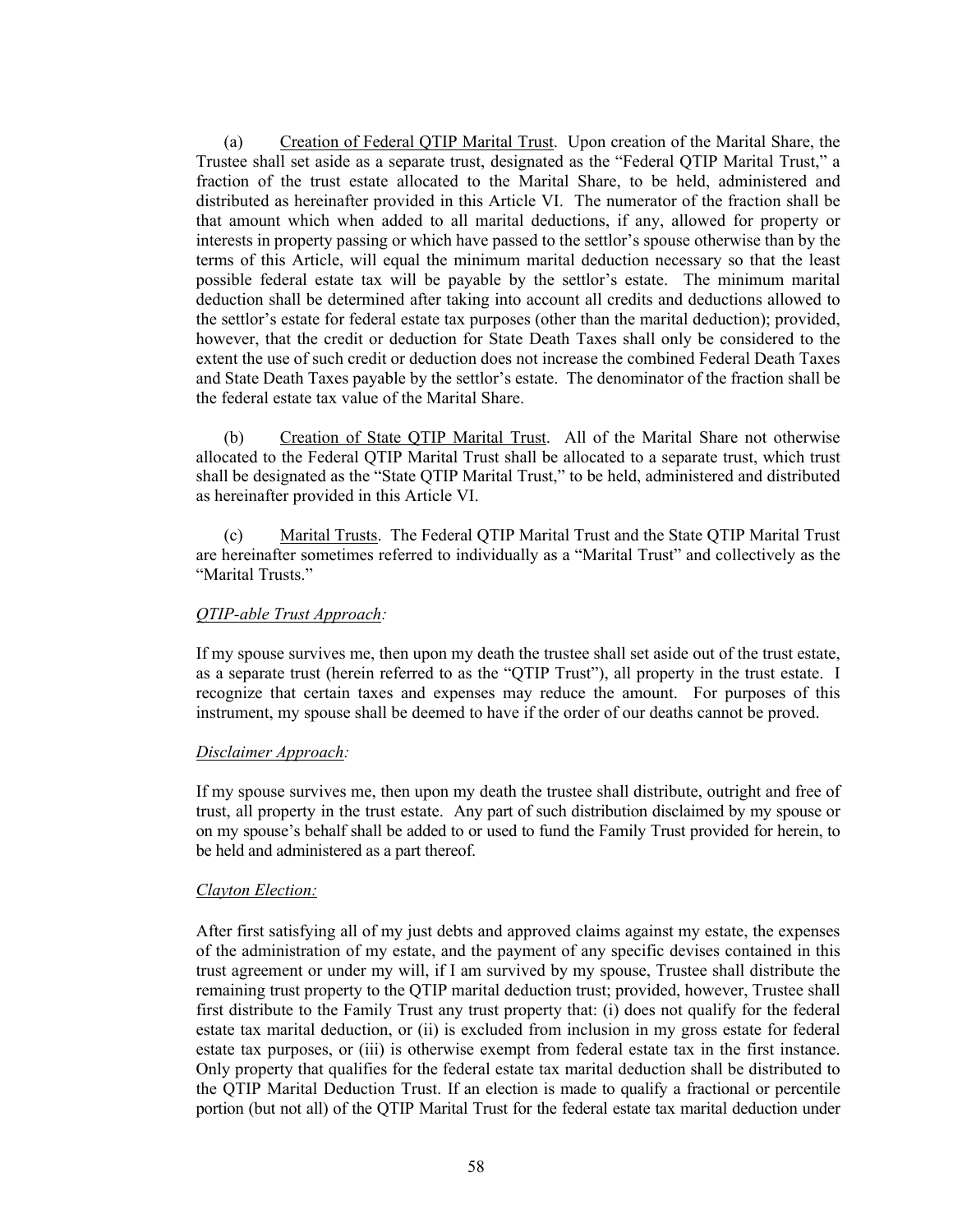IRC Section 2056 (b)(7), I give to the QTIP Marital Deduction Trust only that fractional or percentage share of the QTIP Marital Deduction Trust as to which my fiduciary shall make the QTIP election under IRC Section 2056 (b)(7). That portion of the QTIP Marital Deduction Trust as to which my fiduciary shall not make the IRC Section 2056 (b)(7) QTIP marital deduction election shall be distributed to the Family Trust to be administered, distributed and disposed of under the terms of that trust. If I am not survived by my spouse, Trustee shall instead distribute the remaining trust property to the Family Trust.

# *Disclaimer/Clayton Alternative* [170](#page-62-0)

"Family Trust. If the settlor's [SPOUSE] survives the settlor, the trustee shall, following the death of the settlor, set apart out of the trust estate and hold the following-described property as the principal of a separate trust for the primary benefit of the settlor's [SPOUSE] (which is referred to in this declaration as the Family Trust):

"(1) if the federal estate tax is applicable to the settlor's estate, and if the settlor's personal representative does not make the election as to any portion of the Residuary Trust Estate, such portion or all of the Residuary Trust Estate as to which the election is not made; and

"(2) if the settlor's [SPOUSE] makes a qualified disclaimer (within the meaning of Section 2518 of the Internal Revenue Code) and/or a disclaimer under applicable state law (which disclaimer, in either case, is referred to in this Article as the 'Disclaimer') with respect to any portion or all of the Marital Trust, such portion or all of the Marital Trust as to which the Disclaimer is made.

"Disclaimer by the Settlor's [SPOUSE]. If the settlor's [SPOUSE] (or the settlor's [SPOUSE]'s legal representative or agent acting under a duly executed power of attorney) makes a qualified disclaimer (within the meaning of Section 2518 of the Internal Revenue Code) and/or a disclaimer under applicable state law of all or a specific portion of the Marital Trust, the property comprising the portion (or all) of the Marital Trust as to which the settlor's [SPOUSE] makes such disclaimer shall be added to and dealt with as part of the Family Trust under Article II or, if the Family Trust is not in existence, as the initial principal of the Family Trust under Article II; provided, however, that, in either case, the settlor's [SPOUSE] shall have no power of appointment under Subdivision (B) of Article II, whether exercisable by written instrument executed during the settlor's [SPOUSE]'s life or by the settlor's [SPOUSE]'s last will, with respect to the property so disclaimed."

#### N. Digital Assets

[My executor/the trustee] shall have the power to access, control, handle, conduct, continue, distribute, dispose of, or terminate my digital assets, digital accounts and loyalty programs. The term "digital assets" means, but is not limited to, all digital files, including emails, documents, images, audio, video and similar files stored on digital devices, including desktops, laptops, tablets, peripherals, storage devices, mobile telephones, smartphones, and any similar digital device which currently exists or may exist as technology develops or such comparable items as technology develops, regardless of the ownership of the physical device upon which the digital asset is stored. The term "digital accounts" means, but is not limited to, email

<span id="page-62-0"></span><sup>&</sup>lt;sup>170</sup> Diana S.C. Zeydel and Todd A. Flubacher, 52nd Annual Heckerling Inst., Care and Feeding of a Dynasty Trust: High Protein or Low Fat?, chapter 3, at 82-83 (2018).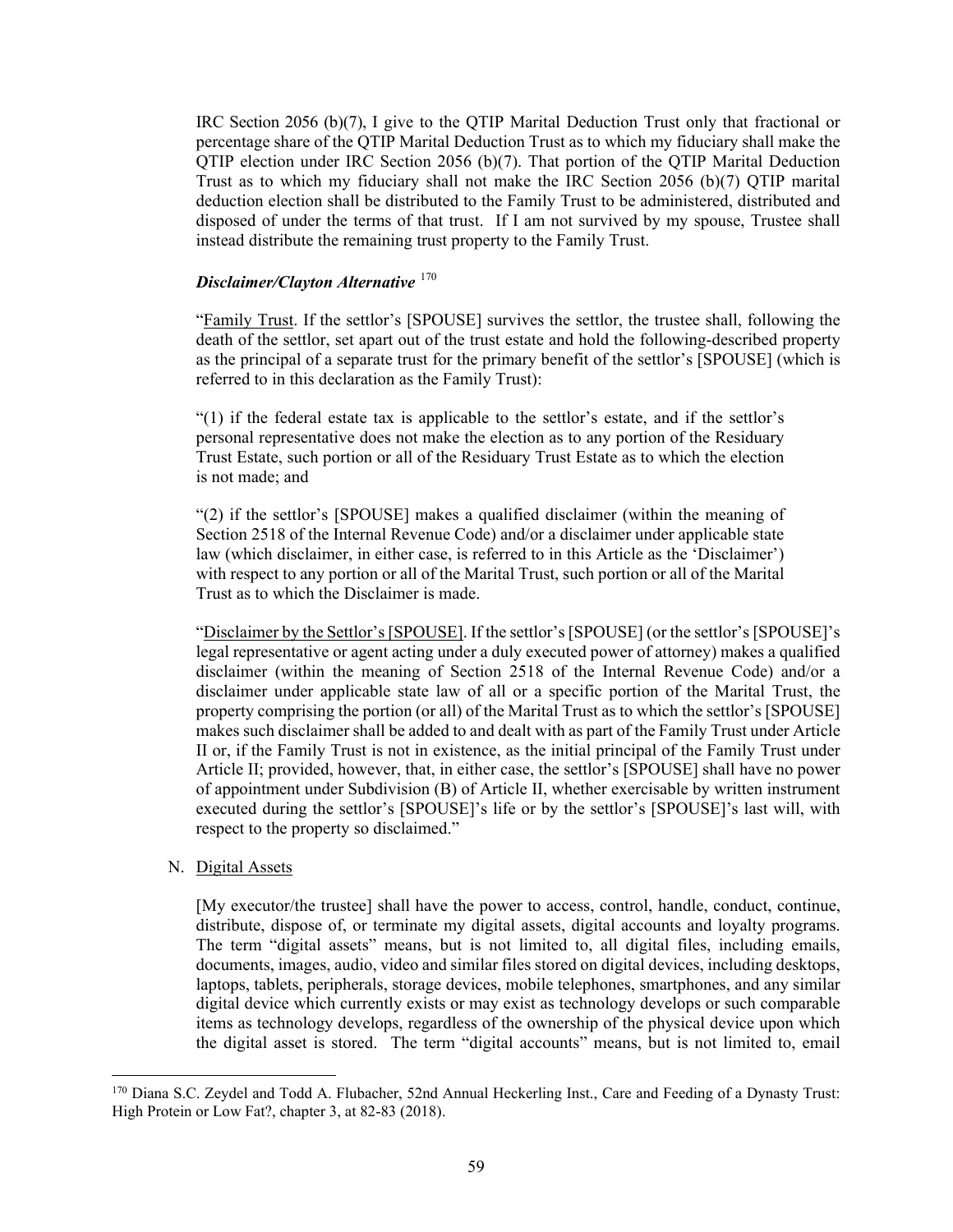accounts, software licenses, social network accounts, social media accounts, file sharing accounts, financial management accounts, domain registration accounts, domain name service accounts, web hosting accounts, tax preparation service accounts, online stores, affiliate programs and other online accounts. The term "loyalty programs" refers to all frequent flyer programs and similar award programs.

### O. Definition of Descendants

In determining who is a descendant of mine or of any other person:

- 1. Legal adoption before the person who is adopted has reached the age of 25 years, but not thereafter, shall be equivalent to blood relationship;
- 2. A person born out of lawful wedlock and those claiming through that person shall be considered to be descendants of (i) the natural mother and her ancestors, and (ii) if the natural father acknowledges paternity, the natural father and his ancestors, in each case unless a decree of adoption terminates such natural parent's parental rights;
- 3. A child born as a result of assisted reproductive technology shall be considered a child of the individual whose status as such child's parent determines whether such child becomes a beneficiary under this instrument. An individual shall be considered the natural parent of a child:
	- a. If such child was conceived using (a) such individual's ovum or sperm and the ovum or sperm of such individual's spouse, (b) such individual's ovum or sperm and the ovum or sperm of a donor other than such individual's spouse [or partner], or (c) the ovum or sperm of a donor and the ovum or sperm of such individual's spouse [or partner, if such spouse or partner provided a signed, written acknowledgment that they are an intended parent of the child]; [or if the individual is an intended parent of such child under a written agreement with a gestational carrier, regardless of the enforceability of that agreement;]
	- b. Regardless of whether such ovum was fertilized *in utero*;
	- c. Regardless of whether the child was carried to term by such individual, such individual's spouse, or any other person; and
	- d. Regardless of whether such child has been legally adopted by such individual if such adoption is required under applicable law at the time of such child's birth to establish that such individual is such child's parent;
- 4. Any individual who may be considered a natural parent of a child solely because of having donated ovum or sperm or having acted as a surrogate mother and who would not otherwise be a beneficiary under this instrument, and any other individual who is related to such individual by consanguinity or affinity, shall not be a beneficiary under this instrument; and
- 5. A genetic child of a parent who was deceased or disabled at the time of such individual's placement in gestation shall be deemed to be a descendant of such parent only if:
	- a. such individual was born within **[one / two / three]** year**[s]** after such parent's death;